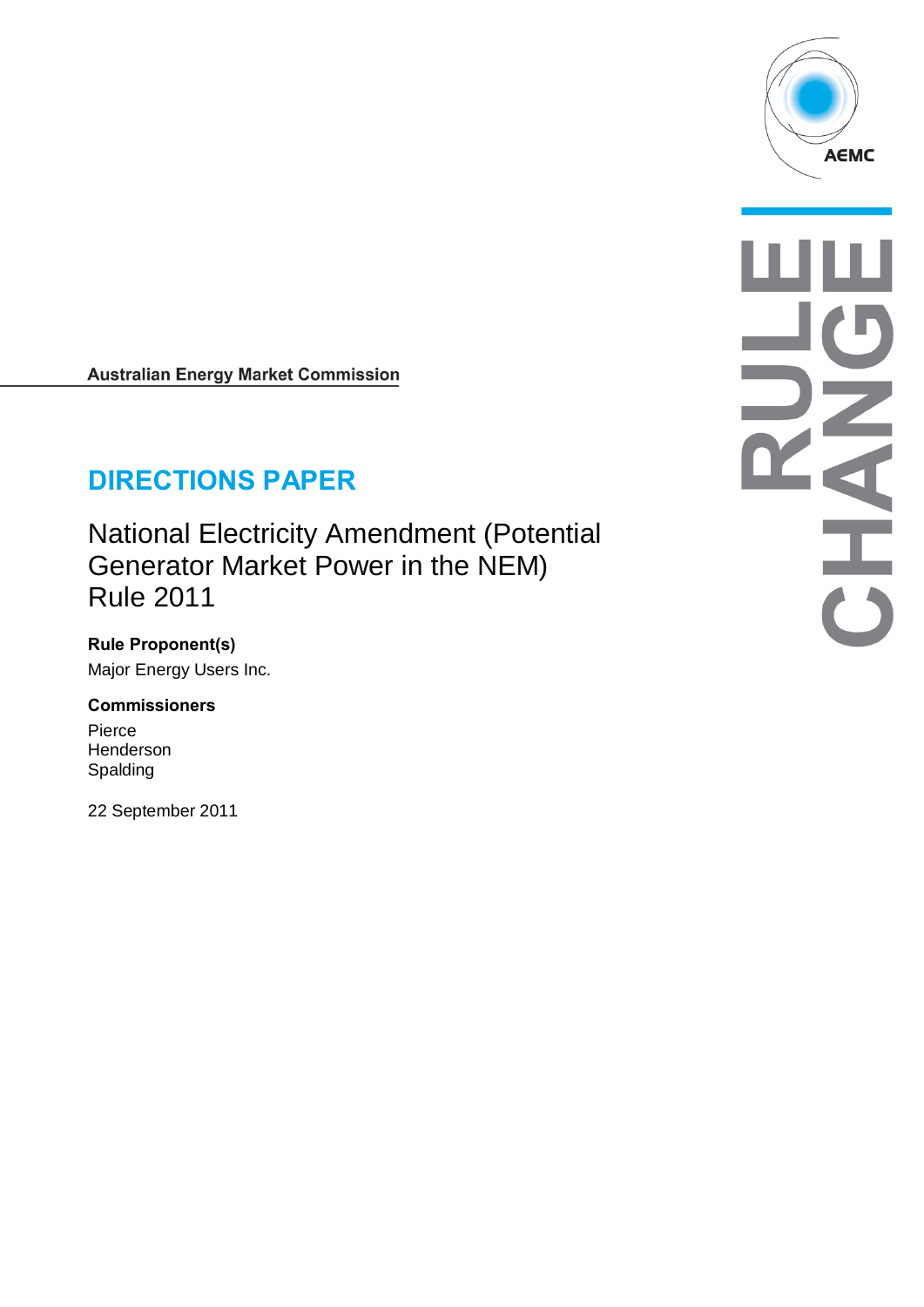#### **Inquiries**

Australian Energy Market Commission PO Box A2449 Sydney South NSW 1235

**E**: aemc@aemc.gov.au **T**: (02) 8296 7800 **F**: (02) 8296 7899

Reference: ERC0123

#### **Citation**

AEMC 2011, Potential Generator Market Power in the NEM, Directions Paper, 22 September 2011 , Sydney

#### **About the AEMC**

The Council of Australian Governments, through its Ministerial Council on Energy (MCE), established the Australian Energy Market Commission (AEMC) in July 2005. The AEMC has two principal functions. We make and amend the national electricity and gas rules, and we conduct independent reviews of the energy markets for the MCE.

This work is copyright. The Copyright Act 1968 permits fair dealing for study, research, news reporting, criticism and review. Selected passages, tables or diagrams may be reproduced for such purposes provided acknowledgement of the source is included.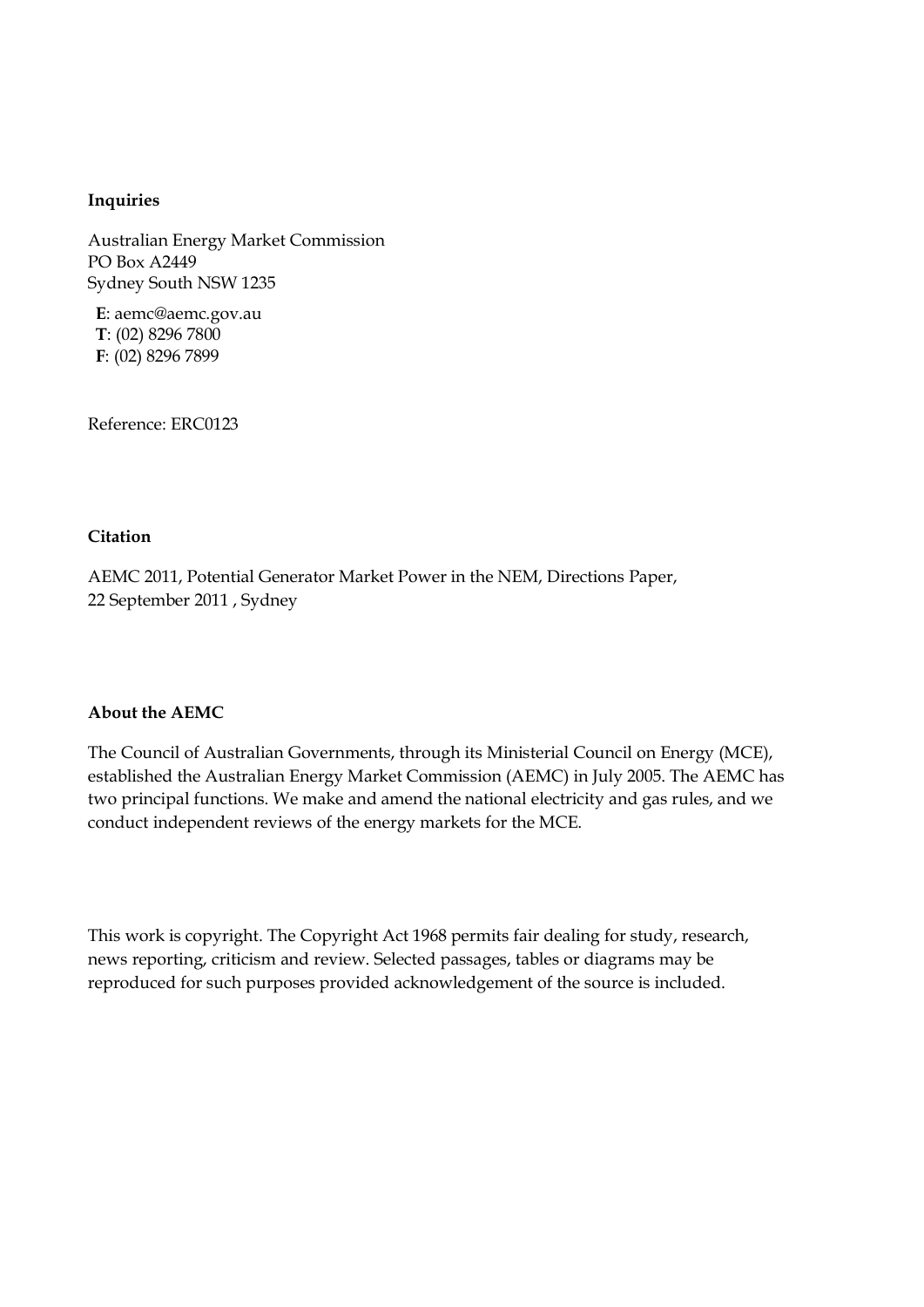# **Executive summary**

This Directions Paper sets out the Australian Energy Market Commission's proposed approach to the definition of market power in the context of the national electricity market (NEM). Addressing this issue is an important step in the Commission's consideration of the Rule change request that was submitted by the Major Energy Users Inc. (MEU) in relation to the potential exercise of market power by generators in the NEM.

## **The Commission's proposed definitions**

In this paper, the Commission defines 'substantial market power'. This paper explains why the Commission considers that 'substantial market power' is the most appropriate term in the context of the NEM, and why it is a more useful concept than 'market power' when assessing the MEU's proposal.

The Commission proposes that 'substantial market power' should be defined as follows in the context of the NEM:

**Substantial market power** in the context of the NEM is the ability of a generator to increase annual average wholesale prices to a level that exceeds long run marginal cost (LRMC), and sustain prices at that level due to the presence of significant barriers to entry.

This paper also defines the 'exercise' of substantial market power. The Commission considers that regulatory intervention is only potentially justified if there is evidence that a generator has exercised, or is likely to exercise, substantial market power.

The Commission's proposed definition of the 'exercise of substantial market power' is:

**A generator exercises substantial market power** where it engages in conduct that has the effect of increasing annual average wholesale prices to a level that exceeds LRMC, and the generator is able (or is likely to be able) to sustain prices at that level due to the presence of significant barriers to entry.

These definitions, and the Commission's reasons for adopting them, are explained below.

### **Why it is appropriate to define 'substantial market power' rather than 'market power'**

The AEMC's Consultation Paper in April 2011 stated that this Directions Paper would seek to clarify the meanings of 'market power' and the 'exercise of market power'. However, the majority of submissions to the Consultation Paper argued that 'market power' was not the appropriate term and was not a useful concept in the context of the NEM.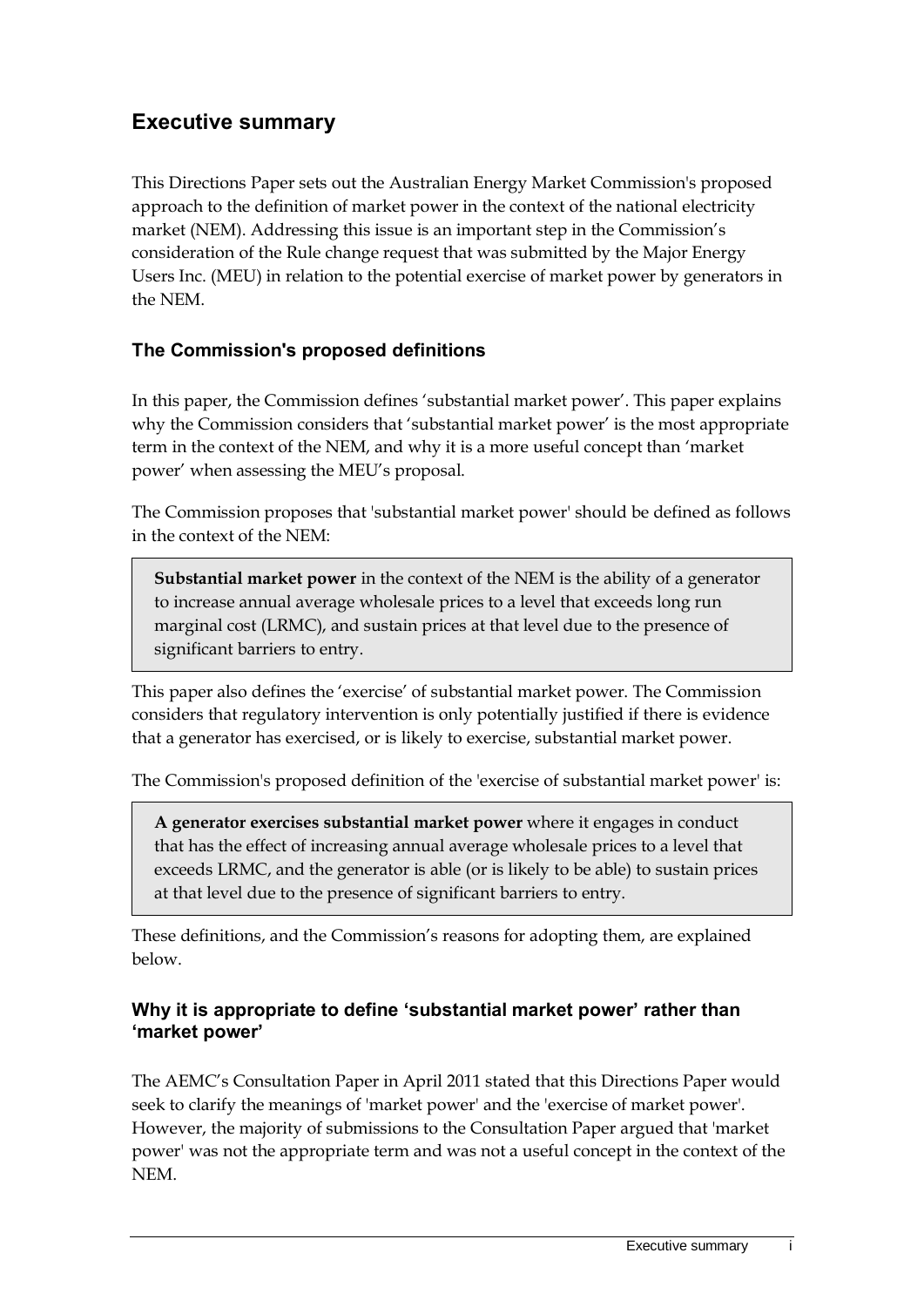The Commission agrees with those submissions, and considers that 'substantial market power' is a more appropriate term than 'market power'. This terminology distinguishes the Commission's approach from the theoretical concept of 'market power' that is derived from a comparative static analysis of markets where the inputs into production and their costs are assumed to be able to be varied continuously with output. To be useful in a real world setting, particularly in the context of a sector like electricity that requires 'lumpy' non-divisible capital investments, a time dimension needs to be recognised. Failure to do so risks misclassifying 'quasi-rents' - revenues that recover capital expenditure over time - with pure rents than can be a source of economic inefficiency. This distinction is important in electricity markets where an efficient generation capital stock will consist of different technologies and maintenance of reliability and supply depends on timely investment.

Accordingly, in this paper the Commission defines 'substantial market power' and the 'exercise of substantial market power'.

Defining 'substantial market power' instead of 'market power' more clearly distinguishes between:

- conduct that involves sustained pricing above the level that would prevail in a workably competitive market;<sup>1</sup> and
- 'transient pricing power', which involves a transient ability to increase prices above costs for short periods of time.2

A transient increase in wholesale spot price is not, in itself, sufficient to constitute a market power problem that justifies regulatory intervention.

Focussing on substantial market power is consistent with the National Electricity Objective (NEO), which has guided the Commission's approach in this paper. The exercise of substantial market power as defined in this Directions Paper is likely to be detrimental to the achievement of the NEO. It is likely to reduce efficient investment in electricity services and result in less efficient use of those services by customers. Substantial market power may also result in productive inefficiency and a reduced incentive on generators to minimise their costs, which is likely to increase the overall cost structure of the sector.

If a generator is able to sustain average wholesale spot or contract prices above a workably competitive level, those prices are likely to flow through to retail prices and increase the prices that users pay for electricity. Electricity is a vital input into most goods and services, and sustained high electricity prices can have a significant impact on the broader economy.

In contrast, transient wholesale spot price spikes are not likely to have the same effect on achievement of the NEO or the broader economy. Indeed, occasional spot prices above cost are an inherent feature of an energy-only market such as the NEM and

<sup>1</sup> Several stakeholders referred to a similar concept as 'enduring market power' in submissions.

<sup>2</sup> Several stakeholders referred to a similar concept as 'transient market power' in submissions.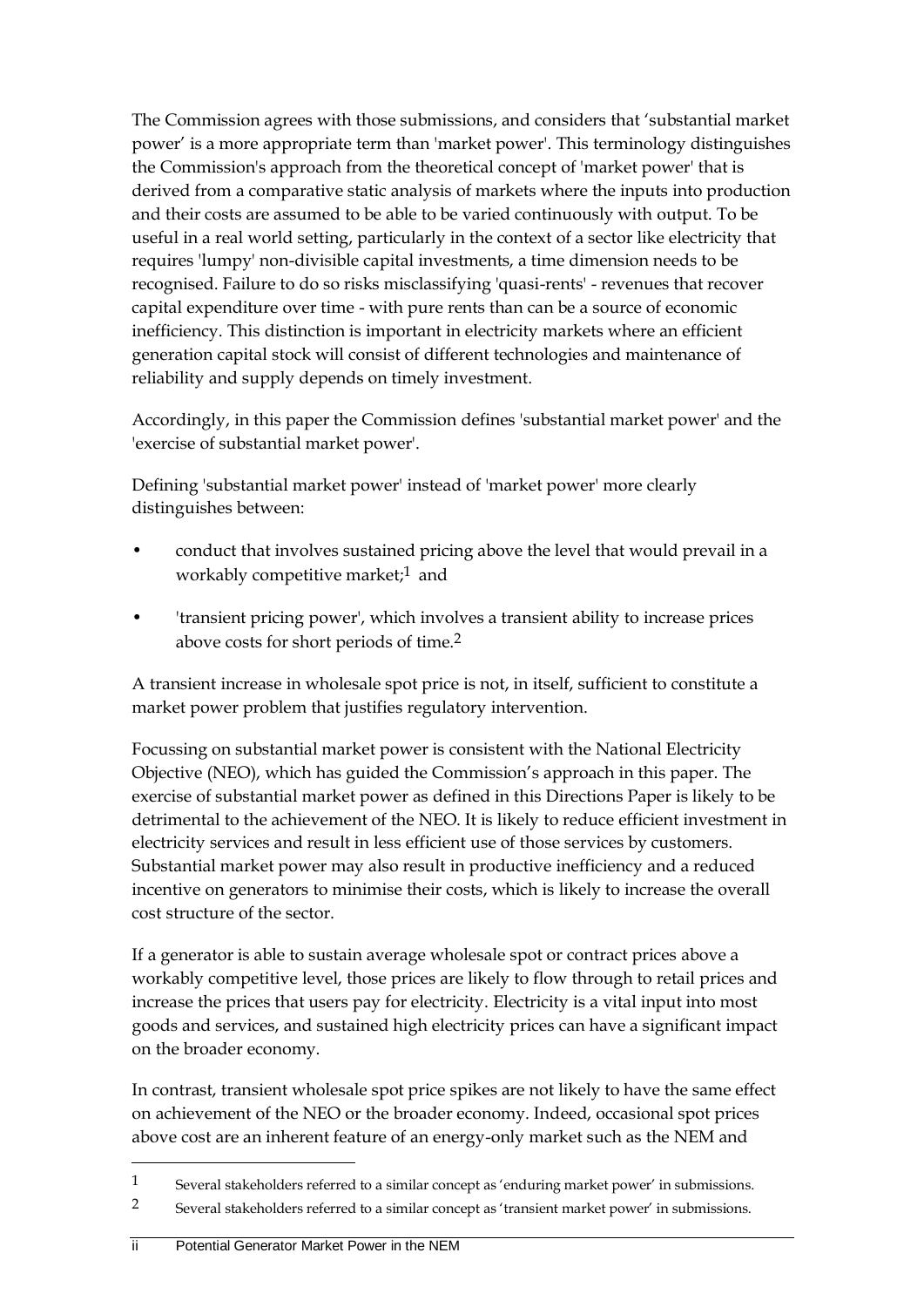provide a mechanism for generators to recover their efficient fixed costs, particularly given that wholesale prices may be very low or negative at other times. An attempt to prevent transient wholesale spot price spikes is likely to deter investment, which could result in higher prices and lower levels of reliability over the longer term.

## **Explanation of the Commission's proposed definitions**

This Directions Paper explains the interpretation and application of the Commission's proposed definitions.

An important element of the Commission's definitions is the identification of the relevant measures of prices and costs. The Commission proposes that the relevant price is the annual average wholesale price (having regard to both spot and contract prices) and the relevant cost is LRMC.

This Directions Paper discusses the appropriate method of calculating LRMC in the context of the NEM. LRMC does not necessarily equal the capital and operating costs of constructing a new generating unit. LRMC estimates the cost (in net present value terms) of bringing forward a capacity expansion so that it occurs sooner than would otherwise be the case in order to meet a specified increase in demand.

For the purposes of the definitions in this paper, 'wholesale prices' does not simply mean spot prices. When assessing wholesale prices, the Commission will have regard to both spot and contract prices. The Commission recognises that one of the challenges in the next stage of this Rule change process will be obtaining accurate information regarding contract prices.

The Commission's proposed definitions do not require wholesale prices to be *continuously* above LRMC. Price spikes may constitute evidence of substantial market power if they occur to such an extent and with sufficient frequency that they cause annual average wholesale spot or contract prices to exceed LRMC. However, economic withholding of capacity causing a high wholesale spot price in a single 30 minute trading interval does not constitute an exercise of substantial market power that justifies regulatory intervention in the form of a Rule change.

The Commission's definitions refer to barriers to entry, which are an important feature of substantial market power. The Commission will assess the existence of barriers to entry in the next stage of this process. That assessment will include strategic barriers, which can be important in electricity markets. For example, a generator with substantial market power may seek to deter new entry by engaging in conduct that reduces a potential competitor's confidence that it will be able to operate profitably once it has incurred the significant sunk costs that are required for entry.

The Commission engaged NERA Economic Consulting to provide a report on several of the issues discussed in this paper. The Commission also engaged Professors Joshua Gans and Stephen King to provide a peer review of NERA's report. Those reports have been published together with this Directions Paper.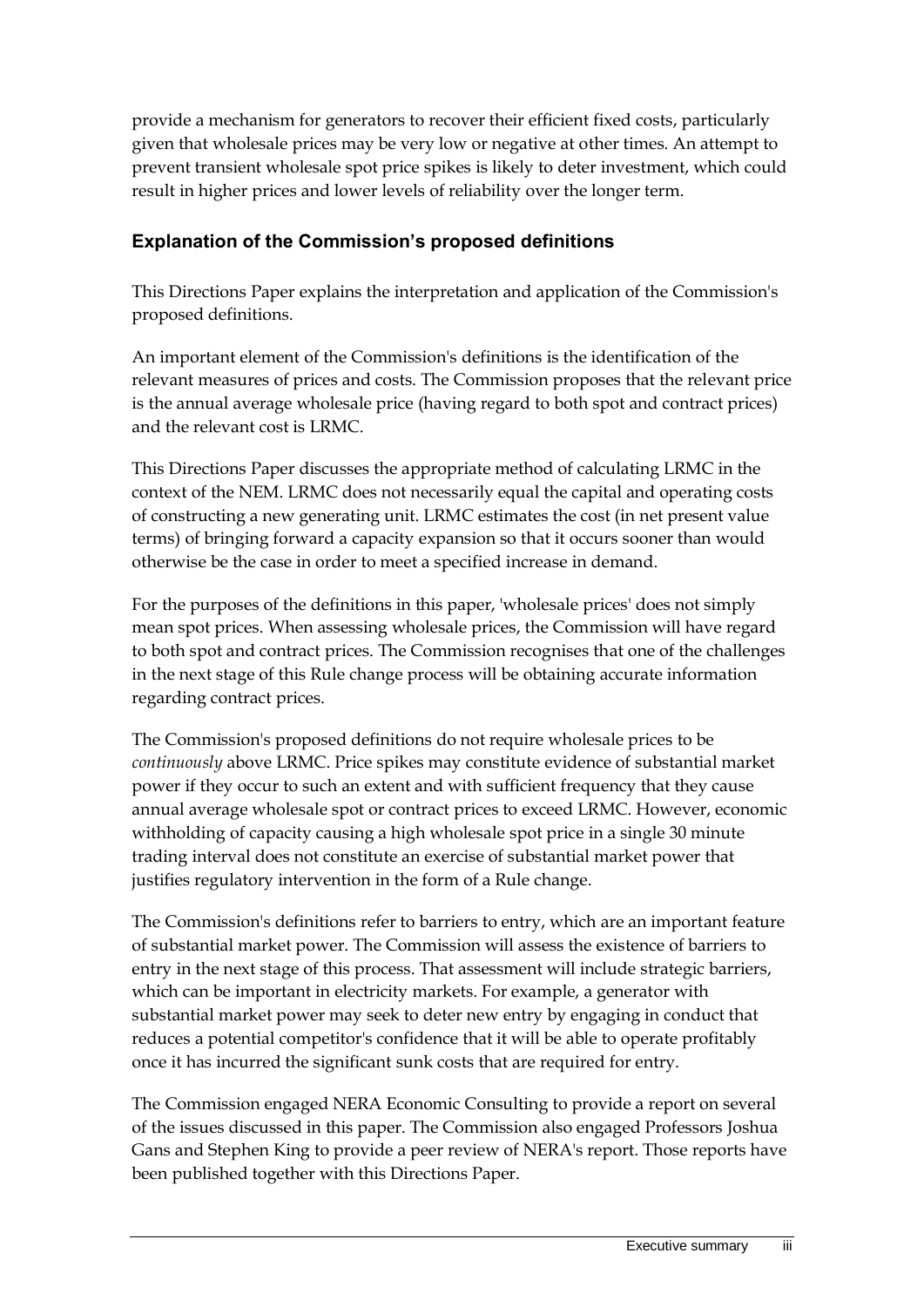## **The definition of the relevant 'market'**

In order to assess whether a generator has substantial market power, it is necessary to determine the relevant 'market' in which to make that assessment. The process of defining the market helps identify the potential substitutes that impose a significant competitive constraint on a generator's behaviour. In the context of the definitions set out above, the choice of the relevant market also determines which prices should be assessed when applying those definitions.

The Commission has adopted the usual competition law approach to market definition. Under that approach, a market is defined in terms of its product, geographic, functional and temporal dimensions.

The Commission proposes that the relevant dimensions of the market are as follows:

- *Product:* The relevant product is electrical energy supplied to the wholesale market. When determining the price for this product, the Commission will have regard to both spot and contract market prices.
- *Geographic:* Further empirical assessment is required to determine the boundaries of the geographic market, for example whether the entire NEM is a single market or whether each NEM region is a separate market. This paper describes how the Commission will undertake that assessment after publication of this Directions Paper, which will involve the application of the 'SSNIP<sup>'3</sup> test commonly applied by competition authorities.
- *Functional:* The relevant functional dimension is electricity generation.
- *Temporal:* The relevant timeframe is at least one year, and potentially two to three years. The Commission proposes to measure 'annual average' wholesale spot and contract prices when assessing whether a generator has substantial market power. The second part of the definition of substantial market power set out above also requires those prices to be sustainable due to the existence of significant barriers to entry, which will ensure that longer term substitution possibilities over at least two to three years are also considered.

## **'Tacit collusion'**

 $\overline{a}$ 

The MEU's Rule change request raises the issue of potential 'tacit collusion' by generators, but notes that tacit collusion would be difficult to address and it does not seek to do so.

Tacit collusion relates to generators bidding in a coordinated way, but without an express agreement. The Commission proposes that it is not appropriate to address tacit collusion as part of this Rule change process. The Commission considers that tacit collusion is more appropriately addressed by the Australian Competition and

<sup>3</sup> **S**mall but **s**ignificant **n**on-transitory **i**ncrease in **p**rice. This test is explained in section 2.4.2.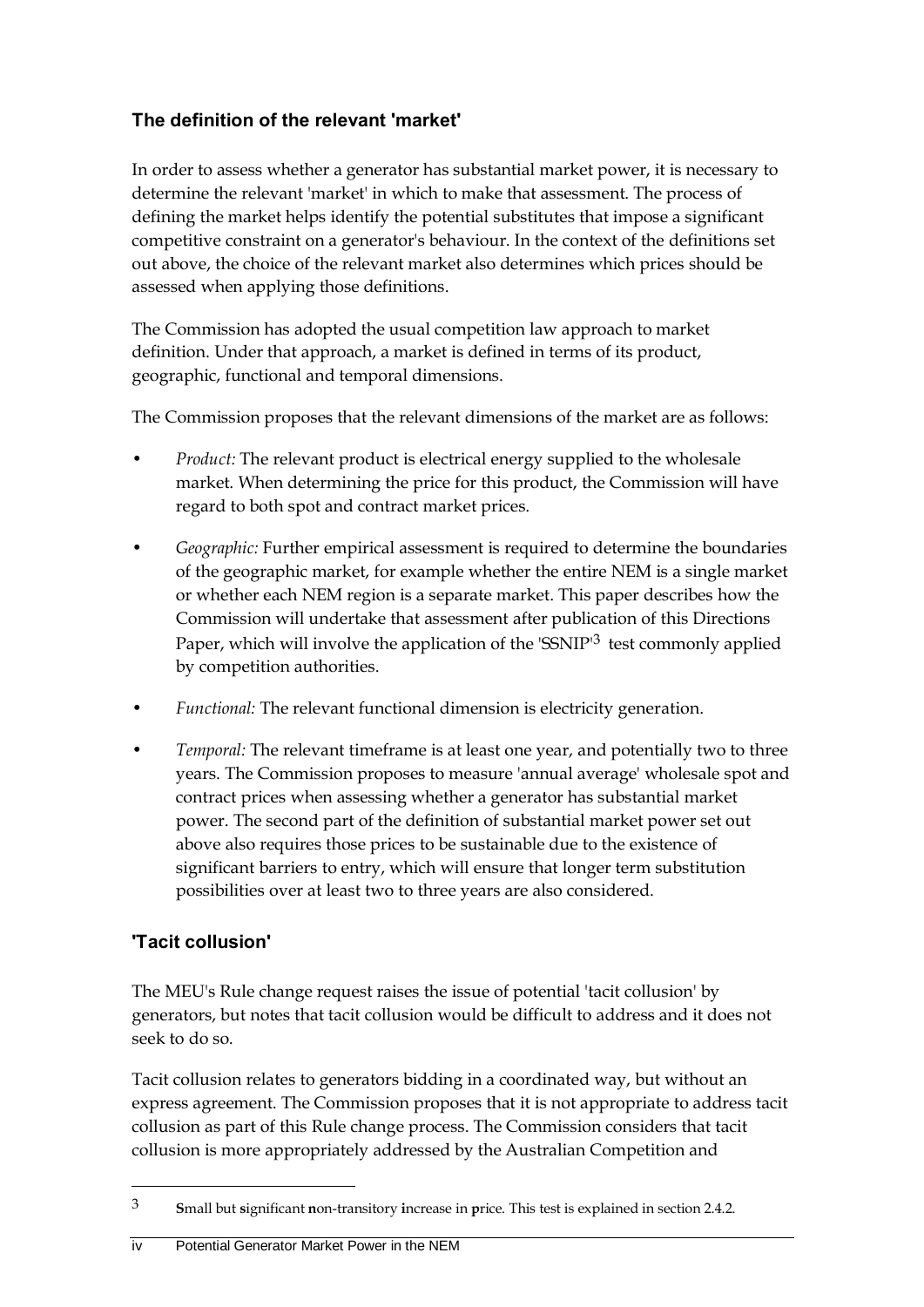Consumer Commission (ACCC) under the *Competition and Consumer Act 2010* (CCA). The Commission notes that the ACCC and the Commonwealth Government have recently proposed amendments to the CCA that would extend its application to certain forms of tacit collusion.

## **The AEMC's power to make the MEU's proposed Rule**

This paper also responds to submissions regarding the Commission's power to make the MEU's proposed Rule and whether the Commission is the appropriate body to consider the issues raised in the MEU's proposal.

In summary, the MEU's Rule change request proposes amendments to the National Electricity Rules (Rules) to:

- require the Australian Energy Regulator to assess which generators in each NEM region have market power and declare each of those generators to be a 'dominant generator' when regional demand exceeds a specified level; and
- impose restrictions on the dispatch offers that may be submitted by a 'dominant generator' so that when regional demand exceeds the level at which the generator has been declared to be a dominant generator, the dominant generator must offer all of its available capacity for dispatch at a price that does not exceed the administered price cap of \$300/MWh.

This proposal comes within the Commission's general powers to make Rules regulating the operation of the NEM and the activities of persons operating in the NEM. It is also covered by the power to make Rules regulating the setting of wholesale prices, including maximum prices or the methodology to be applied in setting wholesale prices.

This paper also responds to questions regarding whether the AEMC is the appropriate body to consider the issues raised by the MEU or whether those issues are more appropriately addressed by the ACCC under the CCA.

The MEU's proposal does not seek to introduce a Rule that prohibits anti-competitive behaviour of a kind that is covered by the CCA, and the Commission has no intention of making such a Rule. Instead, the Commission is seeking to investigate whether there is evidence that generators are exercising substantial market power in a manner that negatively impacts on the achievement of the NEO but which does not breach the CCA.

## **Next steps**

Although this Directions Paper does not ask any specific questions, the Commission is seeking submissions from stakeholders in response to the proposed approach set out in this paper.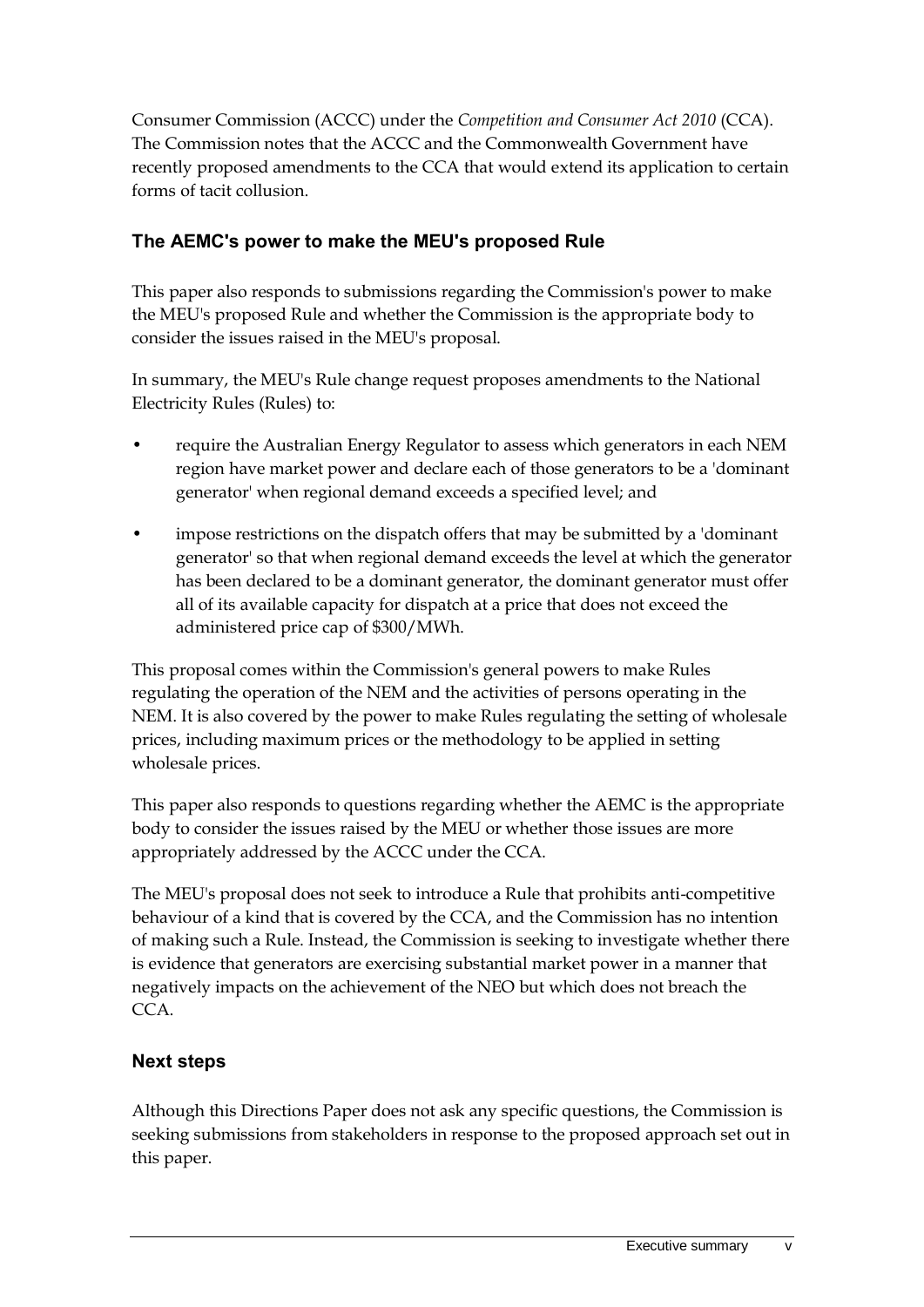This Directions Paper relates to step 1 of the assessment framework that was explained in the AEMC's Consultation Paper - defining the problem. The definitions proposed in this paper, and submissions on those definitions, will enable the Commission to commence step 2 of that assessment framework - assessing whether there is evidence of that problem, i.e. the exercise of substantial market power by generators in the NEM.

In this next step, the Commission will assess whether there is evidence of the exercise of substantial market power in the recent past. It will also consider whether there is evidence of any expected changes in market circumstances which may mean that the exercise of substantial market power is either more or less likely in the future.

The Commission is seeking submissions in relation to whether there is evidence of the exercise or likely exercise of substantial market power, as defined in this paper.

If there is evidence that a generator has exercised, or is likely to exercise, substantial market power, the Commission will proceed to step 3 of its assessment framework assessing potential solutions to that problem, which will include the MEU's proposed Rule and potentially a more preferable Rule. If that is the case, the Commission expects to issue a Preliminary Assessment and Options Paper setting out the results of its investigations and potential options that the Commission may consider for a more preferable Rule. However, if step 2 demonstrates that there is no evidence of the exercise or likely exercise of substantial market power, the Commission expects to proceed directly to making a draft determination not to make a Rule.

Submissions on this Directions Paper close on 17 November 2011.

The Commission also proposes to hold a public forum in Adelaide in October to allow stakeholders to discuss the issues raised in this Directions Paper. Details of the forum will be confirmed following publication of this Directions Paper.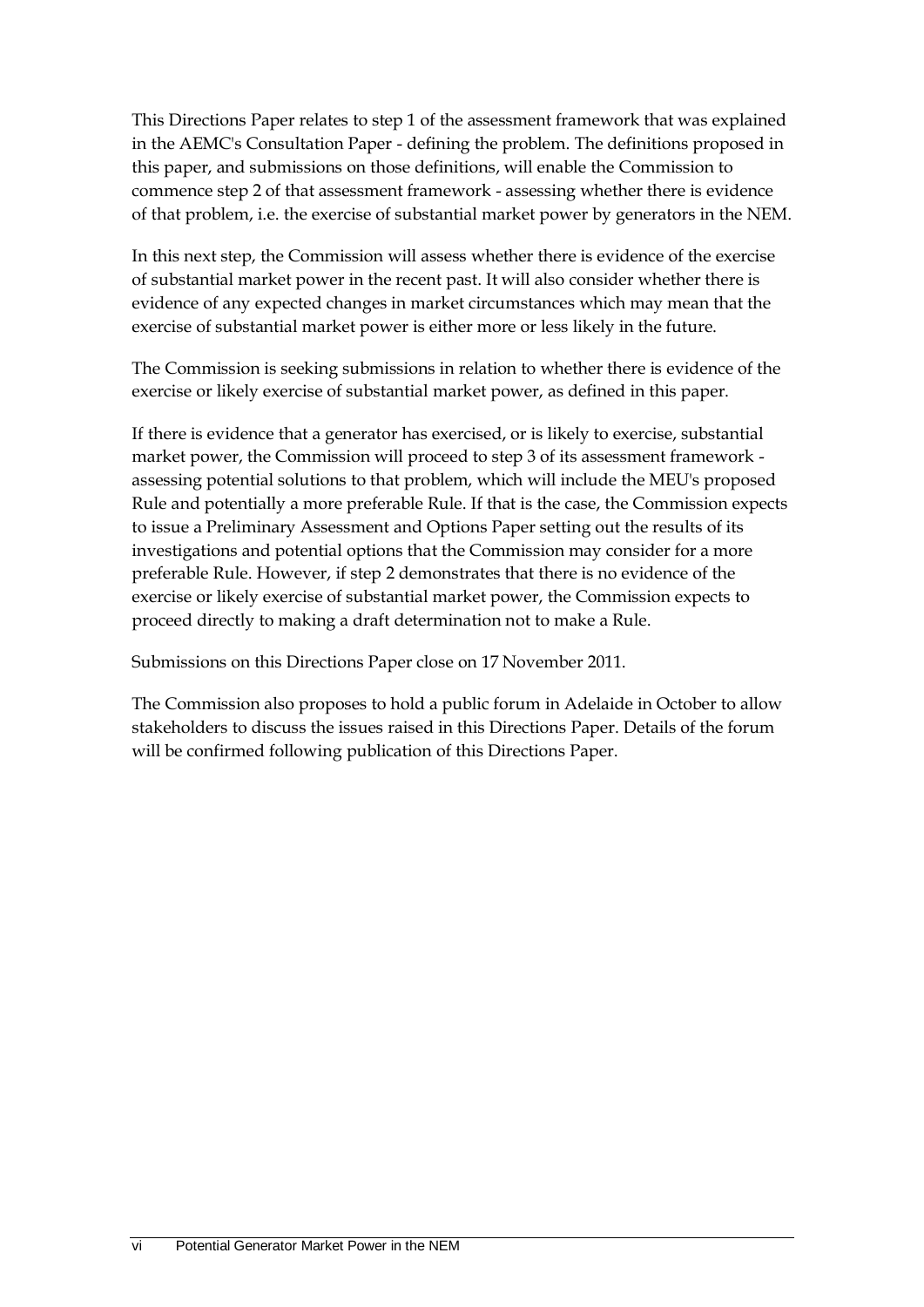# **Contents**

| $\mathbf{1}$   |                                                                      |                                                                                   |  |  |
|----------------|----------------------------------------------------------------------|-----------------------------------------------------------------------------------|--|--|
|                | 1.1                                                                  |                                                                                   |  |  |
|                | 1.2                                                                  | Purpose of this Directions Paper: step 1 - defining the problem4                  |  |  |
|                | 1.3                                                                  |                                                                                   |  |  |
|                | 1.4                                                                  |                                                                                   |  |  |
| $\overline{2}$ |                                                                      |                                                                                   |  |  |
|                | 2.1                                                                  |                                                                                   |  |  |
|                | 2.2                                                                  | The Commission's proposed definition of 'substantial market power' in the context |  |  |
|                | 2.3                                                                  |                                                                                   |  |  |
|                | 2.4                                                                  |                                                                                   |  |  |
|                | 2.5                                                                  |                                                                                   |  |  |
| 3              |                                                                      |                                                                                   |  |  |
|                | 3.1                                                                  |                                                                                   |  |  |
|                | 3.2                                                                  |                                                                                   |  |  |
|                | 3.3                                                                  |                                                                                   |  |  |
|                | 3.4                                                                  |                                                                                   |  |  |
|                | 3.5                                                                  |                                                                                   |  |  |
|                | 3.6                                                                  |                                                                                   |  |  |
|                | 3.7                                                                  |                                                                                   |  |  |
| 4              |                                                                      |                                                                                   |  |  |
|                | 4.1                                                                  |                                                                                   |  |  |
|                | 4.2                                                                  |                                                                                   |  |  |
|                | 4.3                                                                  | Is the AEMC the appropriate body to consider the matters raised by the Rule       |  |  |
|                | 4.4                                                                  |                                                                                   |  |  |
| 5              |                                                                      |                                                                                   |  |  |
|                |                                                                      |                                                                                   |  |  |
| A              | Summary of issues raised in submissions to the Consultation Paper 61 |                                                                                   |  |  |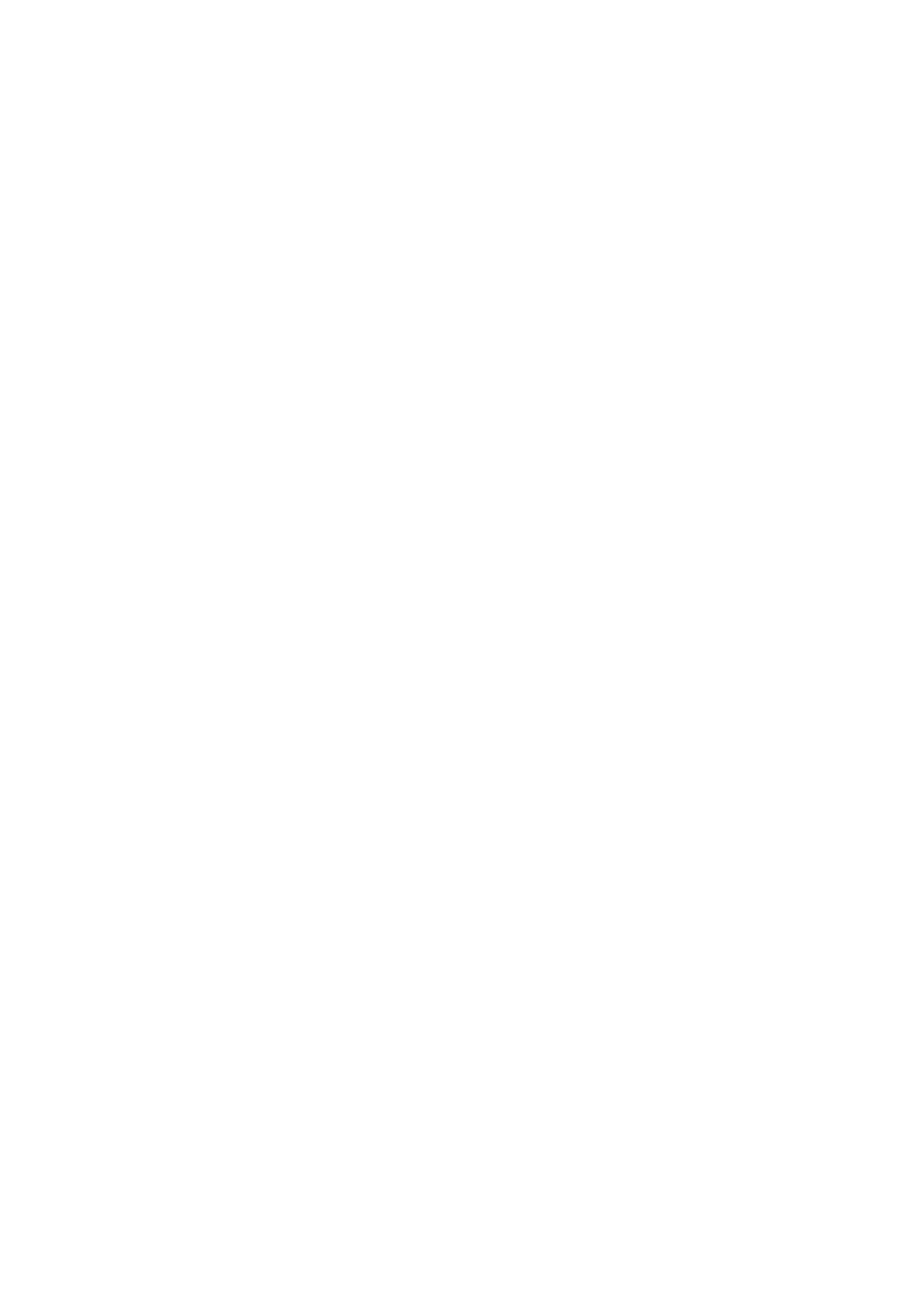# <span id="page-10-0"></span>**1 Introduction and background**

### <span id="page-10-1"></span>**1.1 Introduction**

#### **1.1.1 The MEU's Rule change request**

On 23 November 2010, the Major Energy Users Inc. (MEU) submitted a Rule change request to the Australian Energy Market Commission (AEMC or Commission) in relation to the potential exercise of market power by generators in the National Electricity Market (NEM).

The MEU's Rule change request is entitled "Proposed Rule change to enhance generator competition outcomes during high demand periods in the NEM". The stated purpose of the proposed Rule change is to prevent or constrain the exercise of market power by generators in the NEM. In particular, the MEU considers that during periods of high demand, some large generators do not face effective competition and have the ability to use their market power to increase the wholesale spot price, with flow on effects on contract prices.

To address this perceived problem, the MEU proposes amendments to the National Electricity Rules (Rules) that would:

- require the Australian Energy Regulator (AER) to assess which generators in each NEM region have market power and declare each of those generators to be a 'dominant generator' when regional demand exceeds a specified level; and
- impose restrictions on the dispatch offers that may be submitted by a 'dominant generator' so that when regional demand exceeds the level at which the generator has been declared to be a dominant generator, the dominant generator must offer all of its available capacity for dispatch at a price that does not exceed the administered price cap (APC), which is currently set at \$300 per megawatt hour (MWh).

#### **1.1.2 The AEMC's Consultation Paper**

On 14 April 2011, the AEMC published a Consultation Paper in relation to the MEU's Rule change request.

The Consultation Paper:

- provided an overview of the MEU's Rule change proposal and the perceived problem that it is seeking to address;
- explained the AEMC's proposed framework for assessing the Rule change proposal; and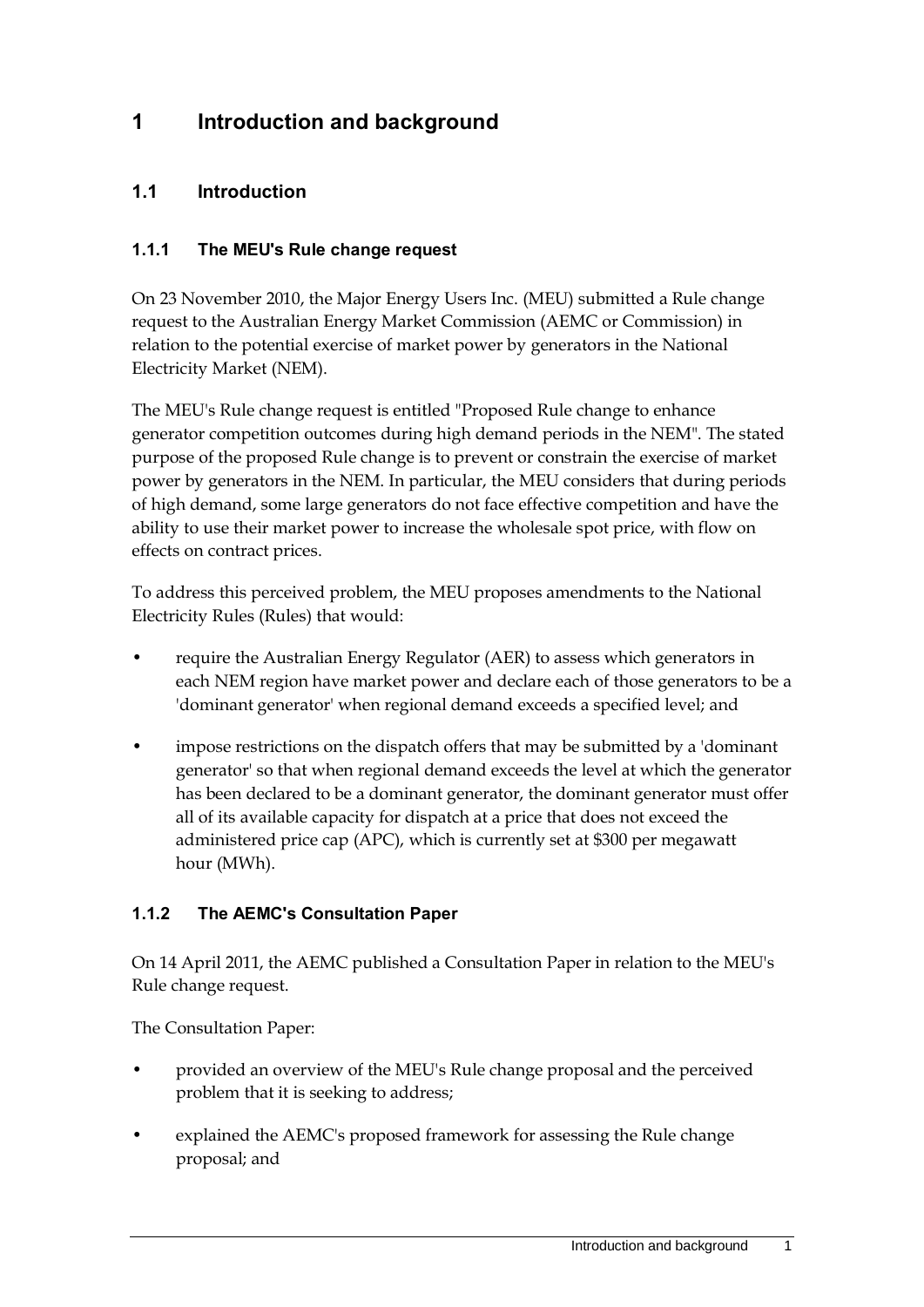• identified key issues related to the Rule change proposal and set out a number of questions for stakeholders.

The AEMC received 19 submissions from a range of stakeholders in response to the Consultation Paper.

| <b>Stakeholder type</b>            | <b>Number of submissions</b> |
|------------------------------------|------------------------------|
| User, user group or consumer group | 5                            |
| Generator                          | 7                            |
| Government or regulator            | 3                            |
| Retailer                           |                              |
| Other                              | 3                            |

#### **Consultation Paper submissions by stakeholder type**

These stakeholders expressed very diverse views. The submissions by the AER and the NEM Generators' Group also attached detailed expert reports. The submissions are available on the AEMC website: www.aemc.gov.au.

The AEMC also established a Web Forum to allow stakeholders to submit additional comments or papers, including responses to other stakeholders' submissions. The only documents received for the Web Forum were a paper by the MEU responding to the submission from the NEM Generators' Group, and a letter from Frontier Economics responding to a comment made in the MEU's paper.

### **1.1.3 The Rule change process and the AEMC's assessment framework**

The Consultation Paper noted that commencing the Rule change process does not indicate that the Commission intends to make the proposed Rule. The outcome of the Rule change process may be that the Commission decides to:

- make the MEU's proposed Rule;
- make a more preferable Rule that is different from the MEU's proposed Rule; or
- not make any Rule change.

 $\overline{a}$ 

The Commission may only make a Rule change if it determines that the Rule change will, or is likely to, contribute to the achievement of the National Electricity Objective (NEO).4 The Commission may only make a more preferable Rule if it is satisfied that, having regard to the issues that were raised by the Rule change proposal, the more preferable Rule will or is likely to better contribute to the achievement of the NEO.

<sup>4</sup> See section 88 of the National Electricity Law (NEL). The NEO is set out in section 7 of the NEL .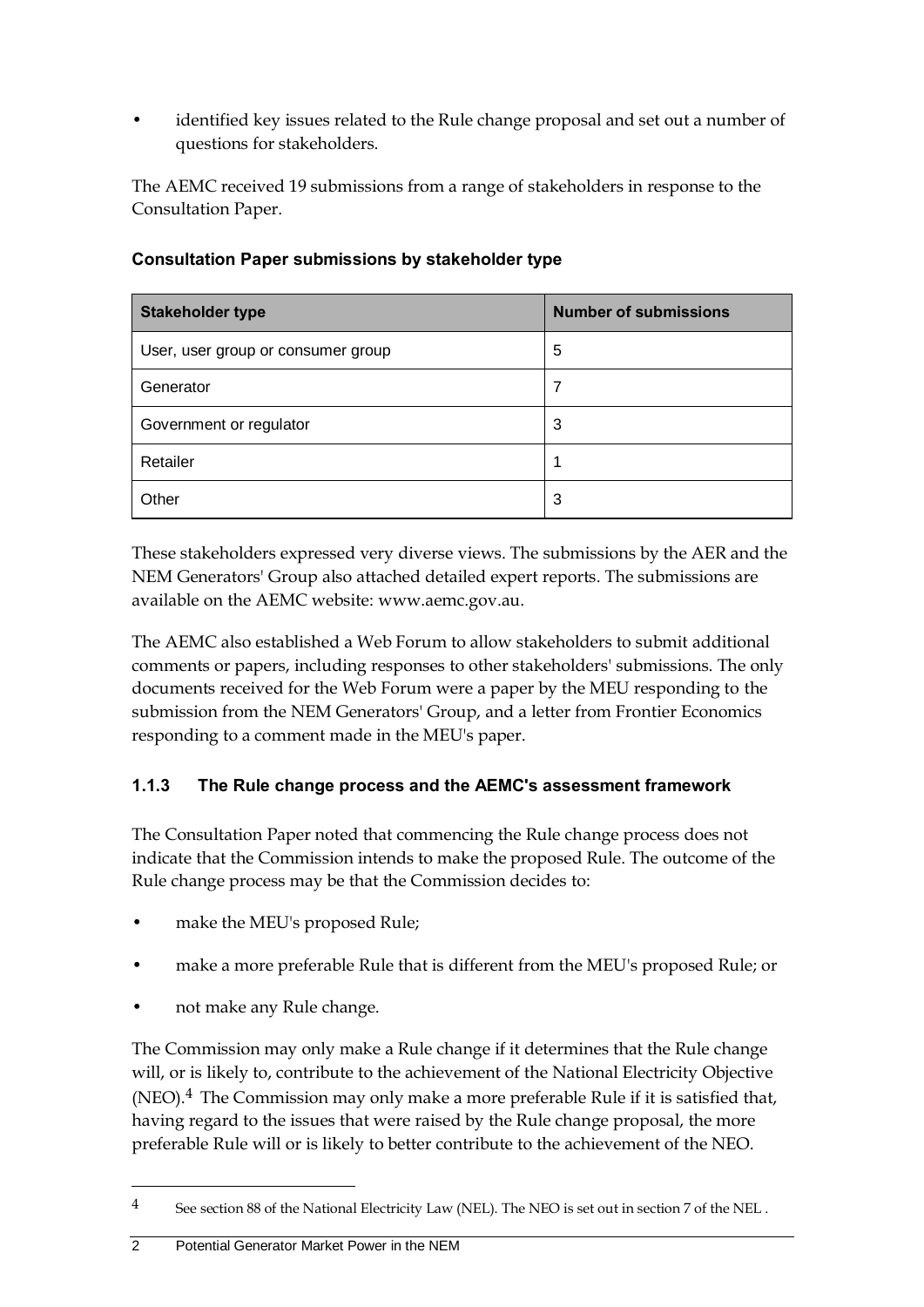The Consultation Paper set out the AEMC's proposed framework for assessing the Rule change proposal. The assessment framework involves the following three steps:

- defining the problem;
- assessing whether there is evidence of that problem; and
- assessing potential solutions to that problem.

The assessment framework is summarised in the following diagram from the Consultation Paper.

**Figure 1.1 Assessment framework decision tree**

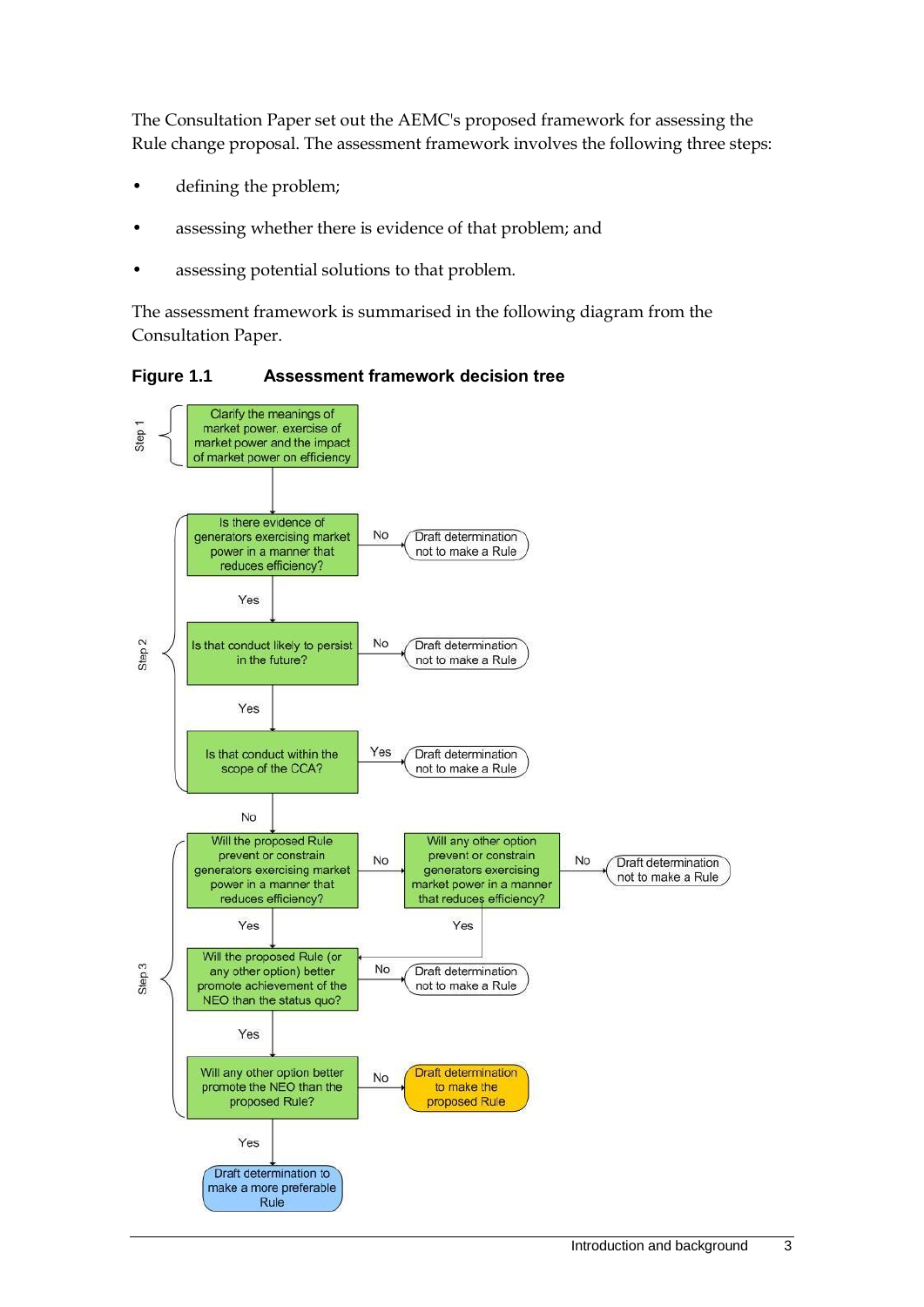## <span id="page-13-0"></span>**1.2 Purpose of this Directions Paper: step 1 - defining the problem**

This Directions Paper addresses step 1 of the above assessment framework - defining the problem. Before it is possible to properly assess the effect of the Rule change proposal (or a more preferable Rule) on the NEO, it is necessary to clearly define the problem that the Rule change proposal is seeking to address, and then investigate whether there is evidence of the existence of that problem.

The stated purpose of the MEU's proposal is to prevent or constrain the exercise of market power by generators in the NEM. In particular, the MEU is concerned that some generators have market power that they are able to exercise during periods of high demand to increase the wholesale spot price to a high level that significantly exceeds their costs.

The Commission considers that the problem that the MEU's proposal is seeking to address is the exercise of market power by generators in the NEM, where that market power is exercised with the purpose or effect of increasing wholesale spot or contract prices.5

The MEU's proposed Rule does not contain a definition of 'market power'. Submissions on the Consultation Paper demonstrated significant disagreement between stakeholders in relation to the appropriate approach to defining market power.

Accordingly, the primary purpose of this Directions Paper is to set out the Commission's proposed approach to defining market power in the context of the NEM.

In doing so, this Directions Paper also addresses the related issues of:

- whether a distinction should be drawn between 'market power' and 'substantial market power';
- what is the appropriate definition of the 'exercise' of market power in the context of the NEM;
- what is the relevant 'market' for these purposes; and
- whether 'tacit collusion' should be considered as part of this Rule change process.

The definitions set out in this Directions Paper will then enable the Commission to commence step 2 of the assessment framework and assess whether there is evidence of a problem. If there is evidence of a problem, the Commission will proceed to step 3 assessing solutions to that problem. If there is no evidence of a problem, the

<sup>5</sup> The Consultation Paper proposed that, based on the scope of the MEU's Rule change request, the scope of issues to be considered by the Commission would be limited to conduct by generators (not other registered participants) in relation to the wholesale energy market (not other markets such as ancillary services) that has the purpose or effect of increasing the wholesale price of electricity. No submitters raised issues with this proposed scope. The Commission confirms that the scope of issues considered by the Commission will be limited to these matters.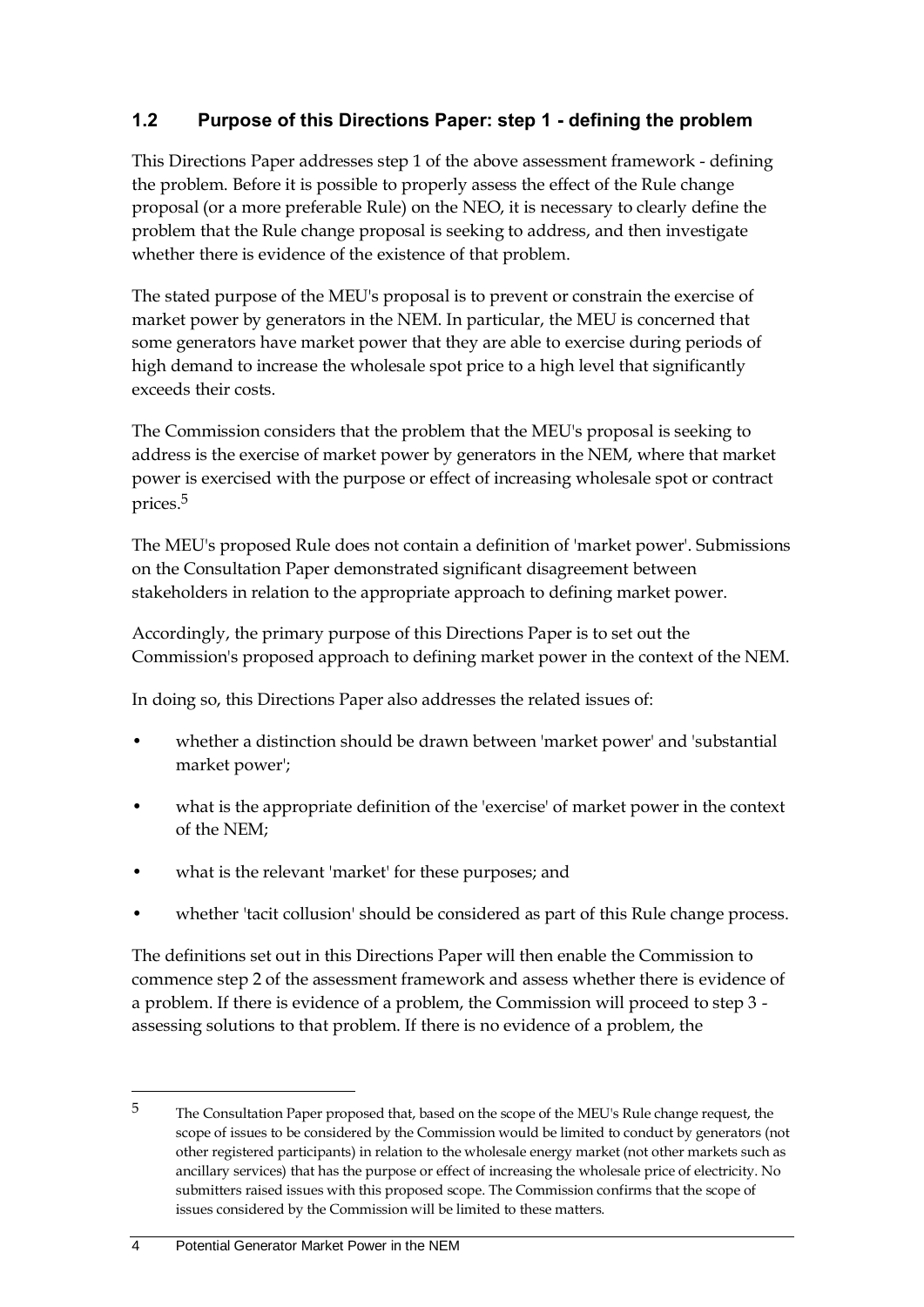Commission expects to make a Draft Determination not to make the proposed Rule or a more preferable Rule.

## <span id="page-14-0"></span>**1.3 Responding to this Directions Paper**

Although this Directions Paper does not pose any specific questions, the Commission is seeking comments from stakeholders on the Commission's proposed approach set out in this Directions Paper. The Commission is also seeking submissions in relation to whether there is evidence of the exercise or likely exercise of substantial market power, as defined in this paper.

### **1.3.1 How to make a submission**

The closing date for submissions on this Directions Paper is 17 November 2011.

Submissions should quote the project number "ERC0123" and may be lodged online via the Commission's website, www.aemc.gov.au, using the "lodge a submission" function or by mail to:

Australian Energy Market Commission PO Box A2449 Sydney South NSW 1235

Where practicable, submissions should be prepared in accordance with the Commission's Guidelines for making written submissions on Rule change proposals.6 The Commission publishes all submissions on its website, subject to a claim of confidentiality.

All enquiries regarding this project should be addressed to Richard Owens on (02) 8296 7800.

## **1.3.2 Public forum**

 $\overline{a}$ 

The Commission proposes to hold a public forum to discuss this Directions Paper and provide an opportunity for stakeholders to discuss the issues raised in this paper, provided that there is sufficient interest from stakeholders. It is proposed that the forum will be held in October 2011 in Adelaide.

Stakeholders are requested to advise the Commission whether they wish to attend a forum. The Commission will confirm details of the forum following publication of this Directions Paper.

<sup>6</sup> This guideline is available on the Commission's website.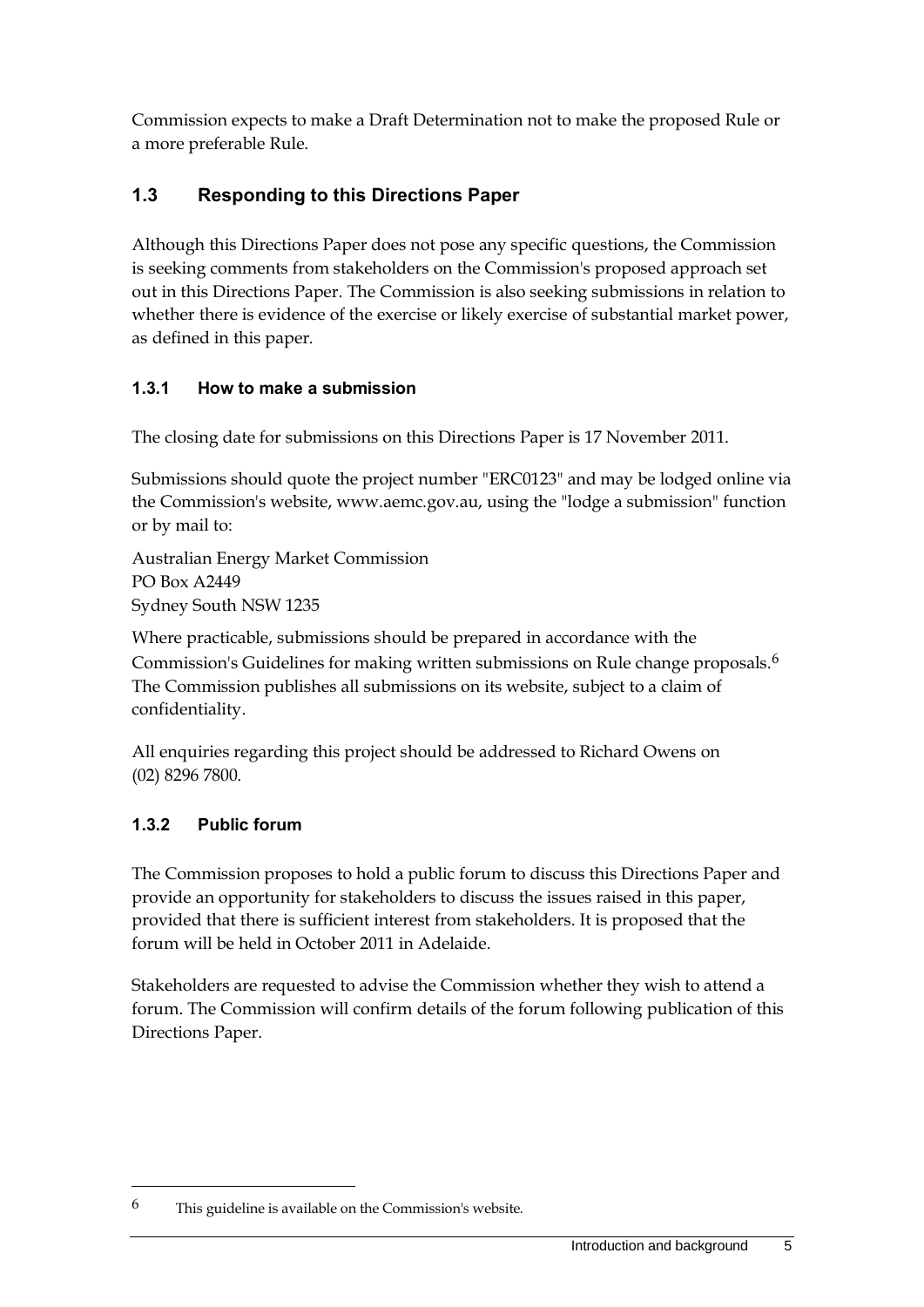## <span id="page-15-0"></span>**1.4 Structure of this Directions Paper**

Chapter 2 of this paper sets out the Commission's proposed approach to the definition of market power in the context of the NEM, including:

- why the Commission proposes that a distinction should be made between 'market power' and 'substantial market power';
- the Commission's proposed definition of 'substantial market power';
- the Commission's proposed definition of the 'exercise' of substantial market power;
- the Commission's proposed definition of the relevant market; and
- the Commission's proposed approach to 'tacit collusion'.

Chapter 3 explains in detail the Commission's reasons for its proposed approach. The Commission's approach has been informed by consideration of the following matters that are discussed in chapter 3:

- a report prepared for the Commission by NERA Economic Consulting (NERA report), and a peer review of that report by Professors Joshua Gans and Stephen King (peer review report);
- stakeholders' submissions, including a report by Frontier Economics that was commissioned by the NEM Generators' Group (Frontier report) and a paper by Dr Darryl Biggar that was commissioned by the AER (Biggar report);
- economic literature on market power;
- competition law literature and case law regarding market power;
- approaches taken by international energy regulators to market power issues; and
- previous AEMC comments on market power issues.

Chapter 4 responds to stakeholder submissions regarding the Commission's power to make the MEU's proposed Rule.

Chapter 5 explains the next steps in the Rule change process, including the process for investigating whether there is evidence of the exercise of substantial market power.

Appendix A contains a table summarising the key issues raised in submissions to the Consultation Paper and the Commission's response, to the extent that those submissions relate to issues that are addressed in this Directions Paper.7

<sup>7</sup> Where submissions to the Consultation Paper raised issues that are not addressed in this Directions Paper, the Commission intends to respond to those submissions in the Draft Determination.

<sup>6</sup> Potential Generator Market Power in the NEM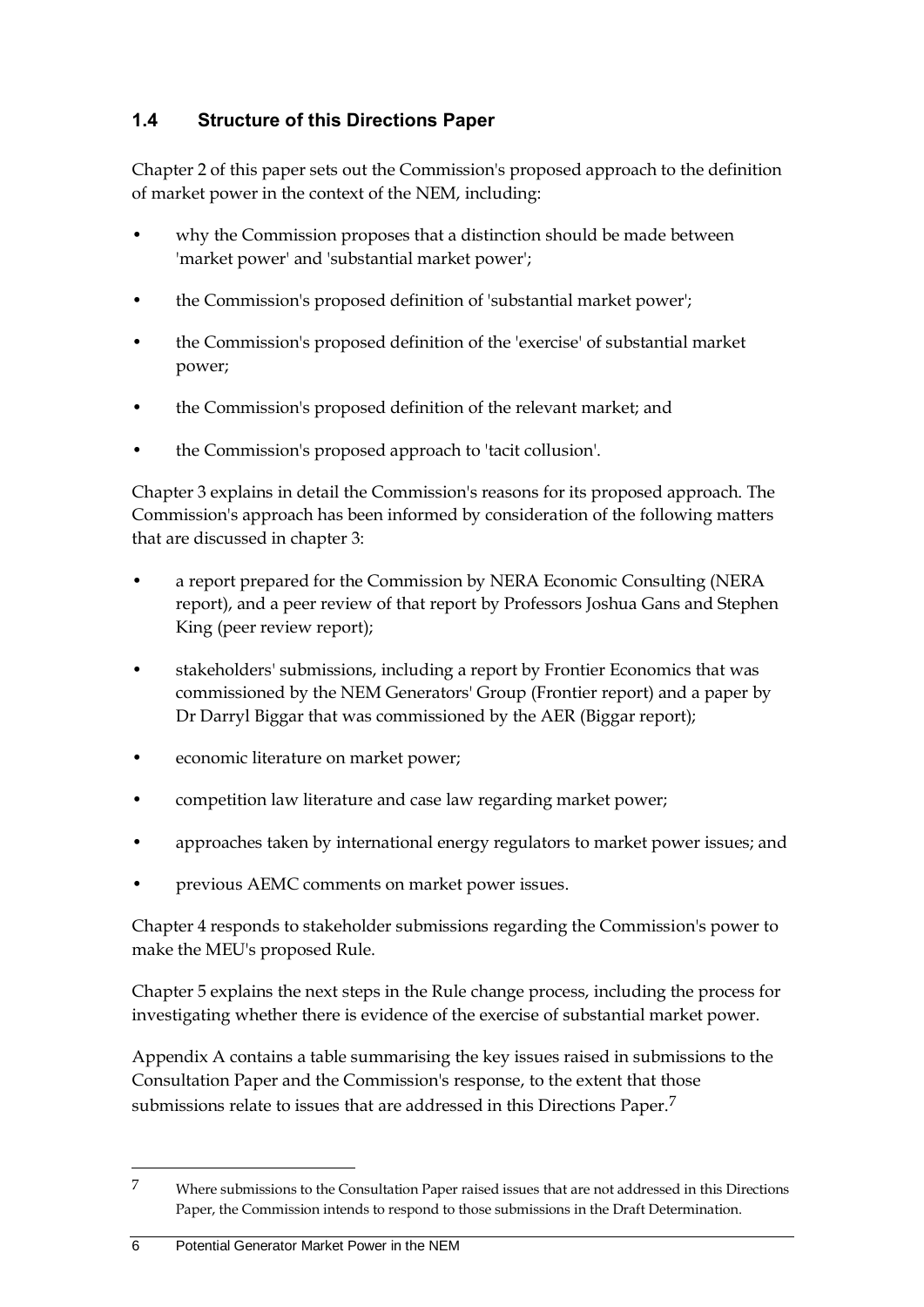The NERA report and the peer review report are available on the AEMC website: www.aemc.gov.au.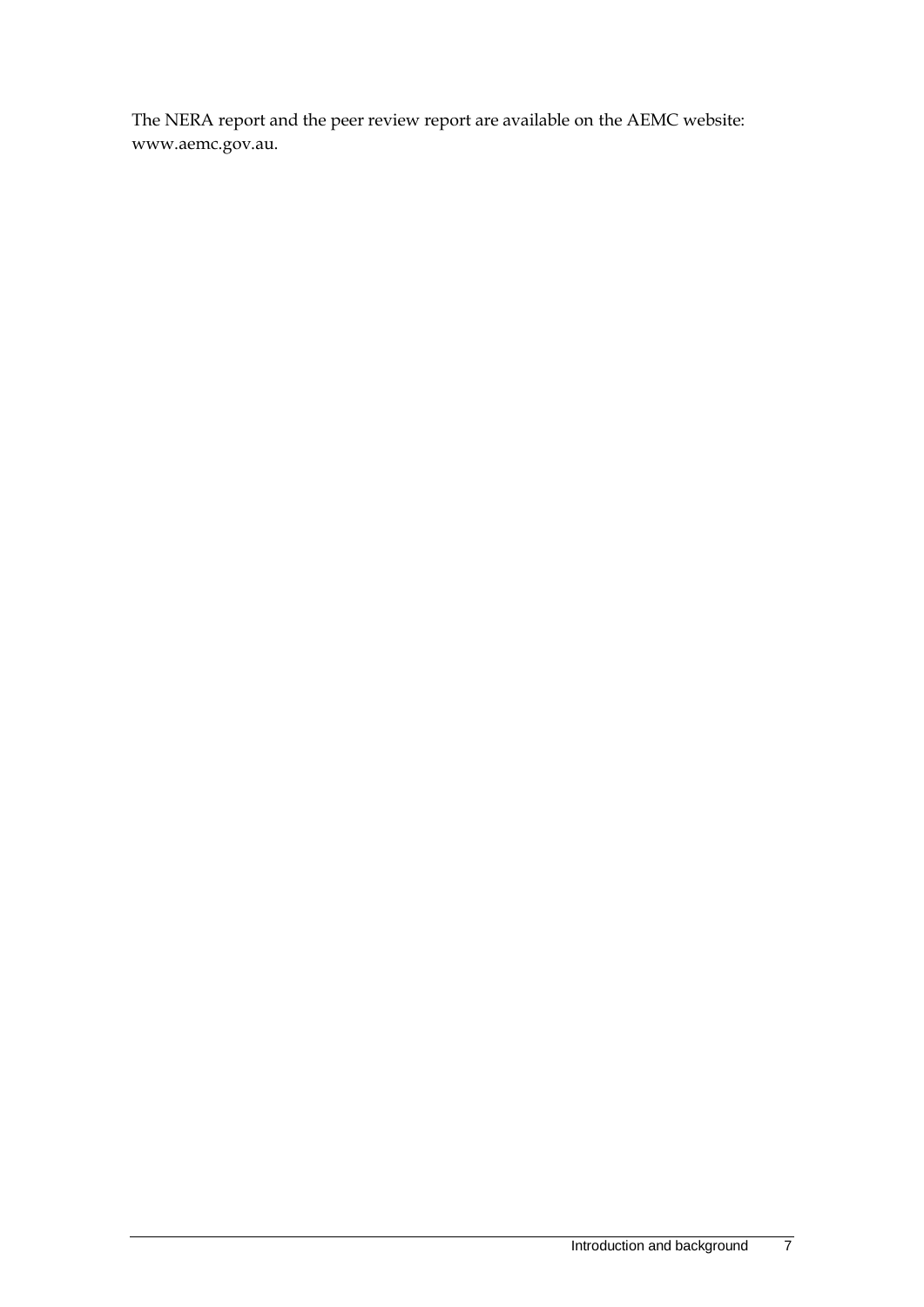# <span id="page-17-0"></span>**2 The Commission's proposed approach**

This chapter 2 sets out the Commission's proposed approach to the definition of market power in the context of the NEM. Chapter 3 explains the reasons for the Commission's proposed approach in more detail and discusses the key matters that the Commission has considered in developing its proposed approach.

## <span id="page-17-1"></span>**2.1 'Market power' or 'substantial market power'?**

The Consultation Paper stated that this Directions Paper would seek to clarify the appropriate meanings of 'market power' and the 'exercise of market power' in the context of the NEM. The Commission considers that a clear definition of these terms is important to define the problem that the MEU's proposal is seeking to address and to allow the Commission to assess whether the MEU's proposal, or a more preferable Rule, is likely to contribute to the achievement of the NEO.

However, submissions to the Consultation Paper revealed that not only do submitters have different views as to the appropriate definition of market power, but they also strongly disagree on the appropriate terminology and whether 'market power' is the correct term and concept to use in the context of the NEM.

Some submitters, primarily the AER and MEU, considered that 'market power' is the appropriate term. However, the majority of submitters proposed that 'market power' was not the appropriate term and that it was not a useful concept in the context of the NEM.

## **Distinguishing between substantial market power and transient pricing power**

Many submitters, the NERA report and the report by Frontier Economics that was provided with the NEM Generators' Group submission<sup>8</sup> drew a distinction between:

- on one hand, what was variously described as 'substantial market power', 'enduring market power' or 'significant market power'; and
- on the other hand, what was described as 'temporary pricing power', 'transient market power' or 'situational market power'.

The Commission considers that such a distinction is useful and 'substantial market power' is more illuminating than simply referring to 'market power'.

In this paper, the Commission sets out its proposed definitions of 'substantial market power' (see section [2.2](#page-20-0) below) and the 'exercise of substantial market power' (see section [2.3\)](#page-27-0). The Commission considers that these are the most appropriate terms to use when assessing the MEU's proposal. The reasons for this approach are set out in the remainder of this section [2.1.](#page-17-1)

<sup>8</sup> Frontier Economics, *Response to AEMC consultation paper*, June 2011.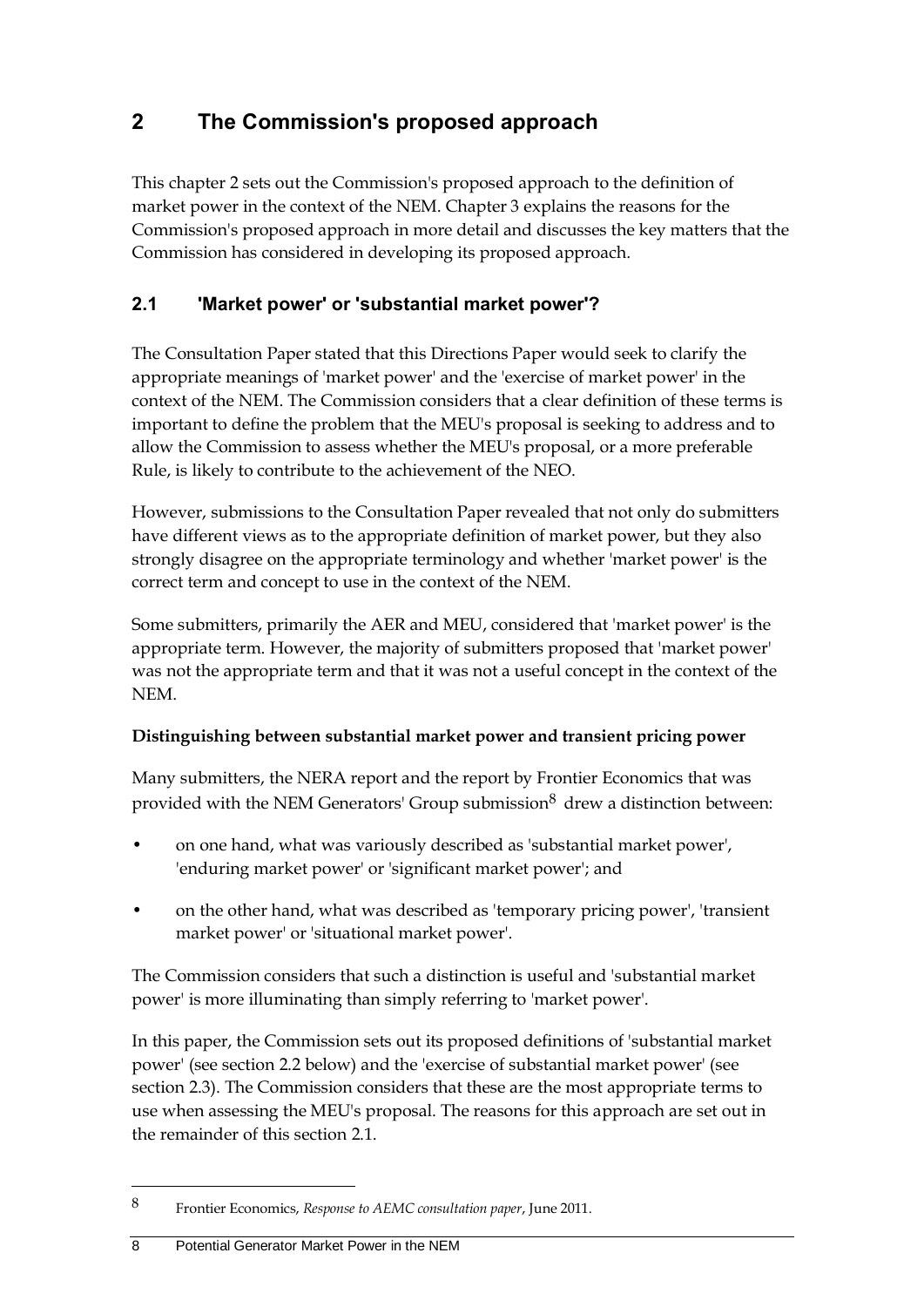This approach of defining 'substantial market power' as opposed to 'market power' clearly distinguishes between:

- 'substantial market power', which involves sustained pricing above the level that would prevail in a workably competitive market;<sup>9</sup> and
- 'transient pricing power', which involves a transient ability to increase prices above costs for short periods of time.10

### **Perfect competition and workable competition**

This distinction between 'transient pricing power' and 'substantial market power' also reflects the distinction between perfect competition and workable competition. Several submitters considered that this distinction was important when seeking to define market power in the context of the NEM and assessing the MEU's proposal.

In a perfectly competitive market, all firms will sell all of their output at their short run marginal cost (SRMC), with each firm producing a homogeneous product and having an identical SRMC curve. In a perfectly competitive market, it is assumed that firms do not incur any sunk costs, which means that SRMC and long run marginal cost (LRMC) will be equal.

Perfectly competitive markets rarely, if ever, exist in practice. In electricity markets for example, generators incur significant sunk costs and do not face identical costs. The Commission proposes that workable competition is the more appropriate benchmark when defining market power in the context of the NEM and assessing the MEU's proposal.

In a workably competitive market, prices will reflect LRMC (and the underlying trend in SRMC) over the long term. In addition, in a workably competitive market with substantial fixed costs, such as electricity generation, SRMC and LRMC will not be the same and they will both vary over time. Accordingly, a longer term perspective is required when defining and assessing market power.

### **Price spikes**

 $\overline{a}$ 

A transitory price spike that causes wholesale spot or contract prices to exceed SRMC or LRMC in the short term does not in itself indicate the existence of a market power problem that justifies regulatory intervention.

The Commission considers that occasional price spikes are an inherent feature of a wholesale electricity market and that it would be inappropriate to seek to prevent them by introducing a Rule that sought to remove transient pricing power. For example, if

<sup>9</sup> Substantial market power is similar to what several submitters referred to as 'enduring market power'.

<sup>10</sup> In this paper, the Commission uses the term 'transient pricing power'. The NERA report refers to this concept as 'temporary pricing power' and several submitters referred to a similar concept as 'transient market power', but the Commission considers 'transient pricing power' to be the most appropriate description of this concept.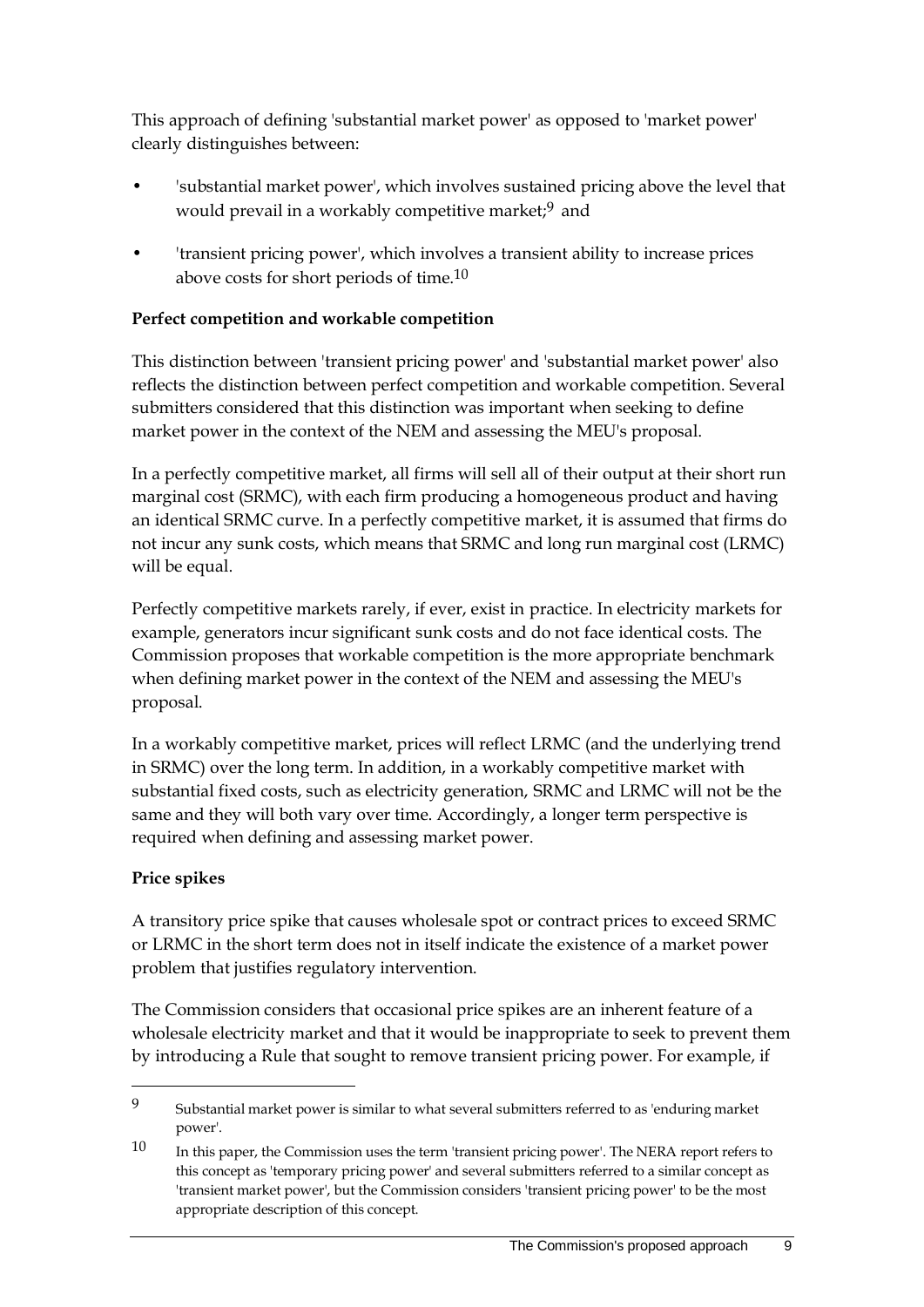wholesale prices were unable to at least occasionally increase to levels that exceed the variable costs of a peaking generator, there is a significant risk that some or all generators would be unable to recover their efficient fixed costs. These issues are discussed in more detail in sections 3.3.4, 3.4.2 and 3.6.2 below.

This approach does not mean the Commission intends to ignore evidence of bidding behaviour by generators that leads to high spot prices, such as economic withholding of capacity.11 However, it means that a long term perspective is required when considering price spikes, and long term average spot and contract prices must be compared with the prices that would be expected in a workably competitive market. As explained in section 2.2.1 below, if a generator is able to increase spot or contract prices to such an extent and with sufficient frequency that it causes sustained average prices that exceed the competitive level, that may constitute evidence of substantial market power.

### **Application of the NEO**

The Commission considers that the exercise of 'substantial market power' as defined in this paper is likely to be detrimental to the achievement of the NEO. It is likely to reduce efficient investment in electricity services and result in less efficient use of those services by customers. The exercise of substantial market power is likely to result in sustained inefficiently high wholesale spot and contract prices. Substantial market power may also result in productive inefficiency and a reduced incentive on generators to minimise their costs, which is likely to increase the overall cost structure of the sector. It may also restrict competition in retail and hedge markets and result in higher retail prices.

Accordingly, the exercise of substantial market power is likely to be contrary to the long term interests of consumers. Regulatory intervention to prevent or constrain the exercise of substantial market power is therefore likely to contribute to the achievement of the NEO, provided that the benefits of any proposed solution exceed the costs in terms of achievement of the NEO.

Several submitters (including generators) shared this view and set out the likely effects of the exercise of substantial market power on relevant aspects of efficiency in the **NEM** 12

Based on the submissions received and the Commission's analysis and research, which is discussed in chapter 3 of this paper, the Commission proposes that regulatory intervention to constrain or remove transient pricing power is unlikely to contribute to the achievement of the NEO. Such regulatory intervention may result in some short term benefits in relation to the efficient operation and use of electricity services as a result of allocative and productive efficiency gains, for example by avoiding the

<sup>11</sup> The MEU defines 'economic withholding' as occurring where a generator offers a proportion of its capacity near the market price cap so that it is less likely to be dispatched and other generators will be dispatched ahead of it - MEU Rule change request, p32. The Commission adopts that definition in this paper.

<sup>12</sup> See section 3.3.2 below.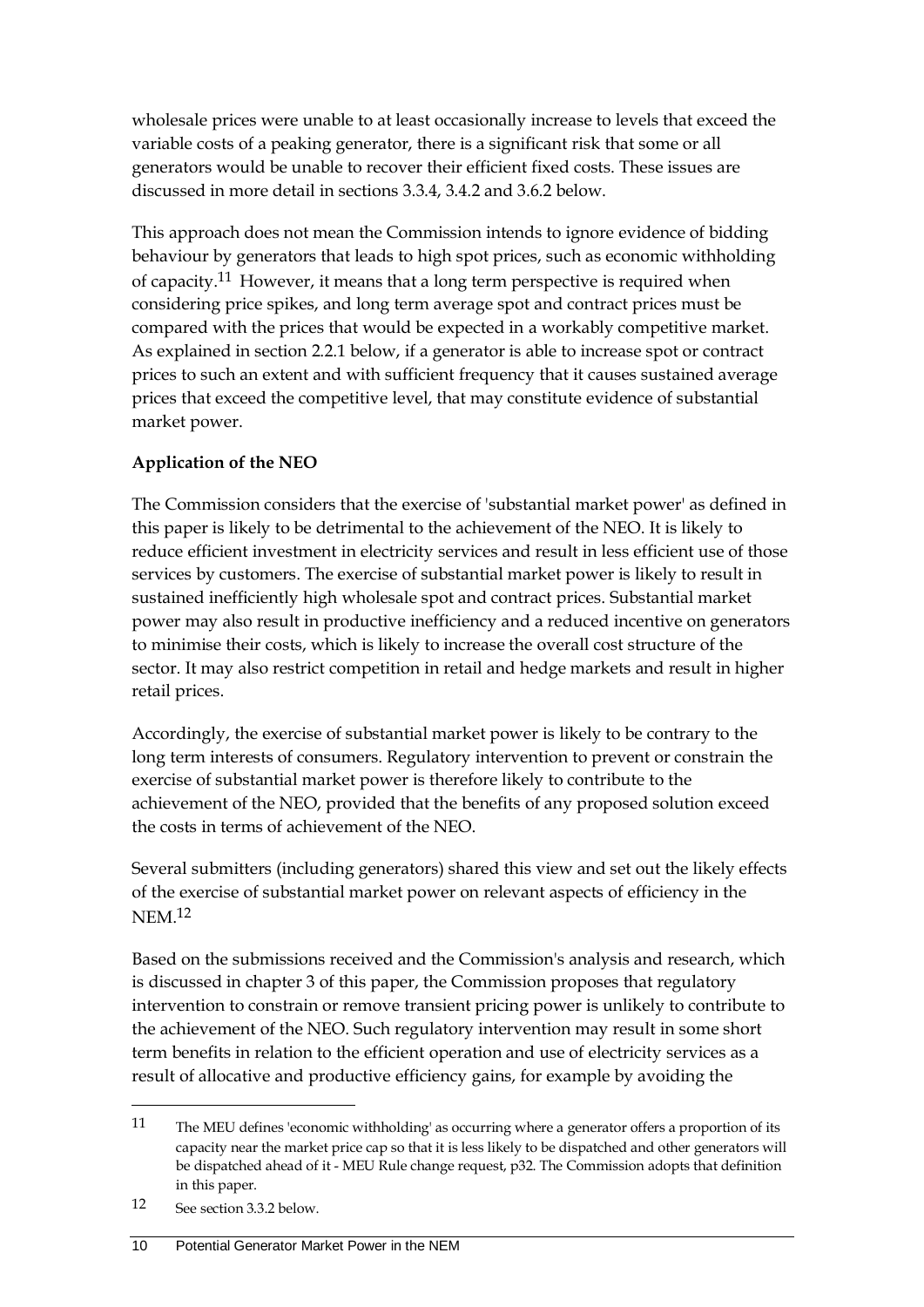productive efficiency costs of out-of-merit-order dispatch. However, those short term benefits are likely to be significantly outweighed by longer term dynamic efficiency losses, in particular a notable reduction in incentives for efficient investment in generation.

As explained in later sections of this paper, regulatory intervention to constrain or remove transient pricing power is likely to deny at least some generators the opportunity to recover their efficient fixed costs.13 If generators are unable to recover their efficient costs, then investment will be severely impacted. The long term result is likely to be higher prices and lower reliability, which would be contrary to the long term interests of consumers.

## <span id="page-20-0"></span>**2.2 The Commission's proposed definition of 'substantial market power' in the context of the NEM**

For the reasons explained in section [2.1](#page-17-1) above, this paper sets out the Commission's proposed definition of 'substantial market power' rather than 'market power'. The Commission proposes that 'substantial market power' is the most appropriate concept to use when assessing the MEU's proposal.

As noted in section [2.1,](#page-17-1) different submitters proposed that the appropriate term was 'market power', 'substantial market power', 'enduring market power' or 'significant market power'. The proposed definitions of those terms were also very varied. Stakeholders' proposed definitions are discussed in section [3.3](#page-41-0) below.

The Commission also notes that market power and substantial market power have been defined in a variety of ways in economic literature, competition law, and international electricity regulatory rules and decisions. Those definitions are discussed in sections [3.4,](#page-48-0) [3.5](#page-52-0) and [3.6](#page-55-0) below.

The Commission has considered the definitions proposed by stakeholders as well as the definitions adopted in economic literature, competition law and other potentially relevant sources in forming its view on the appropriate definition of substantial market power in the context of the NEM.

<sup>13</sup> As discussed in sections 3.3.4 and 3.4.2 below, in theory it would be possible for generators to recover their fixed costs by bidding at SRMC if there were a large number of supply shortages where the price is set to the market price cap (MPC), but in practice that outcome is unlikely without producing an unacceptably high level of outages or significantly increasing the MPC. This issue is likely to be exacerbated by the existence of low or negative prices in some trading intervals, which could prevent a generator from even recovering its SRMC on average if it was unable to bid above SRMC in other trading intervals.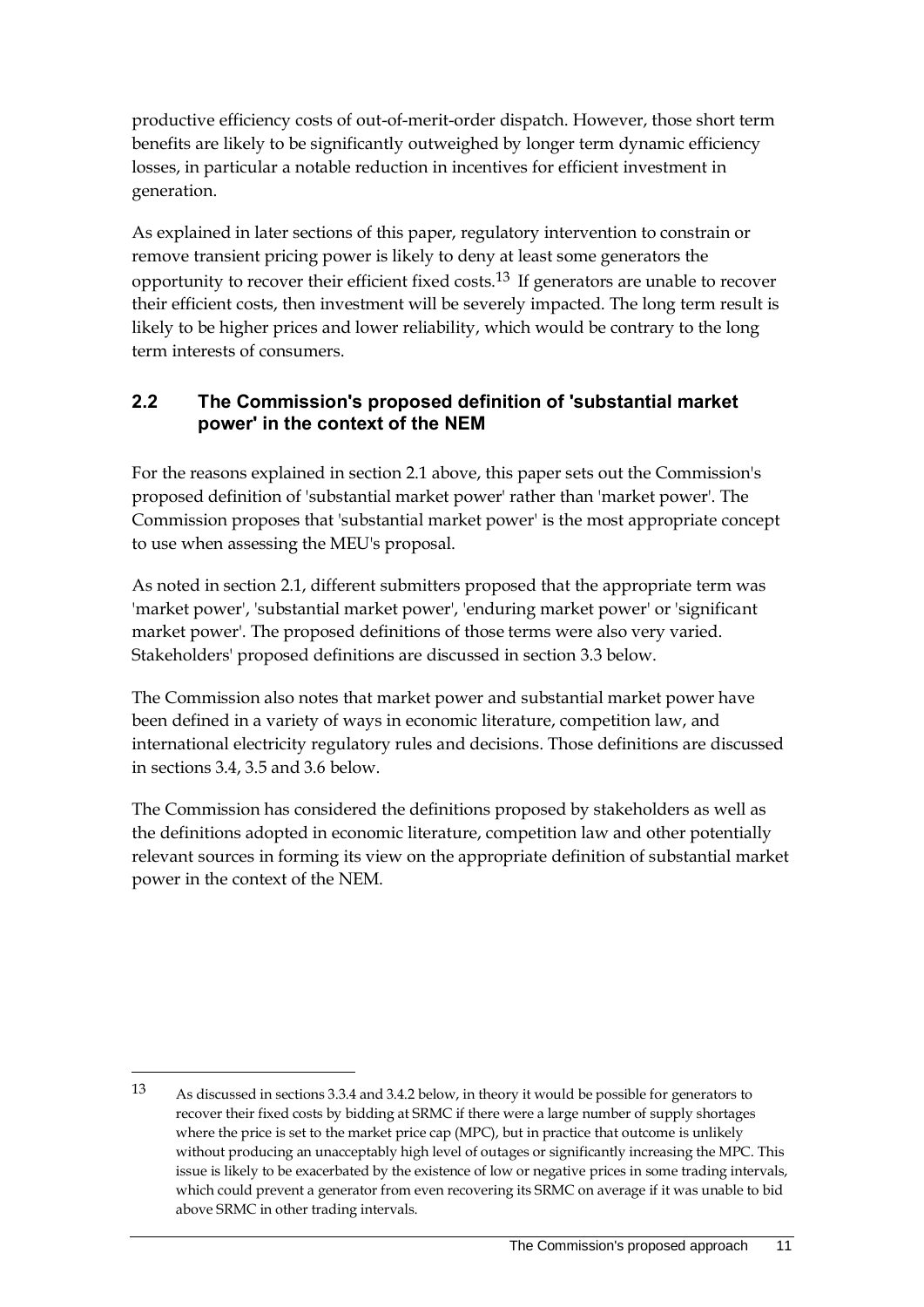## **2.2.1 The Commission's proposed definition**

The Commission proposes that 'substantial market power' should be defined as follows in the context of the NEM.

### **Proposed definition of 'substantial market power'**

**Substantial market power** in the context of the NEM is the ability of a generator to increase annual average wholesale prices to a level that exceeds LRMC, and sustain prices at that level due to the presence of significant barriers to entry.

This definition is based on the definition set out in the NERA report. The NERA report stated that a firm has substantial market power only if:

- it has the ability to sustain prices above LRMC, including an appropriate return on capital and accounting for risk; and
- it is insulated from competition by significant barriers to entry and expansion that enable it to sustain prices at that level.<sup>14</sup>

Applying that general definition to the NEM, NERA considered that a generator in the NEM has substantial market power only if:

- it has the ability to increase average spot prices to such an extent and with sufficient frequency that they exceed the LRMC of adding capacity; and
- it is insulated from the forces of competition due to significant barriers to entry and expansion that enable it to sustain average prices at that level.15

The Commission's proposed definition does not require wholesale spot or contract prices to be *continuously* above LRMC. If a generator is able to cause price spikes, for example by withholding capacity, that may be evidence of substantial market power if those price spikes occur to such an extent and with sufficient frequency that they cause annual average spot prices to exceed LRMC (with flow on consequences for contract prices).

However, transient price spikes that do not result in above-LRMC average prices do not demonstrate that a generator has substantial market power. In this sense, the Commission's definition clearly distinguishes 'substantial market power' from 'transient pricing power'.

The Commission's definition refers to the existence of significant barriers to entry. In the absence of significant barriers to entry, the threat of new entry or expansion would be expected to prevent existing generators sustaining above-LRMC prices and therefore generators would not be likely to exercise substantial market power.

<sup>14</sup> NERA Economic Consulting, *Potential Generator Market Power in the NEM, A Report for the AEMC*, 22 June 2011, p14.

<sup>15</sup> Ibid, p27.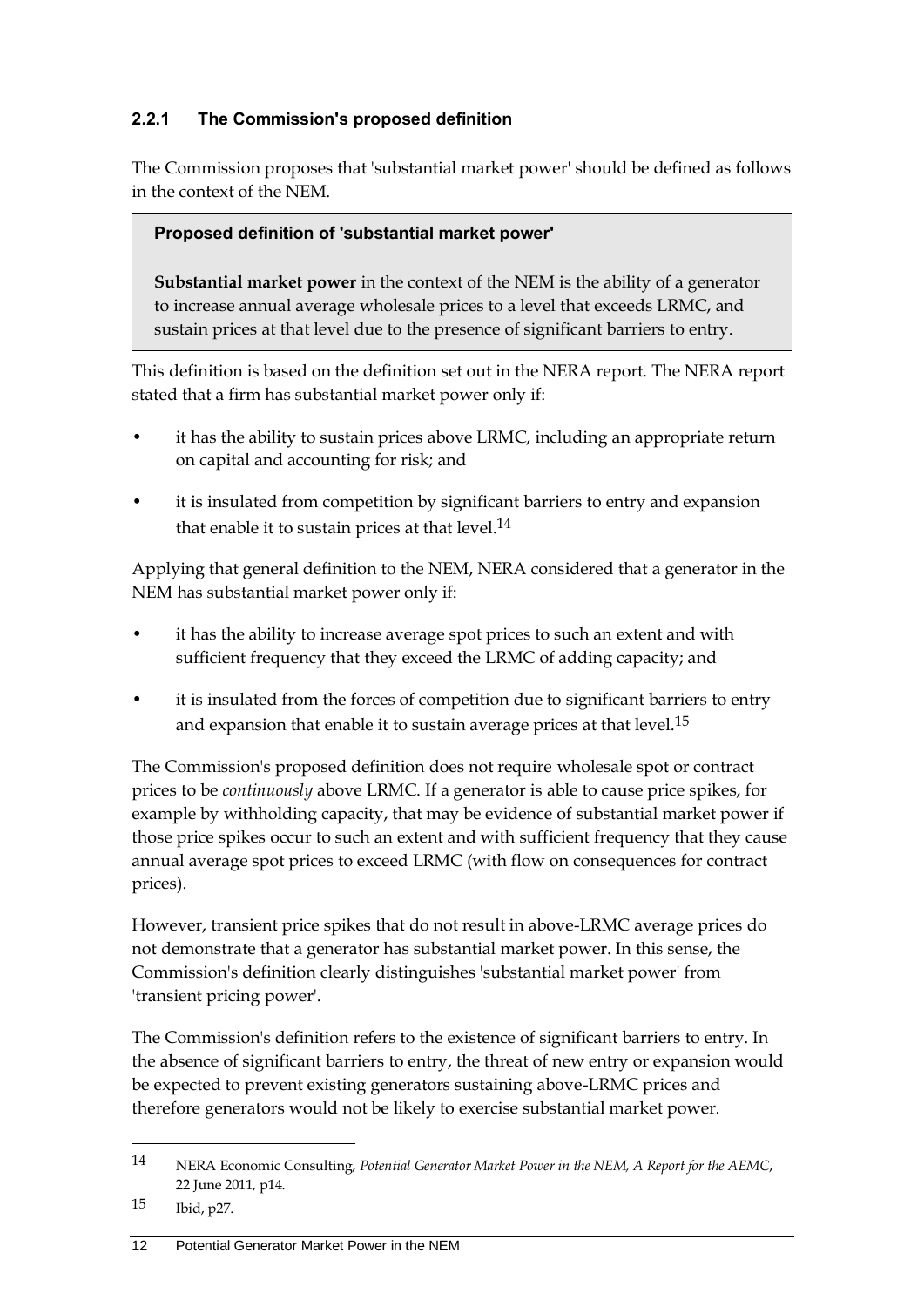This paper does not seek to define or identify barriers to entry. The Commission will address those issues in later stages of this process.

The peer review report notes that 'strategic barriers to entry' will be an important consideration.<sup>16</sup> Strategic entry barriers can be important in electricity markets where significant sunk costs will be incurred by a new entrant and as a result potential entrants require reasonable confidence that they will be able to recover those costs once they have entered the market. For example, an incumbent generator could engage in conduct that is intended to signal to a potential new generator that it has substantial market power and that it will exercise that power if the generator enters the market. Such behaviour would be intended to deter entry by reducing the potential new entrant's confidence that it will be able to operate profitably once it has incurred the significant sunk costs that are necessary to enter the market.

## **2.2.2 Relevant prices and costs**

This section explains the proposed measures of prices and costs that are referred to in the above definition of substantial market power.

## **'Annual average wholesale prices'**

The Commission proposes that 'annual average wholesale prices' are the appropriate measure of prices for the purposes of this definition.

## *'Annual average' prices*

 $\overline{a}$ 

The proposed use of annual average prices is an application of the Commission's views in section [2.4](#page-29-0) below regarding the appropriate market definition. In that section, the Commission explains that the relevant temporal dimension of the market is at least one year, and potentially two to three years.

In addition to the use of 'annual' average prices in the first part of this definition, the second part of the definition requires that prices must be sustainable at that level due to the presence of significant barriers to entry. The definition does not set out a specific period over which prices must be sustainable. The Commission proposes that the relevant period should reflect the period under which new entry (which could consist of new generation entry, expansion of existing generation or an upgrade of the relevant interconnectors) would be expected to occur in the absence of significant barriers to entry. That period is likely to be at least two to three years.

The requirement that above-LRMC prices must be sustainable over this period reflects NERA's comment that a firm has substantial market power if it has the ability to sustain prices that should attract new investment (which, if it occurred, would reduce those prices to competitive levels), but that new investment is delayed or prevented due to significant barriers to entry.

<sup>16</sup> Core Research, *Re: Review of NERA Report dated 22nd June 2011 (Final Report)*, 24 July 2011, p3.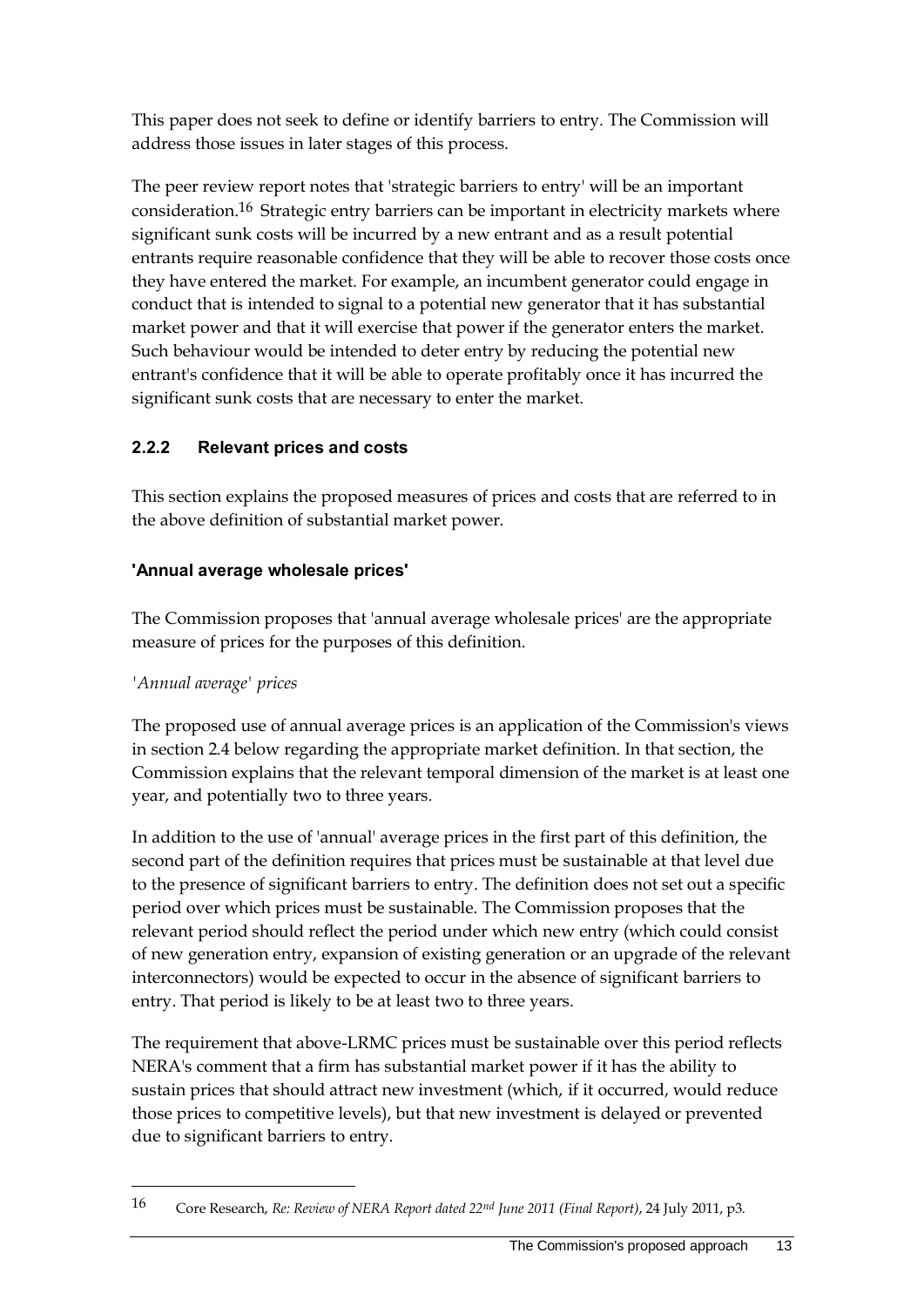These comments do not mean that a generator only has substantial market power if there is evidence of several years of above-LRMC pricing in the recent past. The Commission's proposed definition requires that a generator has an 'ability' to sustain prices at that level. That ability can be demonstrated by a combination of evidence of past prices and behaviour, expected future prices, and an assessment of the extent and effect of barriers to entry.

#### *Spot and contract prices*

In assessing a generator's ability to affect wholesale prices, both spot and contract prices are relevant. References in the Commission's definitions and in this paper to 'wholesale prices' mean both spot and contract prices.

As discussed in section [2.4](#page-29-0) below, the Commission proposes that the relevant product market is electrical energy supplied to the wholesale market. Spot and contract prices are different ways of expressing the price for that product. However, the Commission acknowledges that accurate information regarding spot prices is much more readily accessible than contract prices. Obtaining reliable information regarding contract prices will be one of the challenges in the next stage of this Rule change process.

The NERA report explains that contract prices reflect the expected level of future spot prices. NERA states that "if a generator is able to exercise substantial market power over the spot price, then the price of hedges can be expected to adjust to reflect the higher levels of expected future spot prices".17

However, NERA explains that a complication is that if a generator has entered into contracts at a high price for a significant proportion of its capacity, that may reduce its incentive to exercise substantial market power in the spot market during the term of those contracts. Accordingly, there may be periods where substantial market power has been exercised by a generator (by entering into above-LRMC priced contracts) but that market power is not manifested in the average spot price over the contract period. Gathering information regarding contract prices, to the extent that reliable information is available, will therefore assist in identifying substantial market power.

### **Long run marginal cost**

 $\overline{a}$ 

The Commission proposes that the relevant cost measure for the purposes of the definition of substantial market power is LRMC. The remainder of this section explains how LRMC is calculated and explains several key issues related to LRMC.

<sup>17</sup> NERA Economic Consulting, *Potential Generator Market Power in the NEM, A Report for the AEMC*, 22 June 2011, p30.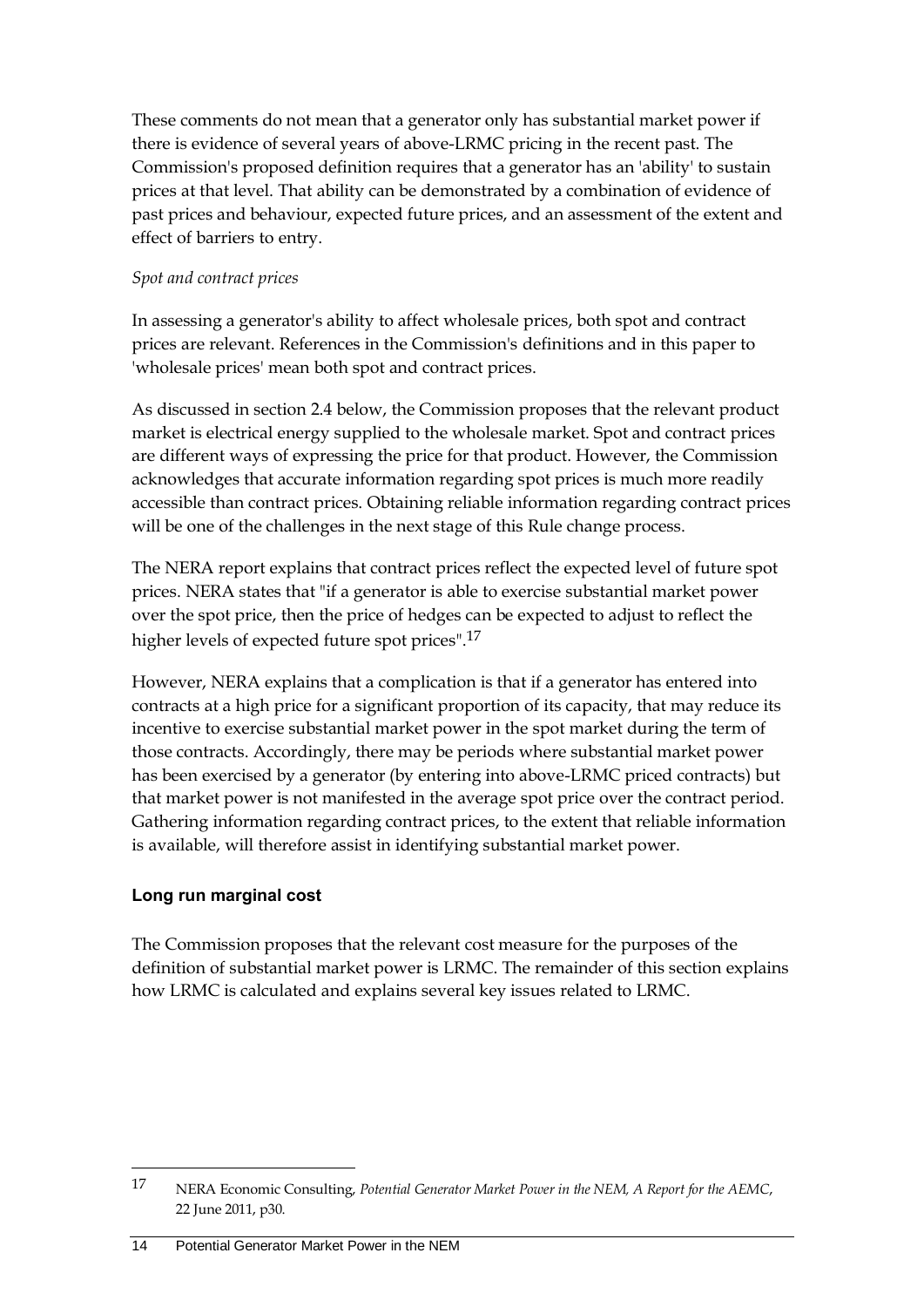#### *The calculation of LRMC*

The NERA report contains an extensive discussion of marginal cost, including a detailed explanation of the calculation of SRMC and LRMC. NERA included this explanation because it considered that these concepts are often misconstrued.

NERA begins by explaining that:

- "[m]arginal cost is the added cost of producing a specified increment in output or, equally, the cost that is avoided by reducing production by a specified amount";
- "SRMC is the cost of an incremental change in demand, holding at least one factor of production - generally, capacity - constant"; and
- "LRMC relaxes this constraint and reflects the cost of an incremental change in demand assuming all factors of production can be varied".18

This definition of LRMC raises the question of an 'incremental change' compared to what? In electricity generation, as in many other industries, it is not practicable to add capacity in very small increments. Instead, economies of scale mean that it is efficient to add capacity in lumps. NERA explains that the effect of an increase in demand is therefore to bring forward the time at which a planned future 'lump' of capacity needs to be added. That bringing forward could be undertaken by existing generators or by new entrants. NERA summarises that:19

"LRMC is therefore the costs – both operating and capital costs – associated with undertaking that expansion *sooner than would otherwise be the case* in response to the incremental change in demand, and the associated congestion costs."

Where there is an existing capital stock or system inherited from the past, and supply reliability must be maintained in the future, the relevant total cost function is total system costs through time, and increments in cost need to be considered with respect to both output and time. In these circumstances, LRMC will be the cost of bringing forward a capacity expansion so that it occurs sooner than otherwise would have been the case to meet a sustained increase in demand.

<sup>18</sup> Ibid, pi.

<sup>19</sup> Ibid, p5.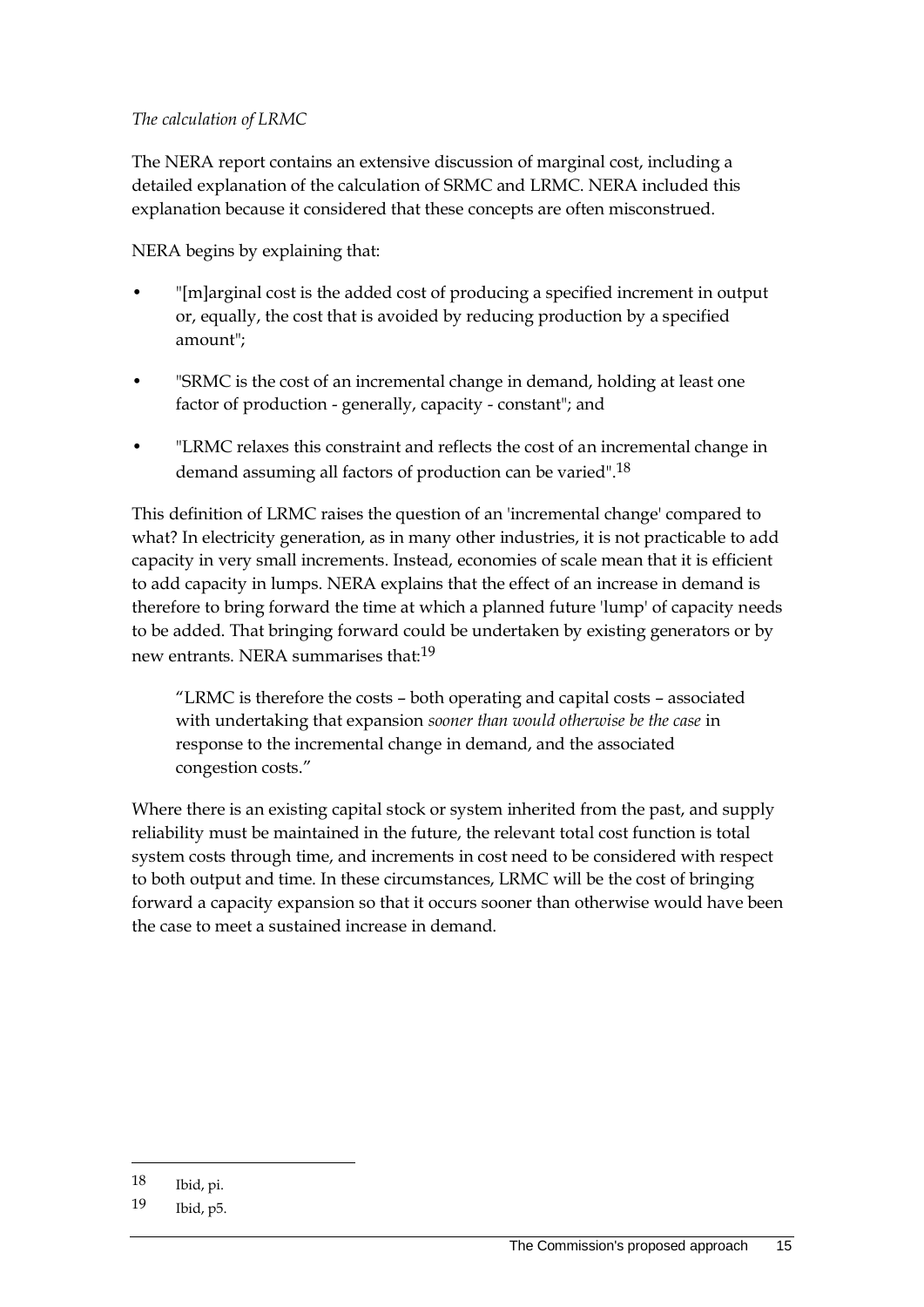#### *The LRMC of meeting a specified increment in demand*

The NERA report refers to 'the LRMC of adding capacity'. NERA explains that this cost is essentially the LRMC 'for the market', and is based on the optimal investment profile to meet the relevant increment in demand:20

"The LRMC of adding capacity (and the LRAC [long run avoidable cost] associated with reducing capacity) will therefore be determined by the operating and capital costs associated with the optimal investment profile needed to meet the relevant increment (or decrement, as the case may be) in demand. This may comprise investment by both existing market participants and by new entrants, and, potentially, investment in different production technologies. When the term LRMC is used throughout the remainder of this report, it should be interpreted in this way, ie, as the LRMC *for the market*."

In subsequent discussions, NERA clarified the meaning of 'the LRMC of adding capacity'. NERA explained that this term refers to the LRMC of bringing forward or adding capacity to meet a specified increment in demand.

The NERA report explains that LRMC reflects "the cost of serving an incremental change in demand in a market, assuming all factors can be varied".21 This definition reflects the definition specified by Professor Ralph Turvey in his seminal papers on marginal cost.22 Turvey's definition of marginal cost is based on the notion that an increment in demand that is expected to be sustained through time will cause the capacity expansion program needed to meet future demand to be brought forward, relative to that which would otherwise have been the case. Estimating LRMC therefore involves assessing the additional costs (in net present value terms) that would be incurred by the need to bring forward future capacity expansions to meet that increment in demand.

### *LRMC fluctuates over time*

The NERA report explains that the fact that generation capacity must be added in lumpy units gives rise to "time-dependent fluctuations in LRMC".23 LRMC will be lower when capacity utilisation is low and the next capacity expansion is not required for some time. LRMC will be higher where there is little spare capacity and a capacity expansion is close to being required.

<sup>20</sup> Ibid, pii.

<sup>21</sup> Ibid, p6.

<sup>22</sup> Turvey, *Marginal Cost*, The Economic Journal, Vol. 79, No. 314 (June 1969), pp282-299; and Turvey, *Analyzing the marginal cost of water supply*, Land Economics, Vol. 52, No. 2 (May 1976), pp158-168.

<sup>23</sup> NERA Economic Consulting, *Potential Generator Market Power in the NEM, A Report for the AEMC*, 22 June 2011, p52.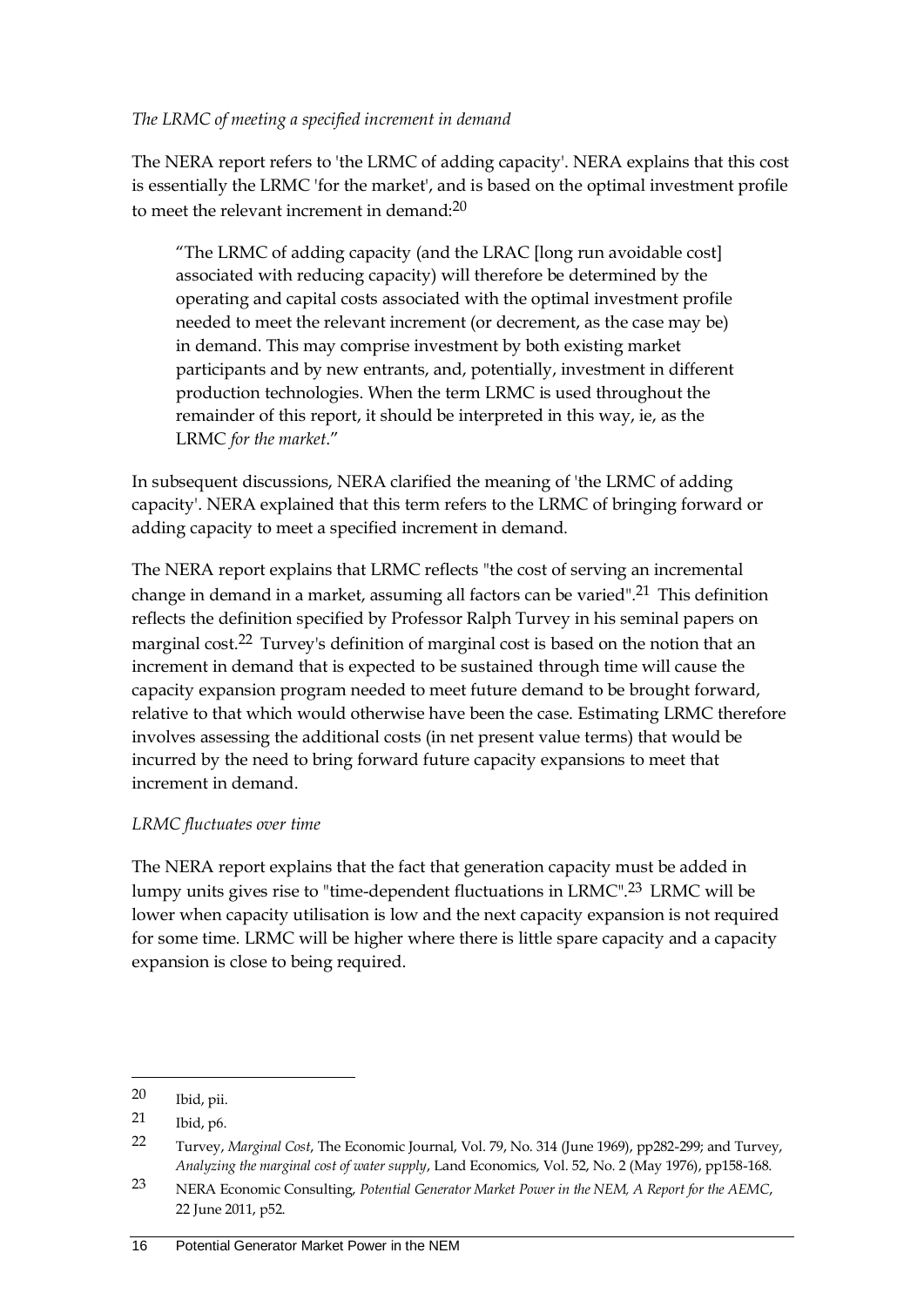This feature of LRMC is illustrated in the following diagram from the NERA report.<sup>24</sup>



**Figure 2.1 LRMC, Demand and Capacity over Time**

This diagram shows a stylised example of the optimal expansion profile required to serve market demand and the associated LRMC over time. It illustrates that:

- in the period immediately following an expansion (i.e. after  $t_1$  or  $t_2$ ), the LRMC of the next increment of capacity is low, because the effects of discounting mean that the value of any potential deferral of that future capacity requirement is relatively low; and
- as spare capacity declines over time and the need to invest in new capacity approaches (i.e. leading up to  $t_1$  or  $t_2$ ), the LRMC of the next increment of capacity is higher, because the value of any potential deferral is less affected by discounting.

NERA summarises this issue as follows:25

"In other words, LRMC *changes over time* as new capacity is added... This is because the cost today of, say, bringing forward by one year a \$1m investment that would otherwise have taken place in 12 months' time is much greater than the cost today of that same one year rescheduling

<sup>24</sup> Ibid, p53.

<sup>25</sup> Ibid, pp52-53.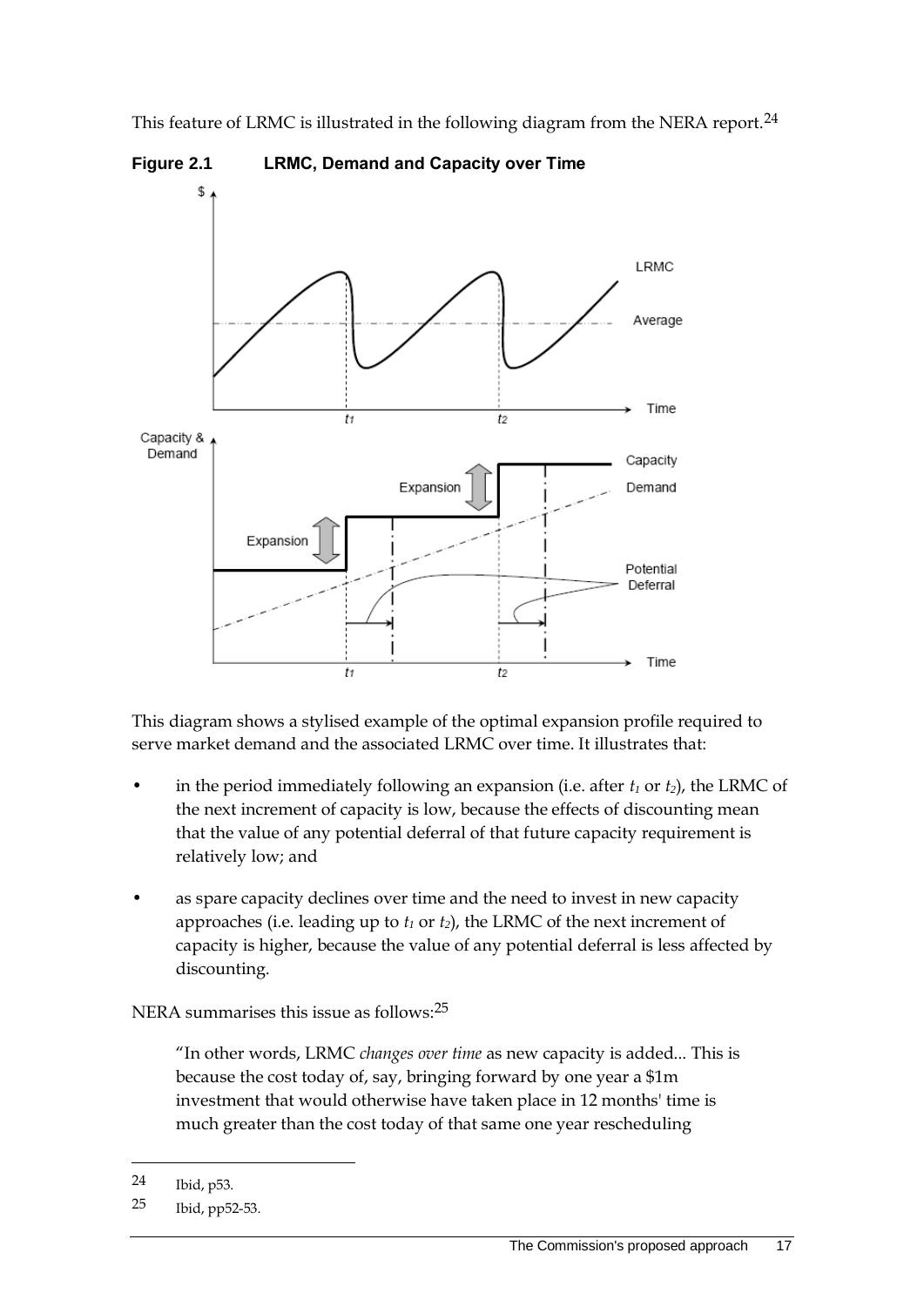applied to a \$1m investment expected to be made in 10 years' time, because of the time value of money."

## <span id="page-27-0"></span>**2.3 The 'exercise' of substantial market power'**

## **2.3.1 Why define the 'exercise' of substantial market power?**

The problem that the MEU's Rule change proposal is seeking to address is the 'exercise' of market power by generators in the NEM. The MEU's proposal states that the fact that a generator may have market power is not the main issue, and the problem only arises when a generator with market power elects to exercise it.26 No submitters disagreed with this approach.

The Commission agrees with this comment and proposes that regulatory intervention is only potentially justified if there is evidence that generators have exercised, or are likely to exercise, substantial market power. The mere existence of substantial market power is unlikely to be sufficient if that power is never exercised.

This issue is also related to the distinction between having the *ability* to affect the wholesale price and having the *incentive* to do so. Joshua Gans and Stephen King's peer review report explains that a generator's hedge position in particular can have a significant impact on its incentives. For example, a generator that has contracted all of its capacity in the forward market may have an ability to affect the wholesale spot price, but it will have no incentive to do so and it is therefore highly unlikely to exercise any substantial market power that it may have in the spot market.<sup>27</sup>

Accordingly, this Directions Paper also defines the 'exercise of substantial market power' by a generator in the NEM. This definition will be used in the next stage of the Rule change process to investigate whether there is any evidence of a problem - i.e. any evidence that generators in the NEM have exercised or are likely to exercise substantial market power.

The exercise of substantial market power only *potentially* justifies a Rule change. If step 2 of the Rule change process finds evidence that generators are exercising (or are likely to exercise) substantial market power, step 3 will assess whether a Rule change will contribute to the achievement of the NEO. Even if there is evidence of the exercise of substantial market power, the Commission is not empowered to make a Rule unless it determines that a Rule change will, or is likely to, better contribute to the achievement of the NEO.28

<sup>26</sup> MEU Rule change request, p22.

<sup>27</sup> Core Research, *Re: Review of NERA Report dated 22nd June 2011 (Final Report)*, 24 July 2011, pp3-4.

 $28$  To be clear, the Commission does not intend to implement a Rule change that prohibits the exercise of substantial market power as defined in section 2.3.4 below. Instead, this definition will be used to help determine whether there is a problem that potentially justifies a Rule change. If there is evidence of the exercise of substantial market power, then there is a problem that potentially justifies a Rule change, either in the form of the MEU's proposed Rule or a more preferable Rule.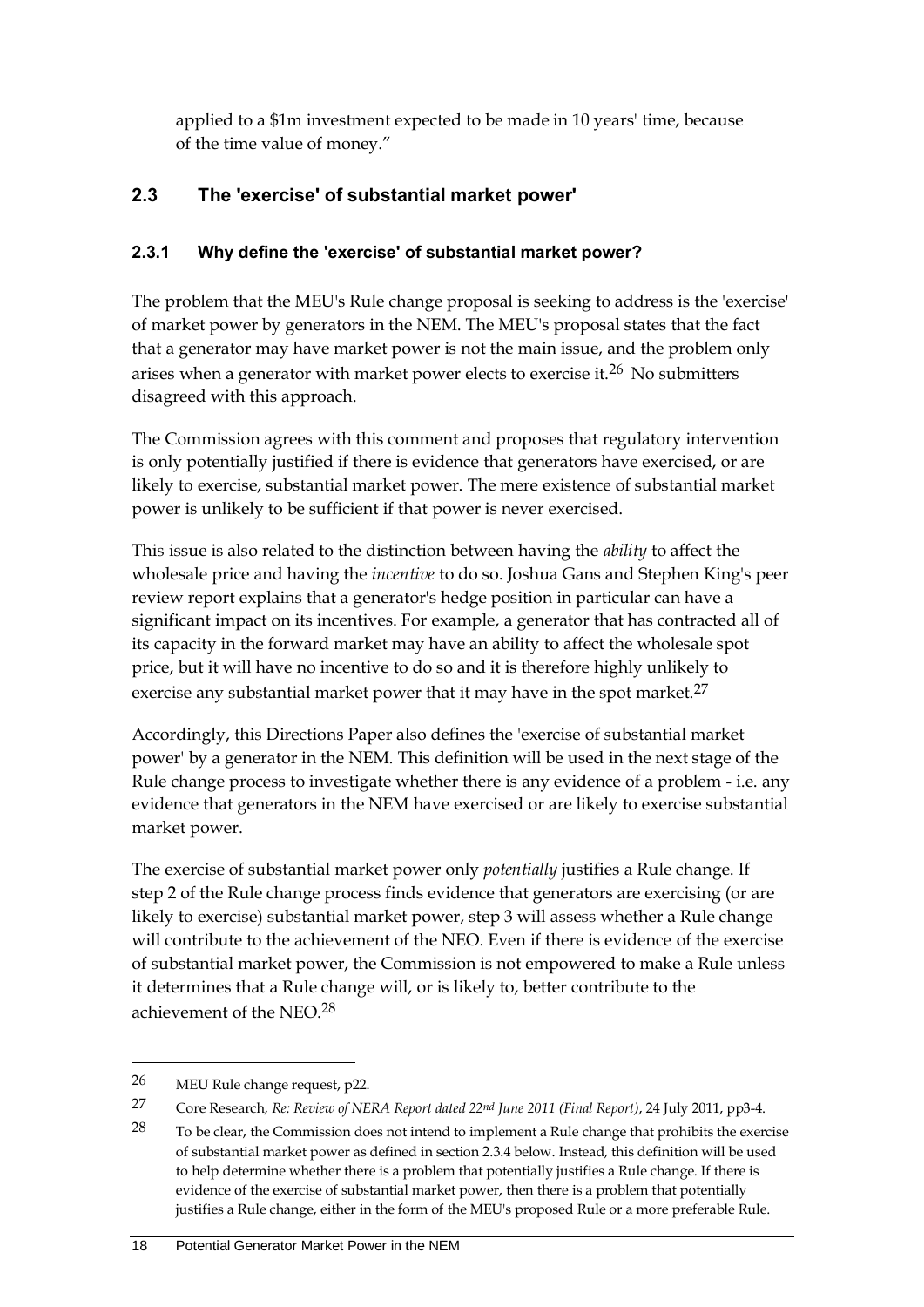### **2.3.2 The likely exercise of substantial market power**

As noted above, the Commission considers that regulatory intervention is potentially justified if there is evidence of the exercise *or likely exercise* of substantial market power.

In the next step of this Rule change process, the Commission will assess whether there is evidence of the exercise of substantial market power by any generators in the NEM in the recent past. However, evidence of past conduct does not definitively show whether there is an ongoing problem that justifies regulatory intervention. Accordingly, the Commission will also consider whether there is evidence of any expected changes in market circumstances which may mean that the exercise of substantial market power is either more or less likely in the future.

The Commission will consider whether there is currently any evidence that historical measures of average wholesale spot or contract prices and LRMC are not an accurate reflection of the likely future state of the market and whether there is a risk that generators are likely to exercise substantial market power in the near future (even if they have not done so in the recent past).

### **2.3.3 'Taking advantage' or 'abuse' of substantial market power**

Section 46 of the *Competition and Consumer Act 2010* (Cth) (CCA) prohibits the 'taking advantage' of substantial market power for an anti-competitive purpose. The CCA does not prohibit the mere possession of substantial market power. Market power must be taken advantage of for one of the proscribed anti-competitive purposes.

This 'taking advantage' requirement under the CCA essentially requires evidence that the firm's substantial market power enabled it to act in a way that is different to how a competitive firm would act. Relevant tests include whether a firm without substantial market power would have engaged in the relevant conduct, or whether the conduct was materially facilitated by the firm's substantial market power.<sup>29</sup>

European Union competition law only prohibits the 'abuse' of a dominant position.<sup>30</sup>

The Consultation Paper sought views on whether a similar test of 'taking advantage' or 'abuse' of market power is suitable in the context of this Rule change.

Submissions from the AER, the MEU and most generators, as well as the Frontier report, considered that such a test was not appropriate.

The Commission proposes to adopt the terminology of the 'exercise' of market power that was used in the MEU's proposal and most submissions, rather than the competition law terminology of 'taking advantage' or 'abuse'. The Commission considers that the competition law concepts of 'taking advantage' or 'abuse' of market power are not useful in the context of the MEU's Rule change proposal.

<sup>29</sup> See CCA section 46(6A).

<sup>30</sup> Article 102 of the Treaty on the Functioning of the European Union (formerly article 82).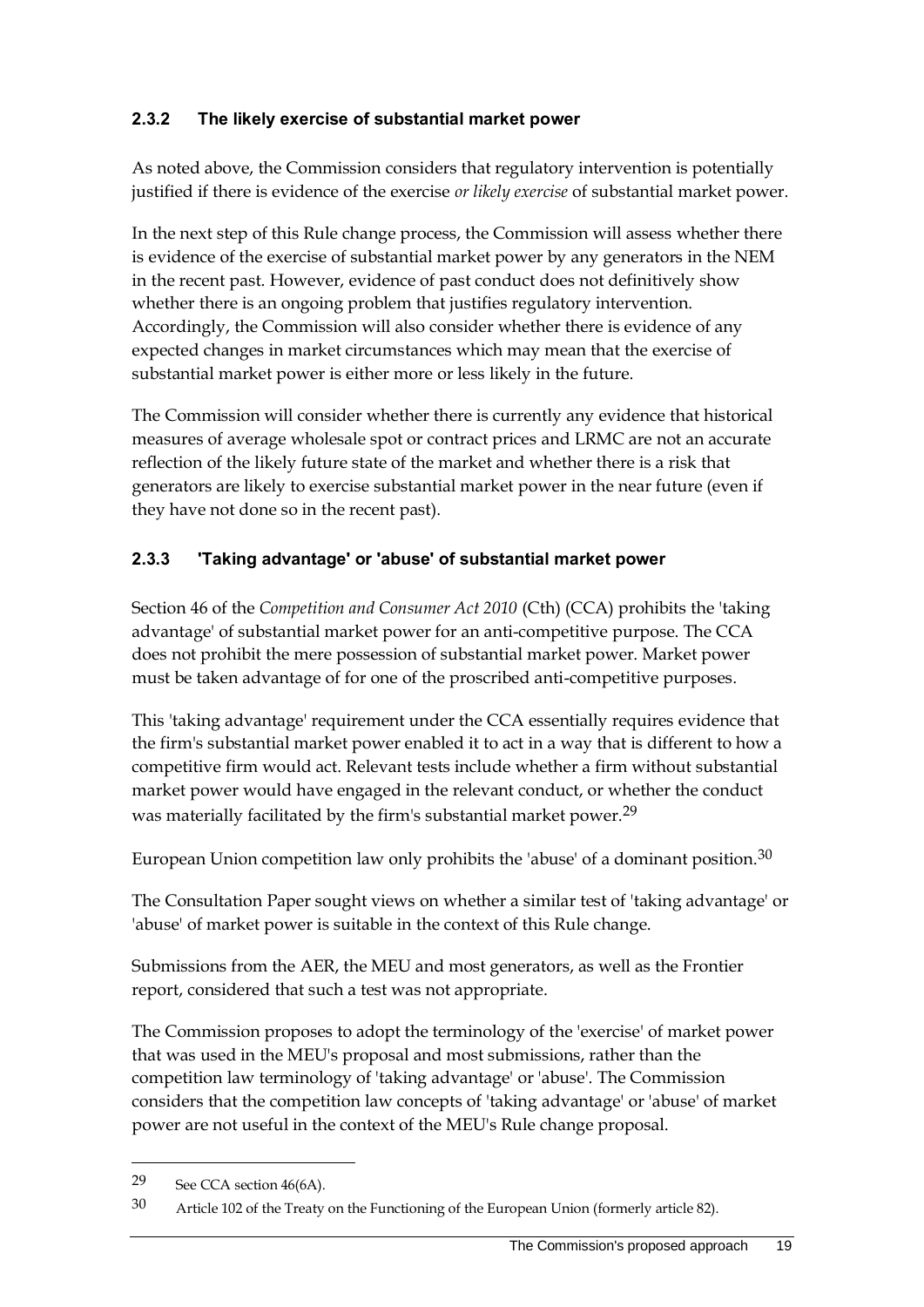## **2.3.4 The Commission's proposed definition**

The Commission proposes that the 'exercise of substantial market power' should be defined as follows.

#### **Proposed definition of the 'exercise of substantial market power'**

**A generator exercises substantial market power** where it engages in conduct that has the effect of increasing annual average wholesale prices to a level that exceeds LRMC, and the generator is able (or is likely to be able) to sustain prices at that level due to the presence of significant barriers to entry.

The words 'or is likely to be able' are included to clarify that it is not necessary to wait for ex post evidence of several years of above-LRMC pricing before taking action. If a generator has acted in a way that has caused annual average wholesale spot or contract prices to exceed LRMC and significant barriers to entry indicate that the generator is likely to be able to sustain those prices, then that will constitute evidence of an exercise of substantial market power.

This definition will cover economic withholding of capacity by a generator if it occurs with sufficient frequency to cause annual average spot prices to exceed LRMC, and the generator is likely to be able to sustain those prices. However, the Commission does not consider it necessary or appropriate to specifically address economic withholding in this definition. The definition should be broad enough to encompass economic withholding and any other relevant conduct that has a similar effect on average wholesale spot or contract prices.

As discussed above, as part of its assessment the Commission will also need to assess whether there are any factors that are likely to make the exercise of substantial market power either more or less likely in the future. Accordingly, an assessment of past wholesale spot and contract prices and LRMC is relevant evidence of the exercise of substantial market power, but is not definitive.

### <span id="page-29-0"></span>**2.4 Market definition**

### **2.4.1 Dimensions of the relevant market**

In order to assess whether a firm has substantial market power, it is necessary to determine the relevant 'market' in which to make that assessment. A 'market' for these purposes is the field of actual or potential competition between buyers and sellers. As NERA explains in its report, the choice of market is important because it frames the relevant arena of competition so that the real question can be answered - i.e., does any generator have substantial power in that market.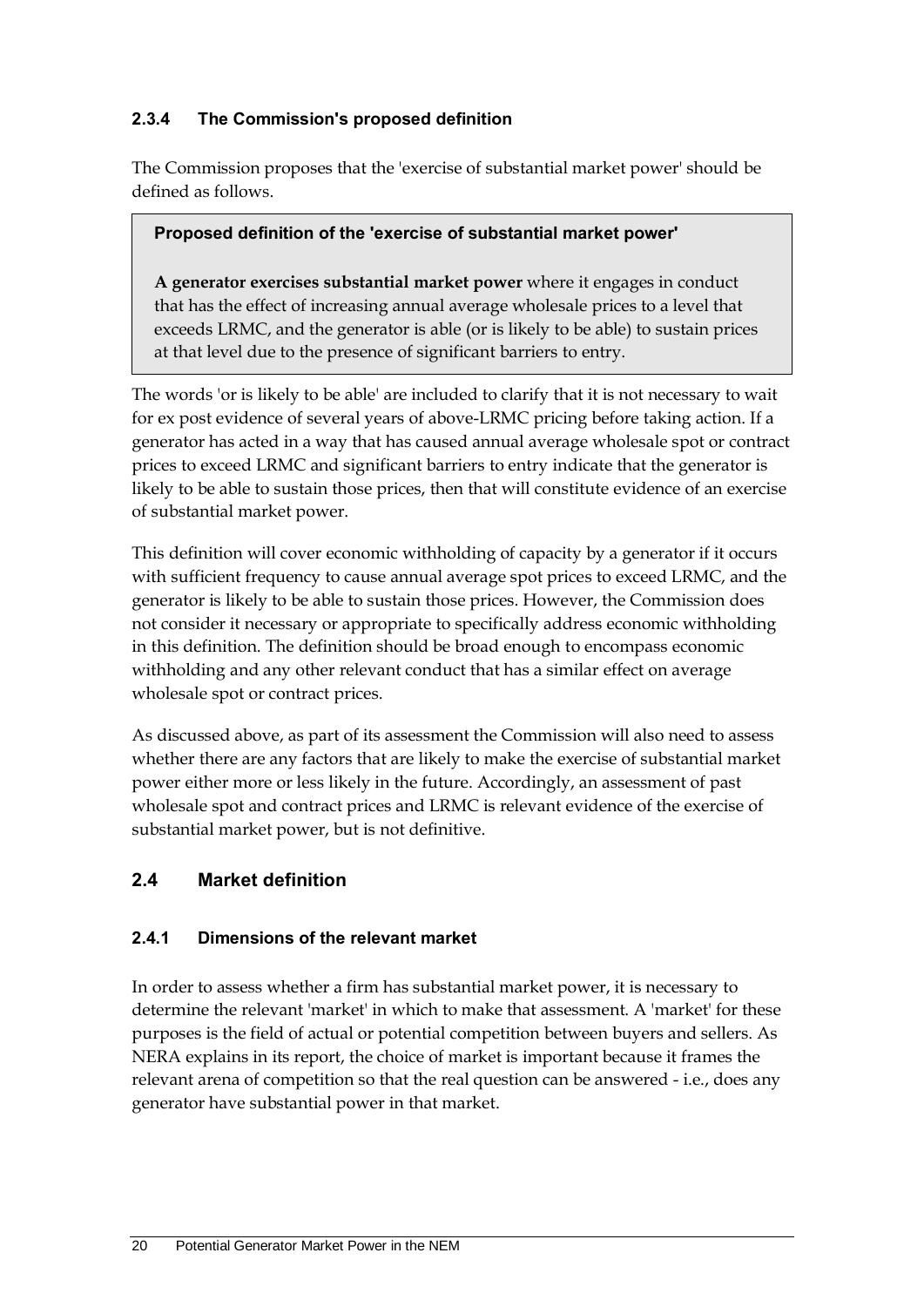The Commission has adopted the usual competition law approach to defining a market, in which the following dimensions of the market are considered:

- the product (i.e. a description of the relevant good or service);
- the geographic scope of the market;
- the functional level of the market (i.e. the relevant point in the supply chain); and
- the temporal dimension (i.e. relevant timeframe during which to assess whether a firm has substantial market power).

As noted in the Consultation Paper, the approach to market definition should take into account the purpose for which the market is being defined. The NERA report also notes the importance of taking such an approach, with the market definition exercise assisting the objective of assessing whether any generator in the NEM has the ability to exercise substantial market power so as to increase average wholesale prices to such an extent that they exceed LRMC. The temporal and geographic dimensions of the market are the most important for the purposes of this Rule change, as they have a significant impact on which 'prices' are used for the purposes of this assessment.

Based on the recommendations in the NERA report (see section 3.2.3 below), the Commission proposes that the relevant dimensions of the market are as follows:

- *Product:* The relevant product is electrical energy supplied to the wholesale market. The product market does not include derivative instruments such as swaps, futures or options. Derivatives are not separate products, but are simply another means of expressing the price for electricity. As discussed in section [2.2](#page-20-0) above, when considering the relevant 'wholesale price', the Commission will have regard to both spot and contract market prices.
- *Geographic:* The Commission has not yet reached a conclusion on whether the entire NEM is a single geographic market, whether each NEM region is a separate market, or whether a combination of two or more regions and the relevant interconnectors constitute a market. Further empirical assessment is required to determine the boundaries of the relevant geographic market or markets. That assessment will conducted after publication of this Directions Paper by applying the test proposed by NERA and discussed below.
- *Functional:* The relevant functional dimension is electricity generation. It does not include subsequent vertical stages of electricity production, such as retailing. Vertical integration of generation and retail is reasonably common and results in some efficiencies, but those efficiencies are not so strong as to preclude the separate provision of those services and there are many generators that are not also retailers.
- *Temporal:* The relevant timeframe is at least one year, and potentially two to three years. This timeframe will be implemented by measuring 'annual average' wholesale prices when assessing whether a generator has substantial market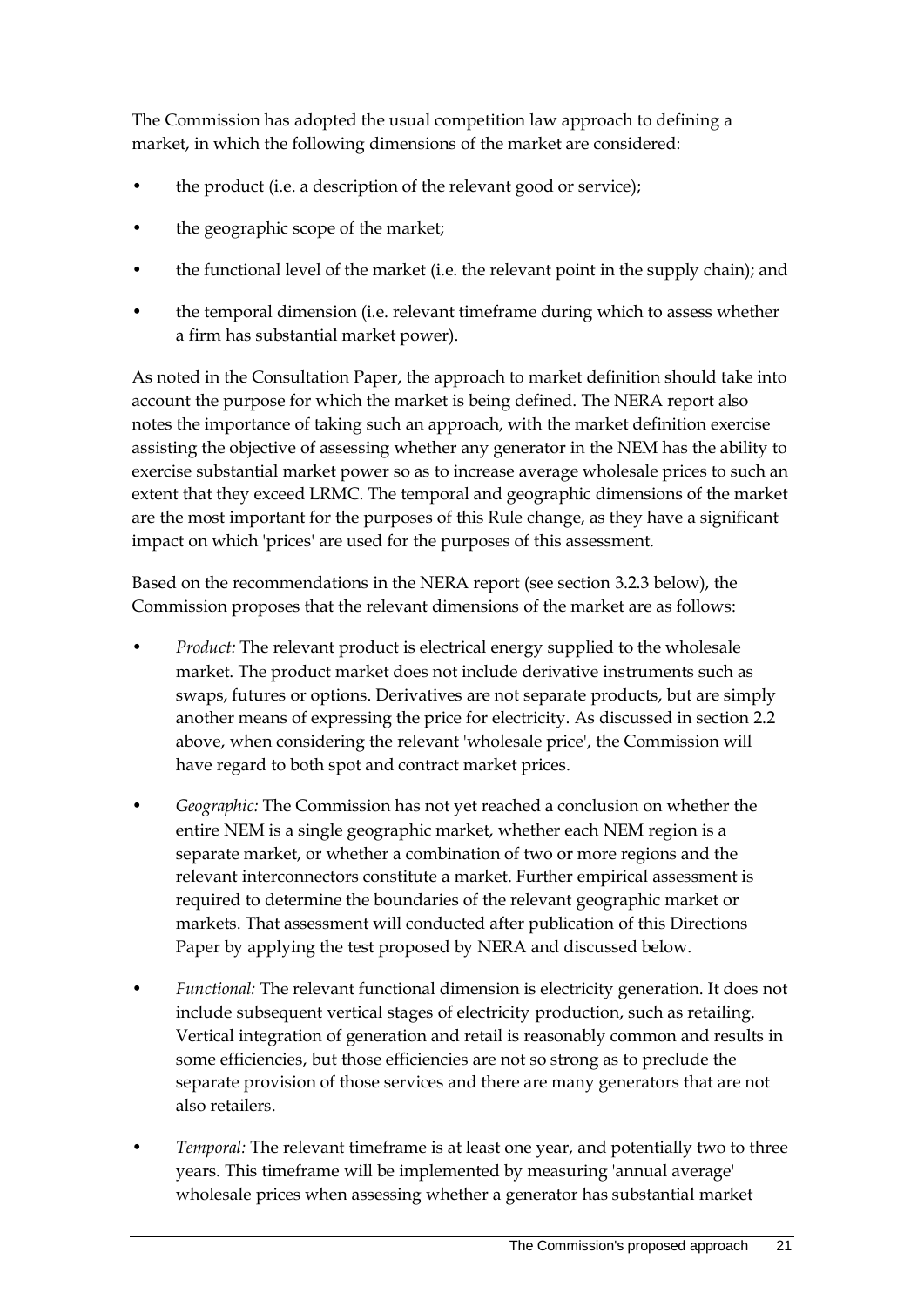power, which means that a timeframe of one year is effectively adopted for market definition purposes. However, the second part of the definition of substantial market power set out in section [2.2](#page-20-0) above requires those prices to be able to be sustained due to the existence of significant barriers to entry, which will ensure that longer term substitution possibilities over at least two to three years are also considered. The requirement for above-LRMC prices to be sustainable rather than transitory also ensures that the definition of substantial market power only covers conduct that is likely to result in material harm to efficiency in the NEM (and, because electricity is a vital input for most goods and services, material economic harm to the broader economy) and therefore may justify regulatory intervention.

## **2.4.2 Test to determine the relevant geographic market**

The NERA report proposes applying the hypothetical monopolist or 'SSNIP' test commonly used in competition law to determine the boundaries of the relevant geographic market or markets. This test considers whether a hypothetical monopolist in the market could profitably implement a **s**mall but **s**ignificant **n**on-transitory **i**ncrease in **p**rice.

Competition authorities generally apply the SSNIP test by considering whether the hypothetical monopolist could profitably implement a 5-10 per cent price increase and maintain it for one to two years. If such a SSNIP was profitable in a region, i.e. increased revenue from the price rise exceeds lost revenue from substitution to suppliers in other regions, that region is the relevant geographic market. If the SSNIP is not profitable, other regions are added to the market and the test is repeated (with the hypothetical monopolist now assumed to have a monopoly in the expanded region) until the SSNIP becomes profitable.

NERA's proposed application of the SSNIP test starts by assessing whether a hypothetical monopolist of all generating capacity in a NEM region could increase the average regional spot price in that region over a one to two year period by 5 per cent above LRMC. The principal constraint on such a hypothetical monopolist would be from generators located in other NEM regions that are able to supply electricity to that region via the interconnectors. The key question is therefore whether the current level of interconnector capacity allows generation in other NEM regions to act as a sufficiently strong substitute and prevent a hypothetical monopolist from profitably implementing a SSNIP, or whether there would be sufficient trading intervals where the interconnectors are constrained and a hypothetical monopolist could increase prices materially above LRMC.

If such a hypothetical monopolist in a single NEM region could profitably implement a SSNIP, that NEM region will be considered to be a relevant geographic market. If not, other regions will be added and the test repeated to determine the smallest area in which a SSNIP could be profitably implemented. This test will be conducted for each NEM region.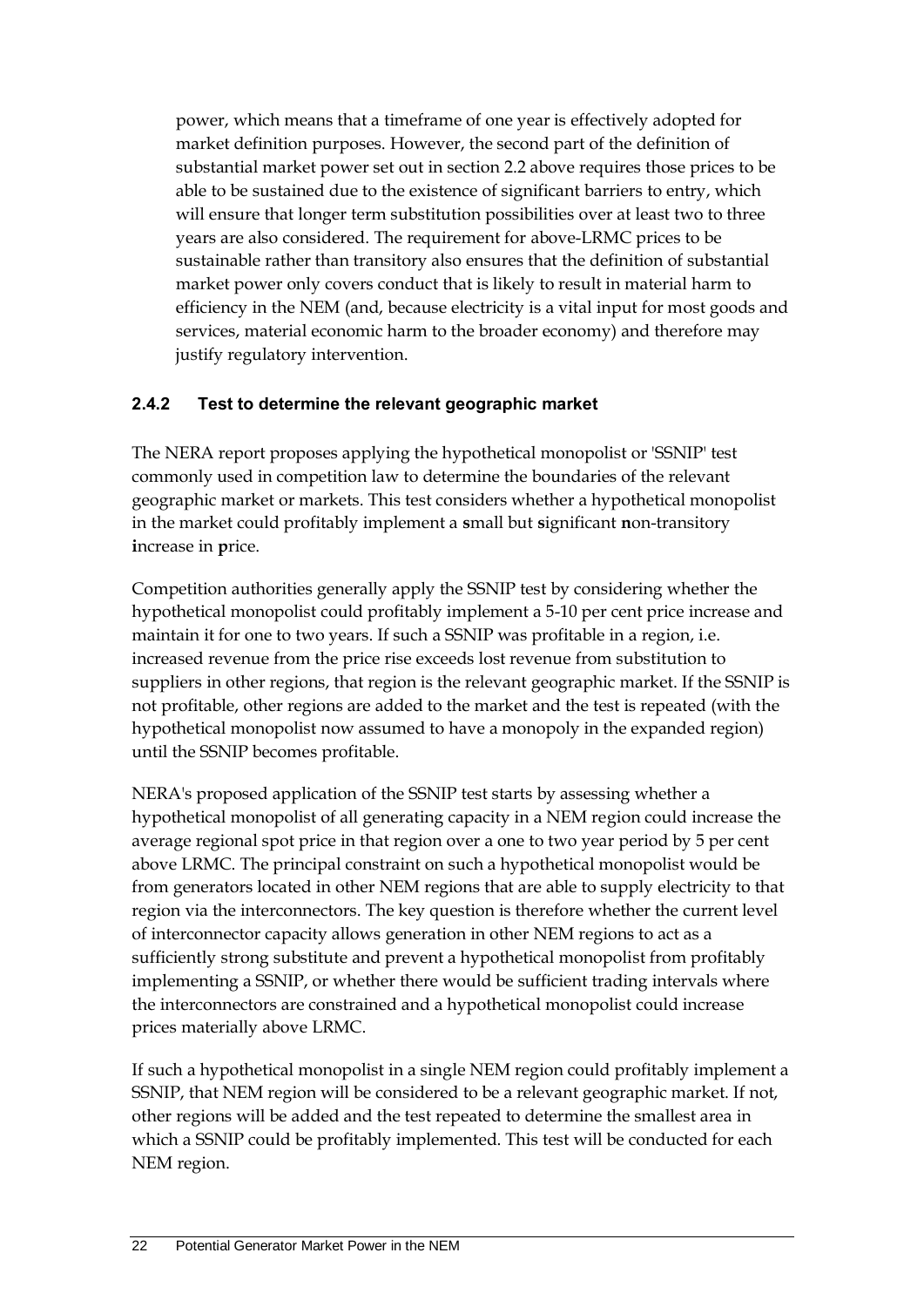Market definition is simply a tool to assist the analysis, and the approach taken to market definition should not dictate the overall conclusion as to whether a generator has substantial market power. The fact that a potential substitute is outside of the chosen market does not mean that the competitive constraint imposed by that potential substitute is ignored when assessing the existence of substantial market power. For example, if each NEM region is considered to be a separate market, the Commission's assessment of whether a generator in that region is able to sustain prices in that region above LRMC will still consider the potential for existing generators in other regions to enter that market or for the relevant interconnectors to be upgraded within a reasonable timeframe.

## <span id="page-32-0"></span>**2.5 'Tacit collusion'**

The MEU's Rule change request raises the issue of potential 'tacit collusion' or 'parallel behaviour' by generators. This behaviour is difficult to define, but in broad terms relates to generators bidding in a coordinated way, but without an express agreement. Such behaviour could potentially allow generators that do not individually have substantial market power to collectively exercise substantial market power.

The Consultation Paper noted that the MEU's proposal does not seek to address such behaviour, and sought submissions on whether 'tacit collusion' or 'coordinated market power' should be considered by the AEMC, or whether the scope should be limited to unilateral market power.

The MEU submitted that it had considered this issue but determined that the increased complexity of addressing an issue that may not occur did not warrant the inclusion of specific rules to address it. The MEU noted that addressing such conduct may be difficult given that the current market design allows for a high degree of price signalling and signalling of bidding intentions.

The report by Dr Darryl Biggar that was provided with the AER submission asserts that there is evidence of the exercise of market power in Queensland involving simultaneous actions by several smaller generators. Biggar states that this conduct raises the question of whether there is some form of explicit or implicit arrangement between the relevant generators.<sup>31</sup>

The Energy Action Group supported addressing tacit collusion, but noted that there has been limited success in detecting and taking action against such behaviour.<sup>32</sup> The Frontier report argued that the threat of tacit collusion is poorly justified, and if it was an issue it should continue to be dealt with by the CCA. Frontier argued that there should not be a separate rule for what constitutes collusive behaviour in the NEM compared to elsewhere in the Australian economy.33

<sup>31</sup> Biggar, *The theory and practice of the exercise of market power in the Australian NEM*, 26 April 2011, p70.

<sup>32</sup> Energy Action Group submission, p6.

<sup>33</sup> Frontier Economics, *Response to AEMC consultation paper*, June 2011, p39.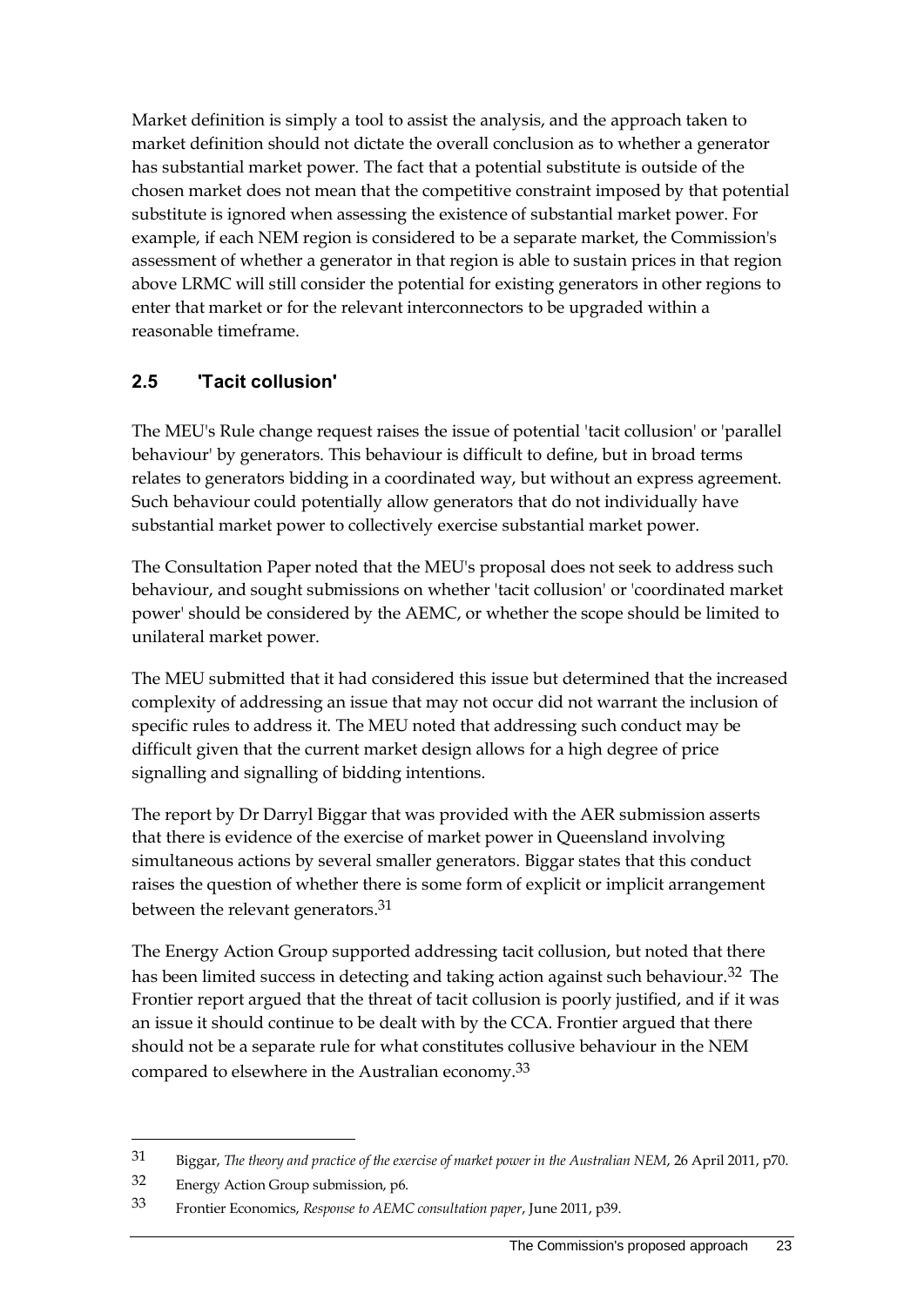The CCA prevents contracts, arrangements or understandings that have the purpose, effect or likely effect of substantially lessening competition, or that contain a 'cartel provision'.34 An enforceable agreement is not required. An 'arrangement' or 'understanding' can extend to anything where there is a meeting of the minds and a commitment to take certain action, and can be inferred from conduct.

There has been considerable recent debate regarding the application of the CCA to tacit collusion. In particular, in 2009 the Assistant Treasurer and Minister for Competition Policy and Consumer Affairs published a Consultation Paper seeking submissions on the adequacy of the current definition of an 'understanding' under the *Trade Practices*  Act 1974 (as the CCA was then called).<sup>35</sup> The Consultation Paper sought submissions regarding an extended definition of an 'understanding' that was proposed by the Australian Competition and Consumer Commission (ACCC) and which would be more likely to cover tacit collusion.

This proposal was ultimately not implemented. However, both the Commonwealth Government and the Opposition have introduced CCA amendment Bills to address 'price signalling', in response to concerns regarding potential tacit collusion or parallel behaviour by banks.36 If enacted, the Government's Bill is intended to initially only apply to banks, but can be extended by regulations to apply to any other goods or services.

The Commission proposes that it is not appropriate to address 'tacit collusion' or 'coordinated market power' as part of this Rule change process. Instead, the issues that the Commission will consider as part of this process, and any resulting Rule changes, will be limited to unilateral market power issues.

The Commission considers that this approach is appropriate because:

- the MEU's proposed Rule change does not address tacit collusion;
- it is difficult to identify and prove tacit collusion and distinguish it from ordinary competitive conduct, particularly in the NEM with its high degree of price transparency; and
- tacit collusion is more appropriately addressed by the ACCC under the CCA. If the current CCA provisions are not considered to be adequate to address any concerns regarding tacit collusion amongst participants in the NEM, then it is

<sup>34</sup> CCA, sections 44ZZRF, 44ZZRG, 44ZZRJ, 44ZZRK and 45. Section 44ZZRD defines a 'cartel provision'. In general terms, cartel provisions include provisions of a contract, arrangement or understanding between competitors that have the purpose, effect or likely effect of fixing, controlling or maintaining prices for goods or services. Making or giving effect to a contract, arrangement or understanding containing a cartel provision is a criminal offence in certain circumstances.

<sup>35</sup> Treasury, *Discussion Paper - Meaning of 'Understanding' in the Trade Practices Act 1974*, 8 January 2009.

<sup>36</sup> *Competition and Consumer Amendment Bill (No. 1) 2011* (the Government's Bill); *Competition and Consumer (Price Signalling) Amendment Bill 2010* (the Opposition's Bill).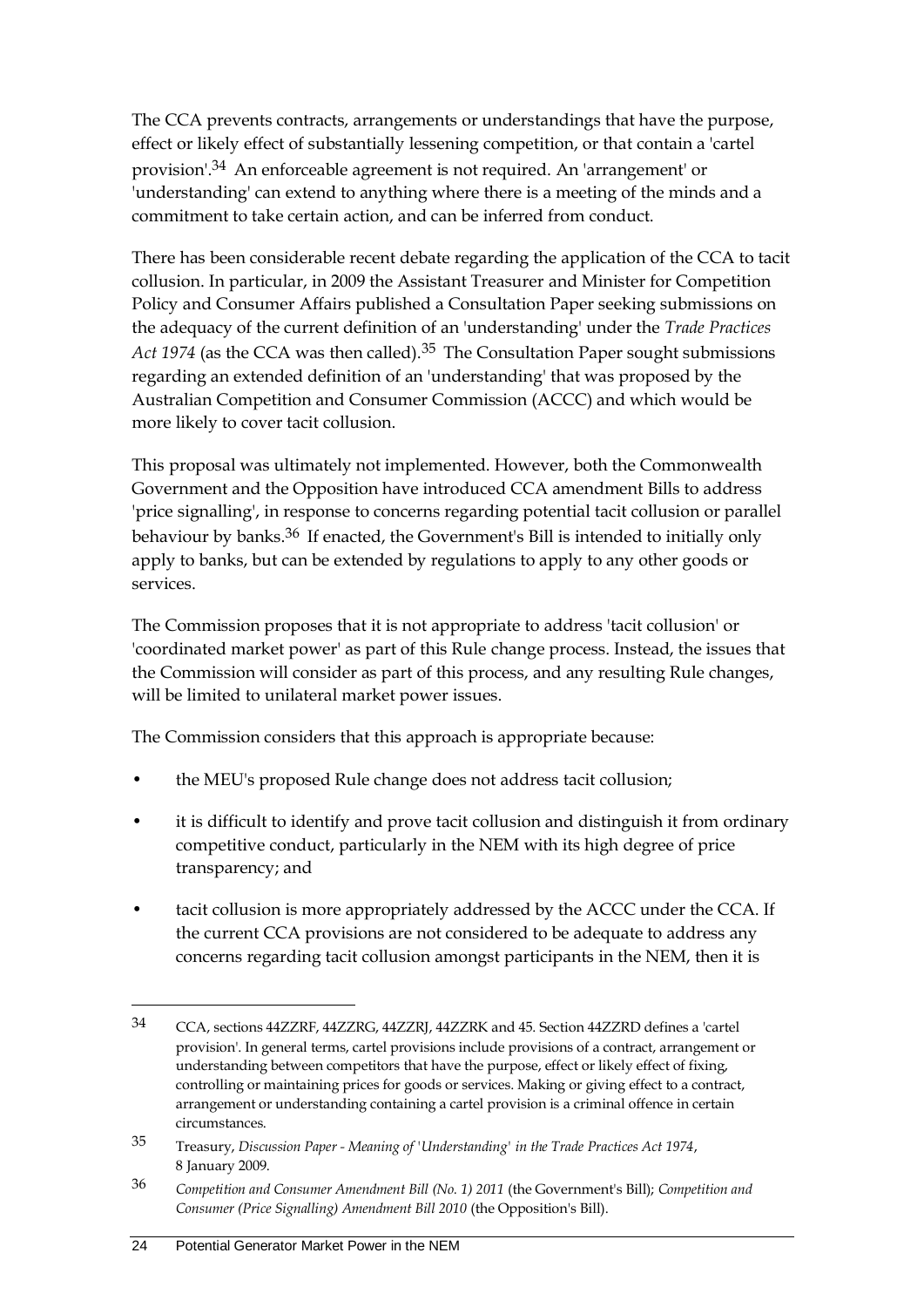more appropriate for the ACCC or Treasury to consider whether further reforms to the CCA are warranted.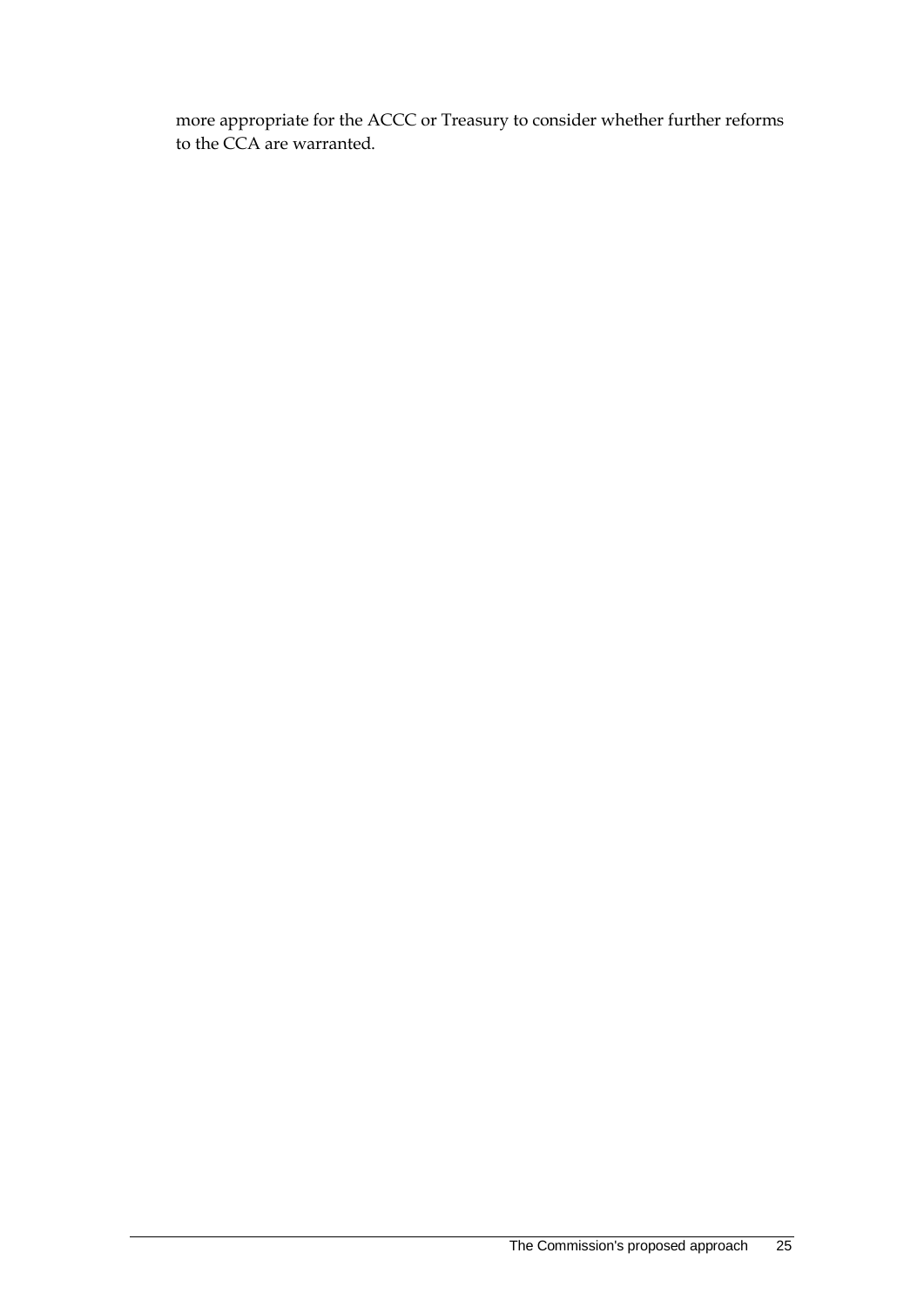# <span id="page-35-0"></span>**3 Reasons for the Commission's proposed approach**

## <span id="page-35-1"></span>**3.1 Overview**

This chapter explains in detail the Commission's reasons for its proposed approach set out in chapter 2.

The Commission's decision whether to make the MEU's proposed Rule will be based on whether it is likely to contribute to the achievement of the NEO. As explained in several parts of chapter 2, the NEO has guided the Commission's proposed approach in this paper, such as the Commission's proposal to distinguish between substantial market power and transient pricing power. Additional issues related to the application of the NEO are discussed in this chapter 3.

The Commission's approach in this paper has also been informed by consideration of the following matters, which are discussed in this chapter 3:

- the NERA report and peer review report;
- stakeholders' submissions, including the report by Frontier Economics that was commissioned by the NEM Generators' Group<sup>37</sup> (Frontier report) and the paper by Dr Darryl Biggar that was commissioned by the AER (Biggar report);
- economic literature on market power;
- competition law literature and case law regarding market power;
- approaches taken by international energy regulators to market power issues; and
- previous AEMC comments on market power issues.

The following tables set out a high-level comparison between the Commission's proposed approach and the approaches taken in submissions,  $38$  competition law,  $39$  the report by the United Kingdom Competition Commission (UKCC) into proposed market abuse licence conditions (which the Commission considers to be the most relevant international regulatory precedent), $40$  and the MEU's proposal.

<sup>37</sup> The members of the NEM Generators' Group are AGL, Alinta Energy, CS Energy, Delta Electricity, Hydro Tasmania, InterGen, International Power, Loy Yang Marketing Management Company (LYMMCo), Macquarie Generation, Snowy Hydro, Tarong Energy and TRUenergy.

<sup>38</sup> The 'Generator submissions' column is based on submissions from the NEM Generators' Group, Hydro Tasmania, Origin, AGL, International Power, TRUenergy and the Energy Supply Association of Australia (ESAA). Those submitters used different terms and proposed slightly different definitions, but with similar meanings. Submissions from other stakeholders did not address these issues in detail, and are discussed in section 3.3.5 below.

<sup>39</sup> Table 3.1 is based on section 46 of the CCA. Tables 3.2 and 3.3 are based on *Australian Gas Light Company v ACCC (No 3)* [2003] FCA 1525.

<sup>40</sup> United Kingdom Competition Commission, *AES and British Energy, A report on references made under section 12 of the Electricity Act 1989*, December 2000.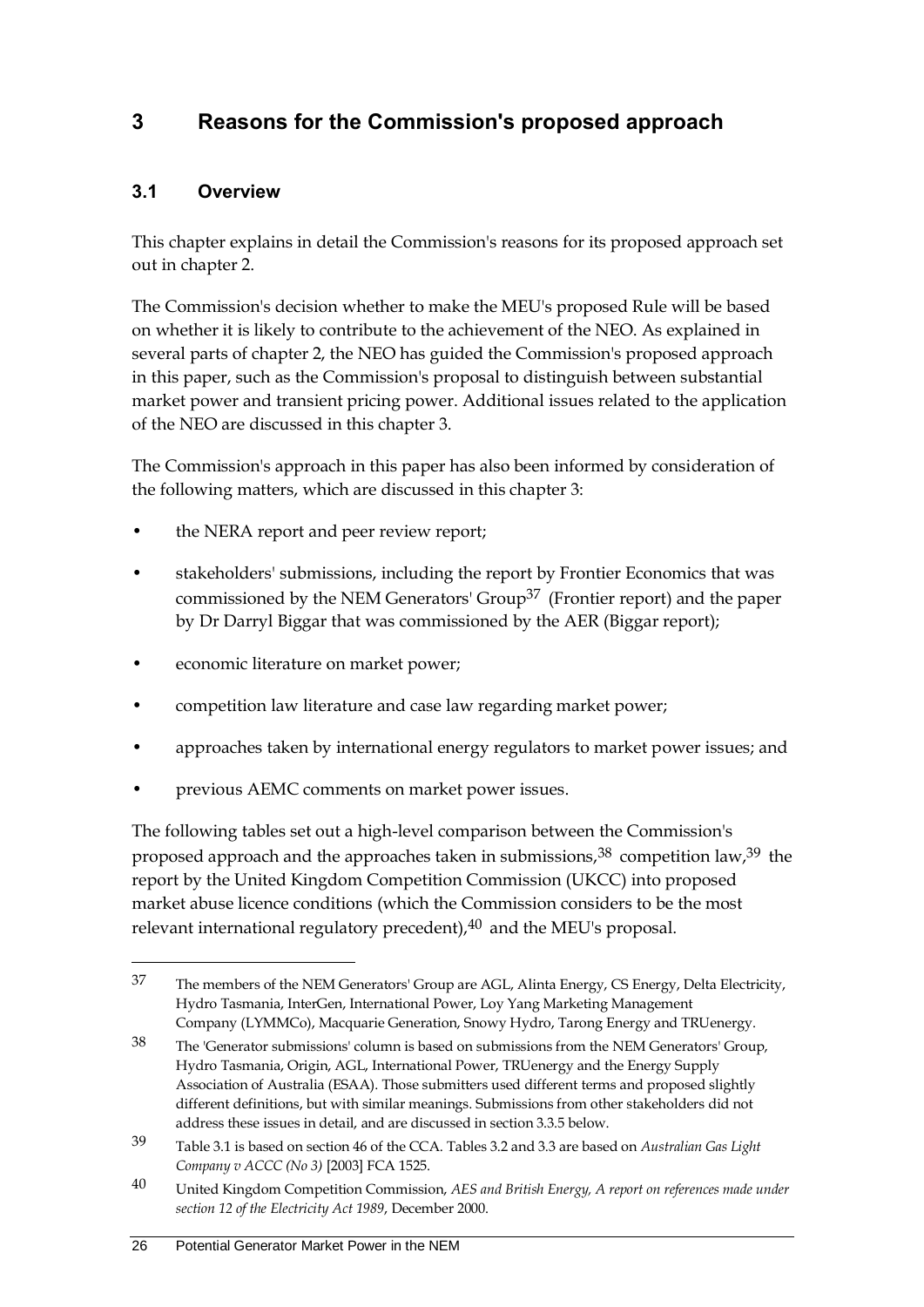#### **Table 3.1 What type of market power potentially justifies regulatory intervention in the context of the NEM?**

| <b>AEMC approach</b>             | <b>NERA report</b>               | <b>Frontier report</b>        | Generator<br>submissions                                      | <b>Biggar report</b> | <b>MEU proposal</b>               | <b>Competition law</b>           | <b>UKCC inquiry</b>              |
|----------------------------------|----------------------------------|-------------------------------|---------------------------------------------------------------|----------------------|-----------------------------------|----------------------------------|----------------------------------|
| Only substantial<br>market power | Only substantial<br>market power | Only enduring<br>market power | Only enduring,<br>sustained or<br>substantial<br>market power | Any market<br>power  | Any market<br>power <sup>41</sup> | Only substantial<br>market power | Only substantial<br>market power |

#### **Table 3.2 What is the appropriate definition of market power?**

<u>.</u>

| <b>AEMC approach</b>                                                                                                                                                 | <b>NERA report</b>                                                                                                                                                     | <b>Frontier report</b>                                                                                                          | Generator<br><b>submissions</b>                                                                                                         | <b>Biggar report</b>                                                                                                                     | <b>MEU proposal</b>                                                                 | <b>Competition law</b>                                                                                                                                                                                           | <b>UKCC inquiry</b>                                                                                                       |
|----------------------------------------------------------------------------------------------------------------------------------------------------------------------|------------------------------------------------------------------------------------------------------------------------------------------------------------------------|---------------------------------------------------------------------------------------------------------------------------------|-----------------------------------------------------------------------------------------------------------------------------------------|------------------------------------------------------------------------------------------------------------------------------------------|-------------------------------------------------------------------------------------|------------------------------------------------------------------------------------------------------------------------------------------------------------------------------------------------------------------|---------------------------------------------------------------------------------------------------------------------------|
| The ability to<br>increase annual<br>average<br>wholesale prices<br>above LRMC,<br>and sustain<br>prices at that<br>level due to<br>significant<br>barriers to entry | The ability to<br>increase average<br>spot prices above<br>LRMC, and<br>significant<br>barriers to entry<br>enable it to<br>sustain average<br>prices at that<br>level | The ability to act<br>without effective<br>constraint in the<br>long run and earn<br>long run<br>economic profits<br>above LRMC | The ability to<br>sustainably raise<br>average spot<br>prices above<br>LRMC in the long<br>term, and<br>absence of<br>barriers to entry | The ability to<br>influence the spot<br>price so that the<br>generator is<br>dispatched at a<br>price that<br>exceeds its<br><b>SRMC</b> | Maximum<br>regional demand<br>cannot be met<br>without dispatch<br>of the generator | AGL v ACCC:<br>The ongoing<br>ability to increase<br>prices without<br>constraint from<br>competition. An<br>ability to create<br>temporary spot<br>price spikes by<br>opportunistic<br>bidding is not<br>enough | The ability, acting<br>independently, to<br>raise prices<br>consistently and<br>profitably above<br>competitive<br>levels |

<sup>41</sup> Based on the MEU's response to the NEM Generators' Group's submission. The MEU's proposal did not address this issue.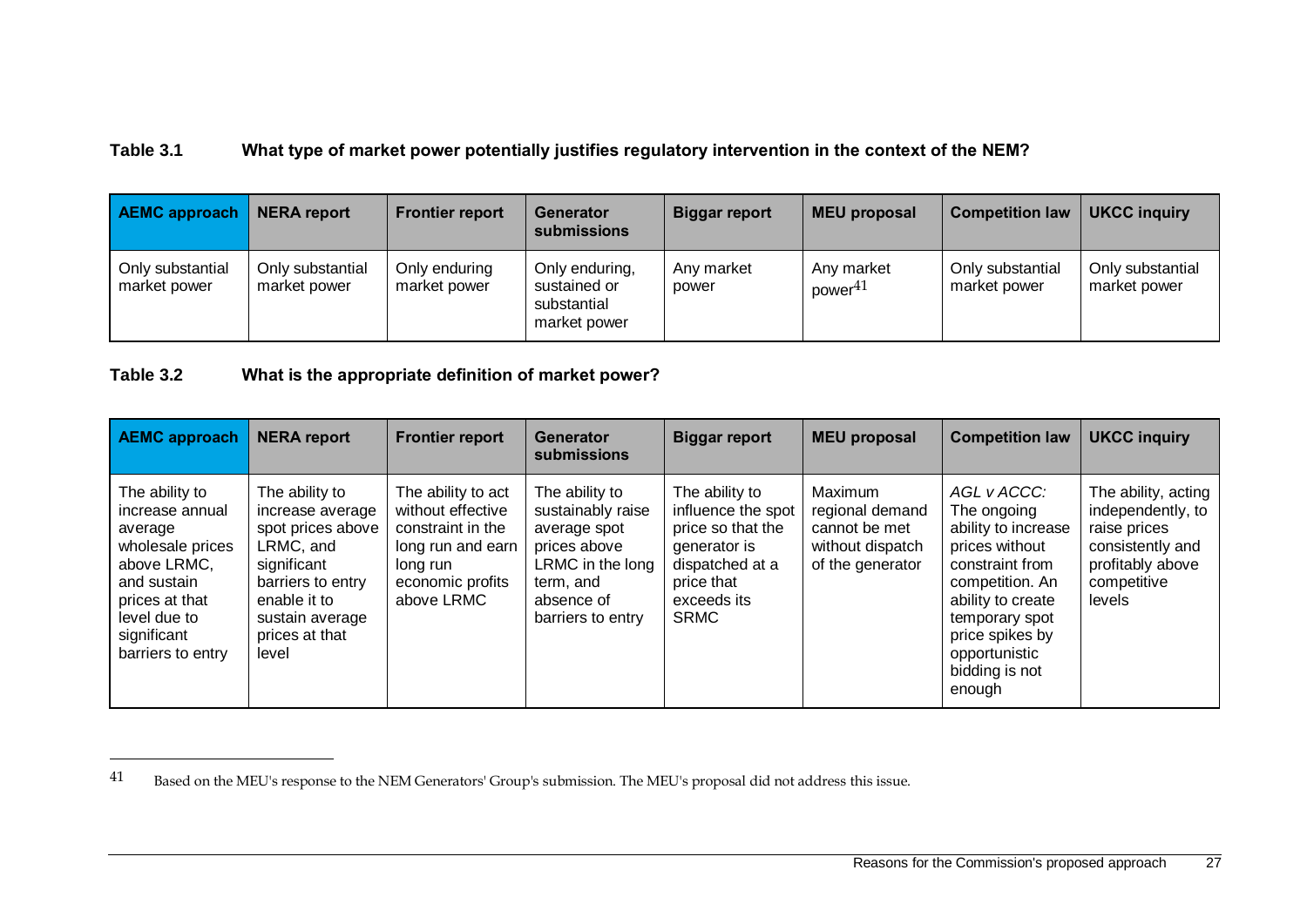#### **Table 3.3 What is the relevant 'market'?**

| <b>AEMC approach</b>                                                           | <b>NERA report</b>                                                                                                       | <b>Frontier report</b>                                                     | <b>Generator</b><br><b>submissions</b>                                                                                                                                                      | <b>Biggar report</b>                                                                                                     | <b>MEU proposal</b>                                                                                   | <b>Competition law</b>                          | <b>UKCC inquiry</b>                         |
|--------------------------------------------------------------------------------|--------------------------------------------------------------------------------------------------------------------------|----------------------------------------------------------------------------|---------------------------------------------------------------------------------------------------------------------------------------------------------------------------------------------|--------------------------------------------------------------------------------------------------------------------------|-------------------------------------------------------------------------------------------------------|-------------------------------------------------|---------------------------------------------|
| Geographic:<br>further analysis<br>required - adopt<br>NERA's<br>proposed test | Geographic:<br>further analysis<br>required - test<br>proposed based<br>on hypothetical<br>monopolist or<br>'SSNIP' test | Geographic:<br>uncertain -<br>depends on<br>interconnector<br>constraints  | Geographic:<br>some submitters<br>consider entire<br>NEM is a single<br>market; some<br>submitters<br>suggest a single<br>region plus the<br>relevant<br>interconnectors<br>may be a market | Geographic:<br>does not<br>expressly<br>address; analysis<br>implies each<br>NEM region is a<br>separate market          | Geographic:<br>does not<br>address;<br>approach implies<br>each NEM region<br>is a separate<br>market | Geographic: AGL<br>v ACCC: entire<br><b>NEM</b> | Geographic:<br>does not address             |
| Timeframe: at<br>least 1 year                                                  | Timeframe: at<br>least 1 year                                                                                            | Timeframe:<br>uncertain, but<br>substantially<br>longer than<br>30 minutes | Timeframe: long<br>term, some<br>submitters<br>suggest at least<br>1 year                                                                                                                   | Timeframe: does<br>not expressly<br>address; analysis<br>implies timeframe<br>is a 5 minute<br>dispatch<br>interval $42$ | Timeframe: does<br>not address;<br>approach implies<br>timeframe is<br>30 minutes                     | Timeframe: AGL<br>$V$ ACCC: long<br>term        | Timeframe: long<br>term, probably<br>1 year |

<u>.</u>

<sup>&</sup>lt;sup>42</sup> The AER's submission did not expressly set out a view on market definition. However, it stated that market power is concerning when it significantly affects average prices, and suggested using quarterly average prices. This comment implies that three months may be the appropriate timeframe.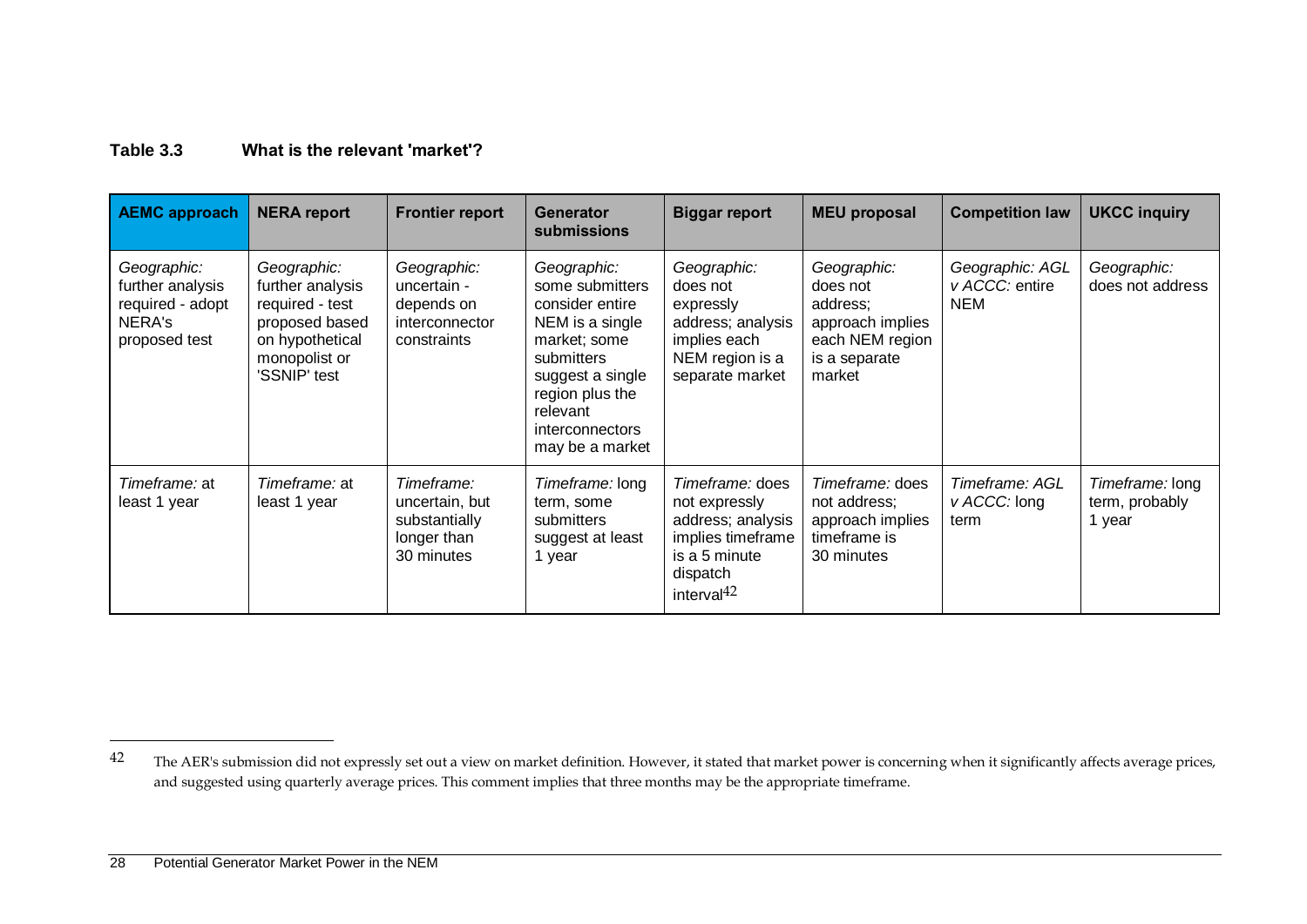## **3.2 The NERA report**

#### **3.2.1 Workable competition and market power**

The NERA report explains the concepts of perfect competition and workable competition. Perfect competition serves as a useful reference point, but is seldom (if ever) seen in real markets. Sellers are rarely pure price-takers, parties are almost never perfectly informed and there are almost always some barriers to entry or expansion.

NERA explains that workable competition is a more useful benchmark. In economic terms, the main objective of price cap regulation (which is in essence what the MEU proposal involves) is to promote outcomes consistent with workable competition, if the market is not workably competitive without regulation.

When competition is workable, firms will often adjust their prices to reflect changes in market conditions and the underlying trend in SRMC. The NERA report contains a detailed discussion of the calculation of SRMC and LRMC. NERA explains that SRMC does not simply reflect costs such as fuel costs, but also reflects the costs of shortages faced by consumers. SRMC therefore varies and can increase dramatically in periods of scarcity. LRMC also varies over time, as discussed in section 2.2.2 above.

It is common for firms to increase their prices when supply is scarce and reduce them when it is plentiful. For example, prices for hotel rooms rise significantly when demand is high. It is only by increasing their prices when scarcity emerges that firms are able to recover their fixed costs. However, if there is workable competition, prices that are significantly and persistently above LRMC should prompt new entry or expansion, which will reduce prices to LRMC in the long term.

Accordingly, under workable competition:

- at any particular point in time, prices may deviate from underlying costs, but rivalry between suppliers should drive the market towards efficient prices, outputs and costs over time; and
- firms should not be able to earn profits that are persistently above their long run costs.

Substantial market power is the antithesis of workable competition. NERA considers that a firm has substantial market power only if:

- it has the ability to sustain prices above LRMC (including an appropriate return on capital and accounting for risk); and
- it is insulated from competition by significant barriers to entry that enable it to sustain prices at that level.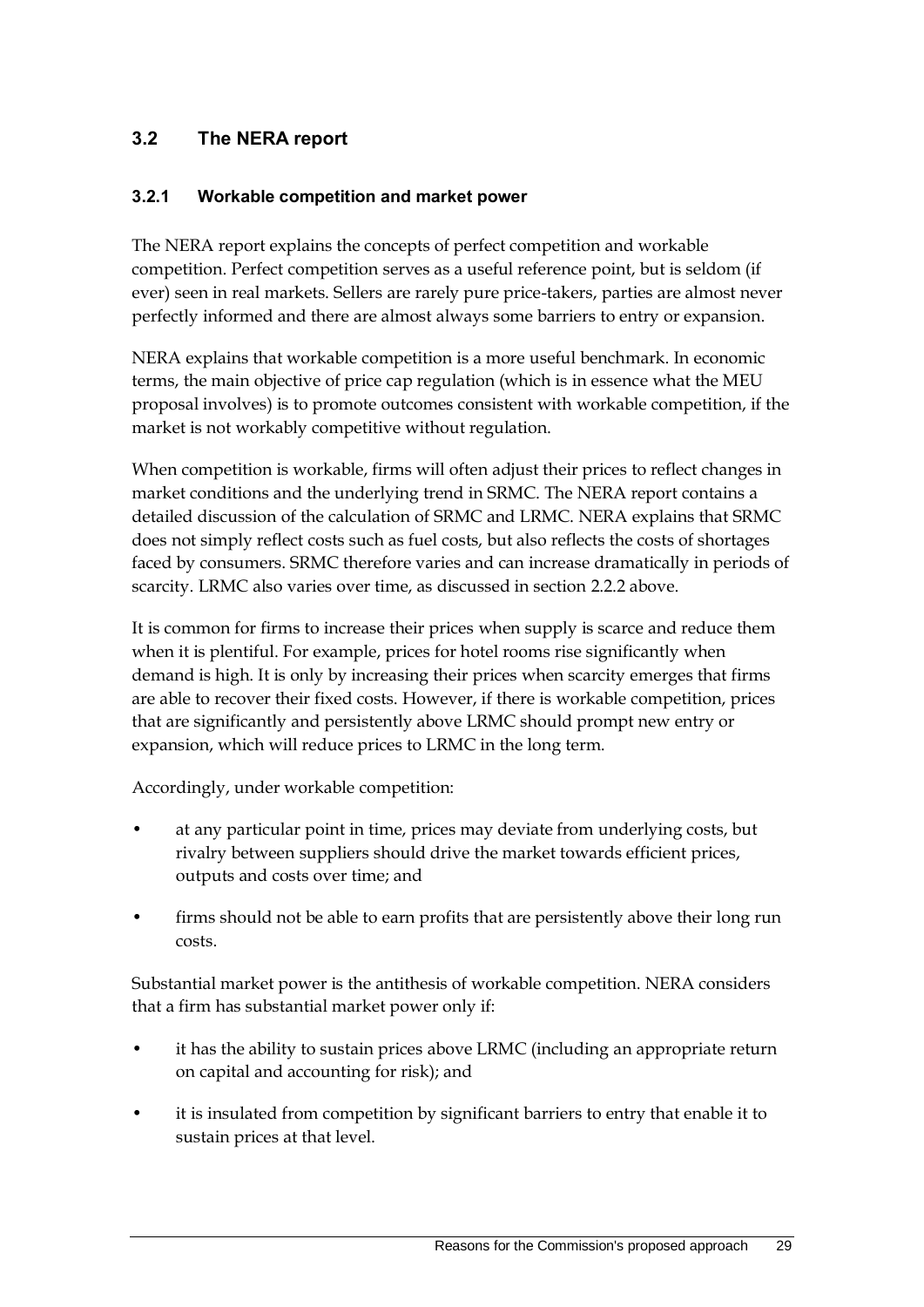Put another way, a firm has substantial market power if it has the ability to sustain prices that should attract new investment because they exceed LRMC, but no new investment occurs because it is prevented or delayed due to barriers to entry.

NERA considers that regulation should focus on addressing the existence and exercise of substantial market power.43 It should not seek to prevent what NERA refers to as 'temporary pricing power', which can enable firms to price above cost for short periods. Temporary pricing power is a common feature of workably competitive markets.

#### **3.2.2 NERA's proposed definition of 'substantial market power' in the context of the NEM**

NERA considers that the general concepts of workable competition and market power described above are equally applicable to electricity wholesale markets such as the NEM, despite the fact that those markets have some unique characteristics.

Applying the above general definition of substantial market power to the specific circumstances of the NEM, NERA's proposed definition is that a generator in the NEM has substantial market power if:

- it has the ability to increase average spot prices to such an extent and with sufficient frequency that they exceed the LRMC of adding capacity; and
- it is insulated from the forces of competition due to significant barriers to entry and expansion that enable it to sustain average prices at that level.

Periods of high prices caused by strategic bidding behaviour by generators (such as 'economic withholding' as described by the MEU) are relevant to this assessment. However, they only constitute substantial market power if they have a sustained effect on average spot prices that is likely to cause them to exceed LRMC over the long term.

The NERA report contains a detailed discussion of the calculation of LRMC, which is discussed in section 2.2.2 above.

## **3.2.3 Market definition**

 $\overline{a}$ 

NERA's conclusions on each dimension of market definition are:

• *Temporal:* The relevant timeframe is likely to be at least one year, and potentially two to three years. A shorter timeframe risks overlooking relevant economic forces and mistaking temporary pricing power for substantial market power. This longer timeframe also allows the 'entire demand cycle' to be accounted for so that a meaningful comparison can be made between prices and LRMC.

<sup>43</sup> The Commission notes that NERA was not asked to advise on the application of the Rule making test in the NEL. The Commission may only make a Rule if it is likely to contribute to the achievement of the NEO.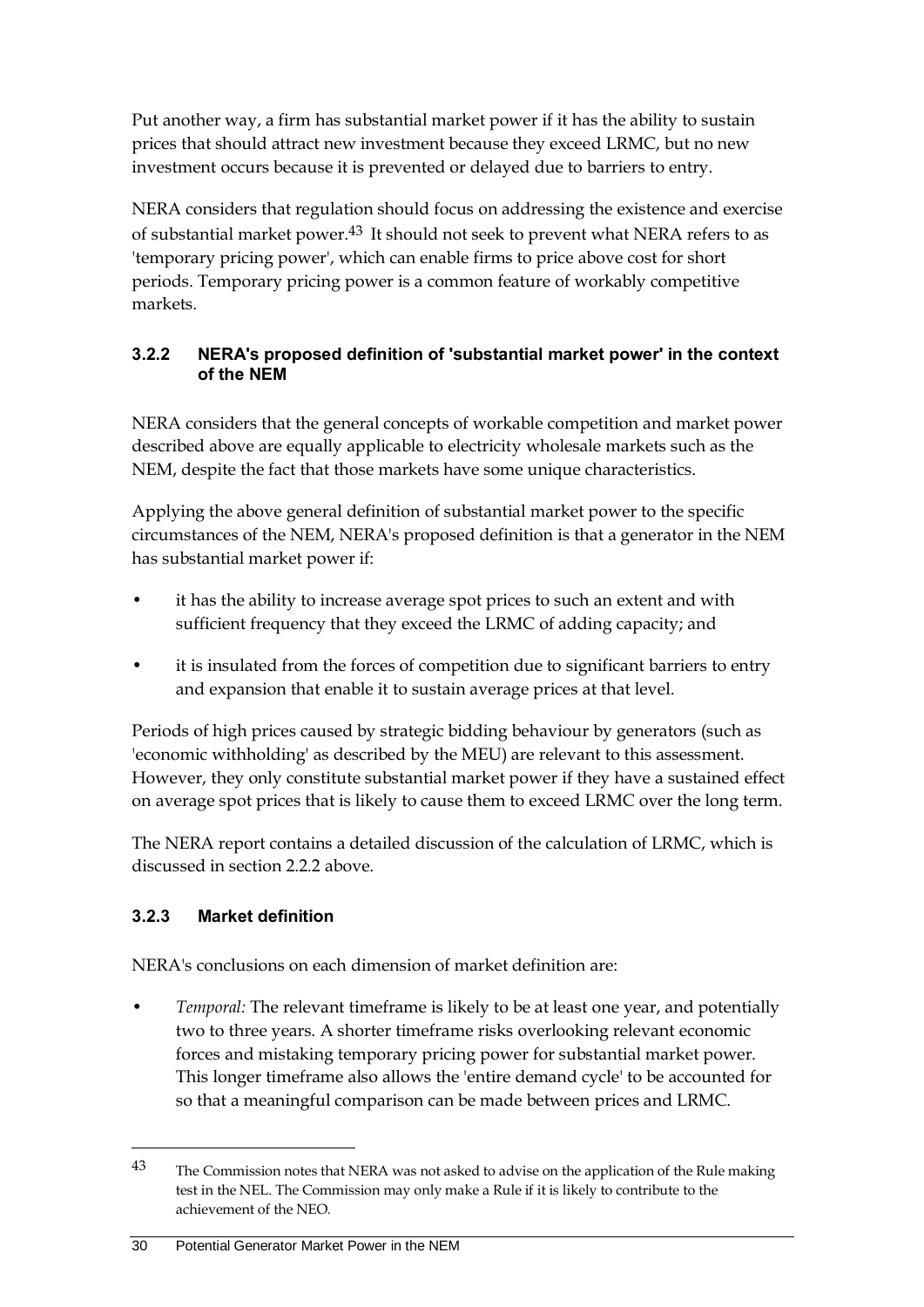- *Product:* The relevant product is electricity energy supplied to the wholesale market. There is no need to include derivative instruments in this market, as the spot and contract markets are simply different means of expressing the price for the same underlying product (electricity) and derivatives are not a separate product for these purposes.
- *Functional:* The functional dimension is confined to electricity generation and does not include subsequent vertical stages of production such as retailing. Some synergies arise from vertical integration of generation and retailing, but they are not so overwhelming as to preclude separate provision of those functions and mean that they fall within the same market.
- *Geographic:* The relevant geographic dimension cannot be determined without further empirical evidence. NERA proposes a test to determine the extent of the geographic market, which is outlined in section 2.4.2 above. NERA considers that there is a 'reasonable probability' that this test will reveal that in many regions the relevant geographic market is a single NEM region. However, further empirical analysis is required to determine whether that is the case. The Commission will engage consultants to undertake this analysis after publication of this Directions Paper.

### **3.2.4 Peer review by Professors Joshua Gans and Stephen King**

Professors Joshua Gans and Stephen King peer reviewed NERA's report. Their peer review report concluded that:44

"Overall, we find that NERA have appropriately described the state of the economics and law literature on market power as it pertains to wholesale electricity generation."

Noting that the NERA report only related to the first step in the Commission's consideration of the MEU's proposal, the peer review report recommended that the following matters be considered by the Commission in the next stage of the process when assessing if there is evidence of the exercise of substantial market power:

- a range of potential additional indicators of market power should also be considered because "the relationship between transitory and substantial market power is more subtle in electricity markets than in many other markets";  $45$
- further consideration should be given to the existence and importance of strategic barriers to entry; and
- further investigation should be undertaken into the relationship between spot market behaviour and forward contracts, which is important to understand generators' incentives to exercise market power.

<sup>44</sup> Core Research, *Re: Review of NERA Report dated 22nd June 2011 (Final Report)* , 24 July 2011, p1.

<sup>45</sup> Core Research, *Re: Review of NERA Report dated 22nd June 2011 (Final Report)* , 24 July 2011, p2.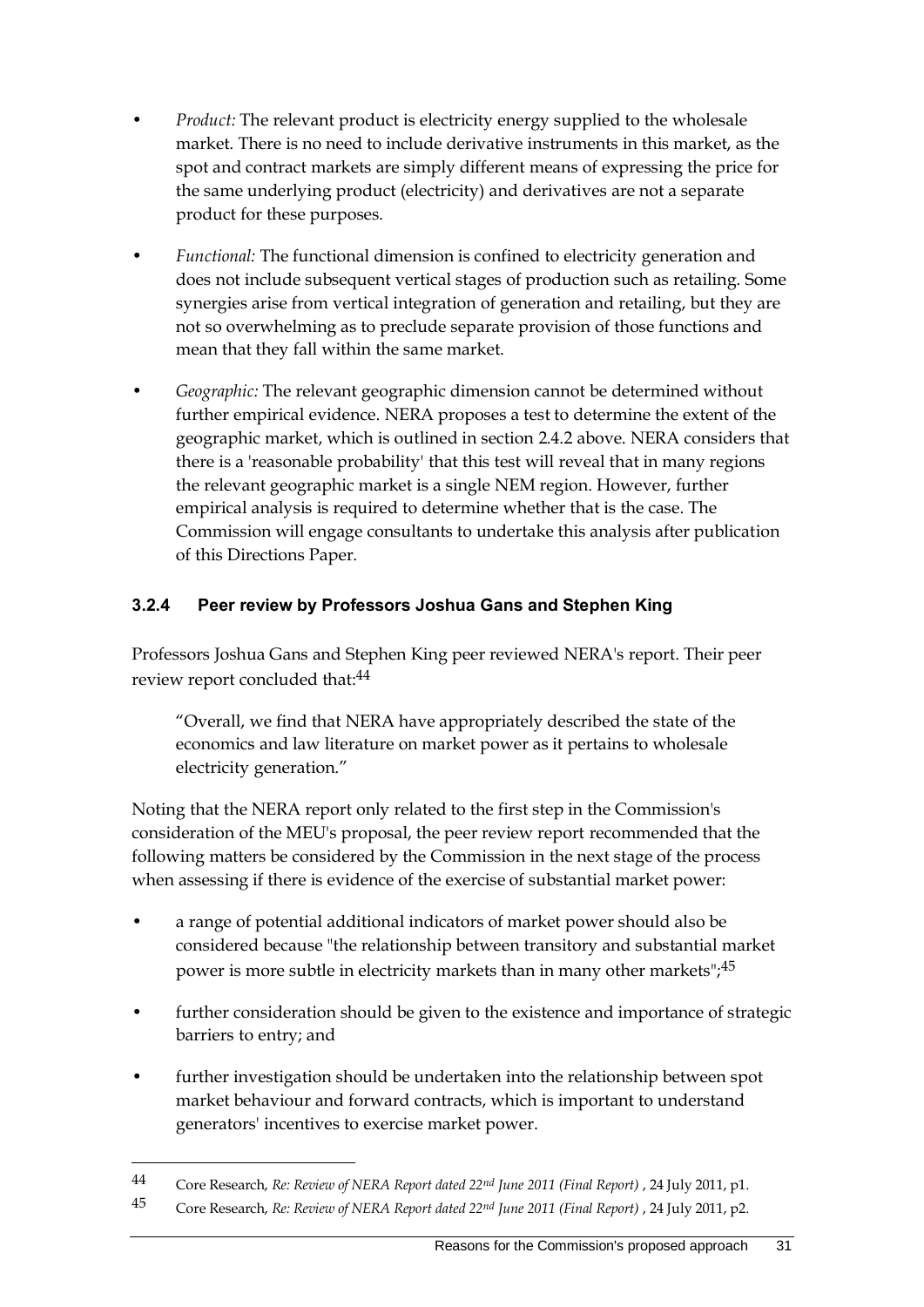## **3.3 Submitters' views**

### **3.3.1 The MEU's proposal**

The MEU's draft Rule does not contain a definition of market power and instead provides that the AER will issue guidelines and determine which generators have market power.

However, in its Rule change request the MEU states that a generator has market power if "the maximum regional demand at any time cannot be met without dispatch of that generator".46 The MEU notes that this definition could result in several generators having market power in a region, and that the list of generators with market power is likely to change from year to year.

The MEU's Rule change request attached two reports from the United Kingdom consultancy firm EEE Ltd, which the MEU stated support the Rule change proposal. However, the Commission notes that these reports propose a definition of market power that is significantly different from the definition set out in the MEU's Rule change request. EEE Ltd defines market power as: 47

"[T]he ability of either an individual supplier or a group of suppliers acting in a coordinated manner (which may be explicit or tacit) to profitably maintain prices above competitive levels for a significant period of time. "

This definition is closer to the definition proposed in the NERA report, and the definitions proposed in generators' submissions and the Frontier report.

The MEU also made submissions on the Consultation Paper, which are discussed in section 3.3.3 below.

## **3.3.2 Generators' submissions and the Frontier report**

Submissions addressing the appropriate definition of market power were received from the NEM Generators' Group, Hydro Tasmania, Origin, AGL, International Power and TRUenergy, as well as the ESAA. These generators and the ESAA proposed similar approaches in relation to the appropriate definition of market power. The NEM Generators' Group submission attached a report by Frontier Economics.48

The generators, the ESAA and the Frontier report submitted that regulatory intervention is only justified for 'enduring', 'sustained' or 'substantial' market power.49 For example, the NEM Generators' Group submitted that market power is of most

<sup>46</sup> MEU Rule change request, p32.

<sup>47</sup> EEE Ltd, *Generator Market Power in the Electricity Supply Industry*, October 2008, p5.

<sup>48</sup> Frontier Economics, *Response to AEMC consultation paper*, June 2011.

<sup>49</sup> Although different terms were used by different submitters, the stated meanings of those terms were similar.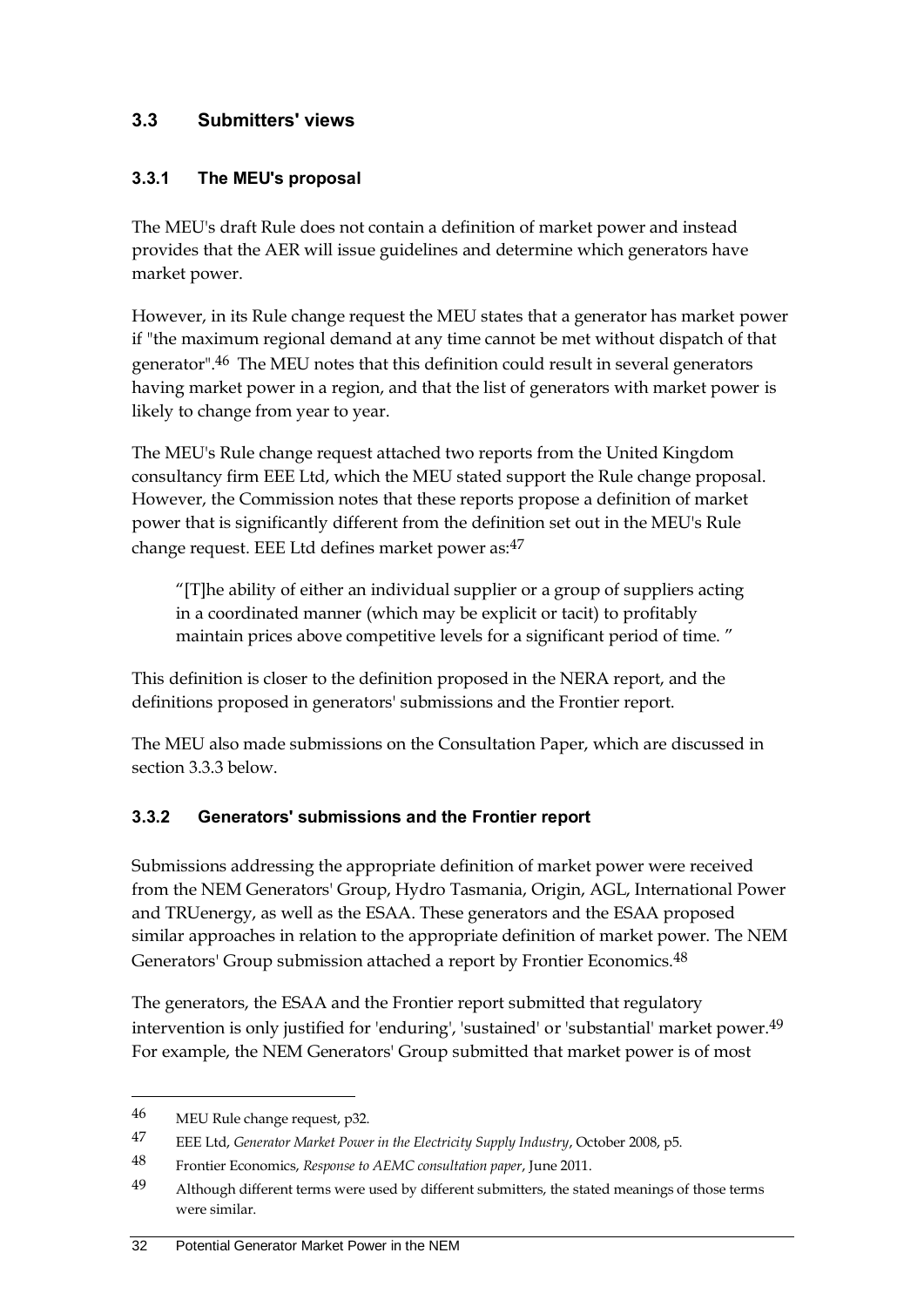concern where it is enduring, which means that "natural market forces will not serve to correct short-term increases of price above cost".50

Most of these submitters and the Frontier report distinguished substantial or enduring market power from 'transient' market power. This distinction was primarily based on competition law cases and literature, and several generators extensively quoted CCA cases regarding market power. 'Transient' market power was generally defined along the lines of an ability to occasionally bid above SRMC and create temporary price spikes.<sup>51</sup>

AGL, TRUenergy, Origin Energy, International Power and the ESAA submitted that 'transient market power' is an essential feature of an energy-only wholesale electricity market. For example, Origin Energy submitted that:<sup>52</sup>

"An inherent and necessary feature of an efficient energy-only market is the ability of the marginal generator to on occasion bid strategically (i.e. above SRMC) to recover its fixed costs."

The Frontier report similarly stated that:<sup>53</sup>

"The NEM was designed as an energy-only market in which all plant would recover their variable and fixed costs through the spot market and derivatives contracts settled against spot market outcomes. For this to happen, the spot price must be able to at least occasionally rise above the SRMC of the most expensive plant in the market to enable that plant (typically a distillate or gas-fired peaking plant) to recover its fixed costs."

Several generators submitted that any attempt to remove transient market power would make the NEM more like a capacity market and an additional mechanism to recover efficient fixed costs would be required.<sup>54</sup> The Frontier report stated that a significantly increased MPC would be required to compensate for fixed costs if bids were capped at SRMC.55

These submitters and the Frontier report acknowledged that market power would be a concern if it is 'substantial' or 'enduring'. However, they submitted that there is no evidence of substantial or enduring market power.

<sup>50</sup> NEM Generators' Group submission, p2.

<sup>51</sup> For example, see the AGL submission, p23.

<sup>52</sup> Origin Energy submission, p2.

<sup>53</sup> Frontier Economics, *Response to AEMC consultation paper*, June 2011, p18.

<sup>54</sup> For example, see the Origin Energy submission, p3.

<sup>55</sup> Frontier Economics, *Response to AEMC consultation paper*, June 2011, p28.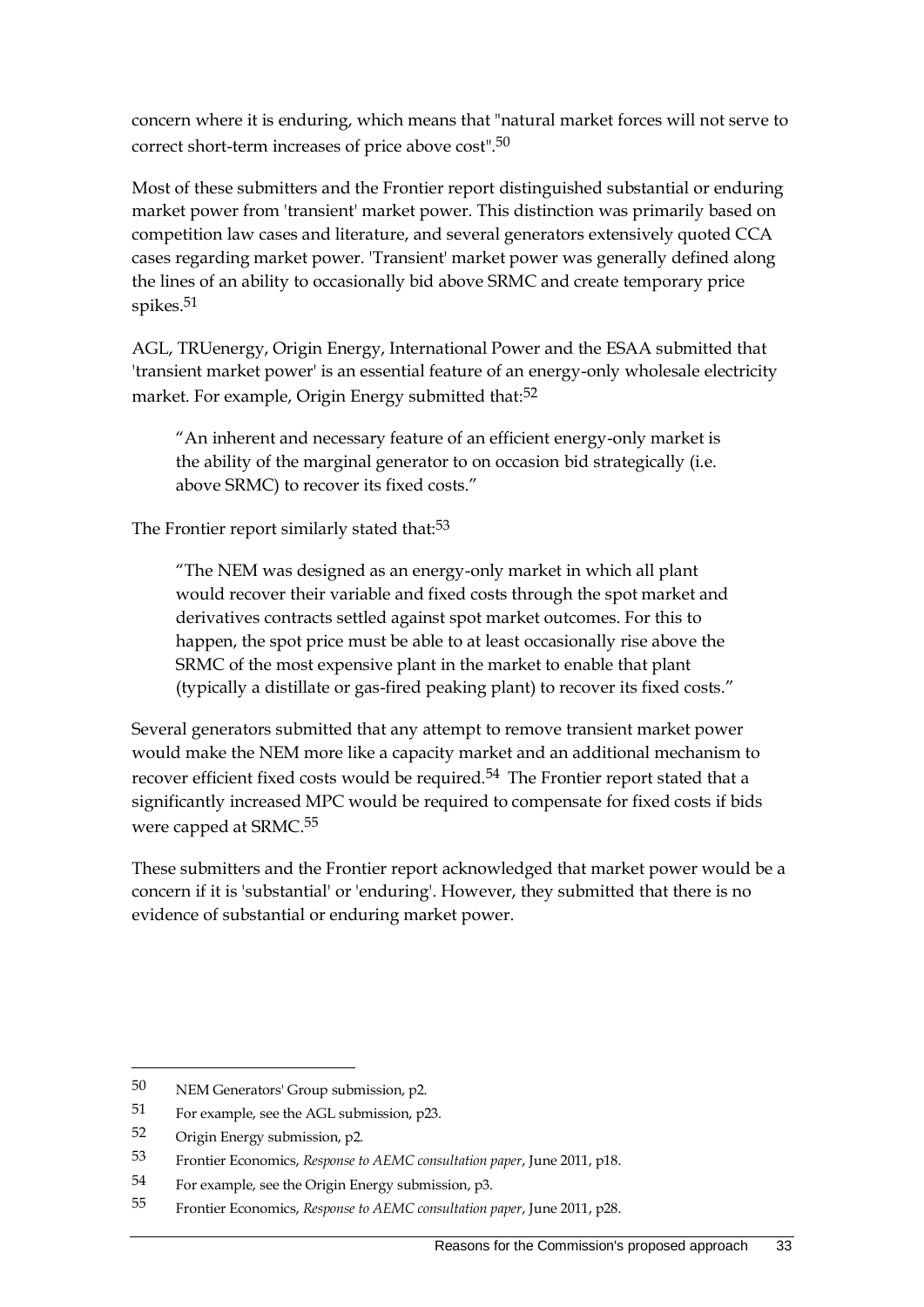The Frontier report and AGL submission detail the potential efficiency impacts of substantial or enduring market power, which include the following.<sup>56</sup>

- *Allocative efficiency:* The Frontier report stated that prices that are persistently above LRMC may result in a deadweight loss due to sub-optimal levels of electricity consumption and production. Frontier suggested that this loss may be low in the short-term due to the highly inelastic nature of electricity demand, and short term price spikes are unlikely to result in material inefficiency, but allocative inefficiency may emerge over longer timeframes.
- *Productive efficiency:* The Frontier report explained that if a generator bids above its SRMC or withholds some of its available capacity, more expensive generation may be required to operate in its place. If this occurs, the resource cost of serving load will increase, resulting in lost productive efficiency.
- *Dynamic efficiency:* The Frontier report and AGL submission did not discuss the dynamic efficiency effects of substantial or enduring market power. Instead they focussed on the dynamic inefficiency that they considered would arise if the Rule change sought to prevent 'transient market power', which they considered would distort investment incentives and result in an inefficient level of generation investment and inefficient mix of generation types.
- *Other potential efficiency impacts:* The Frontier report also stated that prices that are inefficiently high for an enduring period may have implications for retail markets and the market for hedge contracts. Substantial or enduing market power may therefore ultimately affect the timing and nature of entry into the retail market and lead to higher retail prices paid by consumers.

## **Generators' proposed definitions of substantial or enduring market power**

Each of the generators, the ESAA and the Frontier report proposed similar definitions of substantial or enduring market power. The common features of these definitions were an ability to price above a long run measure of cost and to maintain that price for a sustained period. Each definition has similarities to NERA's proposed definition.

The proposed definitions are summarised in the following table.

#### **Table 3.4 Proposed definitions of substantial or enduring market power**

| <b>Submission/report</b><br><b>Summary of proposed definition</b> |                                                                                                                                                                              |
|-------------------------------------------------------------------|------------------------------------------------------------------------------------------------------------------------------------------------------------------------------|
| Frontier report                                                   | The ability to act without competitive constraint in the long run such<br>that it is able to earn long run economic profits by sustaining<br>wholesale prices above its LRMC |

<sup>56</sup> Frontier Economics, *Response to AEMC consultation paper*, June 2011, pp14-26. AGL submission, pp18-20.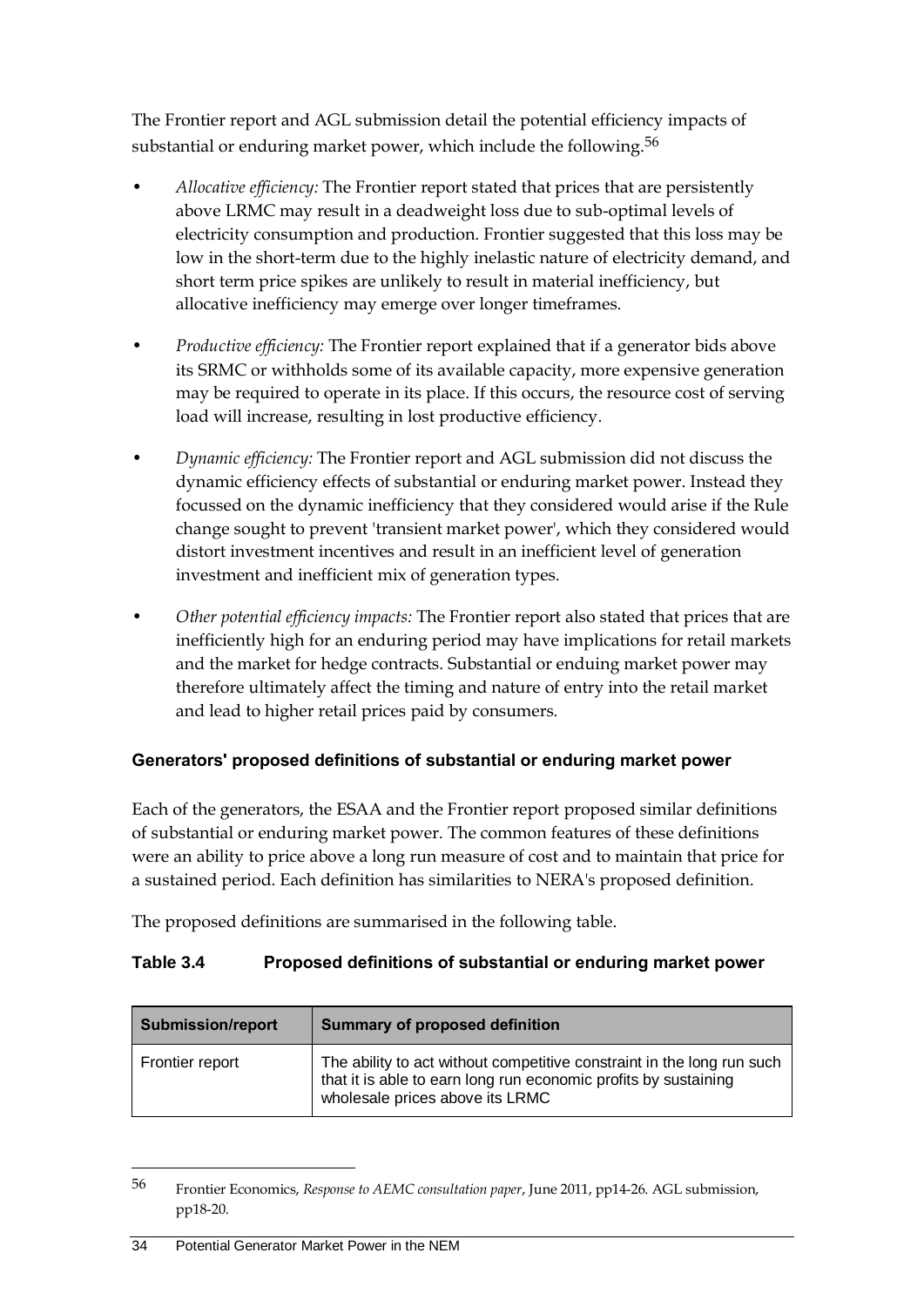| <b>Submission/report</b> | <b>Summary of proposed definition</b>                                                                                                                                                          |
|--------------------------|------------------------------------------------------------------------------------------------------------------------------------------------------------------------------------------------|
| Hydro Tasmania           | The ability to profitably raise prices above the competitive level<br>(being the long run efficient supply cost) and sustain prices at that<br>level beyond the timeframe needed for new entry |
| Origin Energy            | The ability to consistently recover revenue in excess of LRMC, with<br>no new entry                                                                                                            |
| AGL                      | The ability to earn economic profits in the long run without those<br>profits being reined in by new entry or expansion                                                                        |
| International Power      | The ability to behave persistently in a manner unconstrained by the<br>conduct of competitors, including the power to raise prices above<br>competitive levels in a sustainable way            |
| ESAA                     | Sustainably raising prices above LRMC                                                                                                                                                          |

LYMMCo and TRUenergy submitted that the existing CCA definition of substantial market power (see section [3.5](#page-52-0) below) should be adopted.<sup>57</sup>

#### **Market definition**

The generators did not have consistent views on market definition in their submissions.

In relation to the temporal dimension, most generators submitted that market definition must be based on a long term view and assess average prices over 1 year or more.

The Frontier report and several generators' submissions acknowledged that the geographic dimension of the market is unclear and is likely to depend on the extent of interconnector constraints.

Submissions by Origin Energy and AGL quoted French J's decision in *AGL v ACCC* that the entire NEM should be treated as a single market in the context of that case (see section [3.5](#page-52-0) below).<sup>58</sup> However, International Power noted that the ACCC has declined to adopt French J's approach, and quoted previous ACCC decisions that define the relevant market as a single NEM region plus the relevant interconnectors.59

#### **3.3.3 The MEU's submissions**

 $\overline{a}$ 

The MEU provided a submission on the Consultation Paper, but that submission did not elaborate on the appropriate definition of market power.

<sup>57</sup> LYMMCo submission, p2. TRUenergy submission, p4.

<sup>58</sup> Origin Energy submission, p10. AGL submission p7.

<sup>59</sup> International Power submission, pp19-20.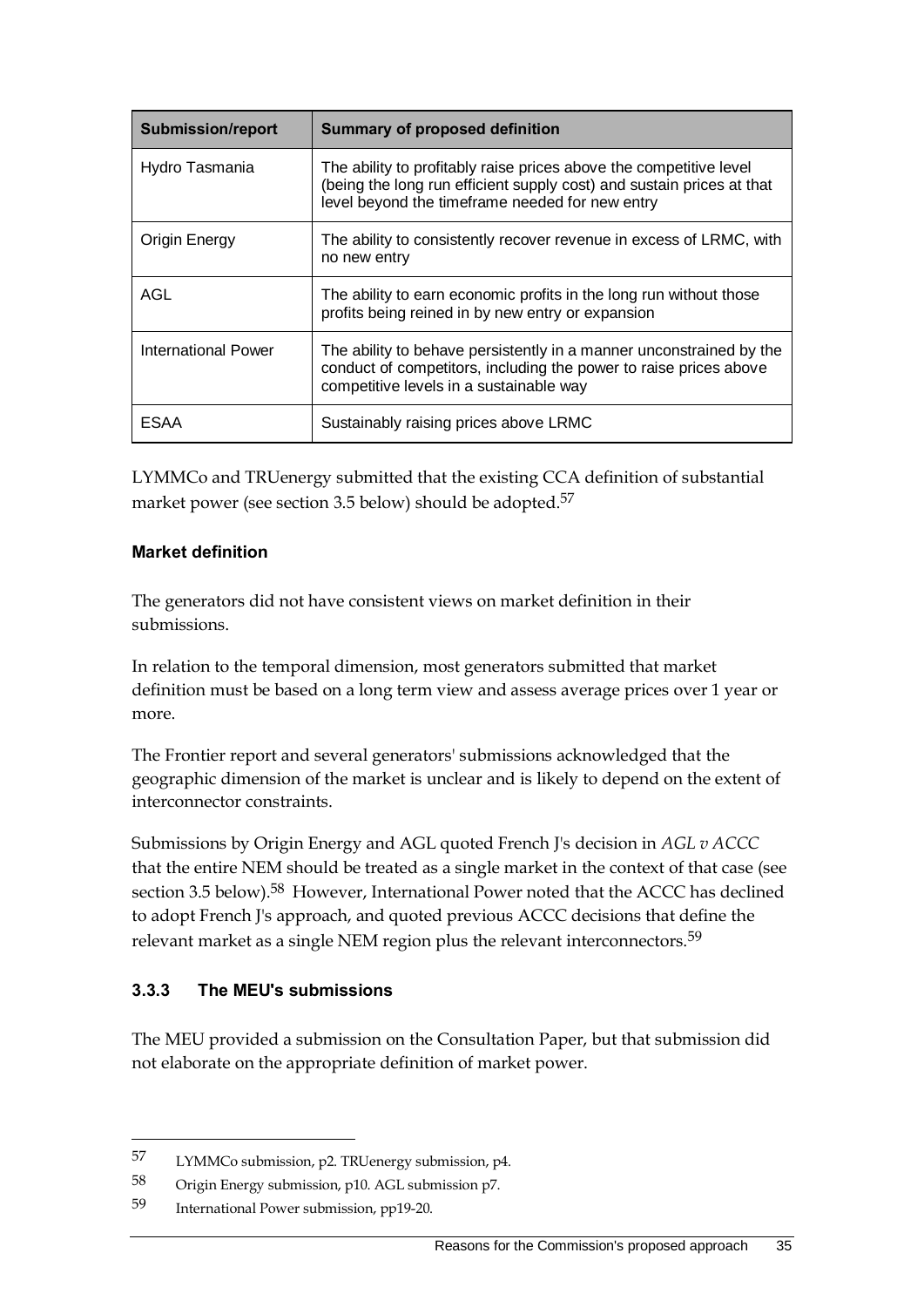The MEU also submitted a paper responding to the NEM Generators' Group submission and the Frontier report. That paper stated that there are many areas where the MEU and Frontier agree on the issue of market power, but the major difference relates to the meaning of 'enduring' market power used by Frontier. The MEU's paper stated:60

"The MEU has a different construct as to what is implied by the term "enduring", and the MEU construct is one used by regulators worldwide. If, under a certain set of conditions, the same party exercises its market power in the same way and does this on many occasions, then the exercise is seen as systemic. A systemic issue is enduring in that it can occur repeatedly. Thus, enduring does not mean exclusively what occurs continuously over a long period of time, as Frontier seems to imply, but one which can occur repeatedly by one or more parties in one or more locations. A systemic issue is also enduring and this is what is being seen in the NEM."

However, the Commission notes that the Frontier report does not require conduct to be continuous. The Frontier report refers to market power being of concern if a firm can 'persistently' behave in a manner different from how it would behave in a competitive market. The Commission proposes a similar approach in this paper.

The key difference between the Commission's proposed approach and the MEU's comment above is that the Commission's approach requires a comparison between average prices and LRMC. Price spikes caused by economic withholding can constitute evidence of substantial market power under the Commission's approach, but only if they cause annual average wholesale prices to exceed LRMC.

## **3.3.4 The AER's submission and the Biggar report**

The AER's submission attached three consultant reports, including a report from Dr Darryl Biggar addressing the definition of market power.<sup>61</sup> The AER's submission stated that "[w]hile the consultants' reports do not necessarily represent the views of the AER, given that the issues they discuss are germane to the AEMC consultation paper, it has been decided to make them publicly available."62 The AER submission does not propose a definition of market power.

The Biggar report adopts an approach to the definition of market power that contrasts with the NERA report, the Frontier report and generators' submissions.

The Biggar report notes that there are a range of definitions of market power in economics literature. The definition that Biggar adopts is that a firm has market power

<sup>60</sup> MEU, *NEM Generators' Group submission of 29 June 2011, A Response by The Major Energy Users Inc*, July 2011, p11

<sup>61</sup> Biggar, *The theory and practice of the exercise of market power in the Australian NEM*, 26 April 2011.

<sup>62</sup> AER submission, p2.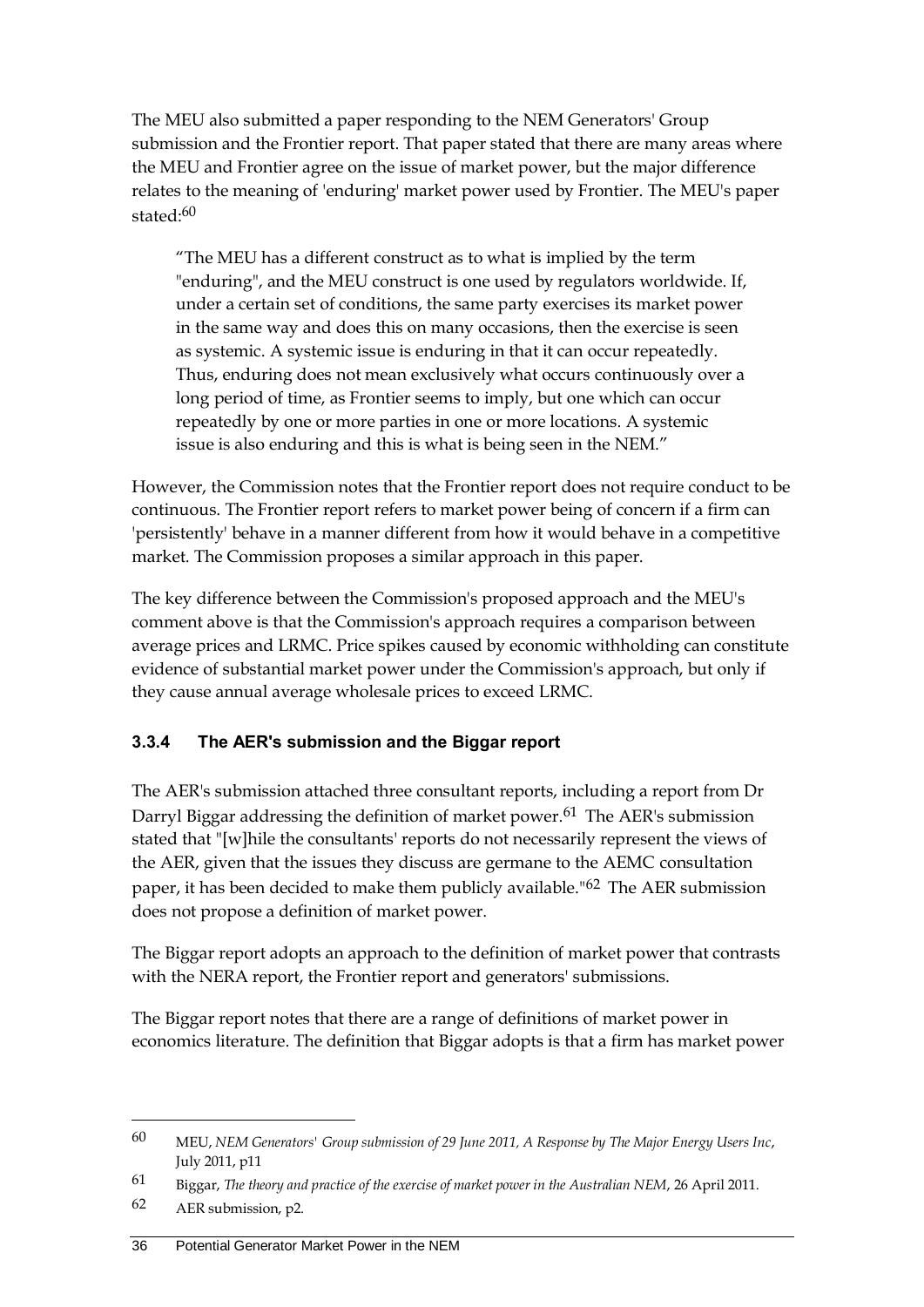"if it can, by changing its output, affect the wholesale market price that it is paid", i.e. it is not a pure price-taker.<sup>63</sup>

Biggar discusses generator bidding and notes that there are some occasions when a generator's offer curve may not match its SRMC curve for technical or practical reasons. However, Biggar considers that generators' offers should generally reflect their SRMC curves unless they are exercising market power.

Biggar adopts the following definition of the exercise of market power:<sup>64</sup>

"A generator can be said to exercise market power when it systematically submits an offer curve which departs from its true, underlying, short-run marginal cost curve in order to influence the wholesale spot price it is paid and is therefore dispatched to a price-quantity combination which does not fall on its short-run marginal cost curve."

The Biggar report does not expressly address market definition. However, this definition of market power appears to imply that the relevant timeframe is a single dispatch interval. Biggar's analysis in later chapters of his report is undertaken on a regional basis and considers the effects of generator bidding behaviour on regional spot prices, which appears to imply that each NEM region should be treated as a separate geographic market.

The approach adopted in the Biggar report differs from the approach taken in the NERA and Frontier reports in the following key respects:

- Biggar defines 'market power', while NERA defines 'substantial market power' and Frontier defines 'enduring market power'.
- As a result, the Biggar report does not distinguish between 'substantial' or 'enduring' market power on one hand and 'transient market power' or 'temporary pricing power' on the other hand.
- The Biggar report appears to equate market power with the absence of perfect competition, while the NERA and Frontier reports equate substantial or enduring market power with the absence of workable competition.
- Biggar's definition of market power does not include a requirement that the generator's ability to influence the wholesale price is persistent and affects average prices.65 Biggar's definition refers to a generator 'systematically' submitting an offer curve that departs from its SRMC curve, but his application

<sup>63</sup> Biggar, *The theory and practice of the exercise of market power in the Australian NEM*, 26 April 2011, p3. 64 Ibid, p5.

<sup>65</sup> For example, the Biggar report does not address the effects of negative spot prices and implies that a generator should not be able to bid above its SRMC in some trading intervals even if spot prices are negative during other trading intervals. The AER cover submission appears to take a different approach and states that "the exercise of market power through economic withholding is concerning when it significantly affects average prices", and suggests measuring the effect on quarterly average prices - see AER submission, p4.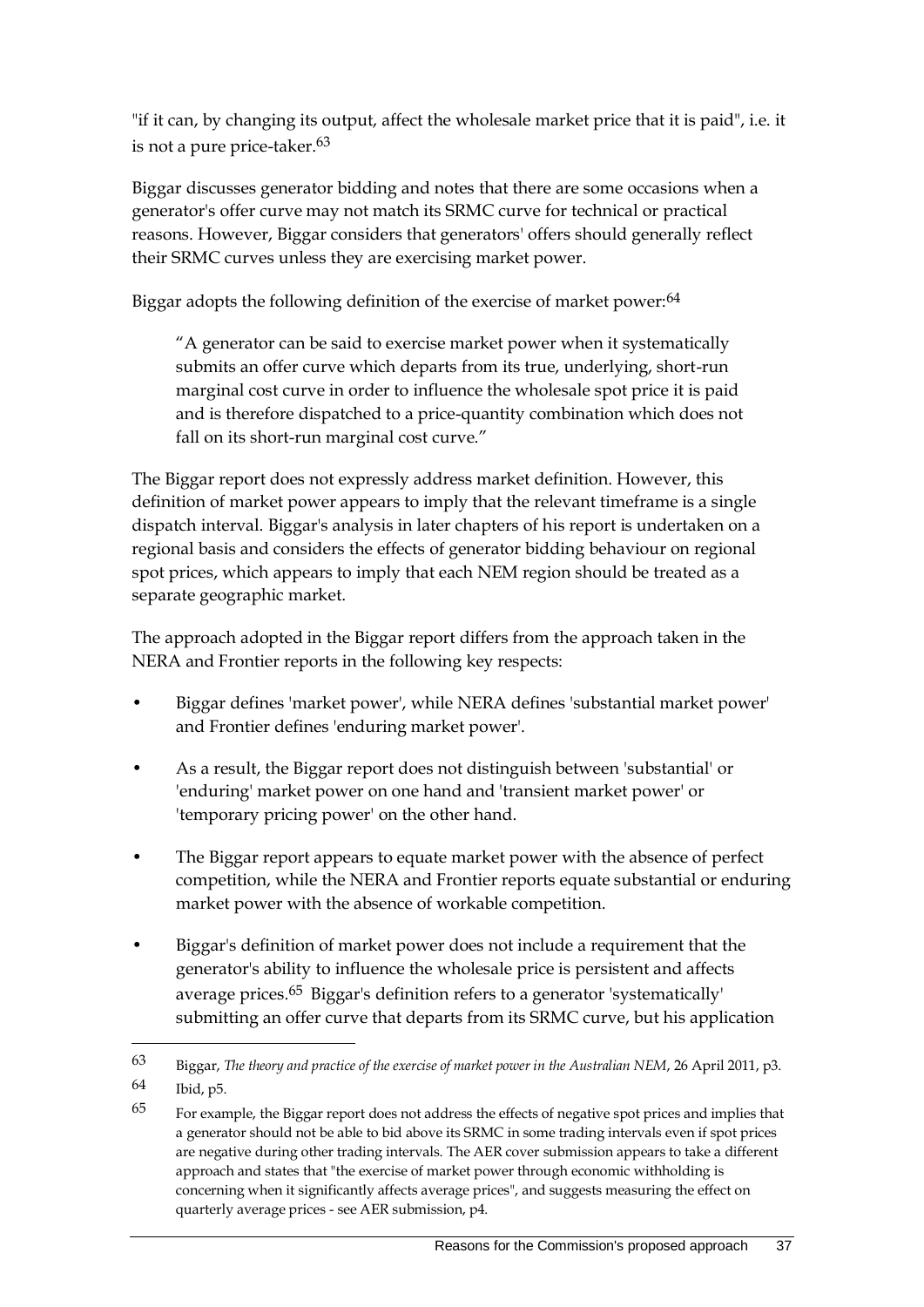of this definition in his paper appears to treat price spikes during a single trading interval as an exercise of market power.

The relevant cost measure in Biggar's definition is SRMC. The Biggar report does not explain how Biggar defines SRMC.

The Biggar report acknowledges that some commentators argue that if all generators offered their capacity at their SRMC then some generators would be unable to recover their fixed costs and that some market power is therefore necessary. However, Biggar rejects this argument. Instead, he considers that:

- generators with low SRMCs will be able to earn some contribution to their fixed costs whenever the spot price (set by the marginal generator) is above their SRMC;
- in an energy-only market, spot prices must increase above the variable cost of the most expensive generating unit at certain times, otherwise that unit will not recover its fixed costs;
- however, prices could exceed the marginal generator's SRMC due to a demand side bid or a supply shortage resulting in involuntary load shedding, and market power is not necessary to recover fixed costs;
- it is acknowledged that demand side bids are rare in practice and the required amount of load shedding may be politically unsustainable, so the marginal generator may not be able to recover its fixed costs in practice, but if that is the case then there are other potential solutions such as increasing the MPC or introducing a reserve capacity mechanism; and
- if average prices do not cover total costs then this is an indication that some capacity should be retired from the market, which would increase prices, and a process of entry and exit will result in a long term equilibrium where all generators recover exactly their total costs.66

As the Biggar report appears to acknowledge, the Commission considers that a Rule that sought to prevent the exercise of market power as Biggar defines it would either require other market design changes to allow generators an opportunity to recover their efficient fixed costs (such as a higher MPC or a capacity mechanism) or would result in the early retirement of some generation capacity and more periods of supply shortages.

The Commission does not consider that either of those outcomes is appropriate.

<sup>66</sup> Biggar, *The theory and practice of the exercise of market power in the Australian NEM*, 26 April 2011, pp23-24.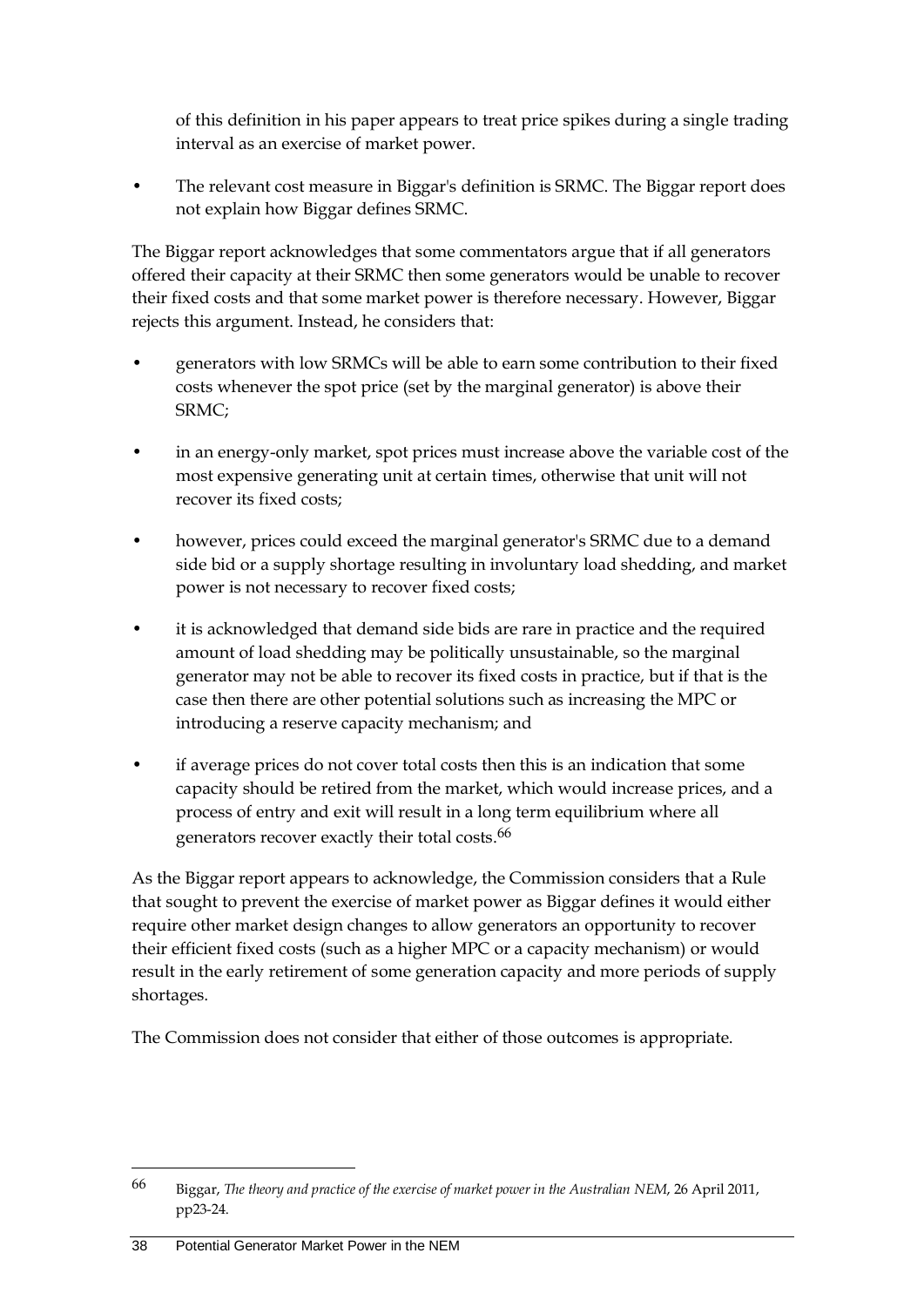### **3.3.5 Other submissions**

Submissions supporting the Rule change proposal, or supporting further AEMC investigation into market power issues and potential alternative solutions, were received from Kimberly-Clark Australia, Australian Paper, the Energy Users Association of Australia (EUAA), the Energy Action Group and Aurora Energy.

Those submissions did not address in detail how market power should be defined, or related issues such as market definition. The Energy Action Group stated that the MEU's proposed definition of market power is appropriate.<sup>67</sup> Aurora Energy stated that the appropriate definition of market was the potential definition that was set out in the AEMC's Consultation Paper - i.e. the ability to raise prices above a level that is considered competitive for a sustained period, due to the absence of competition and therefore any constraint on behaviour.<sup>68</sup>

Submissions were also received from the Australian Energy Market Operator (AEMO), the South Australian Department for Transport, Energy and Infrastructure (DTEI), Barclays Capital and the Australian Financial Markets Association (AFMA). None of these submissions proposed definitions of market power.

DTEI submitted that a key question is whether any generator market power that may exist is a structural problem (in the sense of it being a persistent or ongoing issue) or a transitory issue related to a generator's contract position. DTEI proposed that if it is a transitory issue, it may be more appropriate to leave it to competition and the existing provisions in the CCA to minimise generators' ability to exercise market power over time.

The Commission's approach in this Directions Paper recognises the importance of distinguishing between transitory and ongoing market power issues, consistent with the approach proposed by DTEI.

## **3.4 Key economic literature**

This section discusses selected leading economic articles on market power in electricity markets. A comprehensive literature review is beyond the scope of this Directions Paper, and only selected key articles that influenced the Commission's approach are outlined in this section.

#### **3.4.1 The standard textbook definition of 'market power'**

Economic textbooks often describe market power as the ability to profitably price above the competitive level. Market power is often contrasted with perfect competition. In the textbook perfectly competitive market, all firms price at marginal cost, while a firm has market power if it is able to set its price above marginal cost

<sup>67</sup> Energy Action Group submission, p3.

<sup>68</sup> Aurora Energy submission, p6.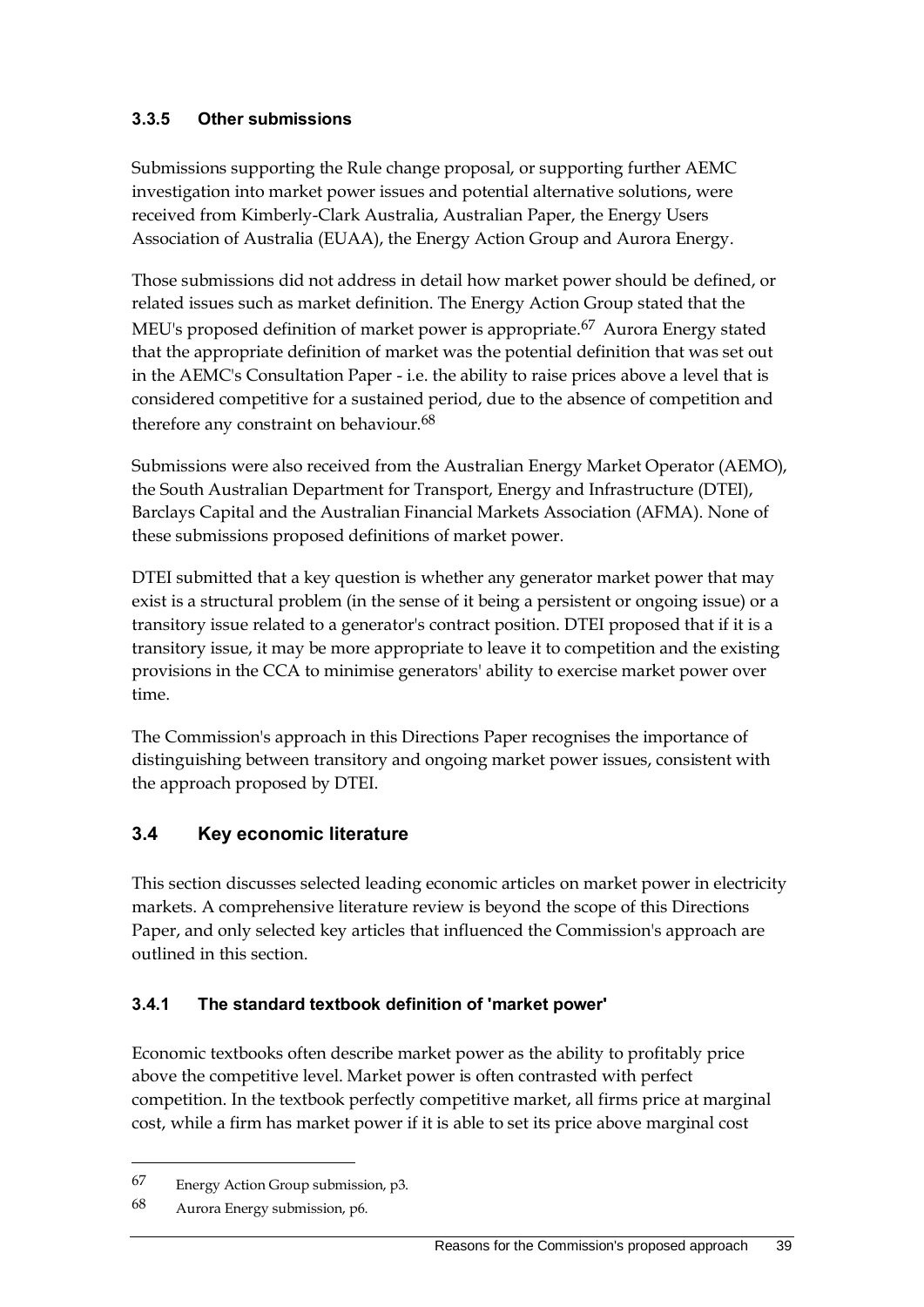without making a loss.<sup>69</sup> Most textbooks and many articles do not expressly distinguish between SRMC and LRMC, but appear to use SRMC.

This standard definition of market power is largely adopted by Dr Darryl Biggar in his report for the AER and in previous articles, where he defines a generator as having market power if it is able to change the market price by increasing its offer price or reducing its output.<sup>70</sup> A similar approach is taken by Professor Severin Borenstein, who considers that a generator exercises market power if it reduces its output or raises its offer price in order to change the market price.71 Borenstein contrasts such conduct with that of a competitive price-taker, which would offer all of its output at its marginal cost.

## **3.4.2 The 'missing money problem'**

Borenstein and Biggar expressly reject the argument that generators need to be able to bid above their SRMC and therefore exercise some market power (as they define it) in order to recover their fixed costs. They consider that the fact that each generator is paid the market clearing price, which exceeds most generators' SRMCs, allows most generators to recover at least some of their fixed costs. Borenstein explains that if this difference is less than the firm's fixed costs, it will eventually shut down, which will increase the industry supply curve and the market price, and a process of entry and exit will allow all efficient generators to recover their fixed costs in the long run.<sup>72</sup>

However, Borenstein's argument is expressly based on the existence of a reserve capacity market. In response to concerns that the marginal generator will never be able to recover its fixed costs, he notes that this is the reason why electricity markets have reserve markets, and the highest cost generator will also be receiving revenues in the reserve market to cover its fixed costs.73

In contrast, a number of economists argue that an energy-only market cannot be effective and sustainable if generators are not able to bid above their SRMC at least occasionally in order to recover their fixed costs. This issue is an application of what is often referred to as the 'missing money problem'.

Professor Bill Hogan describes the missing money problem generally as follows:<sup>74</sup>

"The missing money problem arises when occasional market price increases are limited by administrative actions such as price caps. By preventing prices from reaching high levels during times of relative

<sup>69</sup> For example, see Carlton and Perloff, *Modern Industrial Organisation*, 4th edition, 2005, p93.

<sup>70</sup> Biggar, *The exercise of market power in the Australian National Electricity Market*, September 2005, pp1-2.

<sup>71</sup> Borenstein, *Understanding Competitive Pricing and Market Power in Wholesale Electricity Markets*, The Electricity Journal, July 2000, pp49-57.

<sup>72</sup> Ibid, p51.

<sup>73</sup> Ibid, p57.

<sup>74</sup> Hogan, *On an "Energy Only" Electricity Market Design for Resource Adequacy*, 23 September 2005, p1.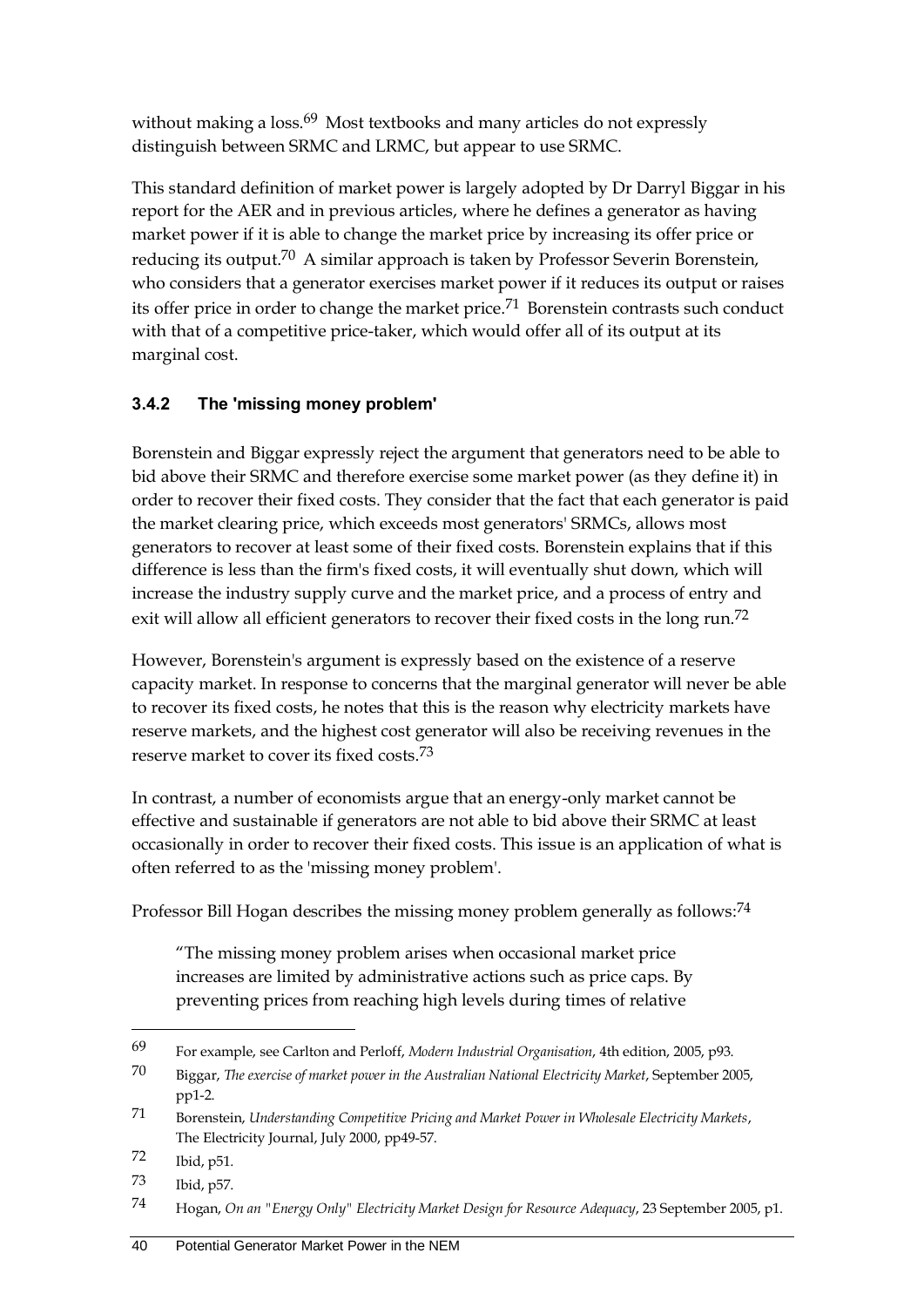scarcity, these administrative actions reduce the payments that could be applied towards the fixed operating costs of existing generation plants and the investment costs of new plants. The resulting missing money reduces the incentives to maintain plant or build new generation facilities."

Professor Paul Joskow considers that the missing money problem would be likely to arise if all generators were forced by market power mitigation measures to bid at SRMC. He states that:75

"[I]n order to attract investment and balance supply and demand with traditional levels of reliability, competitive wholesale markets must produce "rents" over and above the short-run marginal cost of operating generating facilities in order to provide compensation for the capital costs of these facilities."

In theory, this problem would not arise if there were the perfect number of periods where demand exceeded supply and the market price was set to the MPC so that returns during these periods of scarcity exactly covered each generator's efficient fixed costs. However, Joskow explains that this outcome is highly unlikely in real world wholesale energy markets.76

Professor Timothy Brennan explains the potential damage that could arise if market power was defined as pricing above SRMC (or average variable cost, which is often used if SRMC is not available):<sup>77</sup>

"The need to recover fixed costs can lead to prices substantially above average variable costs in peak periods... Under a [price vs average variable cost] standard for competitive pricing no generator would be built; in any market, competitive or not, even the most expensive generator has to expect that prices will, on average, cover not just its variable costs but also its fixed capital costs...

Under such a policy, in the long run no firm would build a peaking plant. Keeping marginal firms from earning revenues in excess of their average variable costs would encourage present suppliers to leave the market and discourage entry needed to provide power during peak periods... Moreover, through a kind of "domino effect", no firm would enter the industry at all, if the firm with the highest operating cost were not allowed to recover its capital expense."

<sup>75</sup> Joskow, *Competitive Electricity Markets and Investment in New Generating Capacity*, May 2006, p26.

<sup>76</sup> Ibid, pp26-31.

<sup>77</sup> Brennan, *Mismeasuring Electricity Market Power*, Regulation, Spring 2003, p60. The Commission notes that average variable cost is not equivalent to SRMC.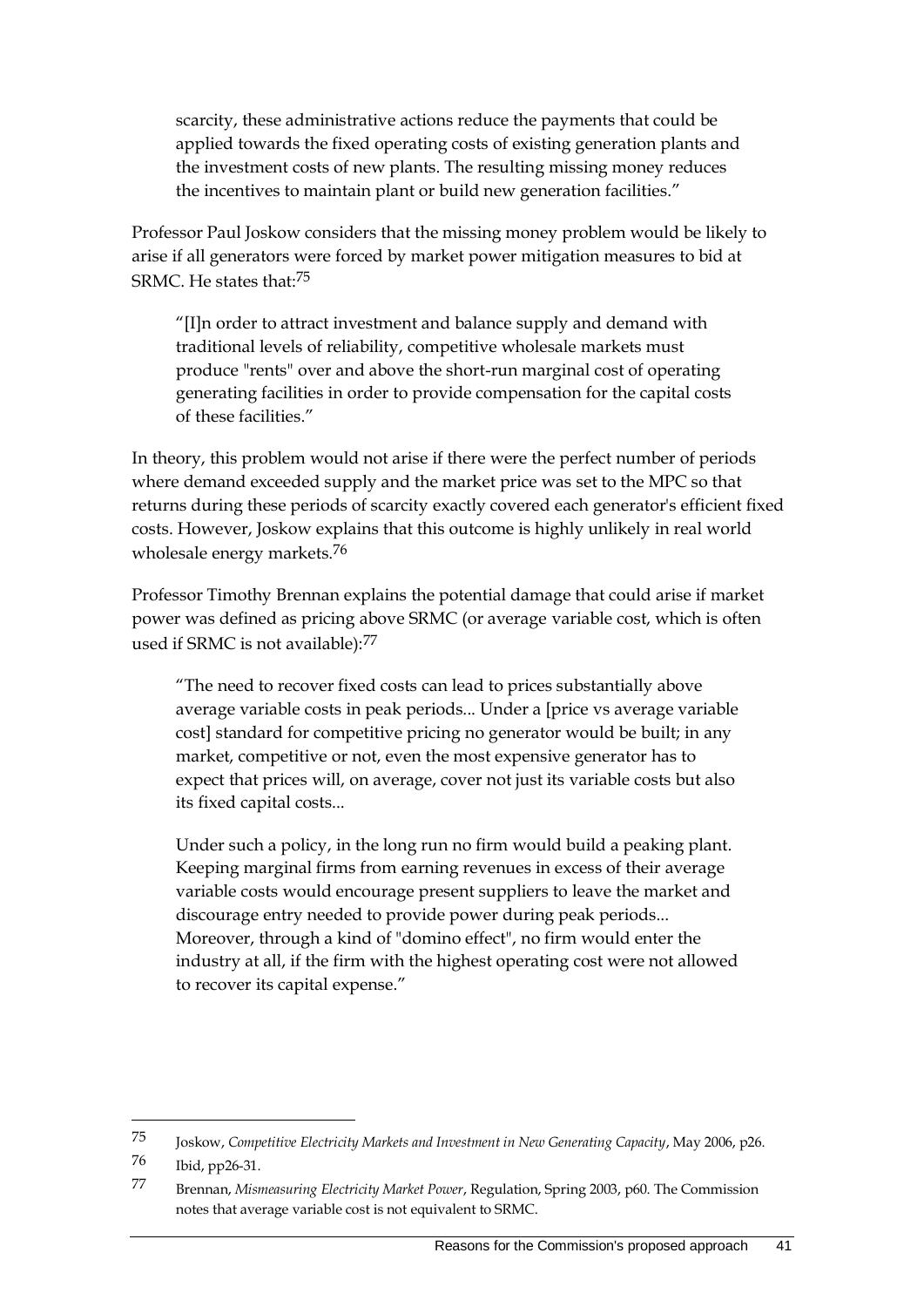#### **3.4.3 Substantial market power**

This need to recover fixed costs has contributed to a number of economists concluding that regulatory intervention is not justified for 'market power' as defined in the simple definition in section 3.4.1 above - i.e. whenever price exceeds SRMC - and that something more is required to justify regulation. Economists also generally acknowledge that under this simple definition almost every firm has some market power, and 'substantial market power' is therefore a more relevant test.78

For example, Tamaschke et al assessed whether there was evidence of market power in Queensland between 1999 and 2002.79 Based on a review of economics, competition law and strategic management literature, they concluded that "not all market power justifies intervention" and that action is only appropriate if there is evidence that market power is significant and durable. They considered that the relevant test was 'significant market power', which required that a generator must be able to sustain prices greater than long run average costs. $^{80}$ 

Several other economists have recommended tests based on long run prices and costs to assess whether there is 'significant' or 'substantial' market power in electricity markets. For example:

- Professor David Newbery defines significant market power as the "ability to raise prices appreciably above the competitive level for at least some hours so that average price over the year exceeds the cost at which new entry is profitable".<sup>81</sup>
- Larry Ruff adopts LRMC as the relevant cost measure and proposes a similar test, stating that "the fact that spot prices are higher than LRMC during peak or scarcity periods does not mean that they are "too" high during those periods or overall... Prices are too high overall only if spot prices averaged over a period in which new entry is possible are above LRMC.<sup>182</sup>

Newbery also recognises that market power is not simply the opposite of perfect competition and that perfect competition is not an appropriate benchmark. He states: 83

"Truly competitive markets for electricity are probably either not attainable or not sustainable... In order to cover the fixed costs and make it worthwhile retaining some marginal plant to supply reserves, prices will

<sup>78</sup> For example, see Carlton and Perloff, *Modern Industrial Organisation*, 4th edition, 2005, p642.

<sup>79</sup> Tamaschke, Docwra and Stillman, *Measuring market power in electricity generation: A long-term perspective using a programming model*, Energy Economics 27 (2005), pp317-335. The authors concluded that there was evidence of significant market power with prices exceeding long run average costs in 1999, 2000 and 2002 but not 2001.

<sup>80</sup> Ibid, pp325-326.

<sup>81</sup> Newbery, *Mitigating market power in electricity networks*, 18 May 2002, p21.

<sup>82</sup> Ruff, *Market Power Mitigation: Principles and Practice*, 14 November 2002, p6.

<sup>83</sup> Newbery, *Mitigating market power in electricity networks*, 18 May 2002, p11.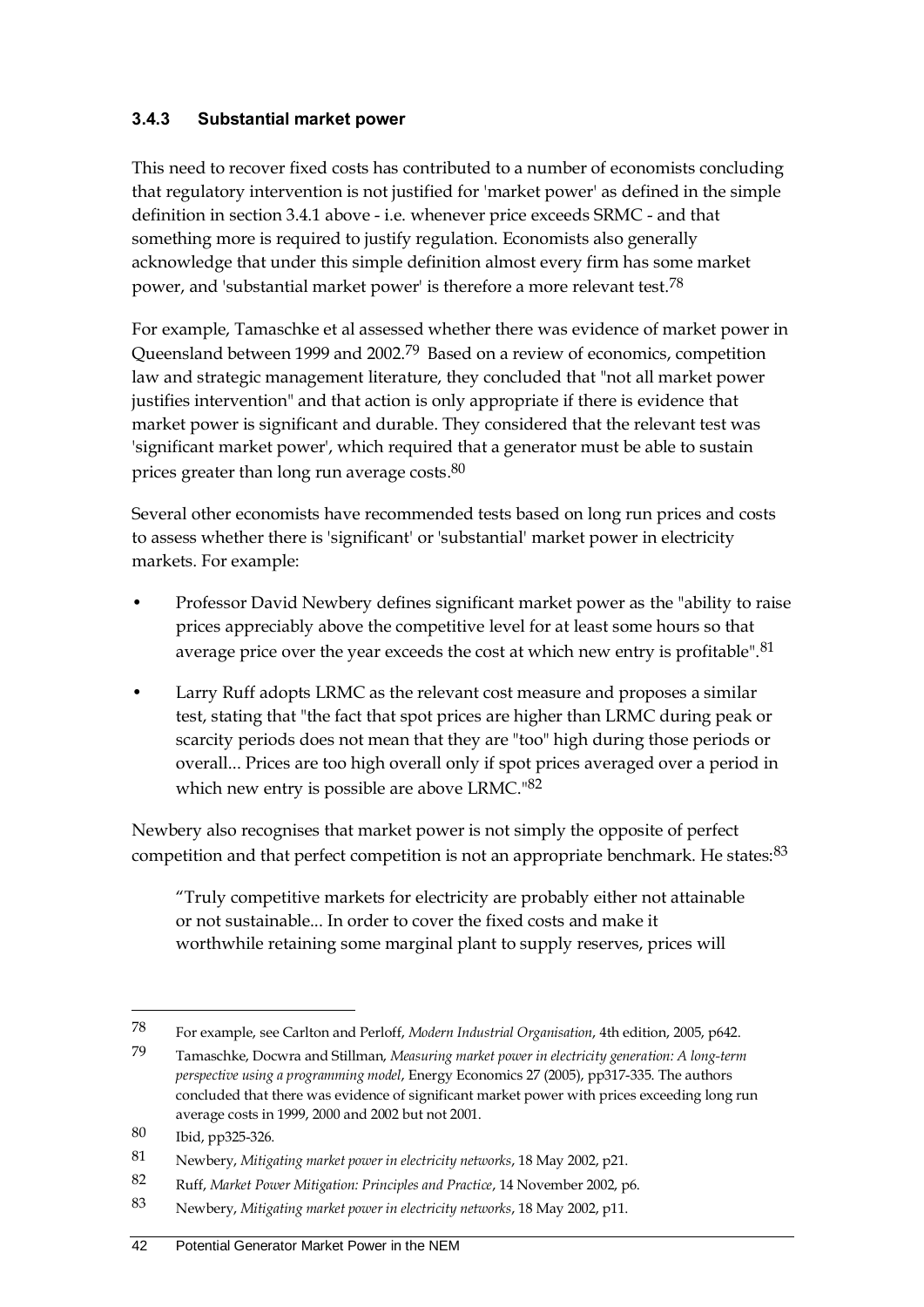either have to be very high some fraction of the time, or these fixed costs will have to be paid by some form of capacity payment."

Even Borenstein, who adopts a very narrow definition of market power, accepts that not all forms of market power justify regulatory intervention. Borenstein states: <sup>84</sup>

"The diagnosis and measurement of market power is just one step in the process of developing sound public policy in a market. When market power is found to be present, the logical next step is to examine the likely persistence of that market power. In markets with low barriers to entry, market power is likely to be quite transitory... In that case, the best government policy would probably be to let these forces do their work undermining the existing market power."

Ruff also cautions against regulators intervening too readily in relation to perceived market power to try to achieve what he describes as "Goldilocks prices: Not too high, not too low, but juuuust right".85 He states that "[g]iven the difficultly of knowing when a price is too high, the high costs and risks of trying to reduce it, and the low payoff even if it is done well, it is usually best not to try unless there is clear evidence of harm to the larger market."86

This approach is not universally adopted and some economists, most notably Professor Frank Wolak, <sup>87</sup> argue for narrower definitions of market power that would incorporate transient pricing power. However, the Commission considers that the approach proposed in the other articles discussed above is more appropriate in the context of the NEM.

## <span id="page-52-0"></span>**3.5 Competition law**

Several of the economists discussed above draw from competition law in reaching their view that only substantial market power justifies regulatory intervention. Many generators also referred to competition law cases to support their submissions.

Section 46 of the CCA prohibits a corporation taking advantage of "a substantial degree of power in a market" for an anti-competitive purpose.

Miller defines substantial market power under the CCA as "the power to behave in a market in a manner that is not constrained by competitors in that market for a sustained period".88

<sup>84</sup> Borenstein, *Understanding Competitive Pricing and Market Power in Wholesale Electricity Markets*, The Electricity Journal, July 2000, p57.

<sup>85</sup> Ruff, *Market Power Mitigation: Principles and Practice*, 14 November 2002, p6.

<sup>86</sup> Ibid, p7.

<sup>87</sup> For example, see Wolak, *Unilateral Market Power in Wholesale Electricity Markets*, CESifo DICE Report 2/2006, February 2006; and Wolak, *An Assessment of the performance of the New Zealand Wholesale Electricity Market*, Report for the New Zealand Commerce Commission, 19 May 2009.

<sup>88</sup> Miller, *Millers Australian Competition and Consumer Law Annotated*, 33rd edition, 2011, p669.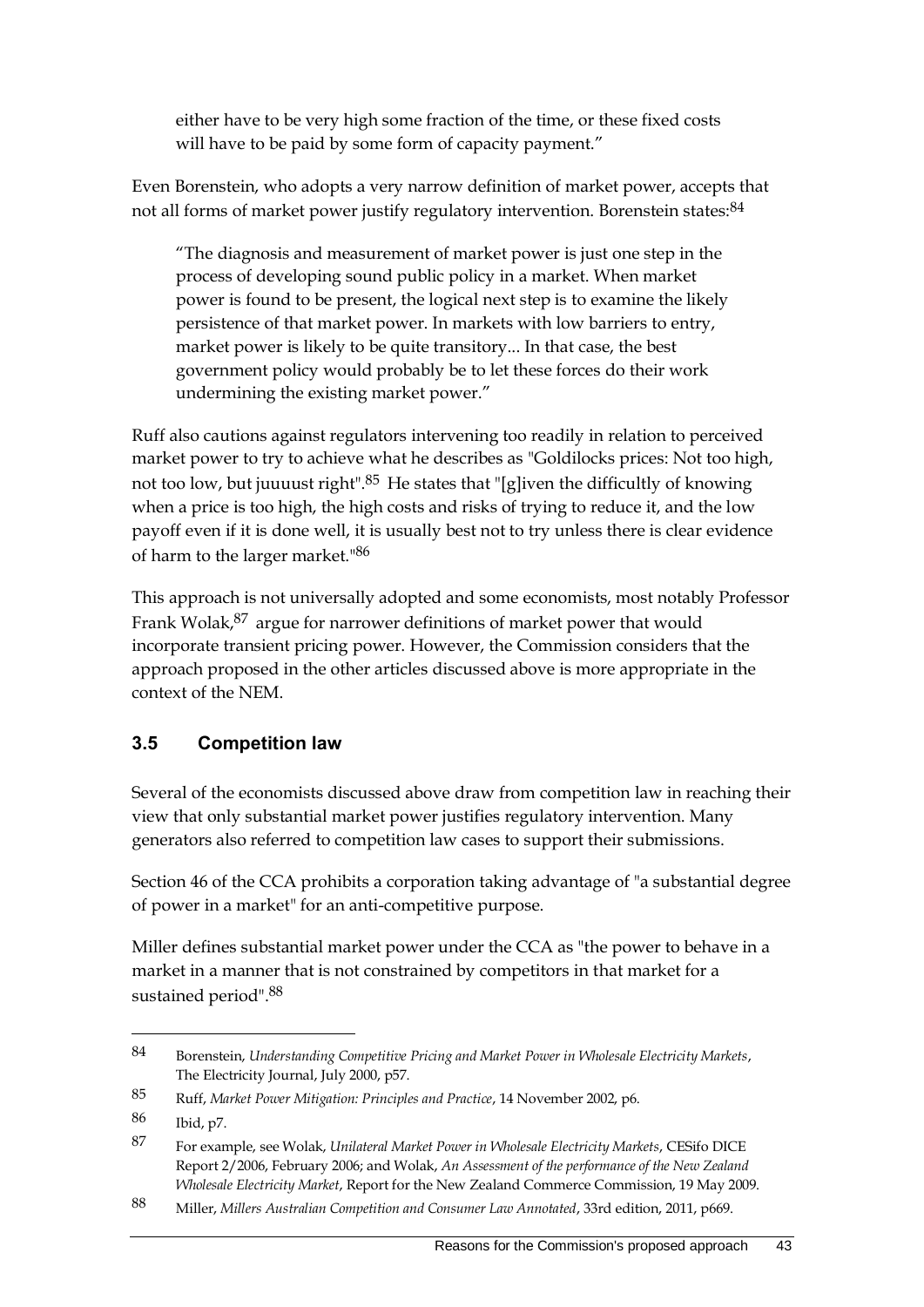Several submitters quoted the High Court's definition of market power in *QWI v BHP*: 89

"Market power can be defined as the ability of a firm to raise prices above the supply cost without rivals taking away customers in due time, supply cost being the minimum cost an efficient firm would incur in producing the product."

Several commentators, and some submitters, emphasise the words "in due time" in this quote. Corones states "[t]he words 'in due time' are significant. The existence of market power is to be tested not by reference to any short term influence on price, but rather by reference to the longer run."90 The Courts have stated that market power "is not concerned with a one-second snapshot of economic activity" and must be "judged by reference to persistent rather than temporary conditions".91

In the recent *ACCC v Metcash* judgment on 25 August 2011, Emmett J defined substantial market power as follows:92

"Substantial market power is the ability to earn returns substantially in excess of the opportunity cost of capital, without attracting the entry of participants who would be likely to impose significant competitive constraints."

A similar approach is adopted in other countries' competition laws. For example:

- European Union law prohibits the abuse of a dominant position in a market. 'Dominance' has been defined as meaning that the firm "enjoys substantial market power over a period of time".93
- The American Bar Association (ABA) describes substantial market power under United States law as requiring the "ability to raise a price significantly above competitive levels for a sustained period of time" with the firm being "insulated from competition over the long run by significant barriers to entry".<sup>94</sup> The ABA notes that the requirement that supra-competitive prices must be maintained for a sustained period of time is important to distinguish market power from "opportunistic behaviour" involving the temporary elevation of prices above competitive levels.95

<sup>89</sup> *Queensland Wire Industries Pty Ltd v Broken Hill Co Ltd* (1989) 167 CLR 177 at 188.

<sup>90</sup> Corones, *Competition Law in Australia*, 4th edition, 2007, p125.

<sup>91</sup> *Boral Besser Masonry v ACCC* (2003) 215 CLR 374 at [293]; *Universal Music Australia Pty Ltd v ACCC* (2003) FCR 529 at 568.

<sup>92</sup> *ACCC v Metcash Trading Limited* [2011] FCA 967 at [164].

<sup>93</sup> European Commission, *Guidance on the Commission's enforcement priorities in applying Article 82 of the EC Treaty to abusive exclusionary conduct by dominant undertakings,* 2009, paragraph 10.

<sup>94</sup> ABA Section on Antitrust Law, *Market Power Handbook*, 2005, p5.

<sup>95</sup> Ibid, p2.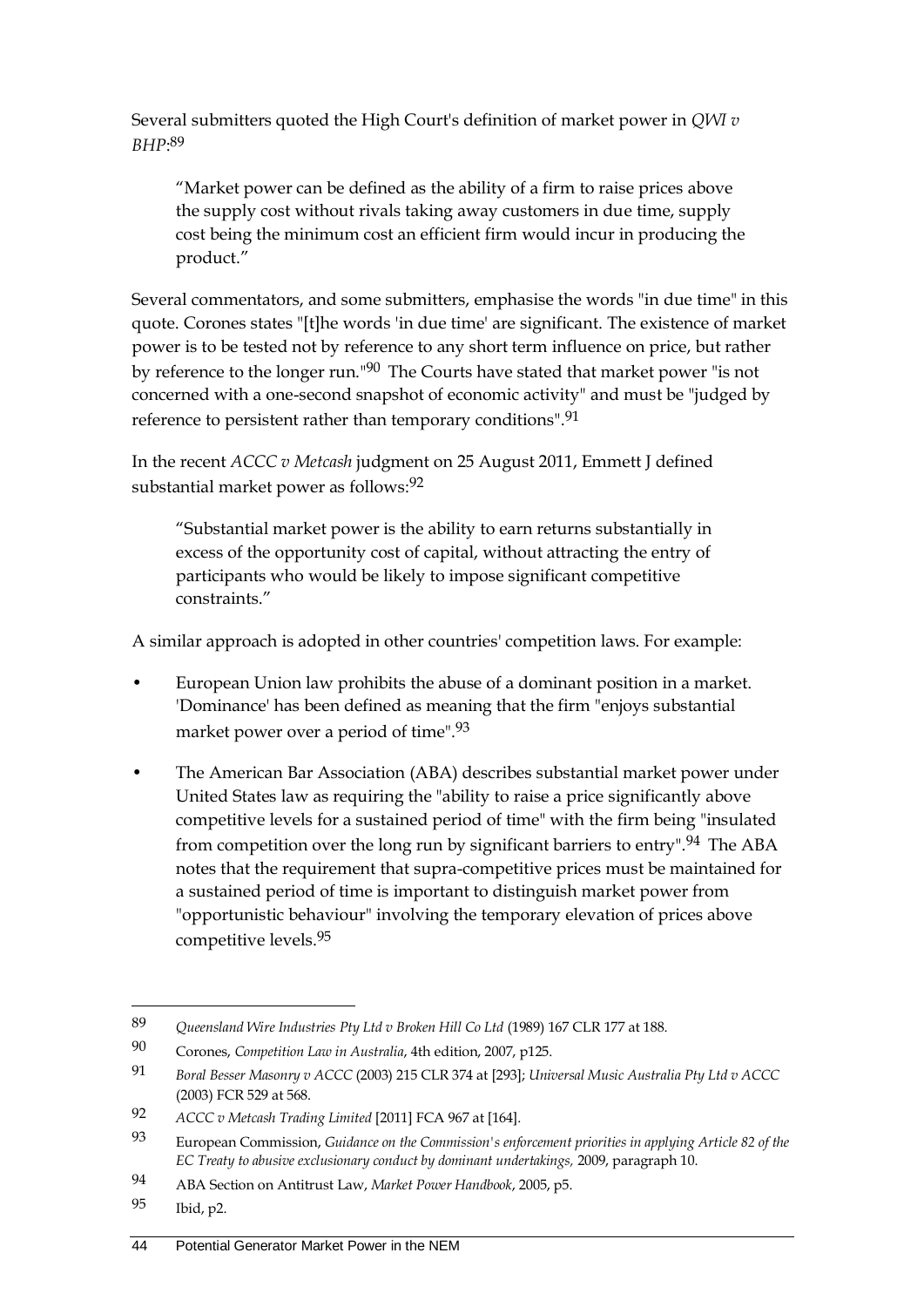The leading Australian case on market power issues in electricity markets is *AGL v ACCC*, which related to the acquisition of Loy Yang A by a consortium including AGL.96 Part of the judgment considered Loy Yang's bidding behaviour during the 2000/2001 summer, which the ACCC alleged showed that Loy Yang had exercised substantial market power to raise spot prices. The conduct in question has similarities to the AGL conduct that is the motivation of the MEU's Rule change proposal.

French J found that Loy Yang's bidding behaviour did not constitute evidence of substantial market power.

In his judgment, French J drew a distinction between 'substantial' and 'transient' market power as follows:97

"In my opinion the market tactics here being discussed assume the character of something that looks less like the exercise of market power than moderately well informed betting on the market....No doubt, as Victoria's largest generator, it is in a position opportunistically to respond to supply/demand imbalance in very short time intervals and if all the variables are in the right place, to affect both spot and forward contract prices. The question is whether the existence of such opportunities and the fact that it responds to them from time to time reflects the existence of market power. There is here a distinction to be drawn between what was referred to as 'transient market power' and 'persistent but intermittent' market power."

French J's conclusion that Loy Yang had not exercised substantial market power was based in part on comparisons between market prices and LRMC modelling conducted by expert economists engaged by AGL. French J stated:<sup>98</sup>

"The LRMC estimates derived by Mr Ergas appear to fall close to or perhaps on the upper bounds of a debatable range. They are consistent with the proposition that LYP [i.e. Loy Yang Power] does not have market power defined by reference to pricing relative to LRMC. His evidence taken with that of Dr Price and the market response to the Summer Bidding Strategy of 2000/2001, leads me to conclude that LYP does not have market power in the sense of an ability to secure price increases free of competitive response. I might add that success at 'gaming' in the market during limited periods of high demand does not reflect market power even if it results in a high forward contract price."

<sup>96</sup> *Australian Gas Light Company v ACCC (No 3)* [2003] FCA 1525.

<sup>97</sup> Ibid, at [456].

<sup>98</sup> Ibid, at [492].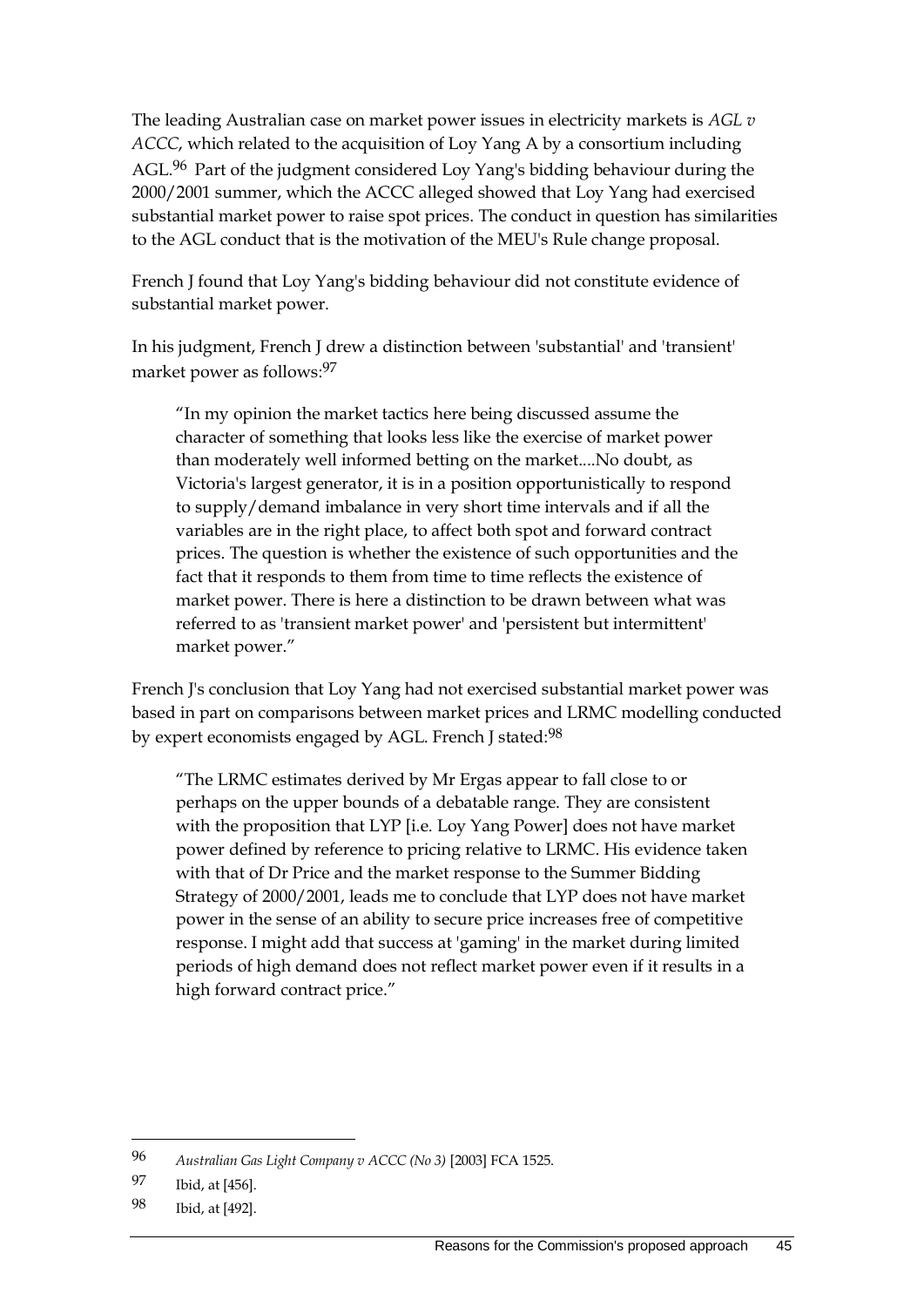French J also specifically addressed whether economic withholding causing price spikes constituted an exercise of substantial market power:<sup>99</sup>

"The ACCC has made subsequent submissions about price spikes said to derive from economic withholding by LYP. I am prepared to accept that there are periods of high demand where a generator may opportunistically bid to increase the spot price. I do not accept that such inter-temporal market power reflects more than an intermittent phenomenon nor does it reflect a longrun phenomenon having regard to the possibilities of new entry through additional generation capacity and the upgrade of interconnections between regions. It does not amount to an ongoing ability to price without constraint from competition."

French J also addressed market definition issues. He considered that there was "a degree of unreality" in separating out the markets for electricity and the provision of derivative contracts, and that they comprised a single market. He noted that interconnector constraints can cause price separation between NEM regions, but considered that the frequency and extent of separation was relatively low and that the geographic market "is not to be determined by a view frozen in time or by observations based on shortrun time scales". He concluded that the there was "one NEM-wide geographic market for the supply of electricity, and associated with that, the entry into electricity derivative contracts."100

The Federal Court's recent guidance on the approach to market definition in *ACCC v Metcash* is also relevant. Emmett J stated:<sup>101</sup>

"In any market definition, considerations of commercial reality, not just economic theories, are relevant. The economic concept of a **market** must be applied in a practical way..."

## **3.6 Key international electricity regulatory precedents**

#### **3.6.1 UK Competition Commission market abuse licence condition report**

The Commission considers that the most relevant international regulatory precedent is the report by the UKCC into licence conditions sought by Ofgem and the Director General of Electricity Supply to address conduct that they considered amounted to an abuse of substantial market power by generators.102

The proposed licence conditions defined substantial market power as "the ability to bring about, independently of any changes in market demand or cost conditions, a

<sup>99</sup> Ibid, at [493].

<sup>100</sup> Ibid, at [382] - [387].

<sup>101</sup> *ACCC v Metcash Trading Limited* [2011] FCA 967 at [329].

<sup>102</sup> United Kingdom Competition Commission, *AES and British Energy, A report on references made under section 12 of the Electricity Act 1989*, December 2000.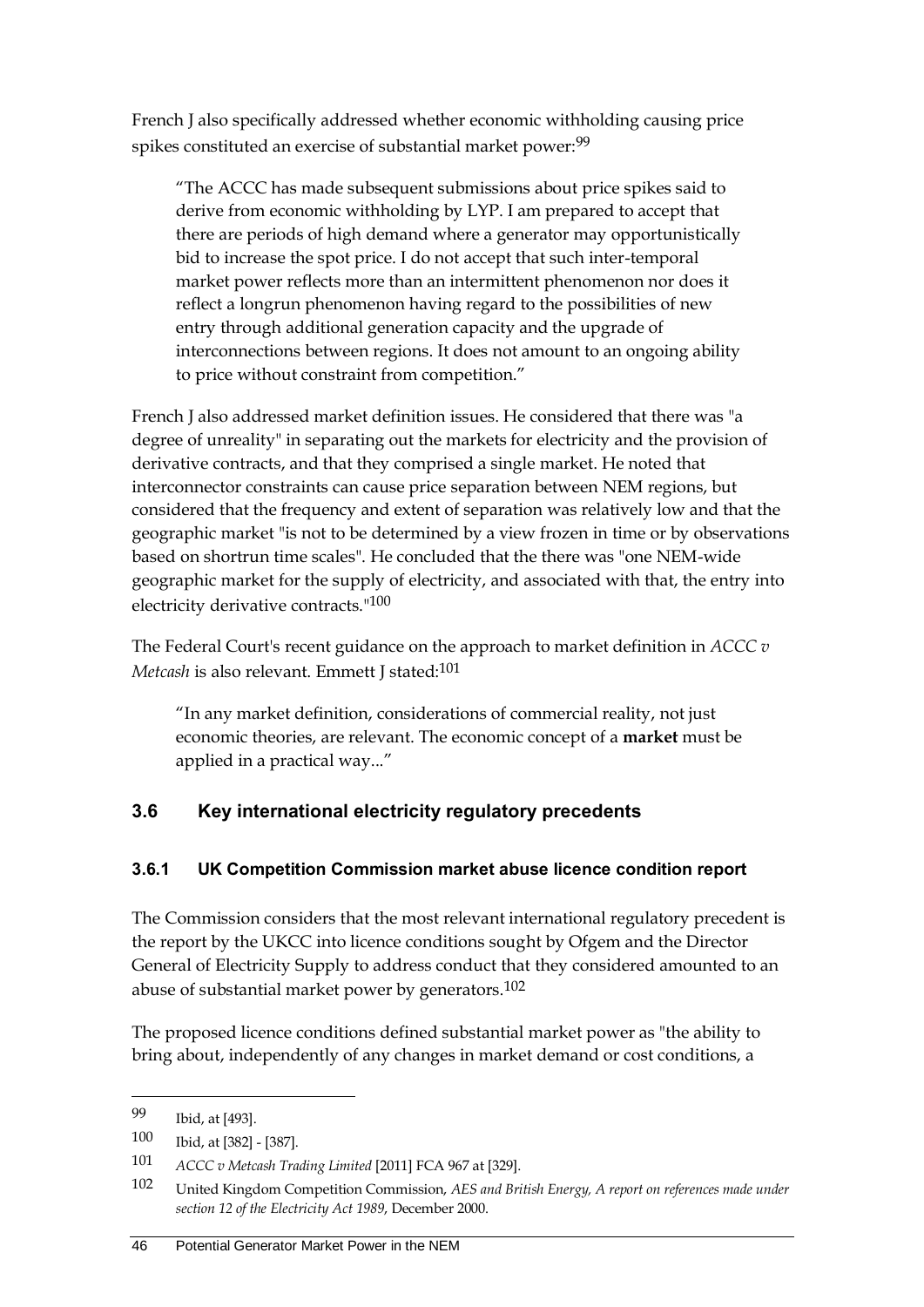substantial change in wholesale electricity prices".103 Ofgem stated that it was not concerned with price spikes occurring from underlying market conditions, but considered it to be an abuse of market power if offer prices significantly differed between times when demand and cost conditions were similar.

The UKCC rejected the proposed licence conditions. It found that there was no evidence that the relevant generators were likely to exercise market power. Importantly, the UKCC also stated:104

"Moreover, we think that such a prohibition would cause uncertainty, because of the difficultly in distinguishing between abusive and acceptable conduct, and would risk deterring normal competitive behaviour."

The UKCC defined substantial market power as:<sup>105</sup>

"[T]he ability of a generator, acting independently, to raise prices consistently and profitably above competitive levels."

This definition raises questions as to the meanings of 'acting independently', 'consistently', profitably' and 'competitive levels'. The UKCC did not define these terms, but noted the following:

- 'Acting independently' incorporates a lack of constraint by other generators. It also clarifies that the definition is not intended to cover tacit collusion between generators.
- 'Consistently' does not mean that the conduct has to be continuous, but the materiality of an accumulation of price increases must be considered. The UKCC stated:106

"[I]t is important to keep in mind that this is a commodity market in which prices are volatile... What matters most is the trend in average prices over a period: given the strong seasonal factors affecting the market, a year is the most logical period to take. Short-term fluctuations in prices are significant only if they have longer-term effects."

- 'Profitably' requires that the net effect of any withdrawal of capacity is profitable - i.e. the lost revenue on the capacity withdrawn by the generator is more than offset by increased revenue arising from higher prices for the generator's remaining capacity.
- The 'competitive level' of prices must be assessed. The UKCC considered that it is not enough (as was proposed by Ofgem) to simply determine that prices differ

<sup>103</sup> Ibid, p17.

<sup>104</sup> Ibid, p4.

<sup>105</sup> Ibid, p3.

<sup>106</sup> Ibid, p40.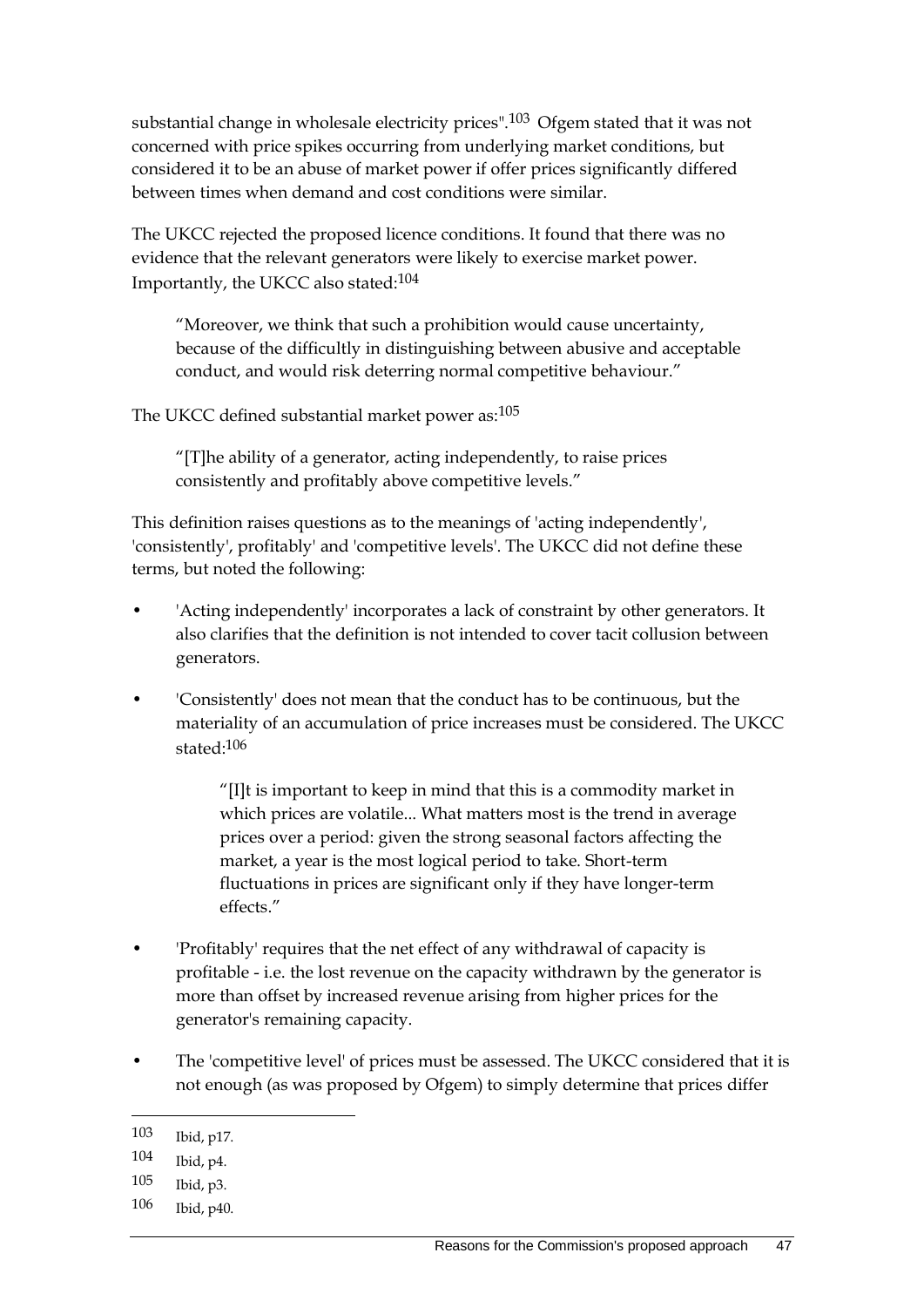between two periods without assessing whether those prices are above the competitive level, for example by reference to a new entrant's costs.

More recently, the United Kingdom has introduced a much narrower power to modify licence conditions under the *Energy Act 2010* in relation to "the exploitation of electricity trading and transmission arrangements".107 This power to modify licence conditions may only be used for the purpose of "limiting or eliminating the circumstances in which, or the extent to which, a licence holder may obtain an excessive benefit from electricity generation in a particular period".

## **3.6.2 Other relevant electricity regulatory precedents**

The MEU proposal and attached EEE Ltd report, and the Biggar report for the AER, refer to several other wholesale markets that adopt measures to mitigate market power, mainly in North America. However, many of the examples given are capacity markets, which the Commission considers limits their relevance for an energy-only market such as the NEM.

For example, the Biggar report notes that the Western Australia wholesale electricity market (WEM) expressly requires that generators offer their energy at SRMC as a means of mitigating market power.<sup>108</sup> However, the WEM has a reserve capacity mechanism that is expressly intended to allow generators to recover their fixed costs.

The Single Electricity Market in the Republic of Ireland and Northern Ireland also contains similar mechanisms requiring generators to bid at SRMC to address concerns about potential market power. The Biggar report also refers to the New England market, where the Internal Market Monitor is required to investigate the reasons for bidding behaviour by any generator that is deemed to be a 'pivotal supplier' if those bids fall outside of specified thresholds.109 However, both of these markets include capacity mechanisms that allow for the recovery of fixed costs.

The Biggar report also discusses the Texas market. Biggar notes that the Texas market rules prohibit a range of activities including engaging in 'market power abuse', which is defined as including economic or physical withholding of capacity by a market

<sup>107</sup> *Energy Act 2010* (UK), section 18. This power to modify licence conditions has not been exercised to date. The introduction of these provisions followed a report by Ofgem in 2009 in which Ofgem stated that it continued to have concerns about the undue exploitation of market power in particular circumstances - Ofgem, *Addressing Market Power Concerns in the Electricity Wholesale Sector - Initial Policy Proposals*, 30 March 2009.

<sup>108</sup> Biggar, *The theory and practice of the exercise of market power in the Australian NEM*, 26 April 2011, p37. The relevant provision states that a generator must not offer prices that do not reflect its reasonable expectation of the SRMC of generating the relevant electricity "when such behaviour relates to market power" - Rule 6.6.3. This definition does not appear to mean that offering capacity at a price that exceeds SRMC is necessarily a breach of the Rules, and it appears to require separate evidence that the generator has market power and that the bidding behaviour 'relates to' that market power.

<sup>109</sup> Ibid, p37.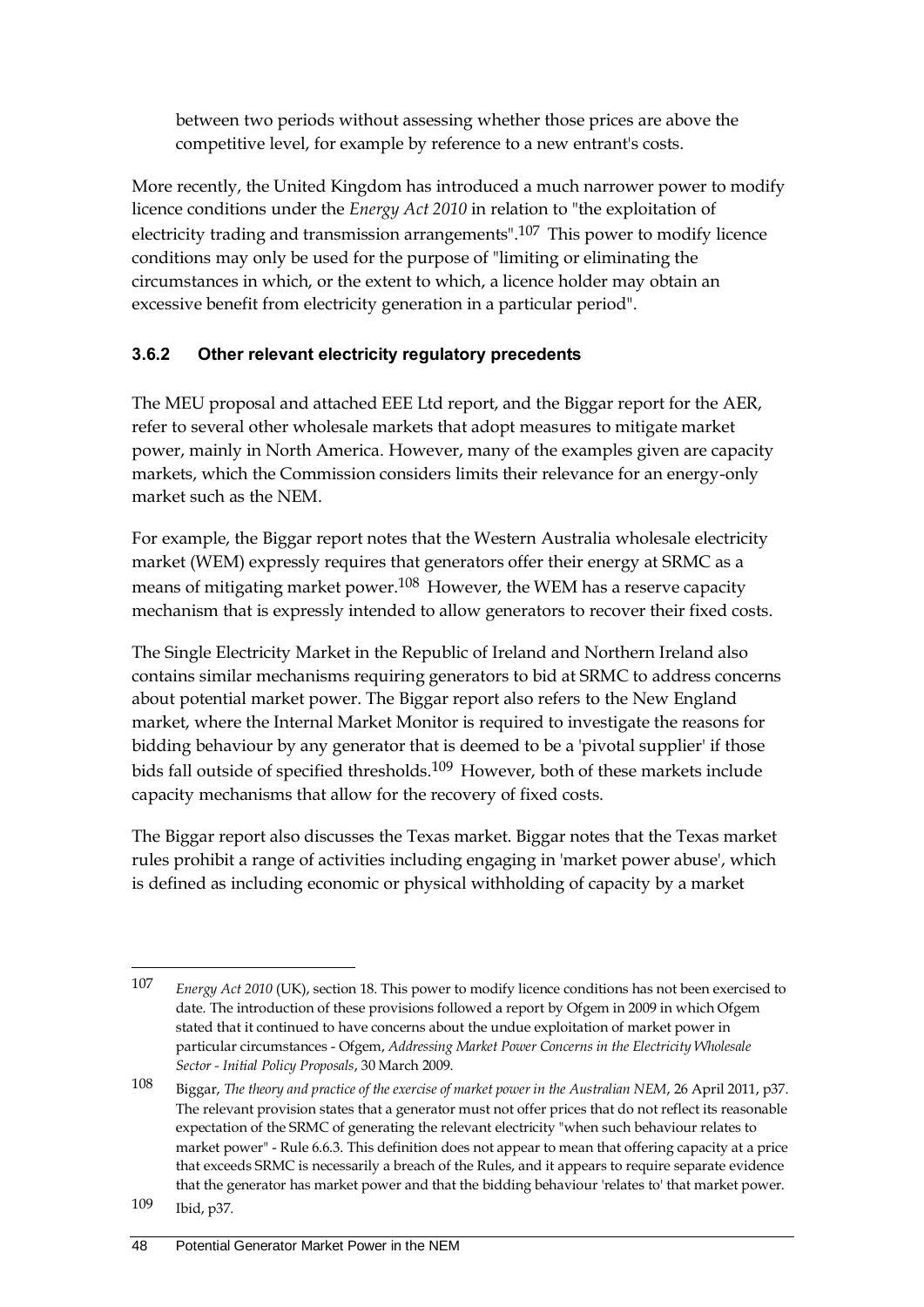participant who has market power.110 The Commission notes that the Texas market rules define 'market power' as "the ability to control prices or exclude competition in a relevant market".111 Accordingly, these rules do not appear to deem all economic or physical withholding of capacity by any generator to constitute an exercise of market power, but first require a separate assessment of whether the relevant generator is able to "control prices or exclude competition".

Texas is an energy-only market and does not include a capacity or reserve market. However, Bill Hogan has argued that the design of the Texas market, including its market price cap and market power mitigation measures, is likely to lead to the 'missing money' problem discussed in section 3.4.2 above.112

The MEU proposal and Biggar report also refer to Alberta, which has an energy-only market. The Alberta Market Surveillance Administrator's (MSA) Offer Behaviour Guidelines note that the lack of a capacity market to ensure adequate new generation investment means that a different approach is required in Alberta than in other North American markets where "a short run cost-based standard and associated efforts to police against the exercise of market power" are more important.113

The MSA's Guidelines state that giving too much weight to static efficiency concerns in the Alberta market could chill the incentive to innovate or invest and may harm dynamic efficiency. The MSA therefore focuses on anti-competitive behaviour that weakens or eliminates constraints posed by rivals, drawing on concepts from competition law. Generator offer behaviour that is individually profit maximising and does not impact on rivals' conduct, including economic withholding of capacity, is generally not of concern to the MSA.114

Accordingly, the Commission does not consider that international electricity regulatory precedents provide support for adopting a definition of market power that would require generators to always offer their capacity at SRMC, particularly in an energy-only market. Instead, the Commission considers that the approach adopted in Alberta, with its focus on long term considerations such as the effect on investment incentives rather than short term costs and prices, is more appropriate in an energy-only market.

#### **3.7 Previous AEMC comments**

The Commission notes that its approach in this Directions Paper is consistent with several previous comments by the Commission on market power and related issues.

 $\overline{a}$ 

114 Ibid, pp9-10.

<sup>110</sup> Biggar, *The theory and practice of the exercise of market power in the Australian NEM*, 26 April 2011, p37. See the Texas Administrative Code, Title 16, Part II, Rules 25.503 and 25.504.

<sup>111</sup> Rule 25.504(b)(2).

<sup>112</sup> Hogan, *Texas Nodal Market Design: Observations and Comments*, Presentation to ERCOT Energised Conference, 2 May 2008, pp3-4.

<sup>113</sup> Alberta Market Surveillance Administrator, *Offer Behaviour Enforcement Guidelines for Alberta's Wholesale Electricity Market*, 14 January 2011, pp8-9.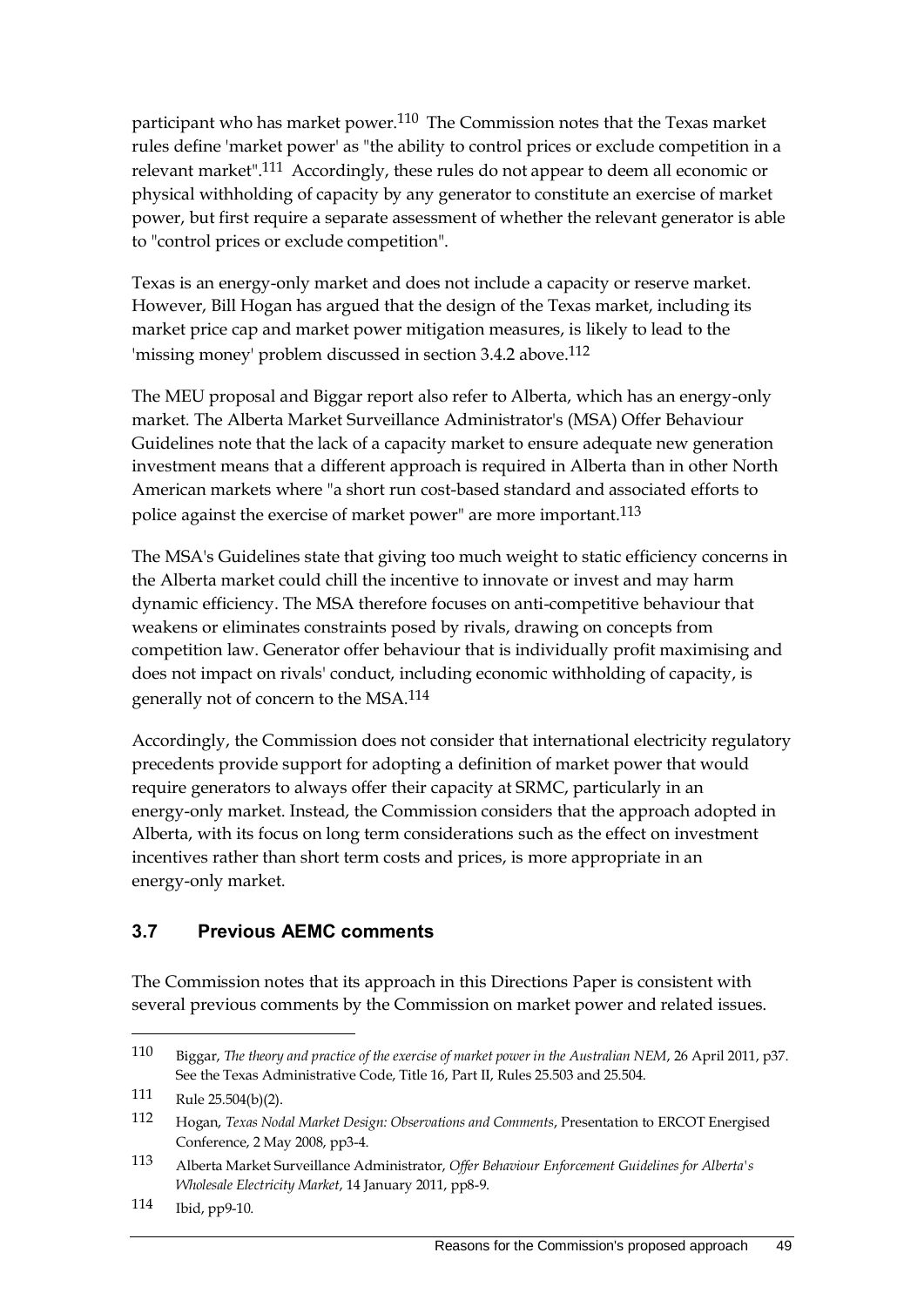In the South Australia retail competition review, the Commission stated:115

"Market power is the ability of one or more suppliers in a market to sustain prices above long run costs, including a return on capital and accounting for risk, without margins being eroded by the competitive activity of rivals and/or entry."

In the Final Determination on the Compensation Arrangements under Administrated Pricing Rule change, the Commission stated:116

"Price volatility is essential for recovering fixed costs in an energy-only market. It also plays an important role in signalling the need for new investment. As there are no capacity payments, there needs to be sufficient periods of time in the year when the spot price is high enough that settlement payments to generators are above their short run marginal costs and are able to contribute to their fixed costs."

Origin Energy and TRUenergy's submissions also referred to similar comments in the Commission's climate change review and previous Reliability Panel reports acknowledging the role of high prices in an energy-only market and the likelihood of what this paper describes as transient pricing power.  $117$ 

<sup>115</sup> AEMC, *Review of the Effectiveness of Competition in Electricity and Gas Retail Markets in South Australia, First Final Report*, 19 September 2008, p6.

<sup>116</sup> AEMC, *Rule Determination, National Electricity Amendment (Compensation Arrangements Under Administered Pricing) Rule 2008*, 18 December 2008, p5.

<sup>117</sup> Origin Energy submission p5. TRUenergy submission, pp1 and 3.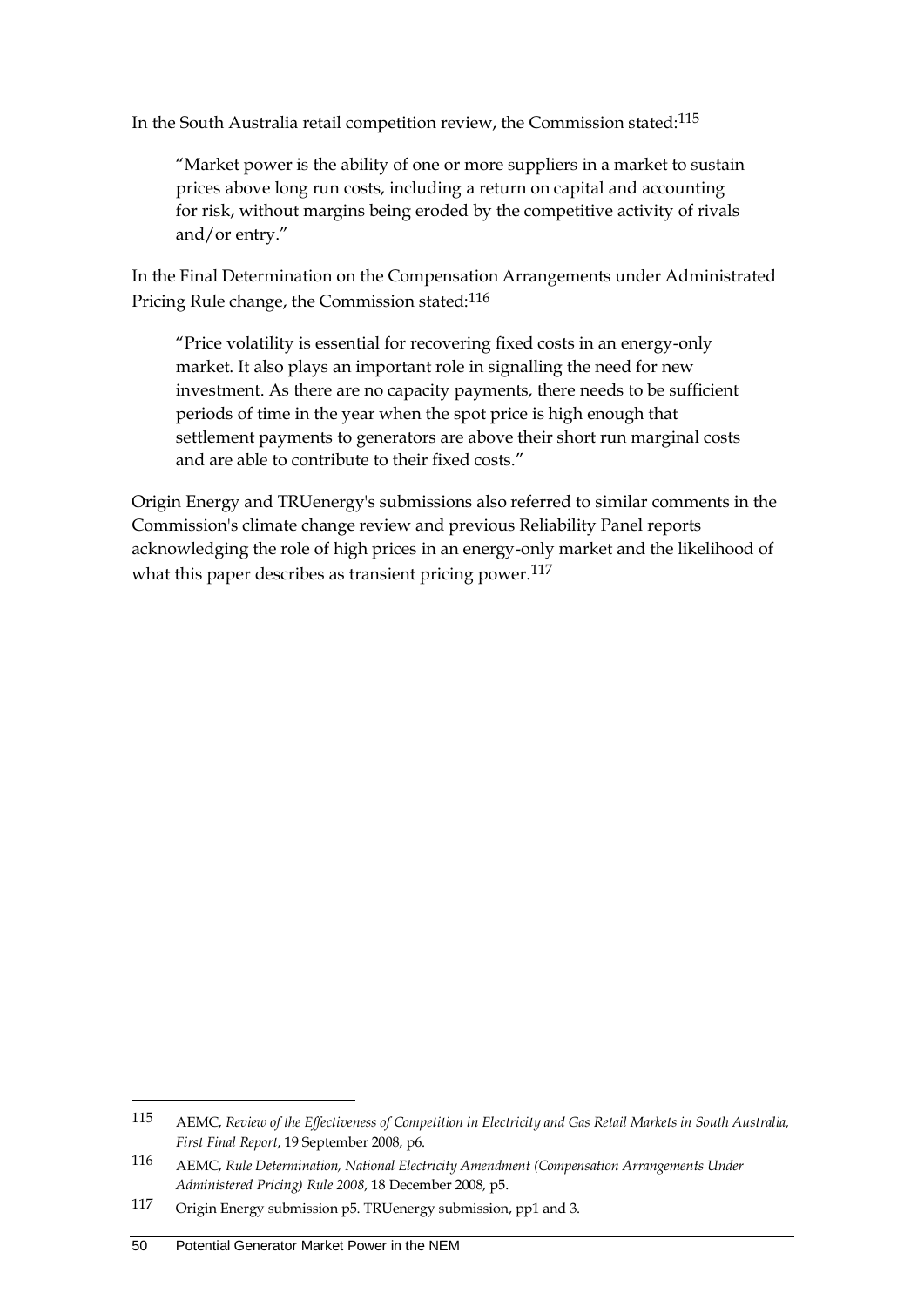# **4 The AEMC's power to make the MEU's proposed Rule**

## **4.1 Overview of submissions**

Several submissions raised issues regarding the AEMC's power to make the MEU's proposed Rule. Some submitters also questioned whether it was appropriate for the AEMC to consider the Rule change request. Several of those submitters considered that the Rule change request involves competition issues and allegations of anti-competitive behaviour, which they considered were the responsibility of the ACCC.

The AEMC received a letter from the National Generators Forum (NGF) on 11 May 2011. The NGF asked the AEMC to clarify the basis for its conclusion in the Consultation Paper that it has the power to commence the Rule change process under the NEL. The NGF letter noted that the Minister for Industry and Trade stated in his second reading speech when the NEL was introduced that section 46 of the *Trade Practices Act* (as the CCA was then called) would continue to apply to the NEM and it was not contemplated that any body other than the ACCC would undertake the role of competition regulator under the *Trade Practices Act*.

The NGF letter also referred to clause 3.1.4(b) of the NEL, which states:

"This Chapter is not intended to regulate anti-competitive behaviour by *Market Participants* which, as in all other markets, is subject to the relevant provisions of the Trade Practices Act, 1974 and the Competition Codes of *participating jurisdictions*."

The AEMC responded to the NGF letter on 20 May 2011. The NGF letter and the AEMC's response were published on the AEMC website.

Submissions from the NEM Generators' Group, AGL, International Power and LYMMCo also raised issues regarding the AEMC's powers to make the proposed Rule, or the AEMC's suitability to consider the matters raised in the Rule change proposal.

- The NEM Generators' Group considered that the AEMC should identify a specific source of its power to make the MEU's proposed Rule, and considered that the second reading speech noted above indicated that 'competition regulation' would remain the province of the ACCC and was not a subject matter of the NEL or Rules.118
- AGL and International Power made specific legal arguments regarding the AEMC's powers to commence the Rule change process or make the MEU's proposed Rule, which are addressed in section [4.4](#page-63-0) below.119

<sup>118</sup> NEM Generators' Group submission, p2.

<sup>119</sup> AGL submission, pp1-2 and 11. International Power submission, pp13-14.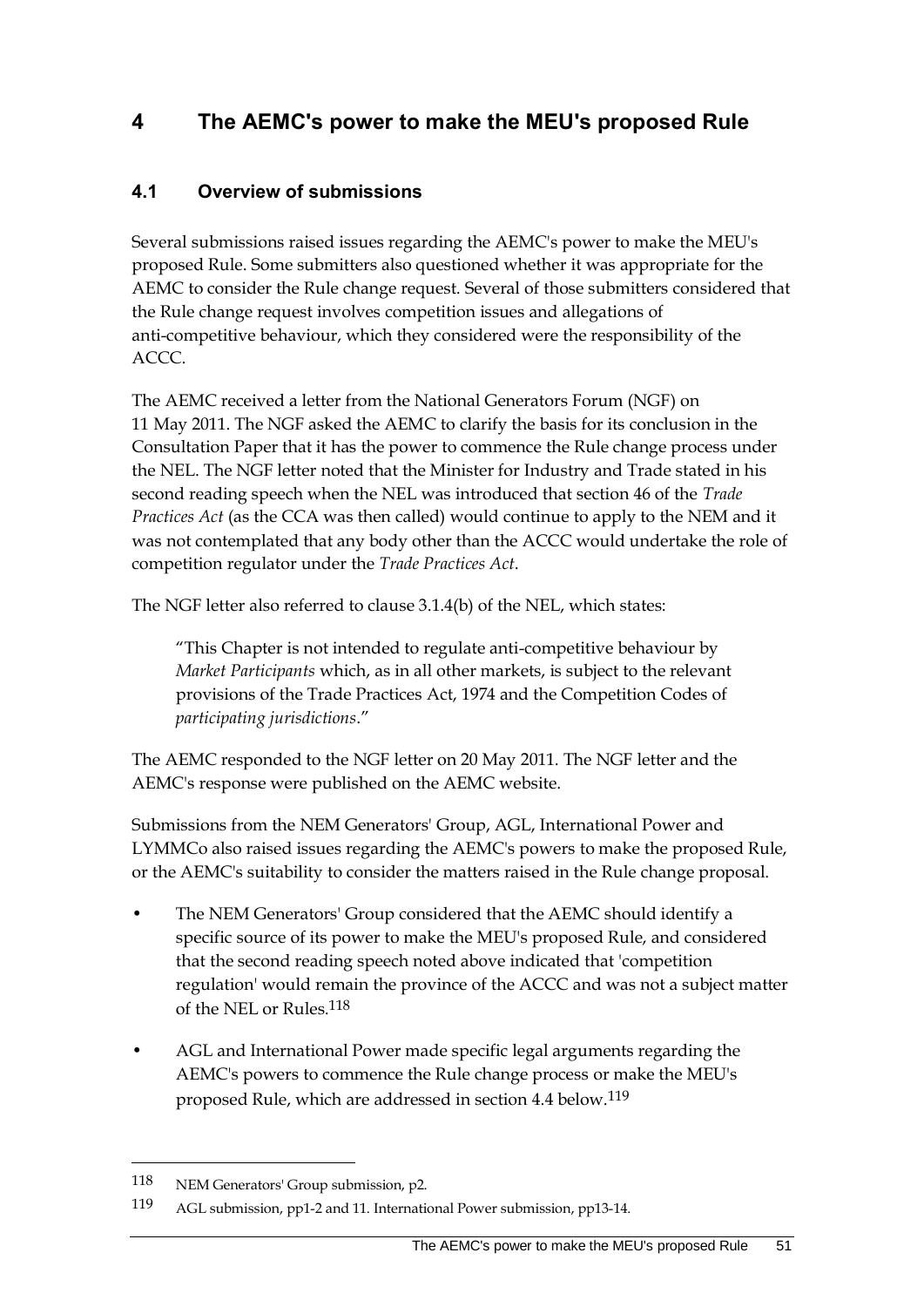• LYMMCo did not raise any specific legal arguments, but stated that the Rule change proposal involves issues of competition law and policy that are outside the remit of the AEMC.120

## **4.2 The AEMC's power to make the MEU's proposed Rule**

Under section 94 of the NEL, upon receipt of a Rule change request the AEMC must consider whether:

- the request appears to contain the information prescribed in the Regulations;
- the request appears to not be misconceived or lacking in substance;
- the subject matter of the request appears to relate to a matter in respect of which the AEMC may make a Rule under the NEL; and
- the subject matter of the request appears to relate to the subject matter of a Rule made, or request not proceeded with, in the last 12 months, or another request in respect of which the AEMC is currently taking action.

Having regard to these requirements, the Commission determined that it was appropriate to commence the Rule change process in relation to the MEU's proposed  $R_{11}$ le 121

The Commission considers that the subject matter of the MEU's Rule change request relates to the following matters in respect of which the Commission may make a Rule:

- regulating the operation of the NEM section  $34(1)(a)(i)$  of the NEL;
- regulating the activities of persons (including Registered participants) participating in the NEM - section  $34(1)(a)(iii)$  of the NEL;
- the setting of prices for electricity and services purchased through the wholesale exchange operated and administered by AEMO, including maximum prices item 7 of Schedule 1 of the NEL; and
- the methodology and formulae to be applied in setting prices referred to in item 7 - item 8 of Schedule 1 of the NEL.

<sup>120</sup> LYMMCo submission, p1.

<sup>121</sup> As noted the Consultation Paper, two aspects of the MEU's proposed Rule are outside of the AEMC's Rule making powers under the NEL. Those aspects relate to the AER's powers in investigating and setting penalties for a breach of the Rules. As stated in the Consultation Paper, the AEMC is unable to make a Rule change in relation to those aspects of the MEU's proposal, but those aspects can be severed from the remainder of the MEU's proposed Rule.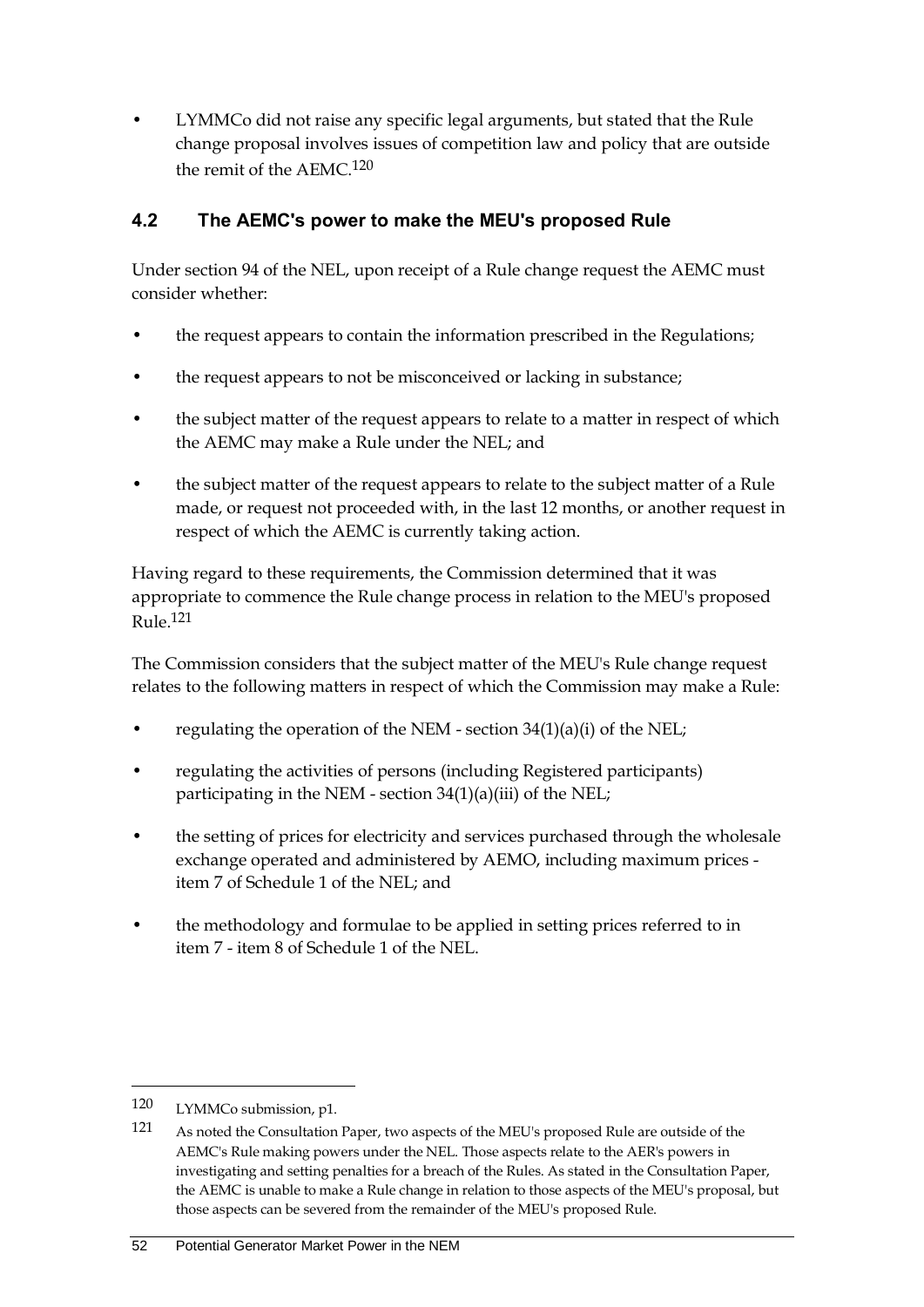#### **4.3 Is the AEMC the appropriate body to consider the matters raised by the Rule change request?**

The Commission acknowledges the comments in the NGF letter and the NEM Generators' Group submission that:

- the NEL and the Rules were not intended to regulate anti-competitive behaviour that is the subject of the CCA;
- section 46 of the CCA should continue to apply to participants in the NEM; and
- the ACCC should continue to undertake the role of competition regulator.

The Commission agrees with each of these comments.

The MEU's proposed Rule does not seek to introduce a Rule that prohibits anti-competitive behaviour by generators or that overrides or limits the application of section 46 of the CCA. The Commission has no intention of making a more preferable Rule that would do so.

Competition law cases are referred to in section [3.5](#page-52-0) above because the Commission considers that they are one of several useful sources of information to inform the Commission's approach. However, the primary issues to be considered by the Commission when assessing the MEU's proposed Rule are economic issues regarding the impact of the proposed Rule on the achievement of the NEO. A key question that the Commission is seeking to address is whether there is evidence that generators are exercising substantial market power in a manner that negatively impacts on the achievement of the NEO but which does not breach the CCA.

The Commission considers that if the exercise of substantial market power as defined in this paper occurred, it would be likely to have significant impacts on efficiency in the NEM and be contrary to the long term interests of consumers, even if there is no suggestion that the relevant generator has taken advantage of its market power for an anti-competitive purpose and there is therefore no possible breach of section 46 of the CCA.122

Several submissions from generators appear to acknowledge this point. For example, the AGL submission and the Frontier report state that the exercise of enduring or substantial market power would reduce efficiency and damage the long term interests of consumers for the following reasons:

• prices that are persistently above LRMC may result in allocative inefficiency due to inefficient levels of electricity consumption and production;

<sup>122</sup> As discussed in section 3.5 above, section 46 of the CCA does not prohibit the exercise of substantial market power. Section 46 is only infringed if a corporation takes advantage of substantial market power for an anti-competitive purpose.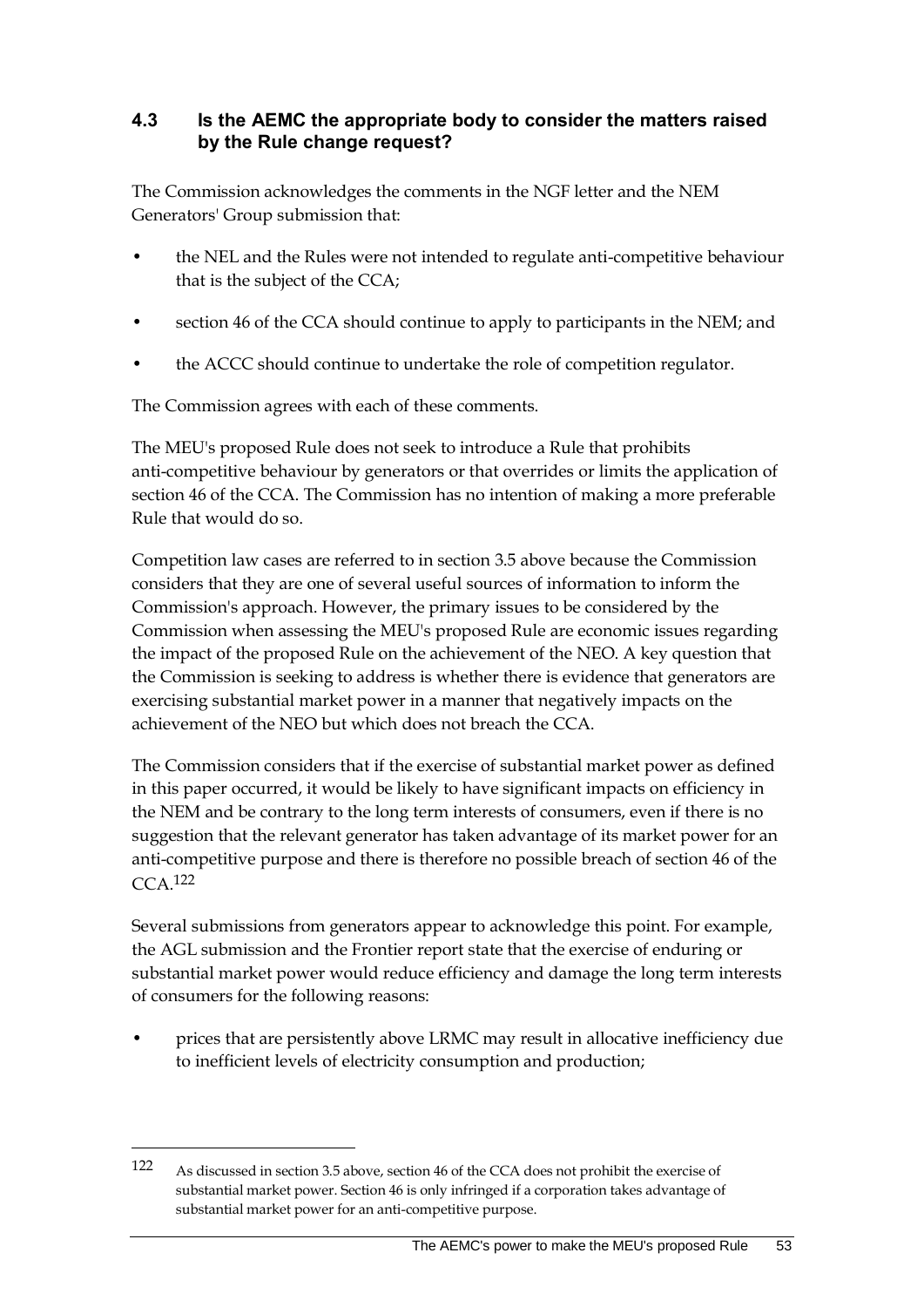- the out-of-merit-order dispatch arising from a generator bidding above its SRMC or withholding capacity will result in productive inefficiency; and
- sustained prices above LRMC may affect competition in retail and hedge markets and lead to higher prices paid by consumers.123

There is no suggestion by AGL or Frontier that these effects would only arise if the generator also satisfied the taking advantage and anti-competitive purpose requirements of section 46 of the CCA, and no reason to think that would be the case.

Accordingly, the Commission considers that it is within its powers and appropriate for it to continue to assess the MEU's proposal to determine whether there is evidence of the exercise of substantial market power as defined in this paper and, if so, whether the proposed Rule or a more preferable Rule would better contribute to the achievement of the NEO.

## <span id="page-63-0"></span>**4.4 Responses to specific legal arguments raised by submitters**

#### **4.4.1 AGL submission**

AGL's submission states:124

"This rule is clearly about modifying the behaviour of some participants at certain times. Interpreting the NEM as defined in the NEL s2 means that the AEMC is limited in its power under s34(1)(a)(i) to making rules in relation to regulating the operation of the "wholesale exchange operated and administered by AEMO" and the "national electricity system". That is the AEMC is not empowered to make Rules more generally regarding the behaviour of sellers and buyers within the wider economic or wholesale market"

It appears from this comment that AGL considers that the AEMC's powers under section 34(1)(a)(i) of the NEL to make Rules regulating "the operation of the national electricity market" are limited by reference to the definition of "national electricity market" that is contained in section 2 of the NEL.

The Commission does not agree with AGL's argument. The MEU's proposed Rule relates solely to the content of dispatch offers that a generator may submit as part of the operation of the wholesale exchange operated and administered by AEMO. Nothing in the proposed Rule relates to the behaviour of generators "within the wider economic or wholesale market". The proposed Rule therefore relates to the operation of the national electricity market, as defined in section 2 of the NEL.

<sup>123</sup> Frontier Economics, *Response to AEMC consultation paper*, June 2011, pp14-26. AGL submission, pp18-20.

<sup>124</sup> AGL submission, pp1-2.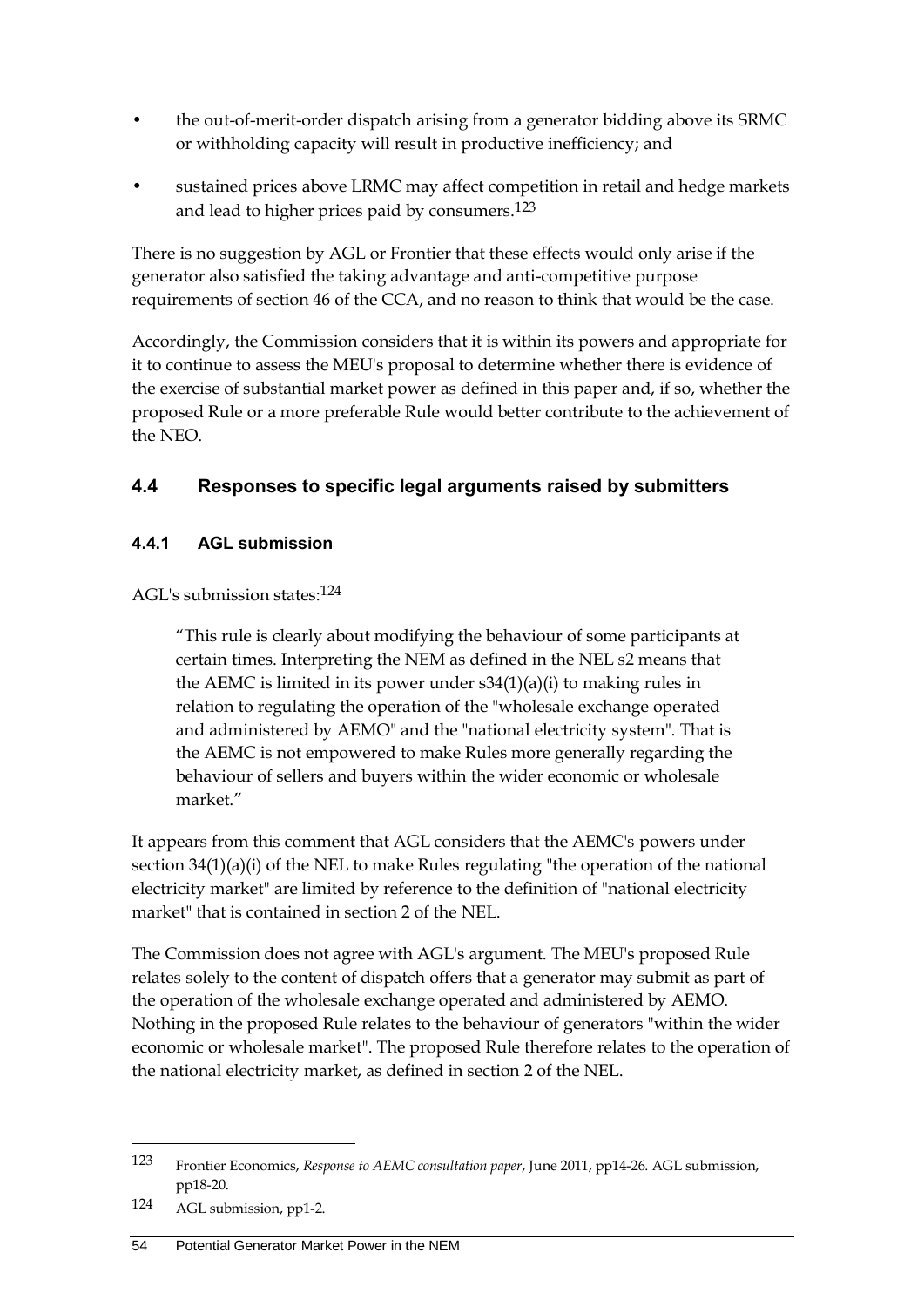The Commission also notes that section 34(3) of the NEL expressly permits the AEMC to make Rules that "may be of general or limited application" and that "impose obligations on any person or class of person".

## **4.4.2 International Power submission**

### **Section 36(b) of the NEL**

International Power's submission states that the MEU's proposal would, if implemented, have the effect of constraining the level at which a 'dominant generator' can make dispatch offers in certain circumstances. International Power argues that this restriction may act as a penalty and:125

"In substance and legislative purpose and object (if not in form), the imposition of such a penalty is inconsistent with section 36(b) of the NEL. In addition the imposition of such a penalty would not fall within item 7 of Schedule 1 of the NEL."

International Power appears to be arguing that the imposition of a price cap on dispatch offers in those circumstances "provides for a criminal penalty or civil penalty for a breach of the Rules", which is not permitted under section 36(b) of the NEL.

The Commission does not agree with International Power's interpretation of section 36(b) of the NEL. The MEU's draft Rule proposes that a price cap apply to dispatch offers in certain circumstances set out in the Rules. The imposition of a price cap is not a criminal or civil penalty and does not involve any breach of the Rules.

In addition, the Commission notes that the draft Rule proposes that the price cap be implemented by applying the current APC under the Rules. The application of the APC is not the imposition of a criminal or civil penalty for a breach of the Rules. Instead, it is the imposition of a maximum price, consistent with items 7 and/or 8 of Schedule 1 of the NEL.

#### **Sections 45 and 91B of the NEL**

International Power argues that the AEMC cannot implement a Rule change that is inconsistent with clause 3.1.4(b) of the Rules because:

- section 91B of the NEL only empowers the AEMC to make Rules that are consequential to a Rule change request if "necessary or consequential", and it is not necessary or consequential to the MEU's Rule change request to make Rules in relation to anti-competitive behaviour; and
- if the AEMC wished to amend clause  $3.1.4(b)$  of the Rules and confer on itself or the AER powers in relation to competition issues, it is first required to conduct a

<sup>125</sup> International Power submission, p13.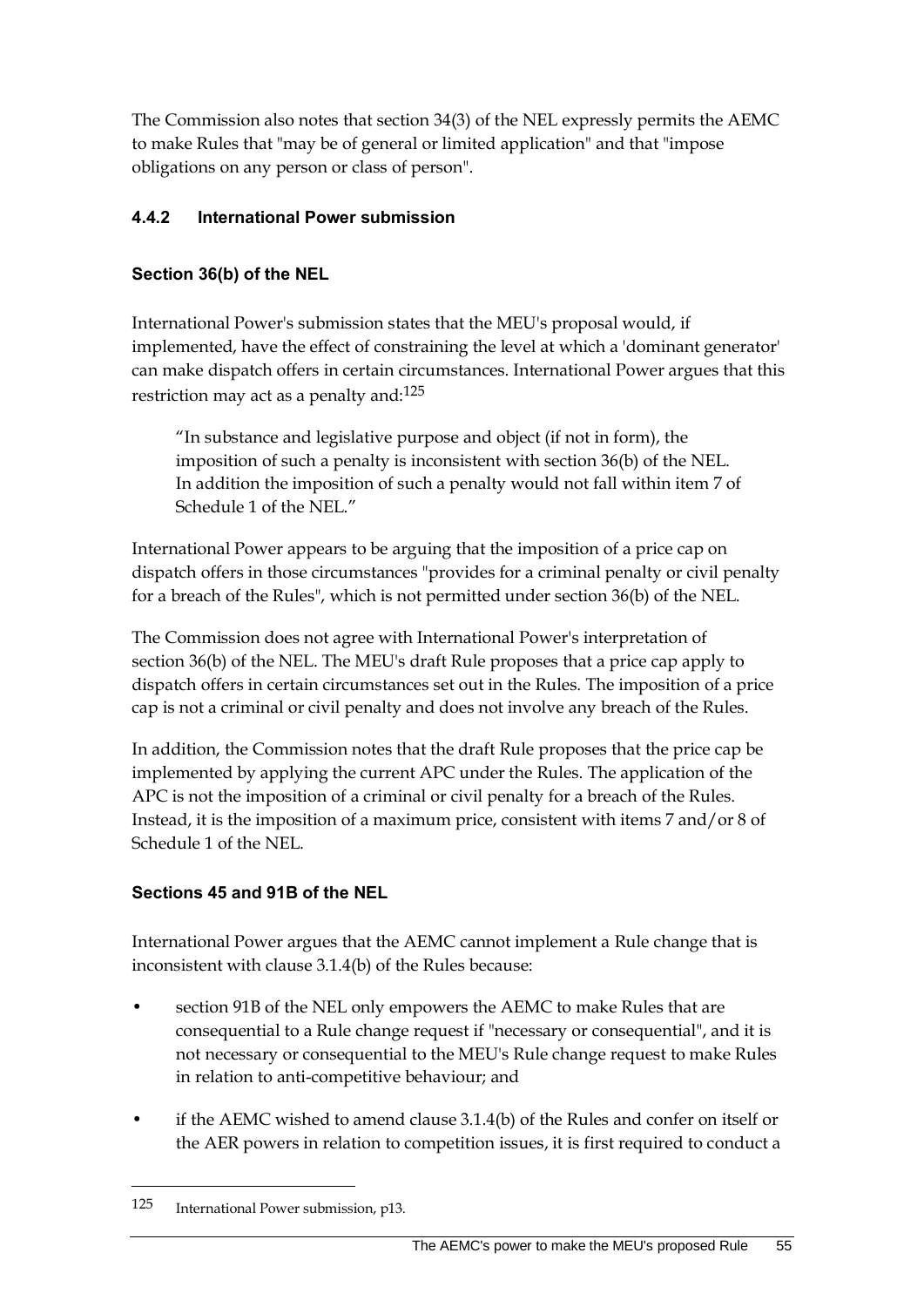review of the operation and effectiveness of the Rules under section 45(1) of the NEL and provide a report to the Ministerial Council on Energy.126

The Commission does not agree with either of these arguments.

The MEU's Rule change request and draft Rule expressly propose an amendment to clause 3.1.4(b) of the Rules and set out the wording of the proposed amendment to that clause. Accordingly, an amendment to clause 3.1.4(b) is not a consequential amendment in terms of section 91B and that section is not relevant to the MEU's Rule change request.

The Commission also considers that section 45 of the NEL is not relevant to the MEU's Rule change request, particularly given that the MEU's request and draft Rule expressly propose an amendment to clause 3.1.4(b) of the Rules. An existing provision of the Rules cannot constrain the Commission's Rule making powers under the NEL. Division 3 of Part 7 of the NEL clearly authorises the AEMC to make a Rule change that is proposed in a Rule change request.

<sup>126</sup> International Power submission, p14.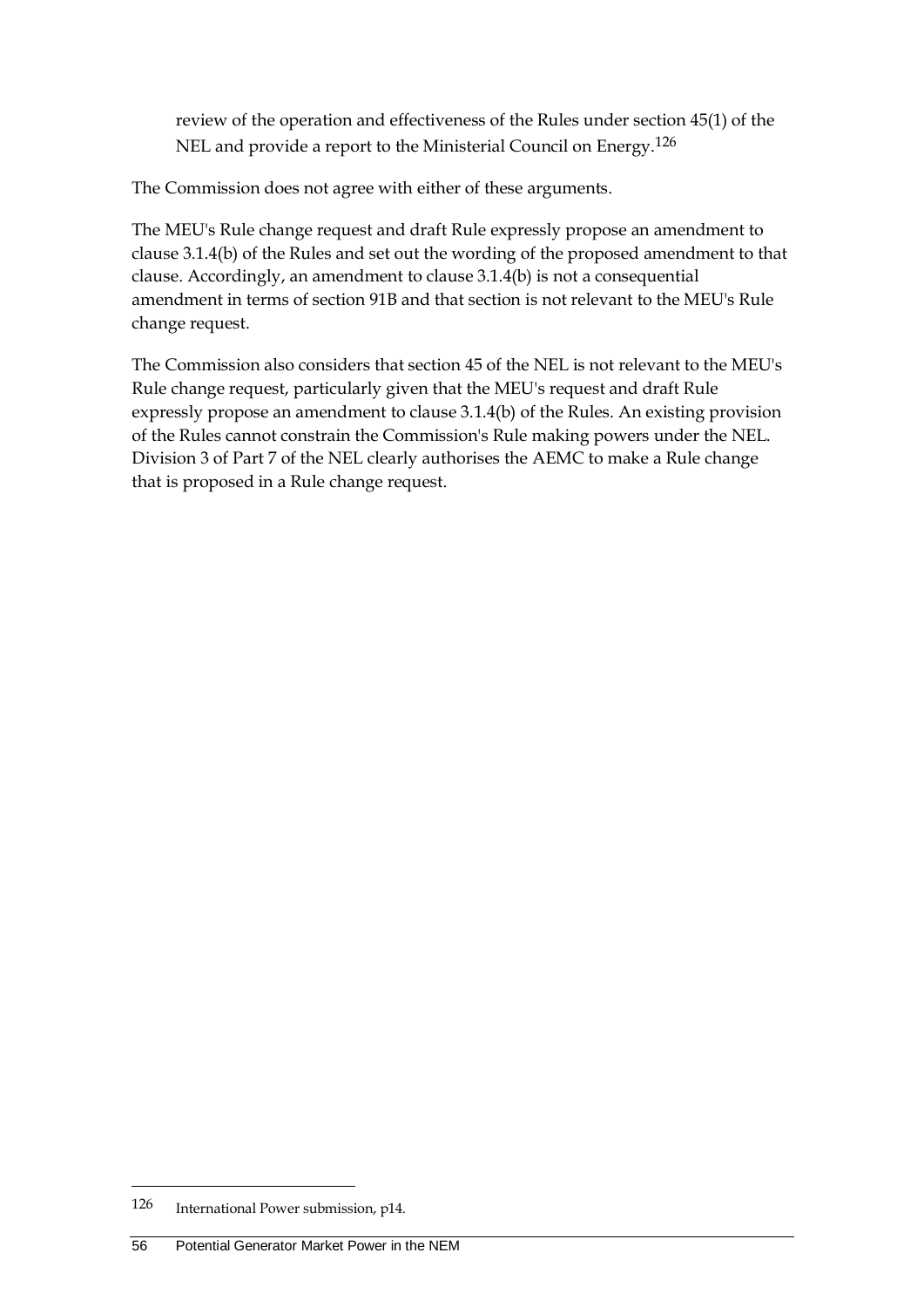## **5 Next steps**

The Commission seeks submissions from stakeholders on the approach proposed in this Directions Paper. Submissions close on 17 November 2011.

The next stage of the process will involve the Commission using the proposed definitions set out in this paper, subject to any amendments following submissions, to investigate whether there is evidence of the exercise or likely exercise of substantial market power by generators in the NEM.

The first step in that investigation will be to determine the boundaries of the relevant geographic market or markets. The Commission will do so by applying the test explained in section 2.4.2.

The Commission will then assess whether there is evidence that any generators have exercised substantial market power in any relevant market, or are likely to do so in the near future. That assessment will involve several steps, including:

- determining the annual average wholesale price for each relevant geographic market during recent years, having regard to both spot and contract prices;
- estimating LRMC i.e. the cost (in net present value terms) of bringing forward a capacity expansion to meet a specified increment in demand - which will be determined for each relevant geographic market in accordance with the methodology discussed in section [2.2](#page-20-0) and the NERA report;
- considering whether there is evidence of any expected changes in market circumstances which may mean that the exercise of substantial market power is more or less likely in the future; and
- if recent annual average wholesale prices exceed LRMC in any relevant geographic market, or there is evidence that they are likely to do so in the near future, some or all of the following steps will be required:
	- assessing whether there are significant barriers to entry in the relevant market; and
	- assessing whether any *individual generator* has the ability to engage in conduct that is likely to result in sustained annual average wholesale spot or contract prices that exceed LRMC.

If there is more than one relevant geographic market, these steps will be undertaken in relation to each market.

The comparison of annual average wholesale spot and contract prices and LRMC is only an initial 'filter'. If there is no evidence of annual average wholesale prices exceeding LRMC in any relevant market, and no evidence that this is likely to occur in the near future, that indicates that no generator has exercised or is likely to exercise substantial market power. However, if annual average prices exceed LRMC, that does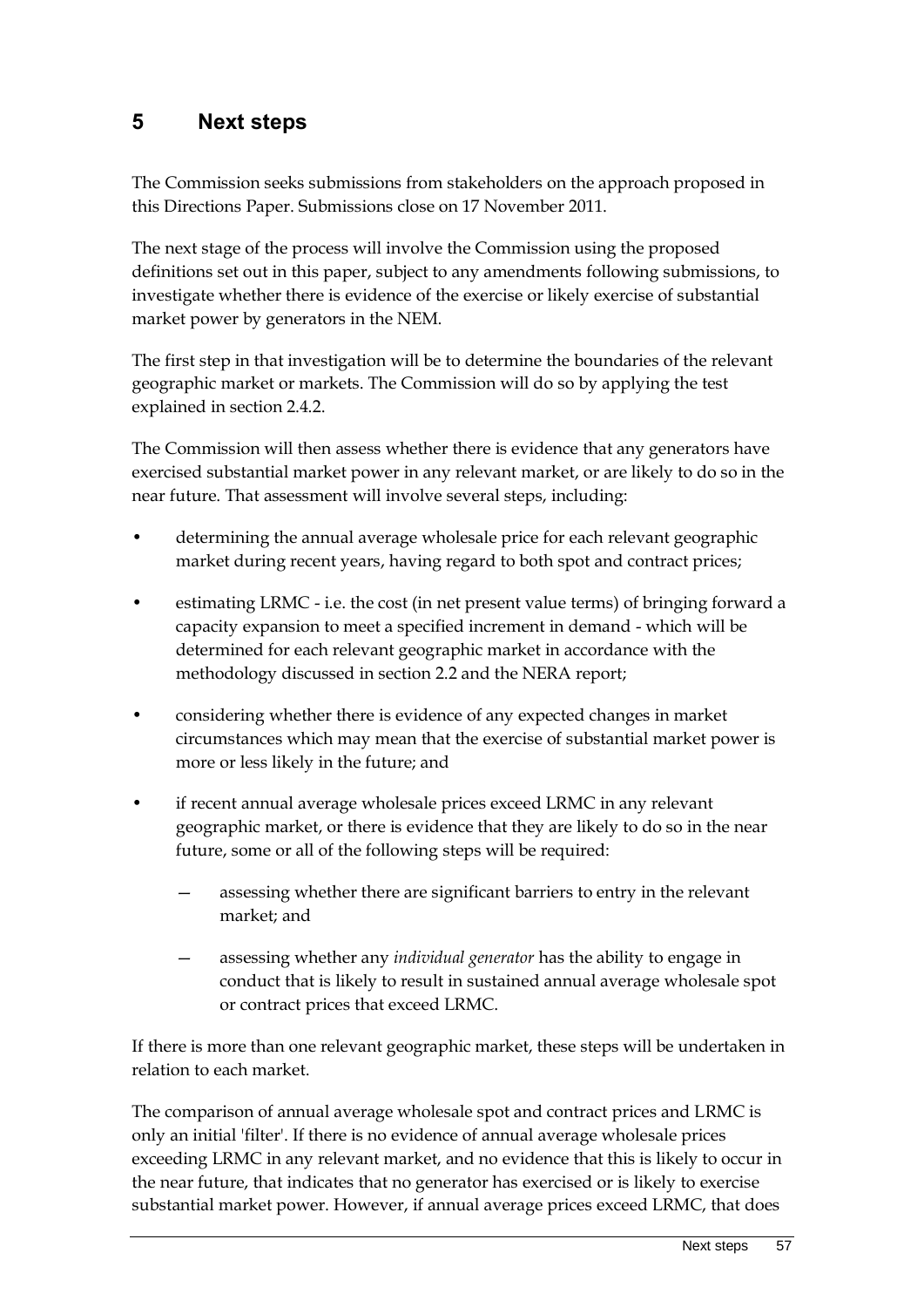not in itself indicate that any *individual generator* has substantial market power. Further analysis will be required to assess whether those above-LRMC prices have been caused (or are likely to be caused) by the conduct of any particular generator or by other factors.

The Commission notes that if this investigation shows that annual average spot or contract prices exceed LRMC by a small amount, some judgement will be required as to whether that represents evidence of the exercise of substantial market power. The Commission will have regard to the magnitude of the difference between prices and costs together with the length of the period during which average prices exceed (or are likely to exceed) LRMC when assessing whether there is evidence of a problem that justifies regulatory intervention. The Commission will also be mindful of the fact that there will be a degree of estimation required when calculating LRMC.

It will also be relevant to consider the appropriateness of a NEM-wide Rule change if substantial market power as defined in this paper is only found to exist in one NEM region as a result of how the generation sector is structured in that region.

The definition of substantial market power also requires the Commission to form a view as to whether any above-LRMC prices are likely to be able to be sustained in the future. As part of that analysis, the Commission will assess whether there are any factors that are likely to make the exercise of substantial market power either more or less likely in the future.

If this analysis indicates that there is evidence of the exercise of substantial market power, the Commission intends to publish a Preliminary Assessment and Options Paper in early 2012. If there is no evidence of the exercise of substantial market power, the Commission is likely to proceed directly to a Draft Determination.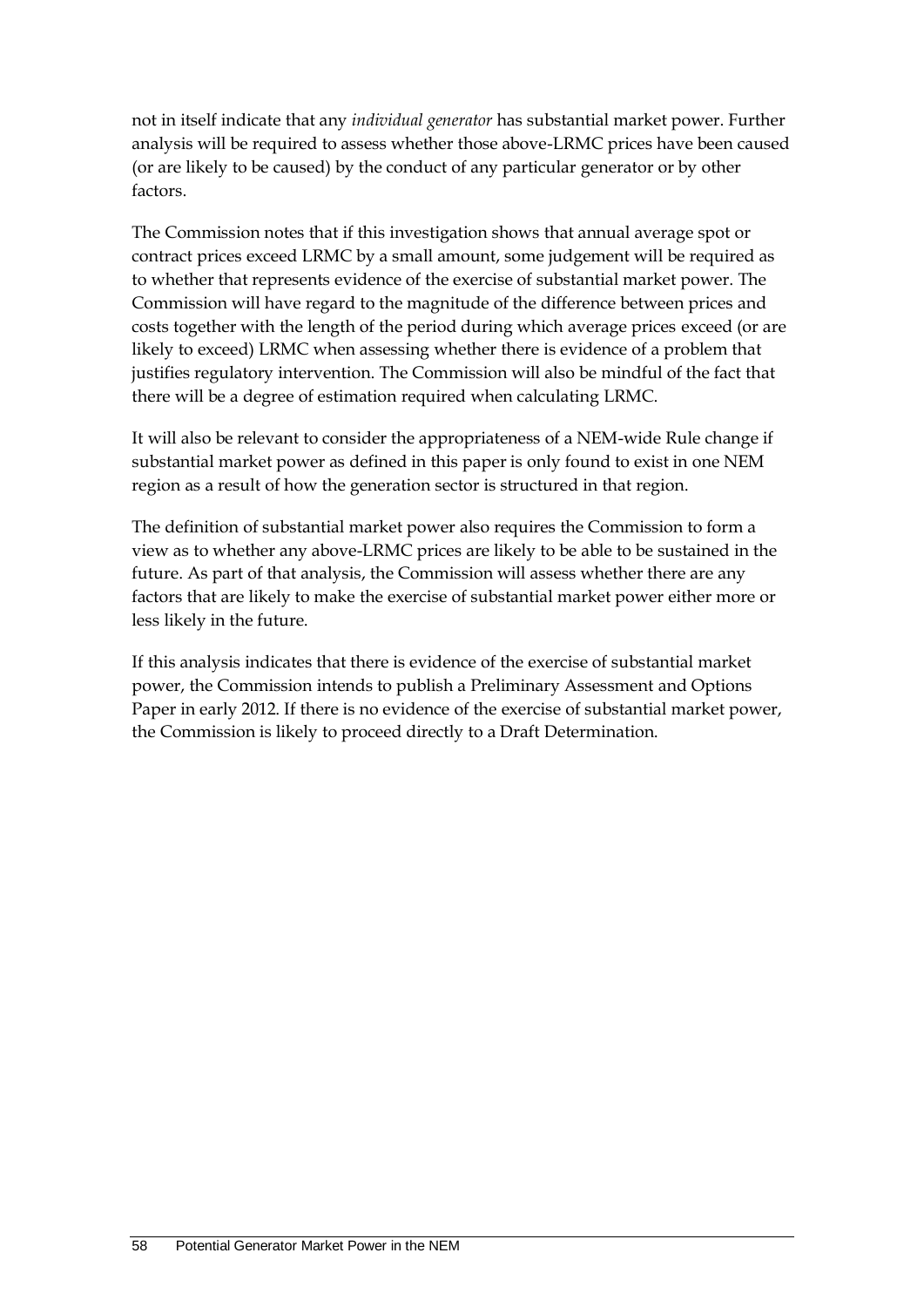# **Abbreviations**

| ABA                 | <b>American Bar Association</b>                                         |
|---------------------|-------------------------------------------------------------------------|
| <b>ACCC</b>         | <b>Australian Competition and Consumer Commission</b>                   |
| <b>AEMC</b>         | Australian Energy Market Commission                                     |
| <b>AEMO</b>         | Australian Energy Market Operator                                       |
| <b>AER</b>          | Australian Energy Regulator                                             |
| <b>AFMA</b>         | <b>Australian Financial Markets Association</b>                         |
| <b>APC</b>          | administered price cap                                                  |
| <b>CCA</b>          | Competition and Consumer Act 2010 (Cth)                                 |
| Commission          | See AEMC                                                                |
| <b>DTEI</b>         | South Australian Department for Transport, Energy<br>and Infrastructure |
| <b>ESAA</b>         | <b>Energy Supply Association of Australia</b>                           |
| <b>EUAA</b>         | <b>Energy Users Association of Australia</b>                            |
| <b>Expert Panel</b> | Tasmanian Electricity Supply Expert Panel                               |
| <b>LRMC</b>         | long run marginal cost                                                  |
| <b>LYMMCo</b>       | Loy Yang Marketing Management Company                                   |
| <b>MEU</b>          | Major Energy Users Inc.                                                 |
| <b>MPC</b>          | market price cap                                                        |
| <b>MSA</b>          | Market Surveillance Administrator                                       |
| MWh                 | megawatt hour                                                           |
| <b>NEL</b>          | National Electricity Law                                                |
| <b>NEM</b>          | National Electricity Market                                             |
| <b>NEO</b>          | National Electricity Objective                                          |
| <b>NGF</b>          | National Generators Forum                                               |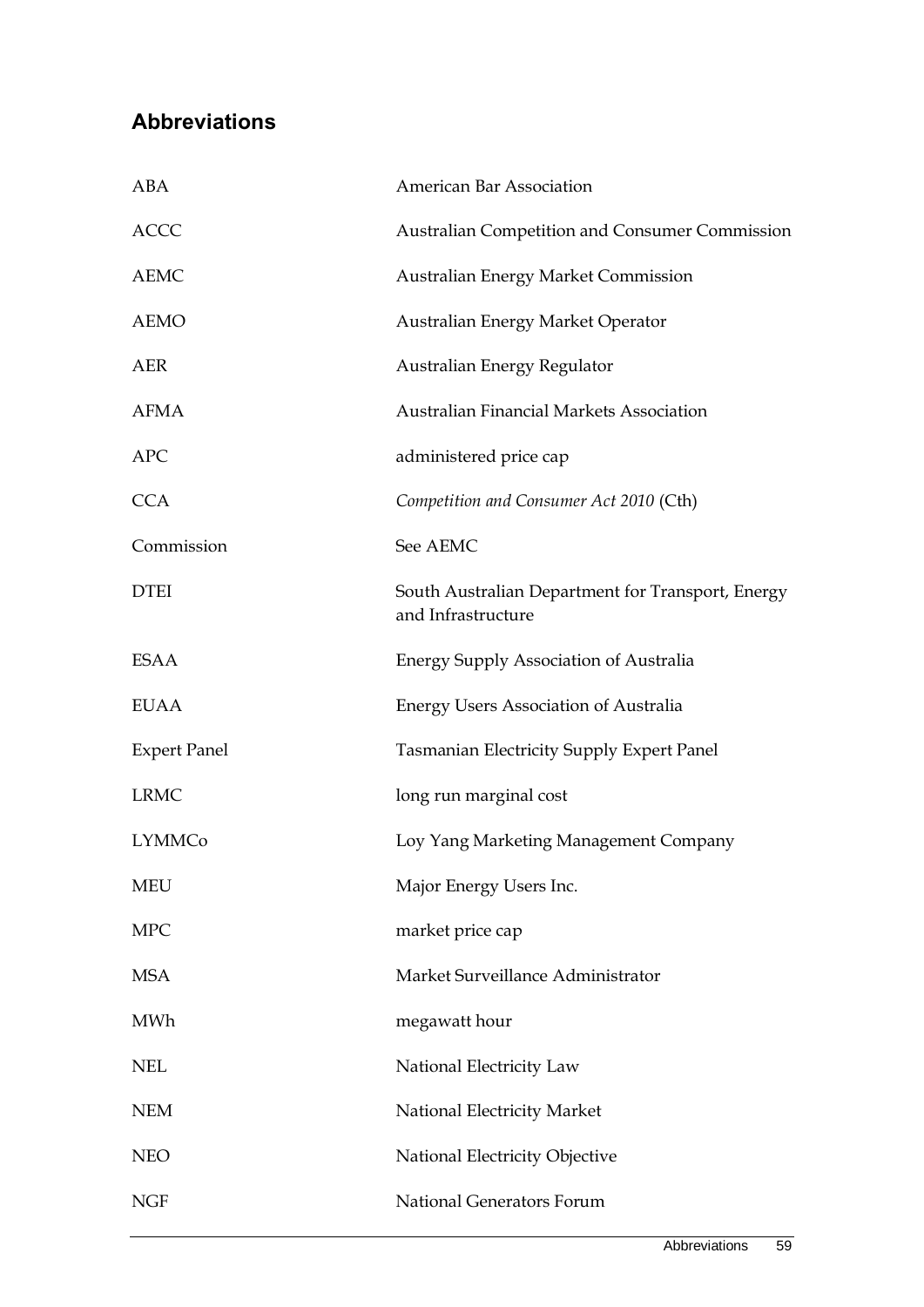| Rules | National Electricity Rules            |
|-------|---------------------------------------|
| SRMC  | short run marginal cost               |
| UKCC  | United Kingdom Competition Commission |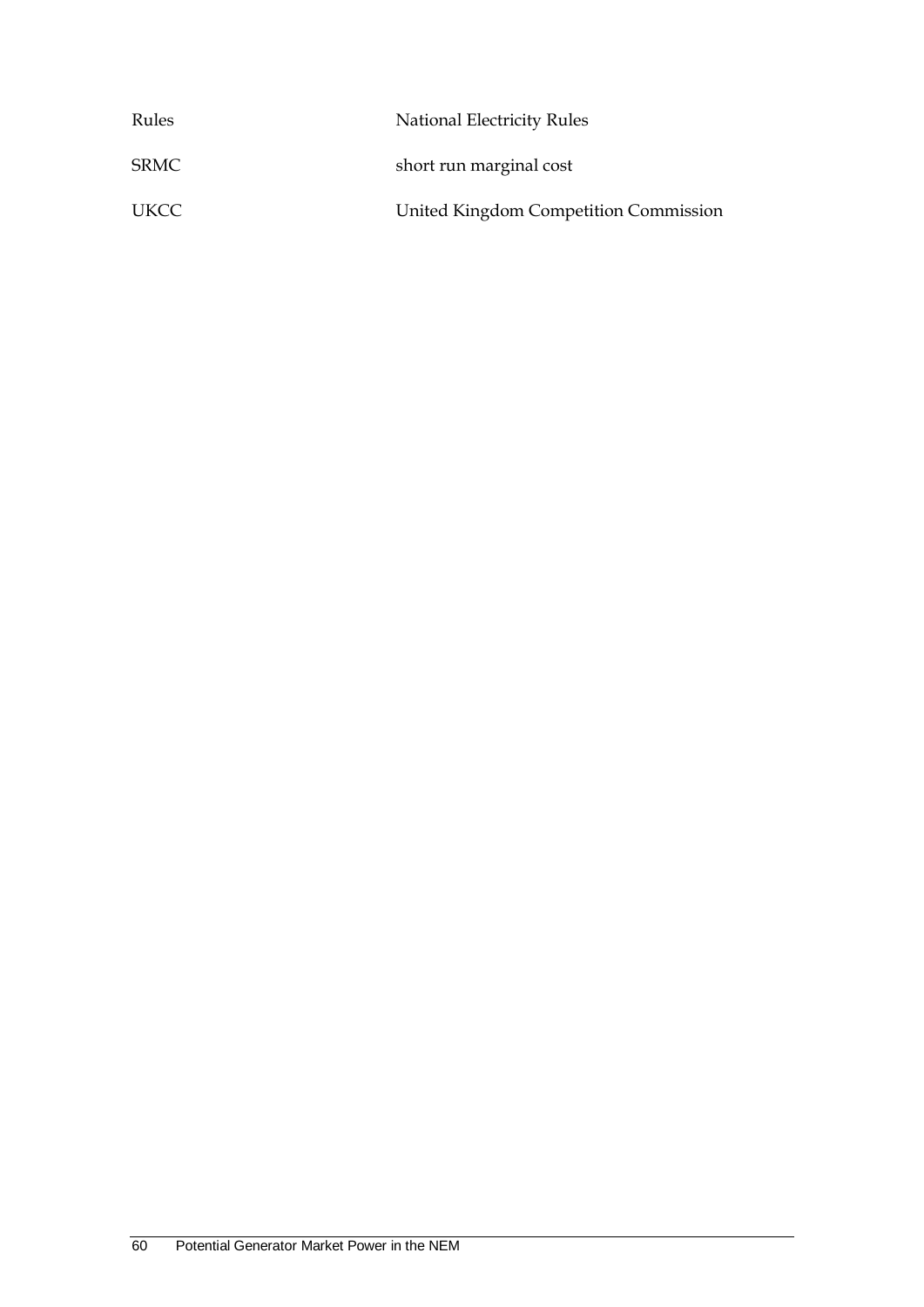## **A Summary of issues raised in submissions to the Consultation Paper**

<u>.</u>

This Appendix summarises the key issues raised in submissions to the Consultation Paper, to the extent that they relate to issues that are addressed in this Directions Paper. It also sets out the Commission's response to each of those issues. The issues are grouped into the key questions that are addressed in chapters 2 and 4 of this Directions Paper. Page references are to the relevant page of the stakeholder's submission.

Where submissions to the Consultation Paper raised issues that are not addressed in this Directions Paper, the Commission intends to respond to those submissions in the Draft Determination. This Appendix does not address documents published on the AEMC's Web Forum.127

| <b>Stakeholder</b>                                                                  | <b>Issue</b>                                                                                                                                                                                                                                                                                                                                                                                                                   | <b>AEMC Response</b>                                                                                                                                                                                                                                                                                                                                                                                                                                                   |  |  |
|-------------------------------------------------------------------------------------|--------------------------------------------------------------------------------------------------------------------------------------------------------------------------------------------------------------------------------------------------------------------------------------------------------------------------------------------------------------------------------------------------------------------------------|------------------------------------------------------------------------------------------------------------------------------------------------------------------------------------------------------------------------------------------------------------------------------------------------------------------------------------------------------------------------------------------------------------------------------------------------------------------------|--|--|
| Should a distinction be made between 'market power' and 'substantial market power'? |                                                                                                                                                                                                                                                                                                                                                                                                                                |                                                                                                                                                                                                                                                                                                                                                                                                                                                                        |  |  |
| AER.                                                                                | Considers that high prices are part of the NEM and are important as<br>they signal the need for investment. The AER is not concerned with<br>periods of high prices which are consistent with underlying supply and<br>demand conditions. However, the AER is concerned about situations<br>where high prices reflect systemic economic withholding by generators.<br>(p4)                                                     | The Commission agrees that periods of high prices are likely in an<br>energy-only market such as the NEM and can provide a mechanism<br>for generators to recover their efficient fixed costs and provide a<br>signal for investment. If a generator is able to cause price spikes by<br>economic withholding, that may constitute an exercise of substantial<br>market power if it occurs with sufficient frequency to cause annual<br>average prices to exceed LRMC. |  |  |
| <b>AER</b>                                                                          | Considers that the exercise of market power is problematic when it<br>significantly affects average wholesale prices, with subsequent flow on<br>effects to retail and contract prices. Although high spot prices in the<br>NEM are transitory, the AER is concerned about the effect on average<br>prices over a longer time period. Suggests that the effect on quarterly<br>average prices may be an appropriate test. (p6) | The Commission agrees that the effect on average prices is a key<br>test for assessing the existence of substantial market power. The<br>Commission proposes that annual average prices are a more<br>suitable test than quarterly average prices for the reasons set out in<br>sections 2.4.1 and 3.2.3 of this paper.                                                                                                                                                |  |  |

<sup>&</sup>lt;sup>127</sup> The only documents published on the Web Forum were an MEU paper responding to the NEM Generators' Group submission and Frontier report, and a letter from Frontier responding to a comment made in the MEU paper. The MEU paper is discussed in section 3.3.3 of this paper. The Frontier letter does not relate to issues that are addressed in this Directions Paper.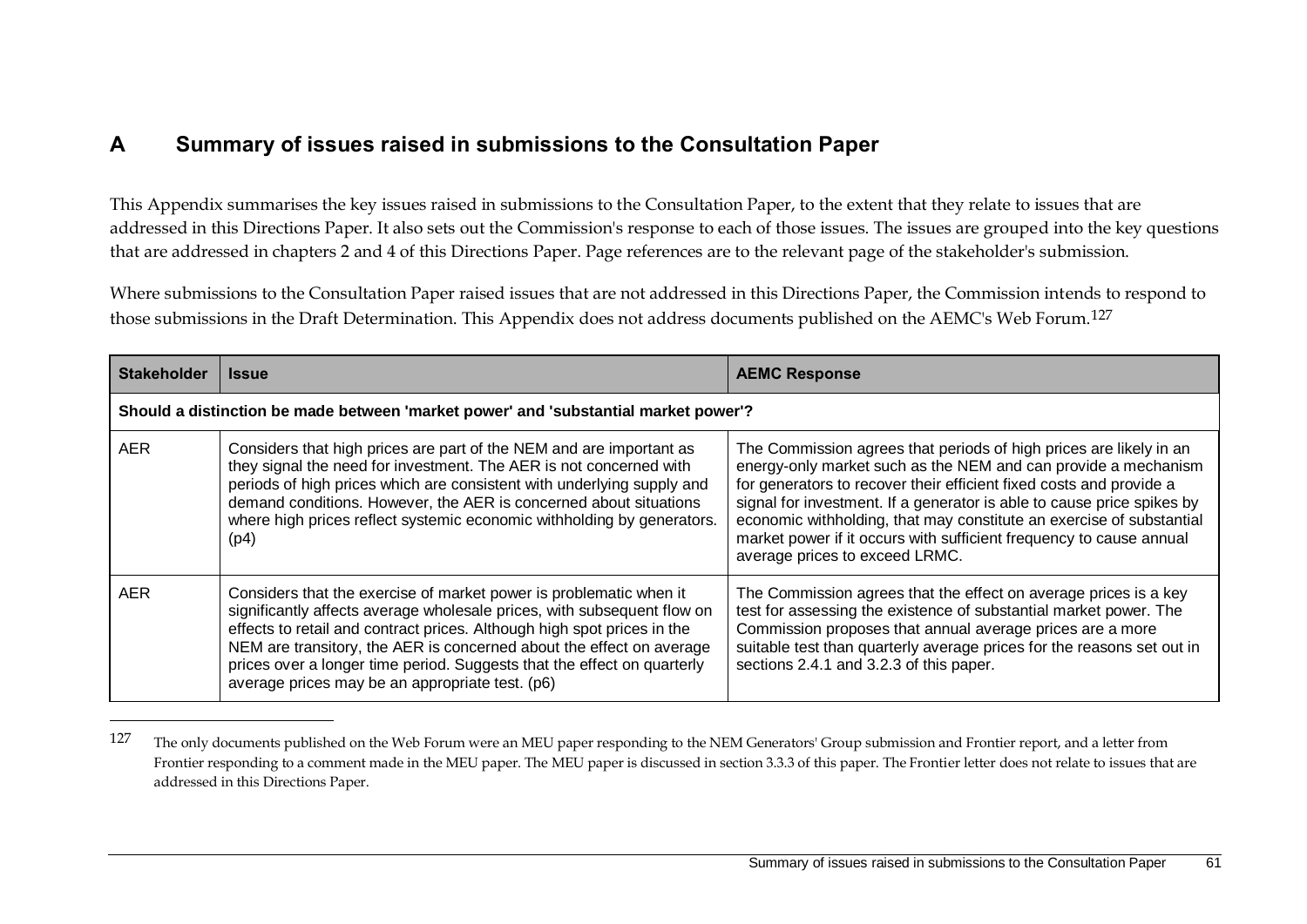| <b>Stakeholder</b>     | <b>Issue</b>                                                                                                                                                                                                                                                                                                                                                                                                                                                                                                                                                                                                                                                                                 | <b>AEMC Response</b>                                                                                                                                                                                                                                                                                                                                                                                                                                                                                                                                                                                                                                                        |
|------------------------|----------------------------------------------------------------------------------------------------------------------------------------------------------------------------------------------------------------------------------------------------------------------------------------------------------------------------------------------------------------------------------------------------------------------------------------------------------------------------------------------------------------------------------------------------------------------------------------------------------------------------------------------------------------------------------------------|-----------------------------------------------------------------------------------------------------------------------------------------------------------------------------------------------------------------------------------------------------------------------------------------------------------------------------------------------------------------------------------------------------------------------------------------------------------------------------------------------------------------------------------------------------------------------------------------------------------------------------------------------------------------------------|
| AER - Biggar<br>report | Rejects the argument that the exercise of market power is necessary to<br>ensure that generators can recover their fixed costs, and considers that<br>any exercise of market power (defined as bidding above SRMC) is<br>harmful to the market as it results in out-of-merit-order dispatch and<br>inefficient demand-side response. (pp23-25)                                                                                                                                                                                                                                                                                                                                               | The Commission agrees that bidding above SRMC has the potential<br>to result in some efficiency losses including out-of-merit-order<br>dispatch. However, the Commission considers that in an energy-only<br>market such as the NEM, some generators are unlikely to be able to<br>recover their efficient fixed costs if they could never offer their<br>capacity above SRMC, and that such an outcome would be likely to<br>result in detrimental effects on efficient investment. As a result, the<br>Commission proposes that a distinction should be drawn between<br>transient pricing power (such as occasional bidding above SRMC)<br>and substantial market power. |
| AGL                    | Considers that the MEU's proposal is based on an incorrect premise<br>that NEM outcomes should reflect a perfectly competitive market, but<br>this does not exist and is an unreal standard against which to assess<br>actual competitive outcomes. Considers that the MEU does not<br>recognise that the NEM is a "workably competitive market" that will not<br>always reflect the outcomes expected in a perfectly competitive market.<br>(p8)                                                                                                                                                                                                                                            | The Commission agrees that workable competition is a more<br>appropriate benchmark than perfect competition when defining<br>market power.                                                                                                                                                                                                                                                                                                                                                                                                                                                                                                                                  |
| <b>ESAA</b>            | Considers that an integral feature of the energy-only market design of<br>the NEM is the ability to experience high priced events, which are<br>relatively rare but necessary to provide necessary revenue for peaking<br>generation, enable baseload stations to bid at or under SRMC most of<br>the time and provide a signal for new investment. Considers that the<br>NEM is not a perfectly competitive market by design. Transitory market<br>power is essential to produce occasional high prices that enable<br>generators to earn sufficient revenue, elicit immediate supply and<br>demand responses following technical incidents and signal the need for<br>new investment. (p2) | The Commission agrees that periods of high prices are likely in an<br>energy-only market such as the NEM and can provide a mechanism<br>for generators to recover their efficient fixed costs and provide a<br>signal for investment. The Commission agrees that workable<br>competition is a more appropriate benchmark than perfect<br>competition when defining market power.                                                                                                                                                                                                                                                                                            |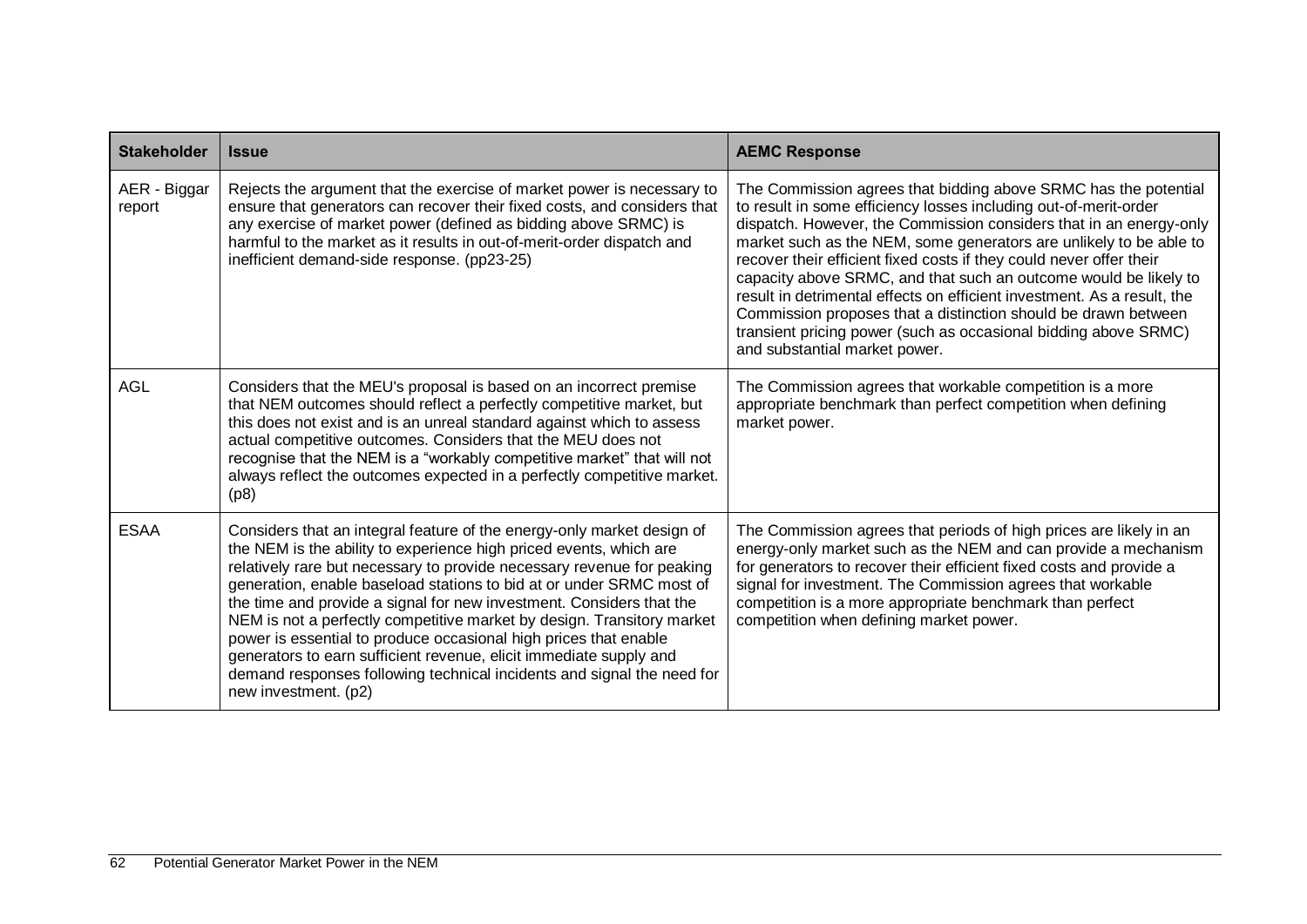| <b>Stakeholder</b>     | <b>Issue</b>                                                                                                                                                                                                                                                                                                                                                                             | <b>AEMC Response</b>                                                                                                                                                                                                                                                                                                                                                                                                                                                             |
|------------------------|------------------------------------------------------------------------------------------------------------------------------------------------------------------------------------------------------------------------------------------------------------------------------------------------------------------------------------------------------------------------------------------|----------------------------------------------------------------------------------------------------------------------------------------------------------------------------------------------------------------------------------------------------------------------------------------------------------------------------------------------------------------------------------------------------------------------------------------------------------------------------------|
| <b>DTEI</b>            | Proposes that a key question is whether market power is a structural<br>problem or is a transitory issue related to the generator's contract<br>position. If the latter, it may be more appropriate to be managed under<br>trade practices provisions. (p2)                                                                                                                              | The Commission agrees that this question is important and that a<br>distinction should be made between structural problems (which the<br>Commission interprets to mean persistent or ongoing problems) and<br>transitory issues. The Commission proposes to make such a<br>distinction by defining 'substantial market power', which can be<br>distinguished from transient pricing power (which is similar to what<br>several submitters refer to as 'transient market power'). |
| <b>ESAA</b>            | Considers that competition law literature and legislation recognises that<br>market power must be significant and durable to warrant concern.<br>'Significant' means prices exceed not only marginal cost but also long<br>run average cost, while 'durable' means able to sustain economic<br>profits in the long run. (p4)                                                             | The Commission's proposed approach in this paper is to define<br>'substantial market power'. This approach has similarities to the<br>approach adopted in competition law. The Commission proposes<br>that the appropriate cost measure is LRMC rather than long run<br>average cost.                                                                                                                                                                                            |
| Hydro<br>Tasmania      | Argues that the NEO could only justify intervention if annual average<br>spot prices persistently exceed LRMC beyond the timeframe required<br>for new entry. (p5)                                                                                                                                                                                                                       | The Commission's proposed definition of substantial market power in<br>this paper is similar to this proposal.                                                                                                                                                                                                                                                                                                                                                                   |
| International<br>Power | Considers that in energy-only market, generators rely on intermittent<br>high prices and situational market power to contribute to fixed costs<br>and derive a return on capital. The MPC limits the impact of 'situational<br>market power', but it needs to be high enough to incentivise new<br>entrants. Spot market price and volatility are essential to drive<br>investment. (p4) | The Commission agrees that periods of high prices are likely in an<br>energy-only market such as the NEM and can provide a mechanism<br>for generators to recover their efficient fixed costs and provide a<br>signal for investment. The Commission proposes that a distinction<br>should be made between 'substantial market power' and transient<br>pricing power, with the latter being similar to what International<br>Power refers to as 'situational market power'.      |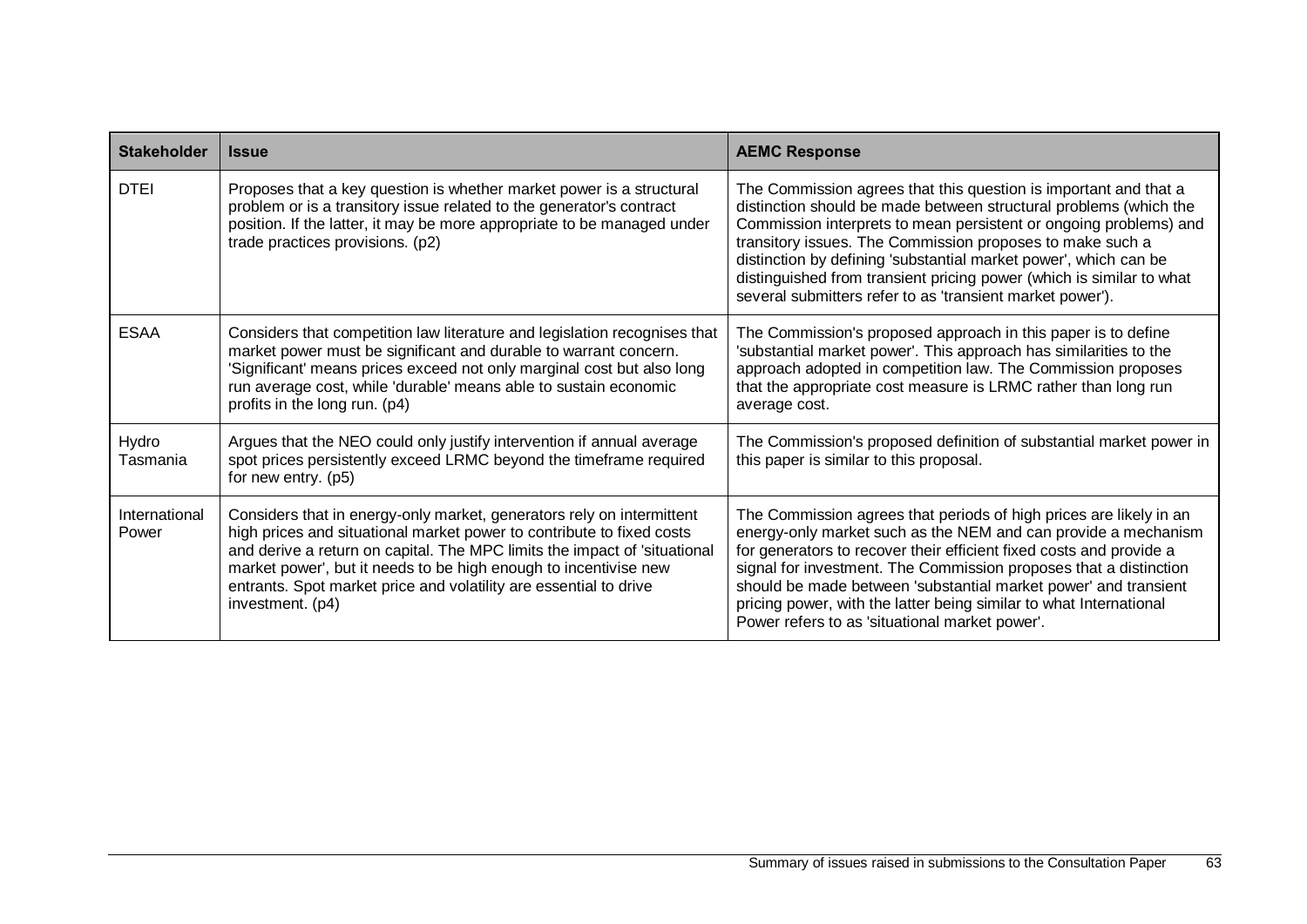| <b>Stakeholder</b>     | <b>Issue</b>                                                                                                                                                                                                                                                                                                                                                                                                                                                                                                                                                                                                                                                                                                                                                                 | <b>AEMC Response</b>                                                                                                                              |
|------------------------|------------------------------------------------------------------------------------------------------------------------------------------------------------------------------------------------------------------------------------------------------------------------------------------------------------------------------------------------------------------------------------------------------------------------------------------------------------------------------------------------------------------------------------------------------------------------------------------------------------------------------------------------------------------------------------------------------------------------------------------------------------------------------|---------------------------------------------------------------------------------------------------------------------------------------------------|
| International<br>Power | Argues that the MEU's proposal does not consider the concept of<br>competition and how it is assessed for the purposes of competition<br>policy. It is established that it is not 'perfect competition' but 'workable<br>competition' that is important, which must be analysed on a long term<br>basis since short term assessments are distortionary. A market should<br>be considered to be workably competitive where new investment<br>occurs in a timely manner in response to market signals. Workable<br>competition tolerates a degree of market power on the basis that<br>market forces will increase efficiency on a longer term basis. (pp16-17)                                                                                                                | Noted. The Commission agrees that workable competition is a more<br>appropriate benchmark than perfect competition when defining<br>market power. |
| International<br>Power | Notes that in its 2002 Final Determination to Authorise Changes to the<br>Bidding and Rebidding Rules under the National Electricity Code the<br>ACCC rejected a proposal to prohibit bids or rebids that have the<br>purpose, effect or likely effect of materially prejudicing the efficient,<br>competitive or reliable operation of the NEM. States that the ACCC<br>recognised that due to lead times involved in large scale investments,<br>delays can arise between when prices begin to signal the need for new<br>investment and the time when the investment is brought online and<br>begins to moderate prices. In practice therefore, it may be necessary to<br>tolerate some short term price spikes in order to encourage efficient<br>investments. (pp23-24) | Noted. The Commission agrees that short term price spikes can<br>provide a signal for investment.                                                 |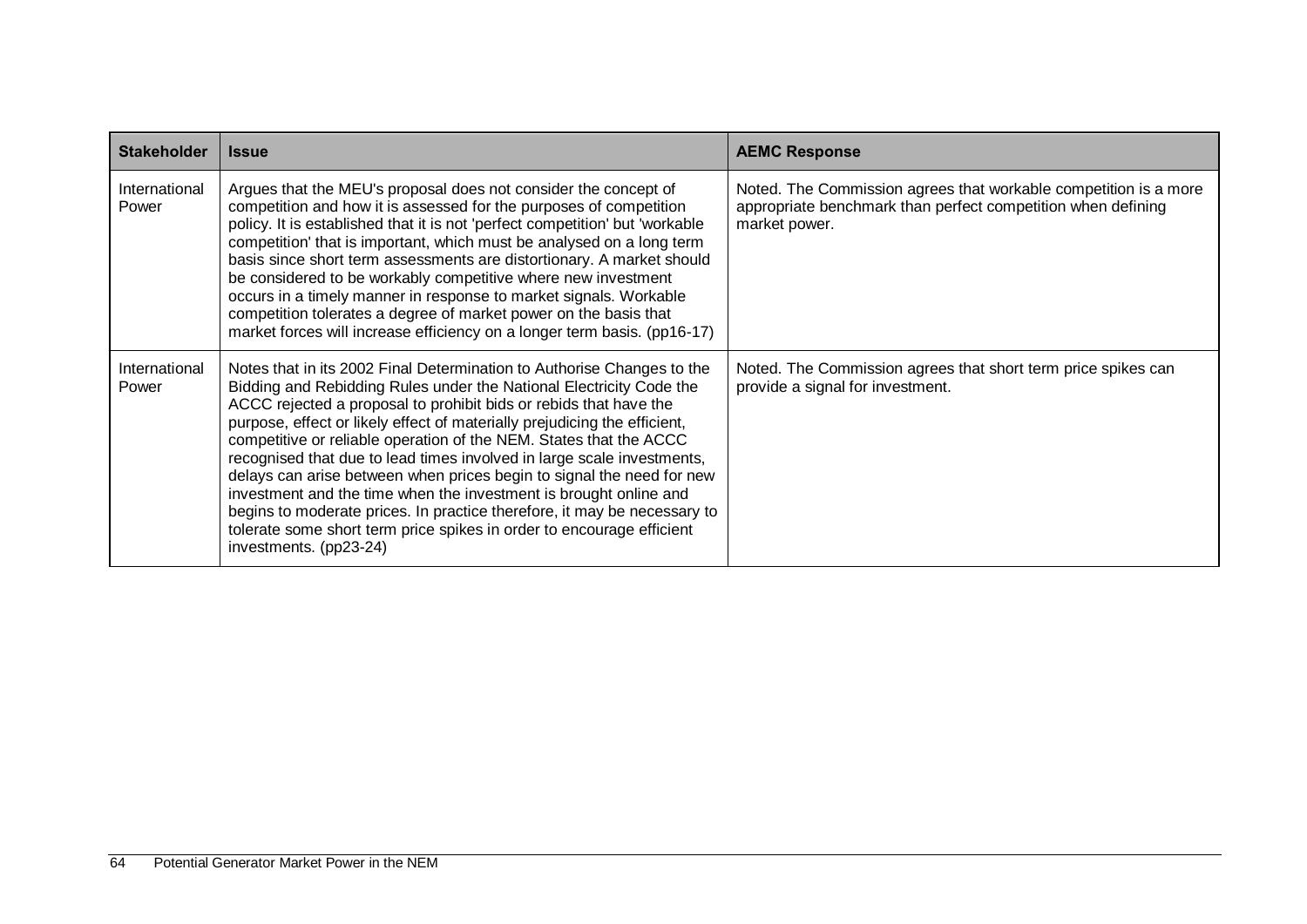| <b>Stakeholder</b>                                         | <b>Issue</b>                                                                                                                                                                                                                                                                                                                                                                                                                                                                                                                                                                                                                                                                                                                                                                                                                                                                                                   | <b>AEMC Response</b>                                                                                                                                                                                                                                                                                                                                                                                                                                                                                                                                                                                                               |
|------------------------------------------------------------|----------------------------------------------------------------------------------------------------------------------------------------------------------------------------------------------------------------------------------------------------------------------------------------------------------------------------------------------------------------------------------------------------------------------------------------------------------------------------------------------------------------------------------------------------------------------------------------------------------------------------------------------------------------------------------------------------------------------------------------------------------------------------------------------------------------------------------------------------------------------------------------------------------------|------------------------------------------------------------------------------------------------------------------------------------------------------------------------------------------------------------------------------------------------------------------------------------------------------------------------------------------------------------------------------------------------------------------------------------------------------------------------------------------------------------------------------------------------------------------------------------------------------------------------------------|
| International<br>Power                                     | Argues that the MEU's proposal misunderstands that market power<br>requires an ability to act without constraint over a sustained period of<br>time and mere engagement in particular conduct is neither evidence of<br>market power nor its use. Concept of sustained/persistent behaviour<br>assessed over time has been consistently applied by the Courts, while<br>the concept of transitory market power has been expressly and<br>consistently rejected. AGL v ACCC distinguished inter-temporal market<br>power from a long run phenomenon having regard to the possibilities of<br>new entry through additional generation capacity and the upgrade of<br>interconnectors. French J also considered that 'success at gaming' in<br>the market during limited periods of high demand does not reflect<br>market power and that transitory market power is not sufficient under<br>the CCA. $(pp20-21)$ | The Commission agrees that it is appropriate to consider behaviour<br>over a sustained period of time when assessing whether there is<br>evidence of substantial market power. The Commission notes<br>French J's comments in AGL v ACCC (which are discussed in more<br>detail in section 3.5) and has had regard to those comments in<br>reaching the views set out in this paper. However, the Commission<br>notes that competition law decisions are only one relevant source of<br>information to inform the Commission's approach, and the<br>Commission's decisions on the MEU's proposed Rule will be based<br>on the NEO. |
| <b>MEU</b>                                                 | Disagrees with suggestions that price rises must be sustained before<br>regulatory changes are justified. Because of the very high MPC, there<br>only needs to be very short periods of time for the exercise of market<br>power to achieve very large transfers of wealth from consumers. (p20)                                                                                                                                                                                                                                                                                                                                                                                                                                                                                                                                                                                                               | The Commission agrees that the level of the MPC means that price<br>spikes can have a significant effect on average wholesale prices.<br>Price spikes may constitute evidence of substantial market power if<br>they occur to such an extent and with sufficient frequency to cause<br>annual average prices to exceed LRMC. The Commission notes that<br>its assessment of the MEU's proposal will be based on the NEO,<br>which relates to the efficient use and operation of, and efficient<br>investment in, electricity services. The prevention of wealth transfers<br>does not (on its own) promote efficiency.             |
| <b>NEM</b><br>Generators'<br>Group -<br>Frontier<br>report | Considers that the extent to which firms are subject to competitive<br>constraints will vary in the real world from those faced under "perfect"<br>competition. Accordingly, proposes that a market is considered<br>"workably" competitive where no one firm can be said to have<br>significant market power (as opposed to transient market power), i.e.<br>where market power cannot be sustained over the long term. (p6)                                                                                                                                                                                                                                                                                                                                                                                                                                                                                  | The Commission agrees that workable competition is a more<br>appropriate benchmark than perfect competition when defining<br>market power. The Commission proposes that a distinction should<br>be made between substantial market power and transient pricing<br>power, with the latter being similar to what several submitters refer to<br>as transient market power.                                                                                                                                                                                                                                                           |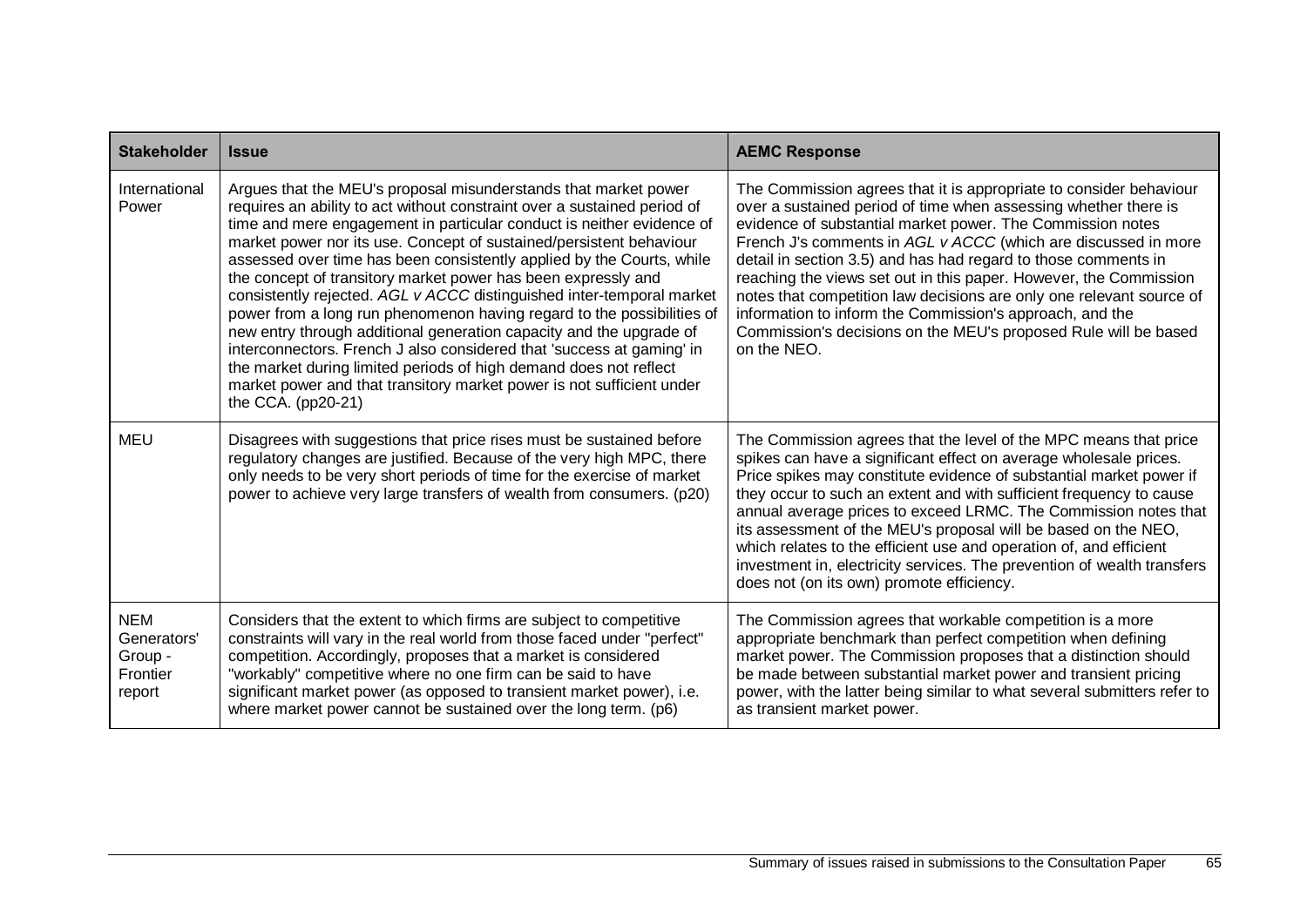| <b>Stakeholder</b>                                         | <b>Issue</b>                                                                                                                                                                                                                                                                                                                                                                                                                                                                                                                                                                                                                                                                                                                                                                                               | <b>AEMC Response</b>                                                                                                                                                                                                                                                                                                                      |
|------------------------------------------------------------|------------------------------------------------------------------------------------------------------------------------------------------------------------------------------------------------------------------------------------------------------------------------------------------------------------------------------------------------------------------------------------------------------------------------------------------------------------------------------------------------------------------------------------------------------------------------------------------------------------------------------------------------------------------------------------------------------------------------------------------------------------------------------------------------------------|-------------------------------------------------------------------------------------------------------------------------------------------------------------------------------------------------------------------------------------------------------------------------------------------------------------------------------------------|
| <b>NEM</b><br>Generators'<br>Group -<br>Frontier<br>report | Argues that the high prices caused by transient market power can be<br>what drives new investment, as new firms enter the market in pursuit of<br>those high prices. Thus considers that any regulation of the market to<br>prevent transient market power may be counter-productive, as it<br>weakens the incentives for new parties to enter and erodes the ability<br>of generators to exercise their transient market power. (p7)                                                                                                                                                                                                                                                                                                                                                                      | The Commission proposes that a distinction should be made<br>between substantial market power and transient pricing power, with<br>the latter being similar to what several submitters refer to as<br>transient market power.                                                                                                             |
| Origin<br>Energy                                           | Considers that in an energy only market, for generators to be<br>economic, they must have an ability to recoup LRMC. To ensure<br>dispatch, offers are usually made at SRMC, which does not include<br>capital or fixed costs, but SRMC pricing would not be commercially<br>sustainable in the long run. For marginal generators, spot prices based<br>on SRMC would result in long run under-recovery of fixed costs.<br>Therefore a necessary and inherent feature of the NEM is the ability of<br>the marginal generator to occasionally bid above SRMC to recover<br>fixed costs. Imposition by MEU's proposal of what is effectively a<br>capacity market (but without accompanying capacity payments) means<br>generators would be at significant risk of not being able to recover<br>$LRMC.$ (p5) | The Commission agrees that in an energy-only market such as the<br>NEM, some generators are unlikely to be able to recover their<br>efficient fixed costs if they could never offer their capacity above<br>SRMC. The Commission agrees that such an outcome would be<br>likely to result in detrimental effects on efficient investment. |
| <b>TRUenergy</b>                                           | Considers that the MEU's Rule change seeks to remove transient<br>market power from the NEM, but does not replace this with any other<br>mechanism to signal the need for new investment, or to provide for the<br>recovery of fixed operating and capital costs. If the AEMC is to develop<br>a test to determine whether market power exists, this should<br>distinguish between transient and permanent market power. The<br>exercise of transient market power is a design feature of the NEM that<br>signals demand response, new investment and provides an incentive<br>to contract. (pp $2, 4-5$ )                                                                                                                                                                                                 | The Commission proposes that a distinction should be made<br>between substantial market power and transient pricing power, with<br>the latter being similar to what several submitters refer to as<br>transient market power.                                                                                                             |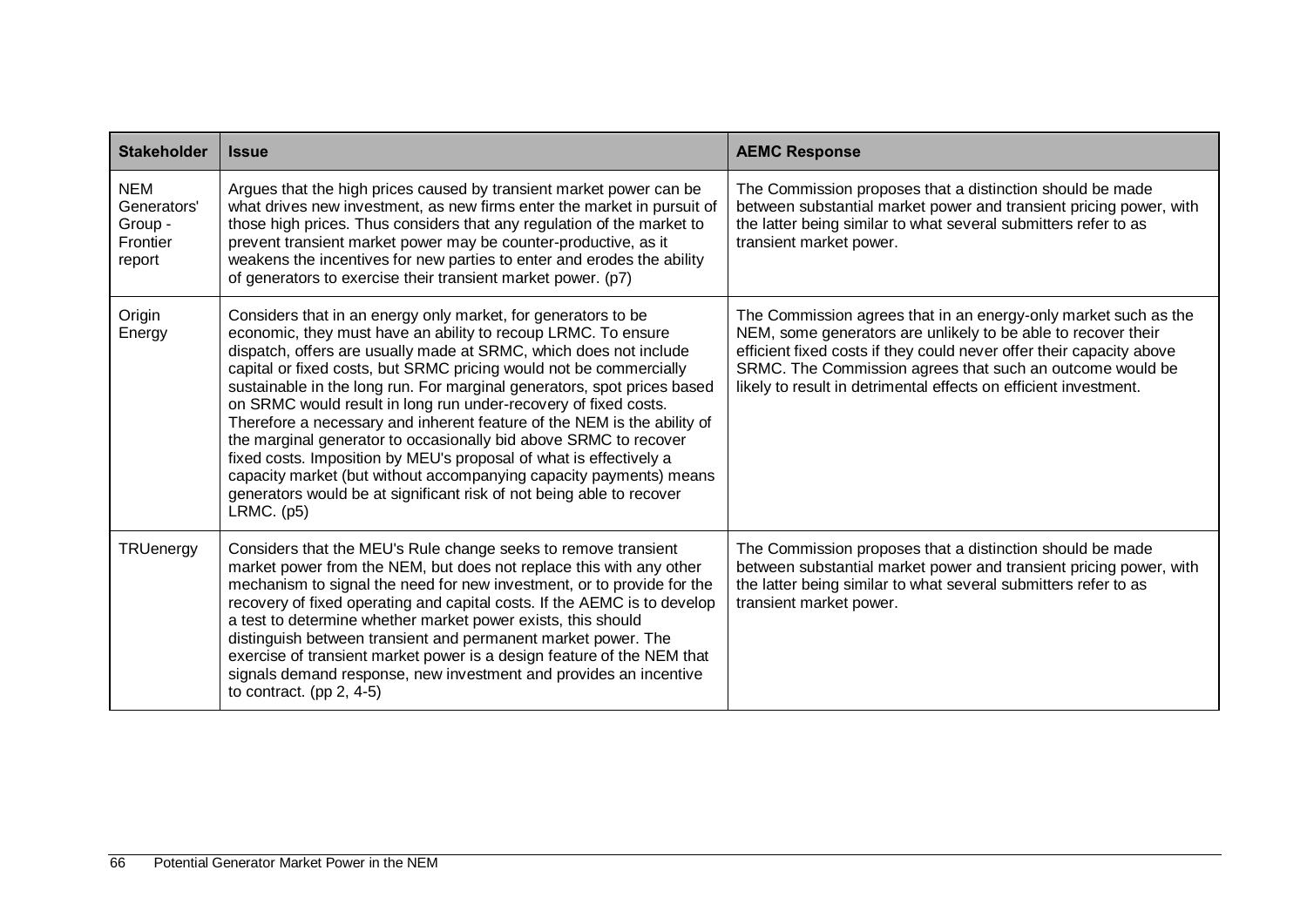| <b>Stakeholder</b>     | <b>Issue</b>                                                                                                                                                                                                                                                                                                                                                                                                                                                                                                                                                                                                                                                                                                                                                                                            | <b>AEMC Response</b>                                                                                                                                                                                                                                                                                                                                                                                                                                                                                                  |  |
|------------------------|---------------------------------------------------------------------------------------------------------------------------------------------------------------------------------------------------------------------------------------------------------------------------------------------------------------------------------------------------------------------------------------------------------------------------------------------------------------------------------------------------------------------------------------------------------------------------------------------------------------------------------------------------------------------------------------------------------------------------------------------------------------------------------------------------------|-----------------------------------------------------------------------------------------------------------------------------------------------------------------------------------------------------------------------------------------------------------------------------------------------------------------------------------------------------------------------------------------------------------------------------------------------------------------------------------------------------------------------|--|
|                        | What is the appropriate definition of market power / substantial market power?                                                                                                                                                                                                                                                                                                                                                                                                                                                                                                                                                                                                                                                                                                                          |                                                                                                                                                                                                                                                                                                                                                                                                                                                                                                                       |  |
| AER - Biggar<br>report | Considers that a firm has market power if it can, by changing its output,<br>affect the wholesale market price that it is paid. (p3)                                                                                                                                                                                                                                                                                                                                                                                                                                                                                                                                                                                                                                                                    | The Commission's proposed definition of 'substantial market power'<br>is set out in section 2.2 of this paper. The Commission proposes that<br>the ability to affect the wholesale market price in a single trading<br>interval is not enough on its own to constitute a substantial market<br>power problem that justifies regulatory intervention, and it is<br>necessary to assess whether the generator has the ability to<br>increase the annual average wholesale price to a level that exceeds<br>LRMC.        |  |
| <b>AGL</b>             | Considers that observations of prices being above a generator's SRMC<br>in a specific period are not sufficient to characterise a generator as<br>having market power. All firms facing large fixed costs require the price<br>they receive to exceed their marginal cost at least at certain times if<br>they are to be able to recover their total costs. Generators at particular<br>times are able to set spot prices in excess of their SRMC in a given<br>trading interval. However, whether such behaviour constitutes enduring<br>market power must be considered having regard to whether the<br>generator is able to earn economic profits in the long-run or whether<br>these profits will be reined in by new entry into (or expansion by other<br>existing operators in) the market. (p13) | The Commission's proposed definition of 'substantial market power'<br>is set out in section 2.2 of this paper. The Commission proposes that<br>the ability to bid above SRMC in a single trading interval is not<br>enough on its own to constitute substantial market power. The<br>Commission's proposed definition requires an ability to increase the<br>annual average wholesale price to a level that exceeds LRMC, and<br>the ability to sustain prices at that level due to significant barriers to<br>entry. |  |
| <b>AGL</b>             | Considers that enduring market power should be defined as the ability<br>of generators to act without competitive constraint in the long run, such<br>that they are able to earn long run economic profits. Generators may<br>earn prices in excess of SRMC in the short term, but it is the ability of<br>the generator to earn these profits in the long run or whether these<br>profits are reined in by new entry of generators, or expansion of<br>existing generators, which is key. (pp2, 15)                                                                                                                                                                                                                                                                                                    | The Commission's proposed definition of 'substantial market power'<br>is set out in section 2.2 of this paper. The Commission's proposed<br>definition requires an ability to increase the annual average<br>wholesale price to a level that exceeds LRMC, and the ability to<br>sustain prices at that level due to significant barriers to entry.                                                                                                                                                                   |  |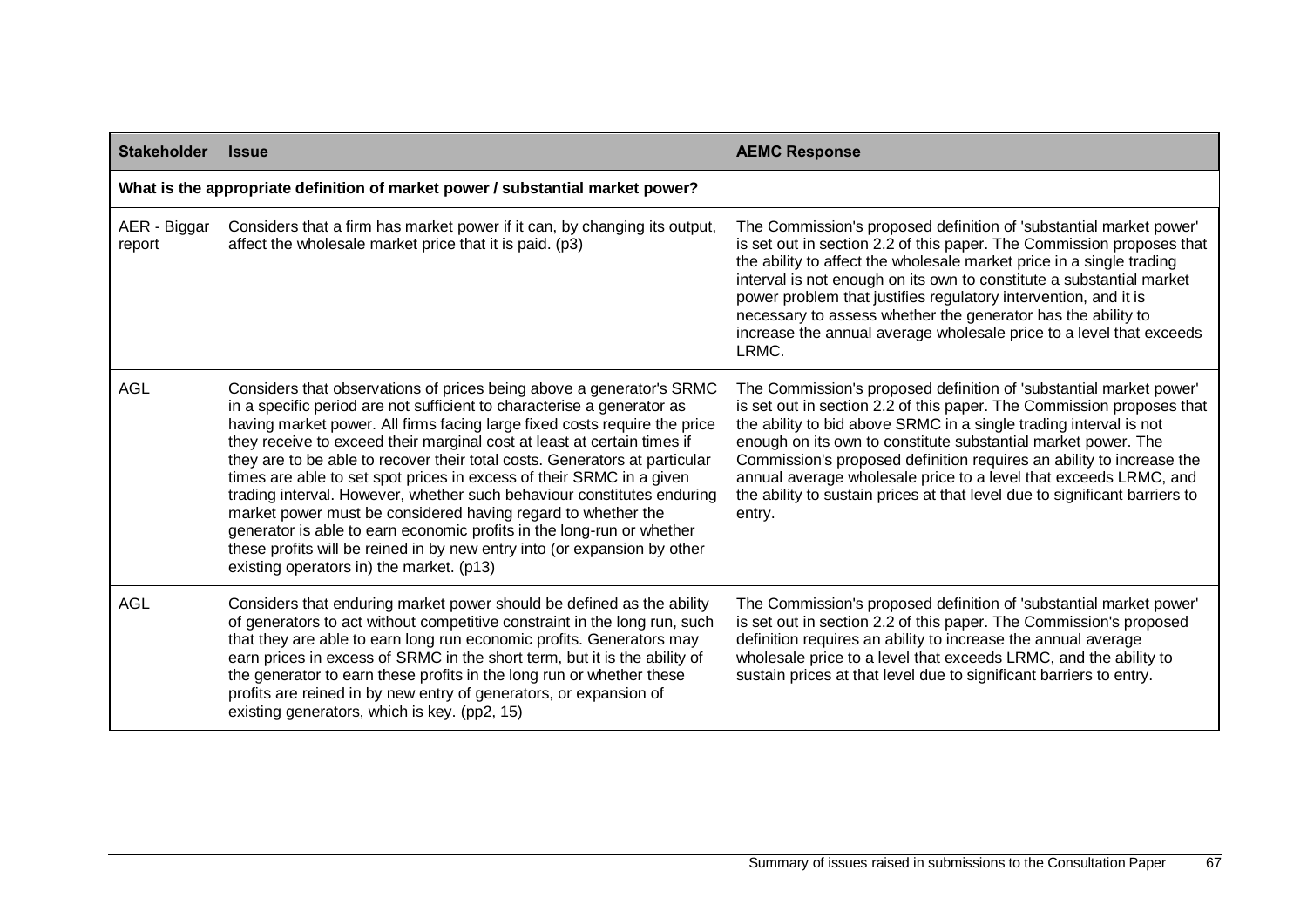| <b>Stakeholder</b>            | <b>Issue</b>                                                                                                                                                                                                                         | <b>AEMC Response</b>                                                                                                                                                                                                                                                                                                                                                                                                                                                                                                                                                                            |
|-------------------------------|--------------------------------------------------------------------------------------------------------------------------------------------------------------------------------------------------------------------------------------|-------------------------------------------------------------------------------------------------------------------------------------------------------------------------------------------------------------------------------------------------------------------------------------------------------------------------------------------------------------------------------------------------------------------------------------------------------------------------------------------------------------------------------------------------------------------------------------------------|
| Aurora<br>Energy              | Proposes that market power should be defined as the ability to raise<br>prices above a level that is considered competitive for a substantial<br>period, due to the absence of competition and any constraints on<br>behaviour. (p6) | The Commission's proposed definition of 'substantial market power'<br>set out in section 2.2 of this paper is similar to the definition<br>proposed by Aurora Energy. It requires an ability to increase the<br>annual average wholesale price to a level that exceeds LRMC, and<br>the ability to sustain prices at that level due to significant barriers to<br>entry. LRMC is considered to reflect the level of average prices that<br>should exist in a workably competitive market.                                                                                                       |
| Energy<br><b>Action Group</b> | Considers that the MEU's proposal appropriately addressed this issue.<br>(p3)                                                                                                                                                        | The Commission's proposed definition of 'substantial market power'<br>is set out in section 2.2 of this paper. The Commission's proposed<br>approach differs from the MEU's proposal, which essentially asked<br>whether any generator was 'pivotal' and must be dispatched in order<br>to meet maximum regional demand. This paper proposes that a<br>more appropriate approach is to assess whether any generator has<br>an ability to increase the annual average wholesale price to a level<br>that exceeds LRMC, and sustain prices at that level due to<br>significant barriers to entry. |
| <b>ESAA</b>                   | Proposed definition is sustainably raising prices above the LRMC. (p5)                                                                                                                                                               | The Commission's proposed definition of 'substantial market power'<br>set out in section 2.2 of this paper is similar to the definition<br>proposed by the ESAA. It requires an ability to increase the annual<br>average wholesale price to a level that exceeds LRMC, and the<br>ability to sustain prices at that level due to significant barriers to<br>entry.                                                                                                                                                                                                                             |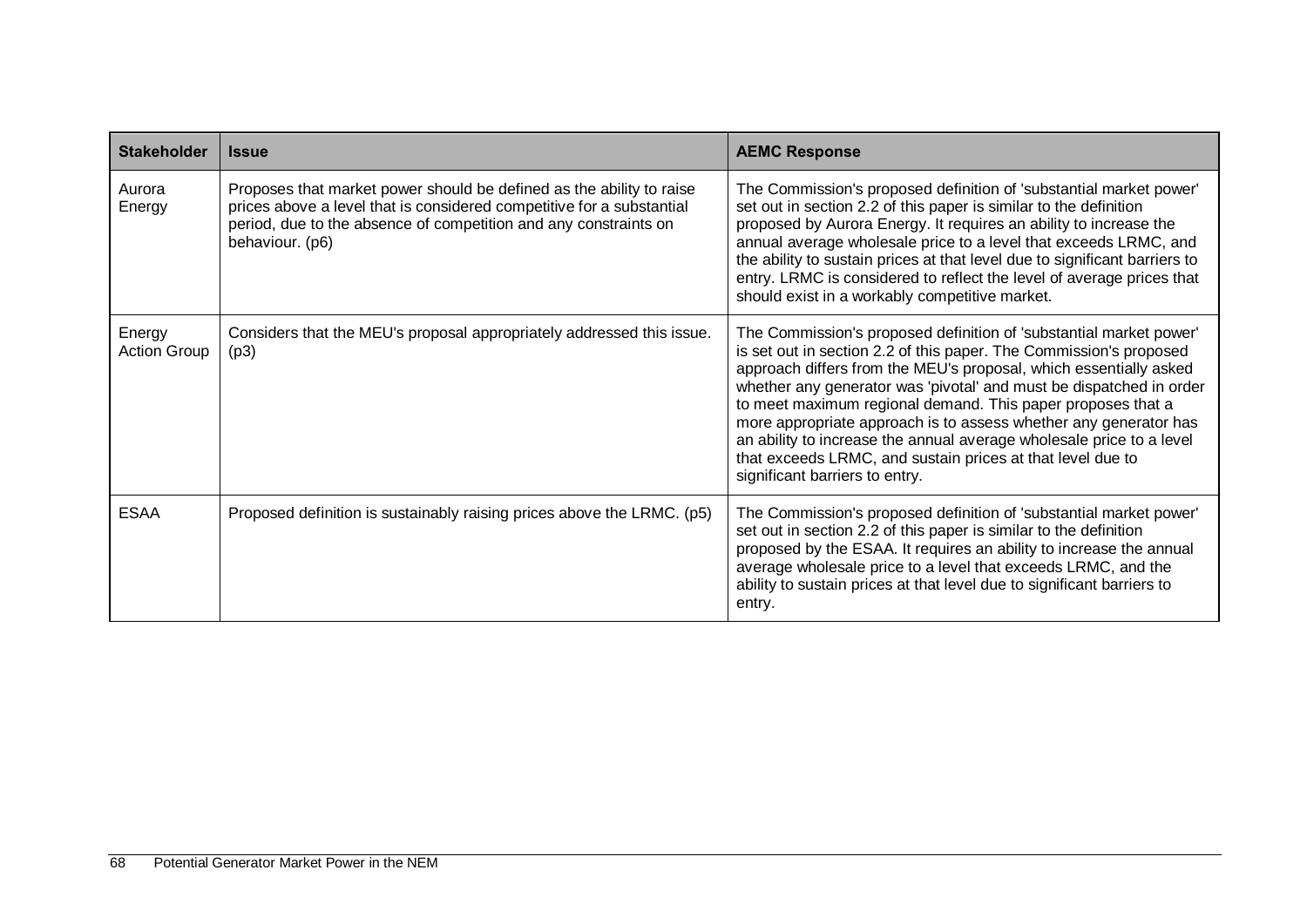| <b>Stakeholder</b>     | <b>Issue</b>                                                                                                                                                                                                                      | <b>AEMC Response</b>                                                                                                                                                                                                                                                                                                                                                                                                               |
|------------------------|-----------------------------------------------------------------------------------------------------------------------------------------------------------------------------------------------------------------------------------|------------------------------------------------------------------------------------------------------------------------------------------------------------------------------------------------------------------------------------------------------------------------------------------------------------------------------------------------------------------------------------------------------------------------------------|
| Hydro<br>Tasmania      | Notes that market power has been defined in various court cases.<br>These cases have demonstrated that:                                                                                                                           | Noted. The Commission has considered competition law cases as<br>one relevant source of information in reaching its view on the                                                                                                                                                                                                                                                                                                    |
|                        | - the essence of market power is the absence of constraint;                                                                                                                                                                       | appropriate definition of substantial market power. The<br>Commission's proposed definition of 'substantial market power' set                                                                                                                                                                                                                                                                                                      |
|                        | - it serves no useful purpose to focus on the short run transitory<br>situation;                                                                                                                                                  | out in section 2.2 of this paper reflects the factors noted by Hydro<br>Tasmania.                                                                                                                                                                                                                                                                                                                                                  |
|                        | - competition is a dynamic process rather than a situation and must be<br>assessed over time;                                                                                                                                     |                                                                                                                                                                                                                                                                                                                                                                                                                                    |
|                        | - little if any weight will be given to short term effects or advantages<br>readily corrected by market processes; and                                                                                                            |                                                                                                                                                                                                                                                                                                                                                                                                                                    |
|                        | - to have market power implies having the ability to maintain raised<br>prices or exclude competition for a significant period. (p8)                                                                                              |                                                                                                                                                                                                                                                                                                                                                                                                                                    |
| Hydro<br>Tasmania      | Proposes that assessments and definitions of market power must<br>consider whether a firm has the ability to:                                                                                                                     | The Commission's proposed definition of 'substantial market power'<br>set out in section 2.2 of this paper reflects the factors noted by Hydro                                                                                                                                                                                                                                                                                     |
|                        | - raise prices above the competitive level (in this case being long run<br>supply cost);                                                                                                                                          | Tasmania. The Commission proposes that the relevant cost<br>measure is the LRMC of bringing forward or adding capacity to meet<br>a specified increment in demand.                                                                                                                                                                                                                                                                 |
|                        | - sustain these higher prices beyond the timeframe needed to allow for<br>market responses, including new entry;                                                                                                                  |                                                                                                                                                                                                                                                                                                                                                                                                                                    |
|                        | - profitably raise prices on a sustained basis. (p23)                                                                                                                                                                             |                                                                                                                                                                                                                                                                                                                                                                                                                                    |
| International<br>Power | Proposes that a generator will not have market power unless it can<br>behave persistently in a manner unconstrained by competitors,<br>including the power to raise prices above competitive levels in a<br>sustainable way. (p8) | The Commission's proposed definition of 'substantial market power'<br>is set out in section 2.2 of this paper. It requires an ability to increase<br>the annual average wholesale price to a level that exceeds LRMC,<br>and the ability to sustain prices at that level due to significant barriers<br>to entry. LRMC is considered to reflect the level of average prices<br>that should exist in a workably competitive market. |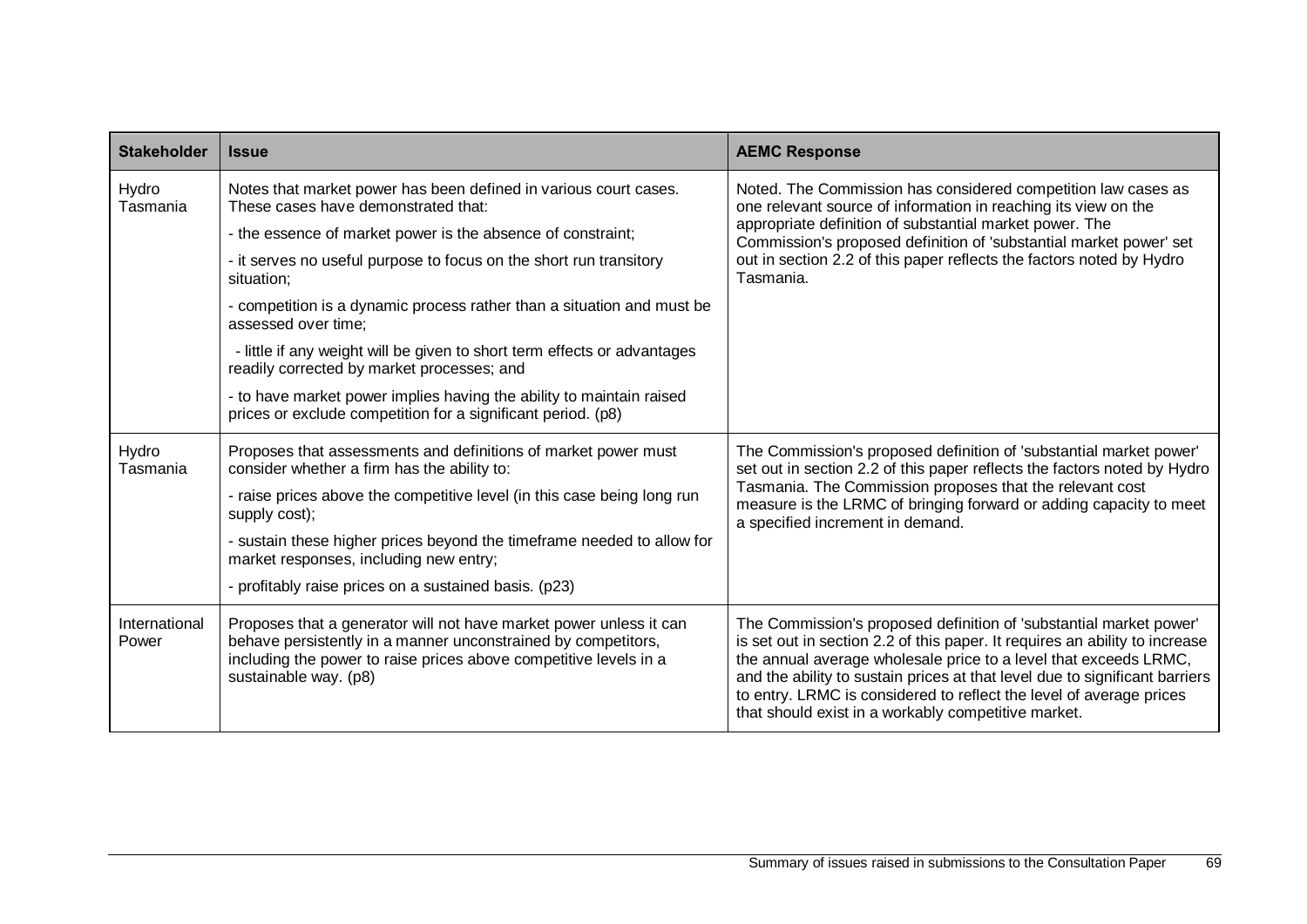| <b>Stakeholder</b>     | <b>Issue</b>                                                                                                                                                                                                                                                                                                                                                                                                      | <b>AEMC Response</b>                                                                                                                                                                                                                                                                                                                                                                                                                                                                                                                                                                  |
|------------------------|-------------------------------------------------------------------------------------------------------------------------------------------------------------------------------------------------------------------------------------------------------------------------------------------------------------------------------------------------------------------------------------------------------------------|---------------------------------------------------------------------------------------------------------------------------------------------------------------------------------------------------------------------------------------------------------------------------------------------------------------------------------------------------------------------------------------------------------------------------------------------------------------------------------------------------------------------------------------------------------------------------------------|
| International<br>Power | Considers that existing regulatory oversight measures act as a form of<br>constraint on the exercise of market power that should be considered<br>when assessing whether a generator has market power. Examples of<br>regulatory oversight include sections 46 and 50 of the CCA and the<br>rebidding restrictions in clause 3.8.22A of the Rules.                                                                | Noted. The Commission has considered the application of these<br>existing provisions when formulating its proposed definition of<br>substantial market power. The Commission considers that the<br>exercise of substantial market power may potentially be detrimental<br>to the achievement of the NEO in circumstances where the relevant<br>conduct does not breach these existing provisions.                                                                                                                                                                                     |
| <b>LYMMCo</b>          | Considers that the AEMC should not seek to lower or change the test<br>under the CCA. (p2)                                                                                                                                                                                                                                                                                                                        | This Rule change process cannot lower or change the test under the<br>CCA. The Commission's role in considering the MEU's proposal is to<br>assess whether the proposed Rule changes are likely to contribute<br>to the achievement of the NEO. The Commission considers that the<br>exercise of substantial market power may potentially be detrimental<br>to the achievement of the NEO in circumstances where the relevant<br>conduct does not breach the CCA.                                                                                                                     |
| <b>LYMMCo</b>          | Proposes that the analysis of long run price options is the most likely<br>indicator of market power, but does not in itself indicate the existence<br>of market power. (p2)                                                                                                                                                                                                                                      | The Commission's proposed definition of 'substantial market power'<br>requires an ability to increase the annual average wholesale price to<br>a level that exceeds LRMC, and the ability to sustain prices at that<br>level due to significant barriers to entry. The Commission proposes<br>that this analysis of long run prices and costs is the preferable<br>measure of substantial market power, but acknowledges that it is not<br>on its own determinative of whether an individual generator<br>possesses substantial market power and additional tests may be<br>required. |
| MEU                    | Notes that the MEU's proposed definition of market power is set out in<br>its Rule change proposal. Essentially, if there is any generator that<br>must be dispatched when the regional demand is less than that<br>forecast for the next year or which has been previously recorded in a<br>region, then that generator has the power to unilaterally set the<br>regional spot price and has market power. (p19) | The Commission's proposed definition of 'substantial market power'<br>is set out in section 2.2 of this paper. The Commission's proposed<br>approach differs from the MEU's proposal. This paper proposes that<br>a more appropriate approach is to assess whether any generator<br>has an ability to increase the annual average wholesale price to a<br>level that exceeds LRMC, and sustain prices at that level due to<br>significant barriers to entry.                                                                                                                          |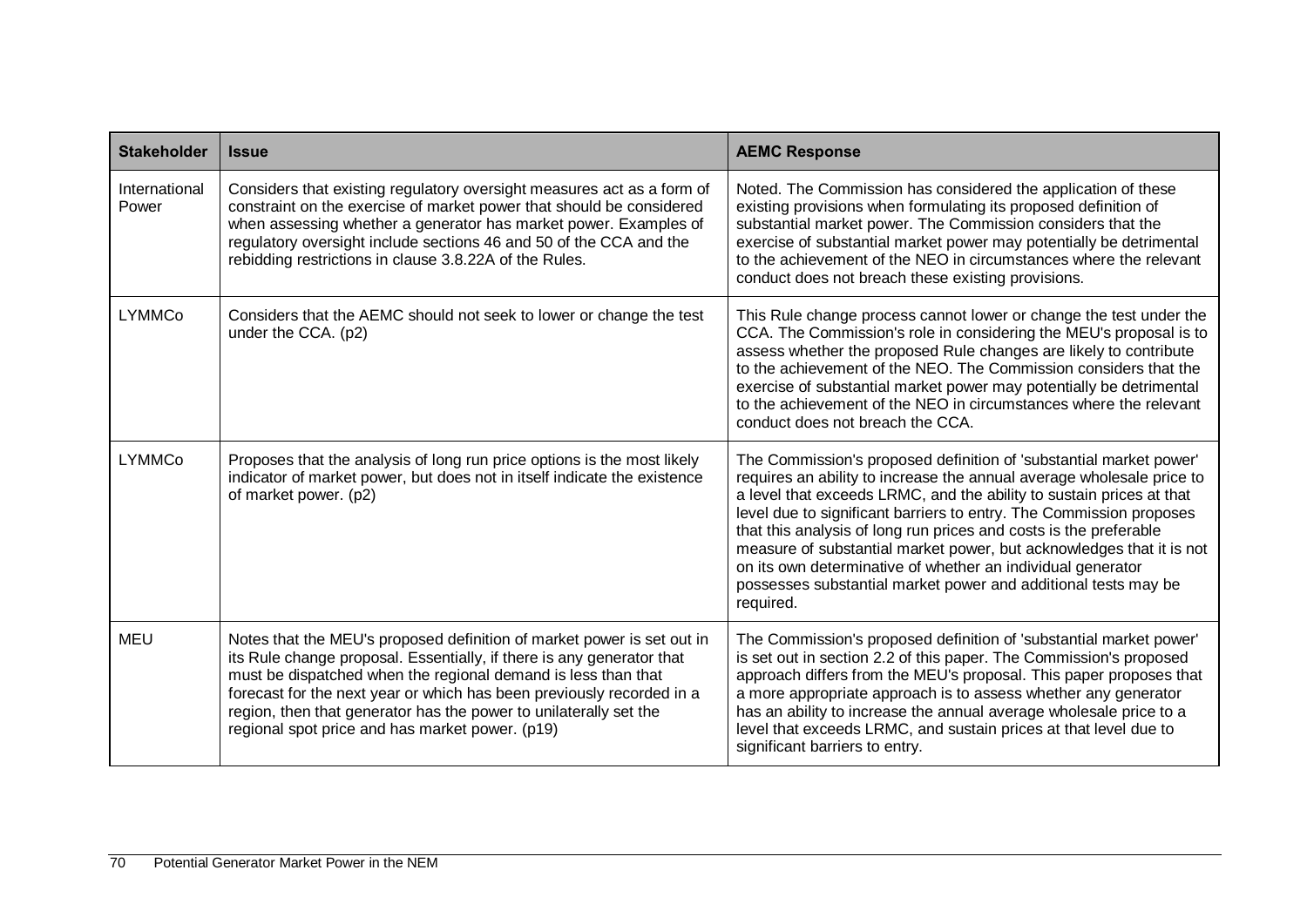| <b>Stakeholder</b>                                         | <b>Issue</b>                                                                                                                                                                                                                                                                                                                                                                                                                                                                                                                                                                                                                                                                   | <b>AEMC Response</b>                                                                                                                                                                                                                                                                                                                                |
|------------------------------------------------------------|--------------------------------------------------------------------------------------------------------------------------------------------------------------------------------------------------------------------------------------------------------------------------------------------------------------------------------------------------------------------------------------------------------------------------------------------------------------------------------------------------------------------------------------------------------------------------------------------------------------------------------------------------------------------------------|-----------------------------------------------------------------------------------------------------------------------------------------------------------------------------------------------------------------------------------------------------------------------------------------------------------------------------------------------------|
| <b>NEM</b><br>Generators'<br>Group -<br>Frontier<br>report | Defines market power as the ability of an individual firm to withhold<br>output of its product in order to increase the price of that product. The<br>extent to which a firm can do this depends on whether it faces<br>competitive constraints. (p5)                                                                                                                                                                                                                                                                                                                                                                                                                          | The Commission's proposed definition of 'substantial market power'<br>is set out in section 2.2 of this paper. The Commission's proposed<br>definition requires an ability to increase the annual average<br>wholesale price to a level that exceeds LRMC, and the ability to<br>sustain prices at that level due to significant barriers to entry. |
| <b>NEM</b><br>Generators'<br>Group -<br>Frontier<br>report | Proposes that, given the importance of competitive constraints in<br>limiting a firm's ability to exercise market power, the extent to which<br>barriers to entry exist in a market is an important indicator of whether a<br>firm holds significant market power. This is a more important indicator<br>than whether prices are occasionally above costs. (p8)                                                                                                                                                                                                                                                                                                                | The Commission's proposed definition of 'substantial market power'<br>is set out in section 2.2 of this paper. The Commission agrees that<br>the extent of barriers to entry is an important consideration, as<br>reflected in the Commission's proposed definition.                                                                                |
| <b>NEM</b><br>Generators'<br>Group -<br>Frontier<br>report | Notes that firms price above marginal cost in many industries,<br>especially in industries with high fixed costs, such as electricity<br>generation. It is during such times that firms are able to recover their<br>fixed costs. Market power should therefore be identified and assessed<br>with a longer term perspective in mind - i.e. can a firm raise prices in<br>such a way that it earns significant profits over time. The appropriate<br>temporal definition reflects the time scale of decisions made by<br>generators - i.e. a generator would be unlikely to exit or enter the<br>market based on the price received in a single trading interval. (pp8,<br>11) | Noted. The Commission's proposed definition of 'substantial market<br>power' in section 2.2 of this paper and proposed approach to market<br>definition in section 2.4 acknowledge the importance of a longer term<br>perspective.                                                                                                                  |
| Origin<br>Energy                                           | Considers that it is observationally difficult to distinguish between<br>scarcity pricing and market power. Higher prices during the former<br>serve to signal the need for investment and all generators to recover<br>their LRMC. The issue is whether there are persistent high prices over<br>time that result in recovering revenue in excess of LRMC with no new<br>entry. $(p6)$                                                                                                                                                                                                                                                                                        | Noted. The Commission's proposed definition of 'substantial market<br>power' in section 2.2 of this paper reflects these issues.                                                                                                                                                                                                                    |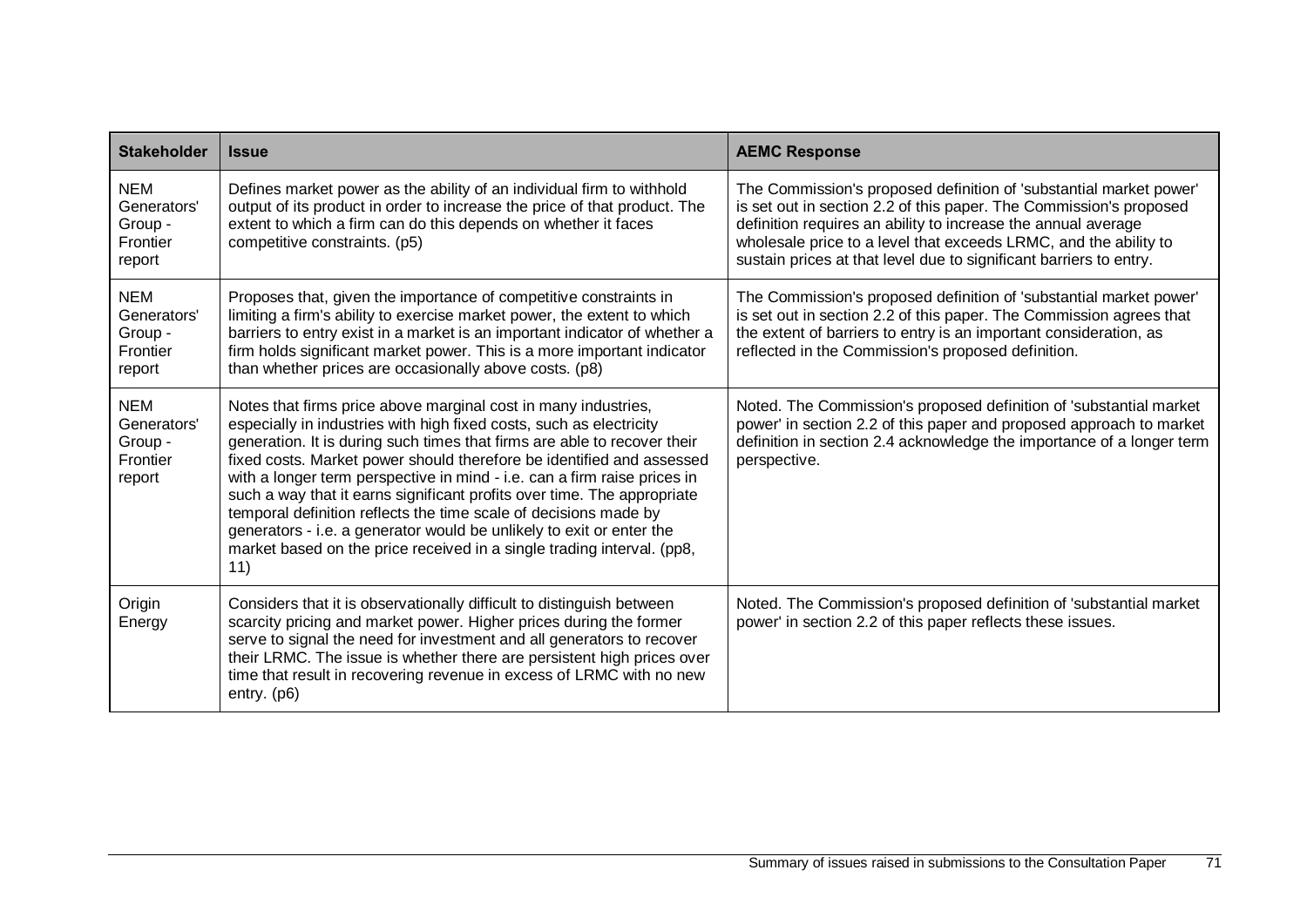| <b>Stakeholder</b>     | <b>Issue</b>                                                                                                                                                                                                                                                                                                                                                                                                                                                                                                                                                                                                                                                                                                                                | <b>AEMC Response</b>                                                                                                                                                                                                                                                                                                                                                                                                                                                                                                                                                                                                                                                                                                                                                                                                                                                                  |
|------------------------|---------------------------------------------------------------------------------------------------------------------------------------------------------------------------------------------------------------------------------------------------------------------------------------------------------------------------------------------------------------------------------------------------------------------------------------------------------------------------------------------------------------------------------------------------------------------------------------------------------------------------------------------------------------------------------------------------------------------------------------------|---------------------------------------------------------------------------------------------------------------------------------------------------------------------------------------------------------------------------------------------------------------------------------------------------------------------------------------------------------------------------------------------------------------------------------------------------------------------------------------------------------------------------------------------------------------------------------------------------------------------------------------------------------------------------------------------------------------------------------------------------------------------------------------------------------------------------------------------------------------------------------------|
|                        | What is the appropriate definition of the 'exercise' of market power?                                                                                                                                                                                                                                                                                                                                                                                                                                                                                                                                                                                                                                                                       |                                                                                                                                                                                                                                                                                                                                                                                                                                                                                                                                                                                                                                                                                                                                                                                                                                                                                       |
| <b>AER</b>             | Considers that the AEMC should focus on whether economic<br>withholding is of a sufficient scale to be of concern to the overall<br>efficiency of the NEM, rather than using competition law concepts from<br>the CCA to define whether there is an exercise of market power. (p6)                                                                                                                                                                                                                                                                                                                                                                                                                                                          | The Commission's proposed approach to the exercise of substantial<br>market power is set out in section 2.3 of this paper. The Commission<br>proposes not to adopt the CCA concept of 'taking advantage' to<br>define the exercise of substantial market power in the context of the<br>NEM. Economic withholding may be evidence of the exercise of<br>substantial market power if it occurs to a sufficient extent and with<br>sufficient frequency to cause annual average prices to exceed<br>LRMC. However, the Commission considers that it is appropriate to<br>adopt a broader definition that could also cover conduct other than<br>economic withholding.                                                                                                                                                                                                                   |
| AER - Biggar<br>report | Defines the exercise of market power as follows: 'A generator can be<br>said to exercise market power when it systematically submits an offer<br>curve which departs from its true, underlying, short-run marginal cost<br>curve in order to influence the wholesale spot price it is paid and is<br>therefore dispatched to a price-quantity combination which does not fall<br>on its short-run marginal cost curve'. Considers that generators<br>exercise market power by economic withholding of capacity - i.e.<br>submitting an offer curve that does not reflect their SRMC curve.<br>Incentive to exercise market power depends on the hedge position of<br>the generator and the shape of its residual demand curve. (pp5, 10-11) | The Commission's proposed definition of the 'exercise' of substantial<br>market power is set out in section 2.3 of this paper. The Commission<br>proposes that the ability to bid above SRMC in a single trading<br>interval is not enough on its own to constitute the exercise of<br>substantial market power and justify regulatory intervention, and it is<br>necessary to assess whether the generator has the ability to<br>increase the annual average wholesale price to a level that exceeds<br>LRMC. Economic withholding may be evidence of the exercise of<br>substantial market power if it occurs to a sufficient extent and with<br>sufficient frequency to cause annual average prices to exceed<br>LRMC. However, the Commission considers that it is appropriate to<br>adopt a broader definition that could also cover conduct other than<br>economic withholding. |
| AGL                    | Proposes that the appropriate test to determine whether a generator<br>has exercised enduring market power should be whether it has been<br>able to sustain wholesale prices in excess of its costs over the long<br>term. The relevant cost test is LRMC. (p16)                                                                                                                                                                                                                                                                                                                                                                                                                                                                            | The Commission's proposed definition of the 'exercise' of substantial<br>market power set out in section 2.3 of this paper is similar to the test<br>proposed by AGL.                                                                                                                                                                                                                                                                                                                                                                                                                                                                                                                                                                                                                                                                                                                 |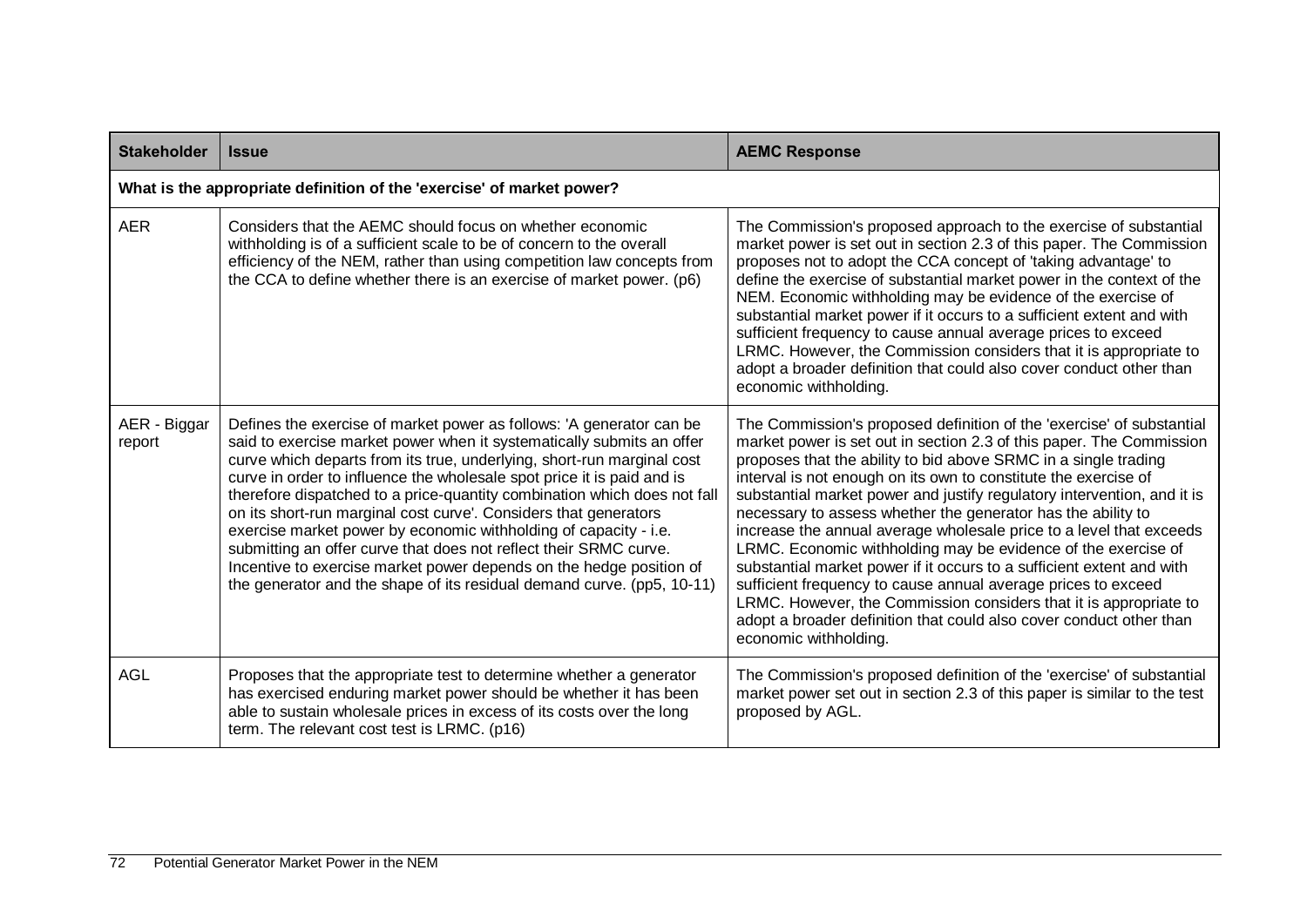| <b>Stakeholder</b>            | <b>Issue</b>                                                                                                                                                                                                                                                                                                                                                                                                                                                                                                                                                                                                                                                                                                                                                                      | <b>AEMC Response</b>                                                                                                                                                                                                                                                                                                                                                                                                                                                                                                                                                                                                                                                                                                                                                                                                                                                                 |
|-------------------------------|-----------------------------------------------------------------------------------------------------------------------------------------------------------------------------------------------------------------------------------------------------------------------------------------------------------------------------------------------------------------------------------------------------------------------------------------------------------------------------------------------------------------------------------------------------------------------------------------------------------------------------------------------------------------------------------------------------------------------------------------------------------------------------------|--------------------------------------------------------------------------------------------------------------------------------------------------------------------------------------------------------------------------------------------------------------------------------------------------------------------------------------------------------------------------------------------------------------------------------------------------------------------------------------------------------------------------------------------------------------------------------------------------------------------------------------------------------------------------------------------------------------------------------------------------------------------------------------------------------------------------------------------------------------------------------------|
| <b>AGL</b>                    | Considers that the tests for determining the exercise of market power<br>in the NEM should not rely too heavily on competition law. (p16)                                                                                                                                                                                                                                                                                                                                                                                                                                                                                                                                                                                                                                         | The Commission proposes not to adopt the competition law concept<br>of 'taking advantage' to define the exercise of substantial market<br>power in the context of the NEM.                                                                                                                                                                                                                                                                                                                                                                                                                                                                                                                                                                                                                                                                                                           |
| Energy<br><b>Action Group</b> | Considers that the MEU's proposal appropriately addressed this issue.<br>Considers that the issue of information asymmetry also needs to be<br>addressed. A generator's contract position also acts as a behavioural<br>driver. Uncapped and non-transparent nature of the ancillary service<br>payment market provides gaming opportunities. Also large scale<br>penetration of renewable energy may favour some generators so they<br>can exercise market power. Considers that there are inter-related<br>issues of access and who pays for transmission extension and<br>augmentation. Long lead times plus barriers to entry and relatively low<br>long term profit margins for some technologies leave incumbent<br>generators in a position to exercise market power. (p3) | The Commission's proposed definition of the 'exercise' of substantial<br>market power is set out in section 2.3 of this paper. The<br>Commission's proposed approach differs from the MEU's proposal.<br>The Commission's proposed approach assesses whether any<br>generator has the ability to increase the annual average wholesale<br>price to a level that exceeds LRMC, and sustain prices at that level<br>due to significant barriers to entry. The Commission agrees that a<br>generator's contract position is relevant to its incentive to exercise<br>substantial market power, and that barriers to entry are important.<br>Issues of access and charges for transmission extensions and<br>augmentations are outside of the scope of this Rule change and are<br>currently being considered by the Commission as part of its<br><b>Transmission Frameworks Review.</b> |
| Hydro<br>Tasmania             | Considers that matters to be considered when determining whether a<br>participant is able to exercise market power include countervailing<br>power and the presence or absence of constraints. Network<br>constraints, generator availability, contract positions and<br>co-optimisation with ancillary services can impose significant<br>alternative costs on generators or limit their availability. Such<br>constraints can influence a firm's ability to exercise market power.<br>$(pp14-16)$                                                                                                                                                                                                                                                                               | Noted. The Commission acknowledges that some or all of these<br>matters may affect a generator's ability to exercise substantial<br>market power.                                                                                                                                                                                                                                                                                                                                                                                                                                                                                                                                                                                                                                                                                                                                    |
| MEU                           | Considers that existing CCA tests are inappropriate here. Electricity<br>market rules used in other jurisdictions show that generator market<br>power must be addressed within the rules due to the unique features of<br>electricity. (p20)                                                                                                                                                                                                                                                                                                                                                                                                                                                                                                                                      | The Commission proposes not to adopt the CCA concept of 'taking<br>advantage' to define the exercise of substantial market power in the<br>context of the NEM.                                                                                                                                                                                                                                                                                                                                                                                                                                                                                                                                                                                                                                                                                                                       |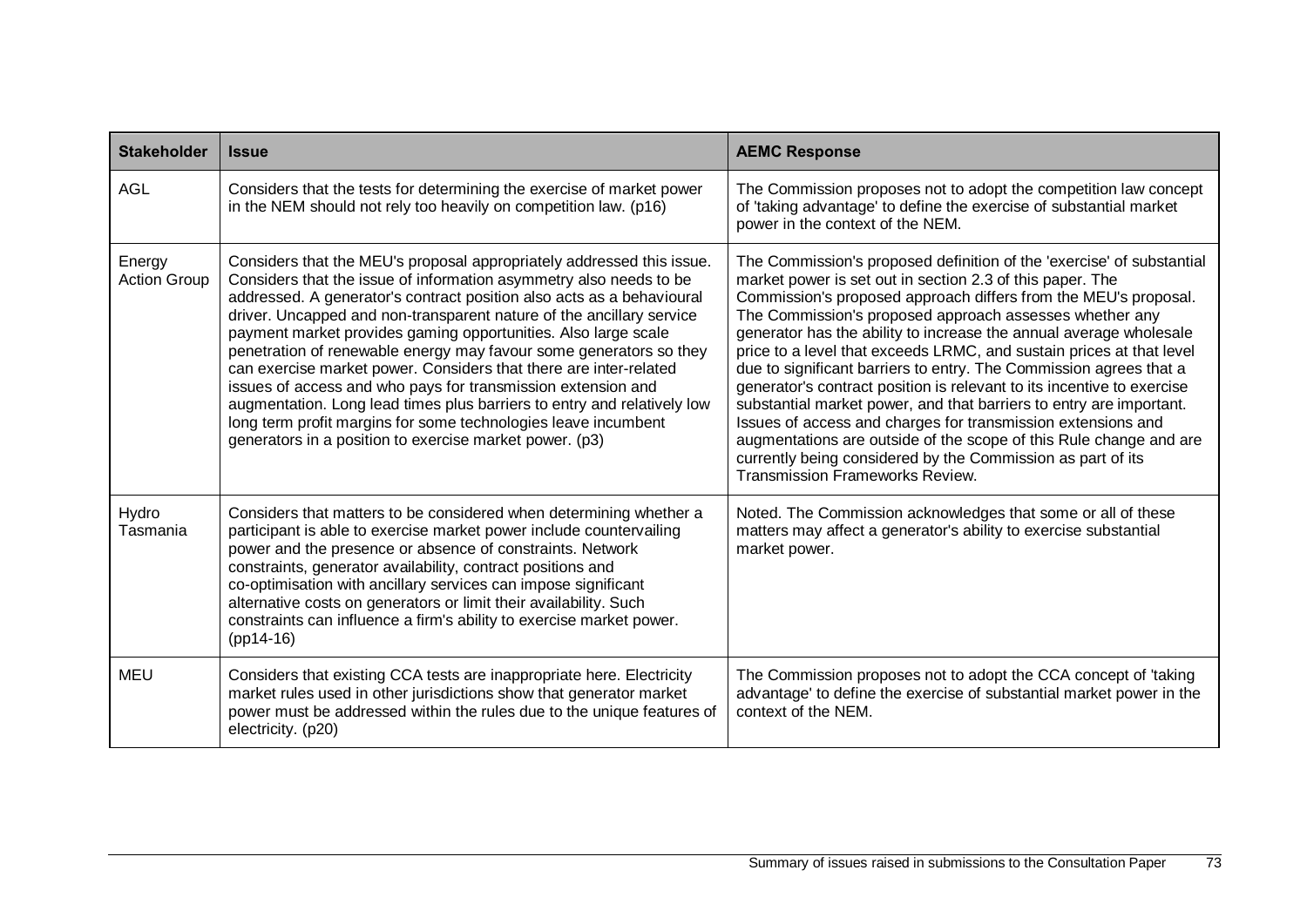| <b>Stakeholder</b>                                         | <b>Issue</b>                                                                                                                                                                                                                                                                                                                                                                                                       | <b>AEMC Response</b>                                                                                                                                                                                                                                                                                                                                                                                                                                                       |
|------------------------------------------------------------|--------------------------------------------------------------------------------------------------------------------------------------------------------------------------------------------------------------------------------------------------------------------------------------------------------------------------------------------------------------------------------------------------------------------|----------------------------------------------------------------------------------------------------------------------------------------------------------------------------------------------------------------------------------------------------------------------------------------------------------------------------------------------------------------------------------------------------------------------------------------------------------------------------|
| <b>NEM</b><br>Generators'<br>Group -<br>Frontier<br>report | Considers that the existing tests for whether market power has been<br>exercised as defined in competition law are not appropriate. This is<br>because the statutory regime set out in the NEL is concerned with<br>promotion of efficiency in the market, not with competitive effects. (p13)                                                                                                                     | The Commission proposes not to adopt the CCA concept of 'taking<br>advantage' to define the exercise of substantial market power in the<br>context of the NEM.                                                                                                                                                                                                                                                                                                             |
| TRUenergy                                                  | Considers that the current competition law tests for taking advantage of<br>and abusing market power are the appropriate tests in the context of<br>the Rule change request. (p4)                                                                                                                                                                                                                                  | The Commission proposes not to adopt the competition law<br>concepts of 'taking advantage' or 'abuse' of market power to define<br>the exercise of substantial market power in the context of the NEM.<br>The Commission considers that the exercise of substantial market<br>power may potentially be detrimental to the achievement of the NEO<br>even if that market power is not 'taken advantage of' or 'abused' as<br>those terms are defined under competition law. |
| What is the relevant 'market'?                             |                                                                                                                                                                                                                                                                                                                                                                                                                    |                                                                                                                                                                                                                                                                                                                                                                                                                                                                            |
| <b>AGL</b>                                                 | Proposes that in defining the market to be analysed, the AEMC should<br>consider all the factors that may influence a generator's decisions<br>regarding pricing and output. The main purpose of market definition is<br>to identify what forces act within a market and influence the decision<br>making processes of a participant. The AEMC should err on the side of<br>a broader market definition. (pp24-25) | The Commission's proposed approach to market definition is set out<br>in section 2.4 of this paper. The Commission acknowledges that<br>there is some uncertainty about the precise boundaries of some<br>aspects of the market, particularly the geographic and temporal<br>dimensions, but does not consider that it is appropriate to<br>intentionally err on the side of a broader market definition.                                                                  |
| <b>AGL</b>                                                 | Proposes that the product and functional dimensions of the market are<br>the wholesale NEM, and the trading of wholesale energy within that<br>market, consistent with the AGL v ACCC decision. (p14)                                                                                                                                                                                                              | The Commission's proposed approach to market definition is set out<br>in section 2.4 of this paper. The Commission proposes that the<br>relevant product is electrical energy supplied to the wholesale<br>market and the functional dimension is electricity generation.                                                                                                                                                                                                  |
| <b>AGL</b>                                                 | Considers that the interconnected nature of the NEM suggests that the<br>whole interconnected NEM is the appropriate geographic scope.<br>However, this may be limited by the extent of inter-regional congestion,<br>which should be taken into consideration. (p14)                                                                                                                                              | The Commission's proposed approach to market definition is set out<br>in section 2.4 of this paper. The Commission has not yet reached a<br>view on the appropriate geographic market, but proposes a test in<br>section 2.4.2 to determine that issue. The extent of interconnector<br>constraints will be a key issue when applying that test.                                                                                                                           |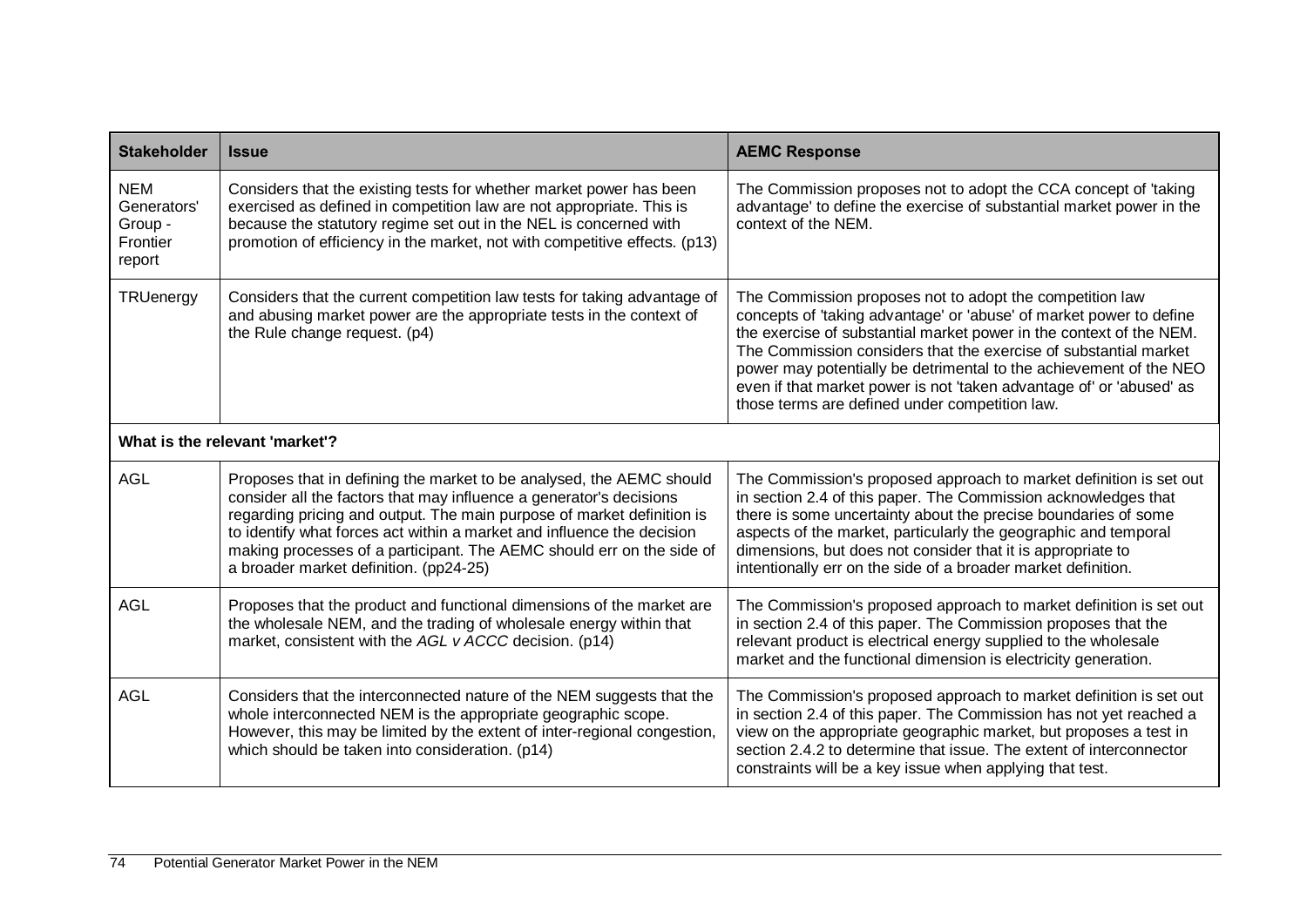| <b>Stakeholder</b>     | <b>Issue</b>                                                                                                                                                                                                                                                                                                                                                                                                                                                                                                                                                                                                                                                                                                                                                                                                                                                              | <b>AEMC Response</b>                                                                                                                                                                                                                                                                                                                                                                                                                                     |
|------------------------|---------------------------------------------------------------------------------------------------------------------------------------------------------------------------------------------------------------------------------------------------------------------------------------------------------------------------------------------------------------------------------------------------------------------------------------------------------------------------------------------------------------------------------------------------------------------------------------------------------------------------------------------------------------------------------------------------------------------------------------------------------------------------------------------------------------------------------------------------------------------------|----------------------------------------------------------------------------------------------------------------------------------------------------------------------------------------------------------------------------------------------------------------------------------------------------------------------------------------------------------------------------------------------------------------------------------------------------------|
| <b>AGL</b>             | Proposes that the appropriate temporal dimension of the market should<br>reflect generators' considerations of the time necessary to earn a<br>commercial return for their investment. This indicates that the<br>appropriate temporal dimension should be longer than a single trading<br>interval. (p14)                                                                                                                                                                                                                                                                                                                                                                                                                                                                                                                                                                | The Commission's proposed approach to market definition is set out<br>in section 2.4 of this paper. The Commission's proposed temporal<br>dimension is at least one year, and potentially two to three years.                                                                                                                                                                                                                                            |
| Hydro<br>Tasmania      | Considers that a number of issues need to be considered for market<br>definition:<br>- product dimension: the spot market is not necessarily the appropriate<br>product dimension of the market. Generators make choices between<br>exposure to spot, hedge and FCAS markets;<br>- geographic dimension: regional definitions do not necessarily define<br>the market;<br>- functional dimension: vertical integration means both generators and<br>retailers may need to be included in the market definition;                                                                                                                                                                                                                                                                                                                                                           | The Commission's proposed approach to market definition is set out<br>in section 2.4 of this paper.                                                                                                                                                                                                                                                                                                                                                      |
|                        | - temporal dimension: the relevant timeframe needs to allow for market<br>responses. (pp12-13)                                                                                                                                                                                                                                                                                                                                                                                                                                                                                                                                                                                                                                                                                                                                                                            |                                                                                                                                                                                                                                                                                                                                                                                                                                                          |
| International<br>Power | Considers that the temporal market dimension involves long run<br>considerations and long term substitution possibilities, as shown by<br>CCA cases. The ACCC recognises that geographic market definition<br>needs to consider the interrelationship between NEM regions and the<br>effect of interconnectors. The ACCC has stated that when assessing<br>the constraint provided by generators outside of a region, it is useful to<br>think of an interconnector as a generator with a variable marginal cost.<br>Cites examples where the ACCC has considered the relevant NSW<br>market to include the Victoria and Queensland interconnectors.<br>Considers that the consistent position of the ACCC is that, but for<br>interconnector constraints from time to time, the geographic dimension<br>of the wholesale market would be the whole of the NEM. (pp18-20) | The Commission's proposed approach to market definition is set out<br>in section 2.4 of this paper. The Commission's proposed temporal<br>dimension recognises that a long term approach is appropriate. The<br>Commission has not yet reached a view on the appropriate<br>geographic market, but proposes a test in section 2.4.2 to determine<br>that issue. The extent of interconnector constraints will be a key<br>issue when applying that test. |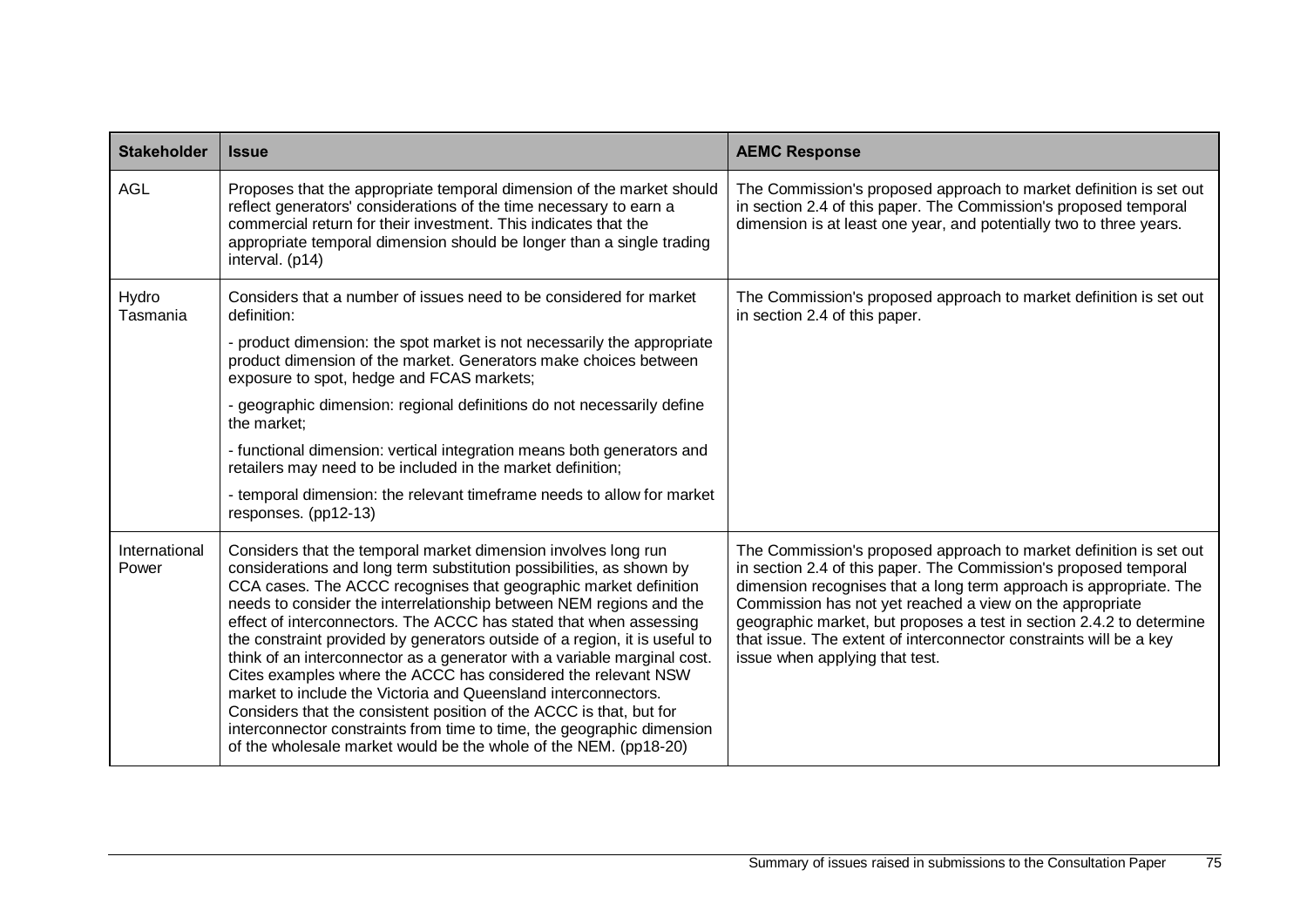| <b>Stakeholder</b>                                         | <b>Issue</b>                                                                                                                                                                                                                                                                                                                                                                                                                                                                                                              | <b>AEMC Response</b>                                                                                                                                                                                                                                                                                                                        |
|------------------------------------------------------------|---------------------------------------------------------------------------------------------------------------------------------------------------------------------------------------------------------------------------------------------------------------------------------------------------------------------------------------------------------------------------------------------------------------------------------------------------------------------------------------------------------------------------|---------------------------------------------------------------------------------------------------------------------------------------------------------------------------------------------------------------------------------------------------------------------------------------------------------------------------------------------|
| <b>NEM</b><br>Generators'<br>Group -<br>Frontier<br>report | Proposes that market definition should reflect the factors that are likely<br>to constrain the pricing and output behaviours of generators. Notes that<br>market definition should not be considered an end in itself - rather, its<br>main purpose should be to help identify the forces that operate in a<br>market. (p10)                                                                                                                                                                                              | The Commission's proposed approach to market definition is set out<br>in section 2.4 of this paper. The Commission agrees that a purposive<br>approach should be taken to market definition.                                                                                                                                                |
| <b>NEM</b><br>Generators'<br>Group -<br>Frontier<br>report | Proposes that the AEMC should err on the side of a larger market<br>definition rather than a narrower definition, especially if minor changes<br>in the definition of the market could lead to large changes in either<br>arguments or conclusions. (p10)                                                                                                                                                                                                                                                                 | The Commission acknowledges that there is some uncertainty about<br>the precise boundaries of some aspects of the market, particularly<br>the geographic and temporal dimensions, but does not consider that<br>it is appropriate to intentionally err on the side of a broader market<br>definition.                                       |
| <b>NEM</b><br>Generators'<br>Group -<br>Frontier<br>report | Considers that the interconnected nature of the NEM suggests that the<br>appropriate geographic market should be national rather than state<br>based and should consider the ability of generators in different regions<br>to constrain each other's behaviour. However, binding constraints on<br>interconnectors can limit the ability of generators in one region to<br>supply consumers in other region, so the assessment of the<br>geographic market should also consider the extent of these constraints.<br>(p11) | The Commission has not yet reached a view on the appropriate<br>geographic market, but proposes a test in section 2.4.2 to determine<br>that issue. The extent of interconnector constraints will be a key<br>issue when applying that test.                                                                                                |
| Origin<br>Energy                                           | Considers that the MEU's proposal has taken an overly narrow view of<br>the market both in terms of geography and time. Argues that this<br>approach leads to a number of misleading outcomes and implies that<br>high price events are solely as a result of strategic bidding and the<br>exercise of market power. The focus on spot prices also discounts the<br>critical role of the financial contracts market in managing the effects of<br>the NEM's inherent volatility. (p2)                                     | The Commission's proposed approach to market definition is set out<br>in section 2.4 of this paper. The Commission's proposed temporal<br>dimension recognises that a long term approach is appropriate. The<br>Commission intends to consider the contracts market when<br>assessing whether any generators have substantial market power. |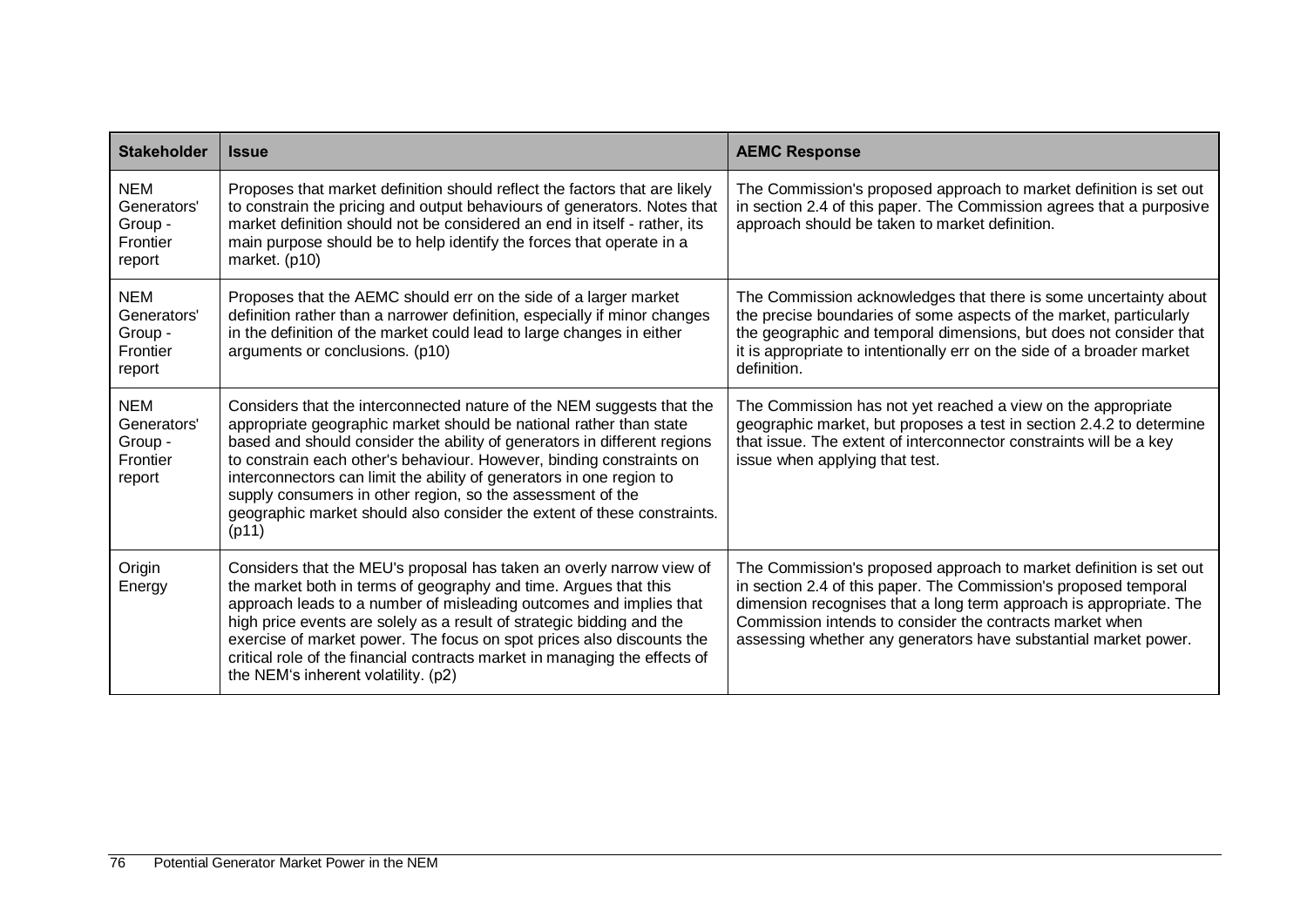| <b>Stakeholder</b> | <b>Issue</b>                                                                                                                                                                                                                                                                                                                                                                                                                                                                                                                                                                                                                                                                                                                                                                                                                                                                                                                                                                                                                                                                                                                                                                                                                | <b>AEMC Response</b>                                                                                                                                                                                                                                                                                                                                                                                                                                                                                                                                                                                                                 |
|--------------------|-----------------------------------------------------------------------------------------------------------------------------------------------------------------------------------------------------------------------------------------------------------------------------------------------------------------------------------------------------------------------------------------------------------------------------------------------------------------------------------------------------------------------------------------------------------------------------------------------------------------------------------------------------------------------------------------------------------------------------------------------------------------------------------------------------------------------------------------------------------------------------------------------------------------------------------------------------------------------------------------------------------------------------------------------------------------------------------------------------------------------------------------------------------------------------------------------------------------------------|--------------------------------------------------------------------------------------------------------------------------------------------------------------------------------------------------------------------------------------------------------------------------------------------------------------------------------------------------------------------------------------------------------------------------------------------------------------------------------------------------------------------------------------------------------------------------------------------------------------------------------------|
| Origin<br>Energy   | Notes that the MEU has taken a regional view of the market in its<br>analysis, which may reflect price separation that occurs between<br>markets. However, a NEM-wide view of the market is more appropriate<br>because:<br>- mainland regions generally operate as an integrated market with<br>prices aligned for the majority of the time;<br>- measures designed to curb the perceived exercise of market power<br>cannot be regionally confined and will have market-wide implications,<br>therefore it is necessary to consider whether the proposed solution is<br>proportional to the perceived issue;<br>- price separation due to interconnector constraints could be reflective<br>of deficiencies in transmission planning and investment frameworks,<br>therefore there may be a need to address these problems directly<br>rather than implement a market power Rule change to deal with the<br>consequences;<br>- increased interconnection will facilitate competition and further reduce<br>potential opportunities for exercise of market power; and<br>- there is a strong judicial preference for dealing with market power<br>issues on a NEM-wide basis, as demonstrated in AGL v ACCC.<br>$(pp8-10)$ | The Commission has not yet reached a view on the appropriate<br>geographic market, but proposes a test in section 2.4.2 to determine<br>that issue. The extent of interconnector constraints will be a key<br>issue when applying that test. The Commission has had regard to<br>French J's comments in AGL v ACCC in reaching its views on<br>market definition, but notes that French J's analysis was based on<br>events in Victoria in 2000-2001 and a more comprehensive and<br>up-to-date analysis is required to determine the appropriate<br>geographic market.                                                              |
| TRUenergy          | Proposes that the appropriate definition of the market should only<br>include the wholesale exchange operated by AEMO. The geographical<br>extent of the market is the interconnected regions in the NEM. The<br>relevant timeframe is the time needed develop new investment that will<br>compete away any excess profits. (p4)                                                                                                                                                                                                                                                                                                                                                                                                                                                                                                                                                                                                                                                                                                                                                                                                                                                                                            | The Commission's proposed approach to market definition is set out<br>in section 2.4 of this paper. The Commission proposes that the<br>relevant product is electrical energy supplied to the wholesale<br>market. The Commission has not yet reached a view on the<br>appropriate geographic market, but proposes a test in section 2.4.2<br>to determine that issue. The Commission's proposed temporal<br>dimension is at least one year, and potentially two to three years,<br>with the longer period reflecting the period in which new entry or<br>expansion should occur in the absence of significant barriers to<br>entry. |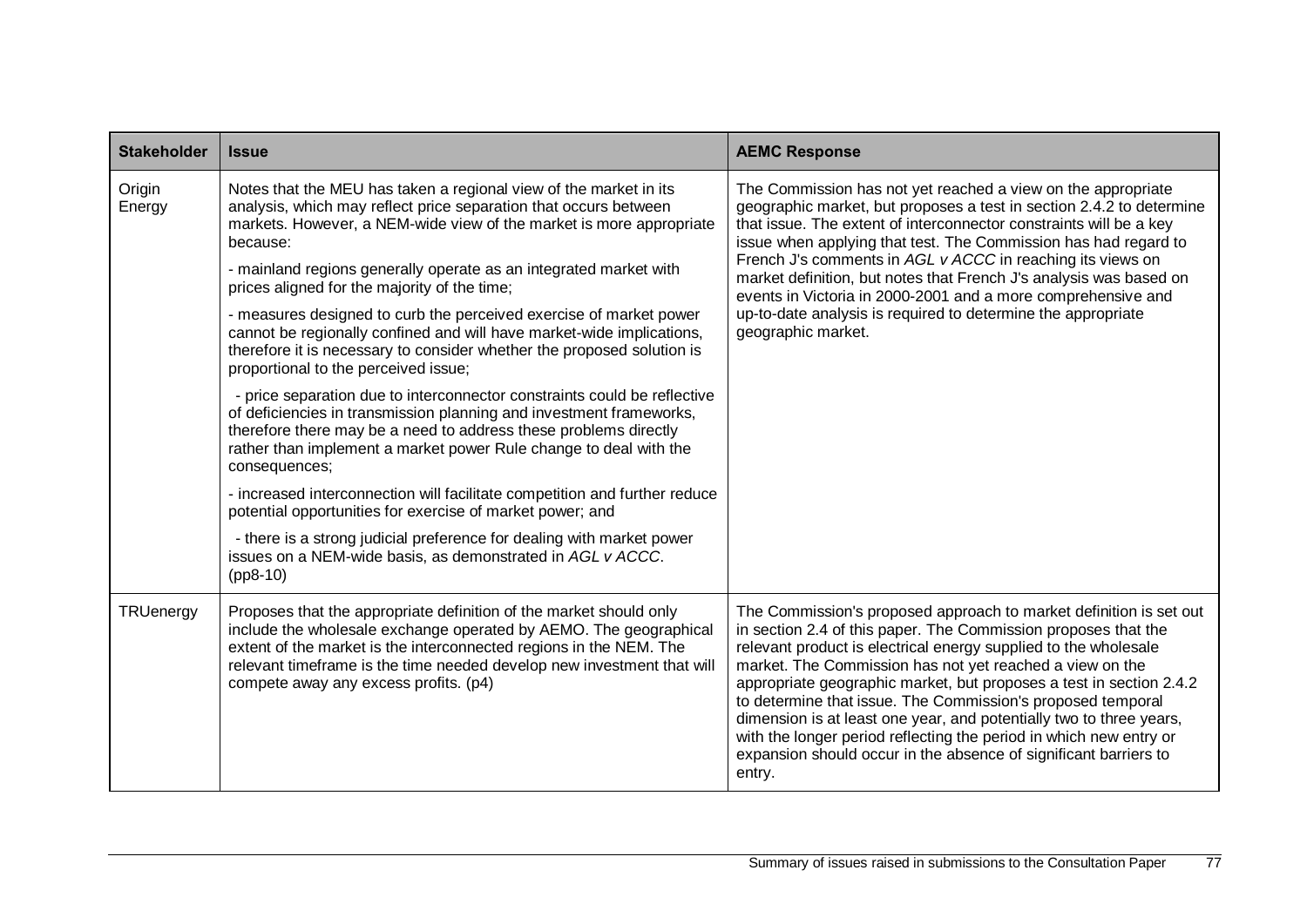| <b>Stakeholder</b>                                         | <b>Issue</b>                                                                                                                                                                                                                                                                                                                                                                                                                   | <b>AEMC Response</b>                                                                                                                                                                                                                                                                          |
|------------------------------------------------------------|--------------------------------------------------------------------------------------------------------------------------------------------------------------------------------------------------------------------------------------------------------------------------------------------------------------------------------------------------------------------------------------------------------------------------------|-----------------------------------------------------------------------------------------------------------------------------------------------------------------------------------------------------------------------------------------------------------------------------------------------|
|                                                            | Should the AEMC consider 'tacit collusion' as part of this Rule change process?                                                                                                                                                                                                                                                                                                                                                |                                                                                                                                                                                                                                                                                               |
| Energy<br><b>Action Group</b>                              | Considers that the Rule change should also attempt to address tacit<br>collusion and parallel behaviour, but notes that Australia is historically<br>not good at prosecuting such behaviour without access to a<br>whistle-blower and appropriate documentation. (p6)                                                                                                                                                          | The Commission proposes that tacit collusion should not be<br>considered as part of this Rule change process. The MEU's proposal<br>does not seek to address tacit collusion, and if tacit collusion is an<br>issue it is likely to be more appropriate for it to be addressed by the<br>CCA. |
| <b>MEU</b>                                                 | Notes that the MEU's proposal addresses the potential for tacit<br>collusion by providing that where the AER identifies that a second<br>generator has market power at a higher demand it has the ability to<br>declare a second dominant generator. (p25)                                                                                                                                                                     | Noted.                                                                                                                                                                                                                                                                                        |
| MEU                                                        | Notes that the MEU considered tacit collusion in its examination of<br>potential solutions, but determined that the increased complexity of<br>addressing an issue that might not occur (other than through the<br>declaration of second and third generators that might have market<br>power at times of higher demand) did not warrant the inclusion of<br>specific rules to modify the potential for tacit collusion. (p25) | Noted. The Commission proposes that tacit collusion should not be<br>considered as part of this Rule change process.                                                                                                                                                                          |
| <b>NEM</b><br>Generators'<br>Group -<br>Frontier<br>report | Considers that the threat of tacit collusion is poorly justified. If it is an<br>issue, it should continue to be dealt with under the CCA. There should<br>not be a separate rule for what constitutes collusive behaviour in the<br>NEM compared to elsewhere in the Australian economy. (p39)                                                                                                                                | Noted. The Commission proposes that tacit collusion should not be<br>considered as part of this Rule change process. The Commission<br>agrees that if tacit collusion is an issue it is likely to be more<br>appropriate for it to be addressed by the CCA.                                   |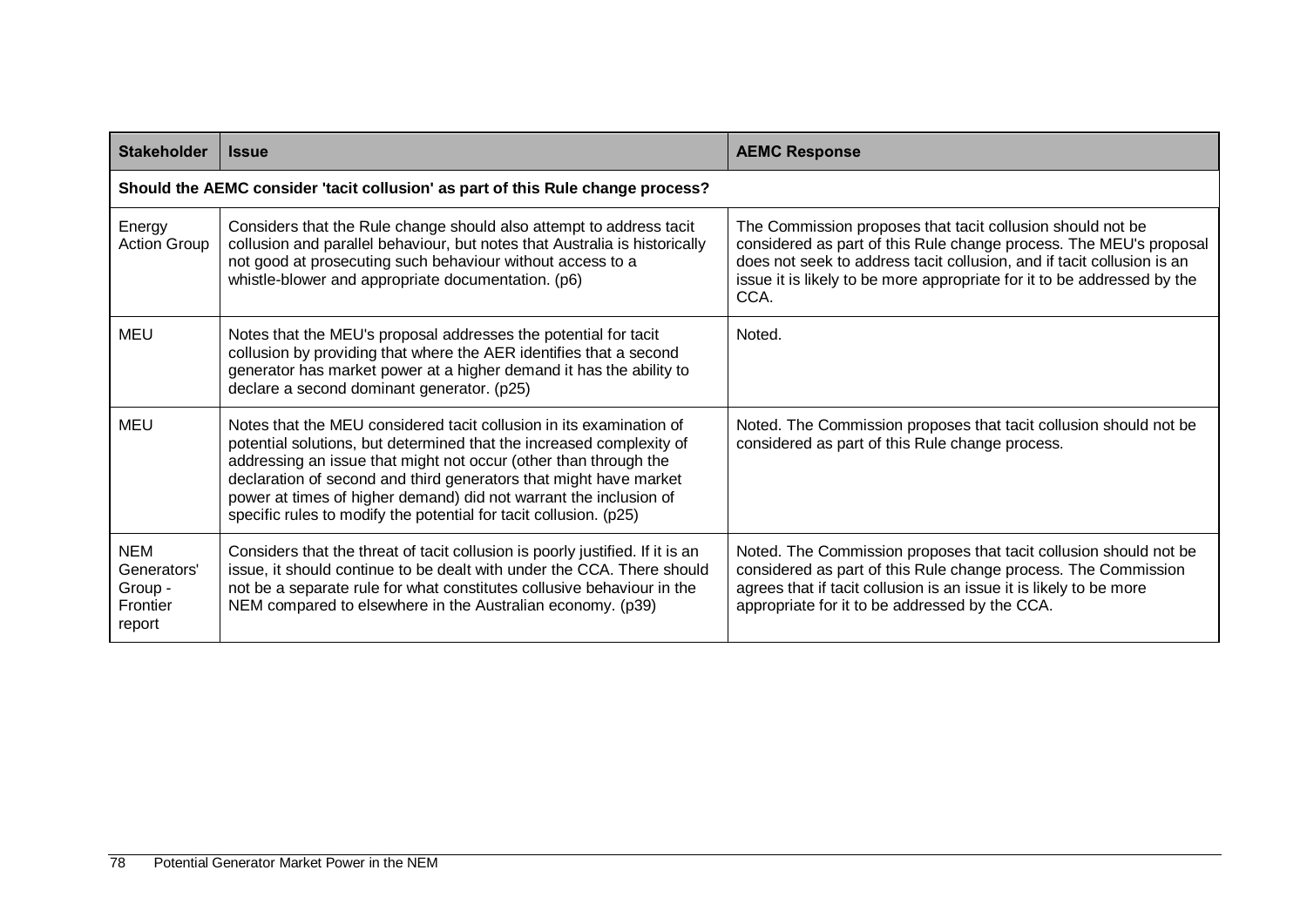| <b>Stakeholder</b> | <b>Issue</b>                                                                                                                                                                                                                                                                                                                                                                                                                                                                                                                                                                                                                                                                                                                                                                                                                                                                                                                                                                                                                                         | <b>AEMC Response</b>                                                                                                                                                                                                                                                                                                                                                                                                                                                                |  |
|--------------------|------------------------------------------------------------------------------------------------------------------------------------------------------------------------------------------------------------------------------------------------------------------------------------------------------------------------------------------------------------------------------------------------------------------------------------------------------------------------------------------------------------------------------------------------------------------------------------------------------------------------------------------------------------------------------------------------------------------------------------------------------------------------------------------------------------------------------------------------------------------------------------------------------------------------------------------------------------------------------------------------------------------------------------------------------|-------------------------------------------------------------------------------------------------------------------------------------------------------------------------------------------------------------------------------------------------------------------------------------------------------------------------------------------------------------------------------------------------------------------------------------------------------------------------------------|--|
|                    | Does the AEMC have the power to make the MEU's proposed Rule?                                                                                                                                                                                                                                                                                                                                                                                                                                                                                                                                                                                                                                                                                                                                                                                                                                                                                                                                                                                        |                                                                                                                                                                                                                                                                                                                                                                                                                                                                                     |  |
| <b>AFMA</b>        | Considers that there are adequate existing measures in place to<br>address market power concerns and no requirement for, or benefit in,<br>duplication. The AEMC needs to analyse the efficiency of the NEM and<br>whether market signals, including price volatility, are appropriate and<br>drive investment and meet the long term interests of consumers. But a<br>general AEMC discussion of market power may not be desirable. The<br>MEU proposal should be discounted as soon as possible, to remove it<br>as a threat to the market's confidence. Any concerns entities may have<br>with market power should be directed to the appropriate regulator and<br>dealt with in a separate process under existing legislation. Whatever<br>the outcome of any AEMC investigation into market power, the MEU<br>proposal would not be a suitable solution. As such, AFMA does not<br>support keeping the proposal on the table while any such investigation<br>is undertaken as proposed in AEMC's assessment framework decision<br>tree. $(p14)$ | The Commission recognises that the implementation of the MEU's<br>proposal is likely to have a significant impact on some market<br>participants and investment incentives, and that the mere existence<br>of the proposal may have an impact on some participants. However,<br>because of the significant potential effects of the proposal, the<br>Commission considers that it is appropriate to undertake a thorough<br>consideration of the proposal before making a decision. |  |
| <b>AGL</b>         | Considers that the MEU's proposed rule is clearly about modifying the<br>behaviour of some participants at certain times. Argues that the AEMC<br>is limited in its power under section $34(1)(a)(i)$ of the NEL to making<br>rules in relation to regulating the operation of the "wholesale exchange<br>operated and administered by AEMO" and the "national electricity<br>system", and it is not empowered to make Rules generally regarding<br>the behaviour of sellers and buyers within the wider economic or<br>wholesale market. (pp1-2)                                                                                                                                                                                                                                                                                                                                                                                                                                                                                                    | This argument is addressed in section 4.4.1 of this paper. The<br>Commission does not agree with AGL's interpretation of<br>section 34(1)(a)(i) of the NEL. The Commission considers that the<br>MEU's proposal relates to the operation of the 'national electricity<br>market' as defined in section 2 of the NEL, and does not seek to<br>regulate the behaviour of generators 'within the wider economic or<br>wholesale market'.                                               |  |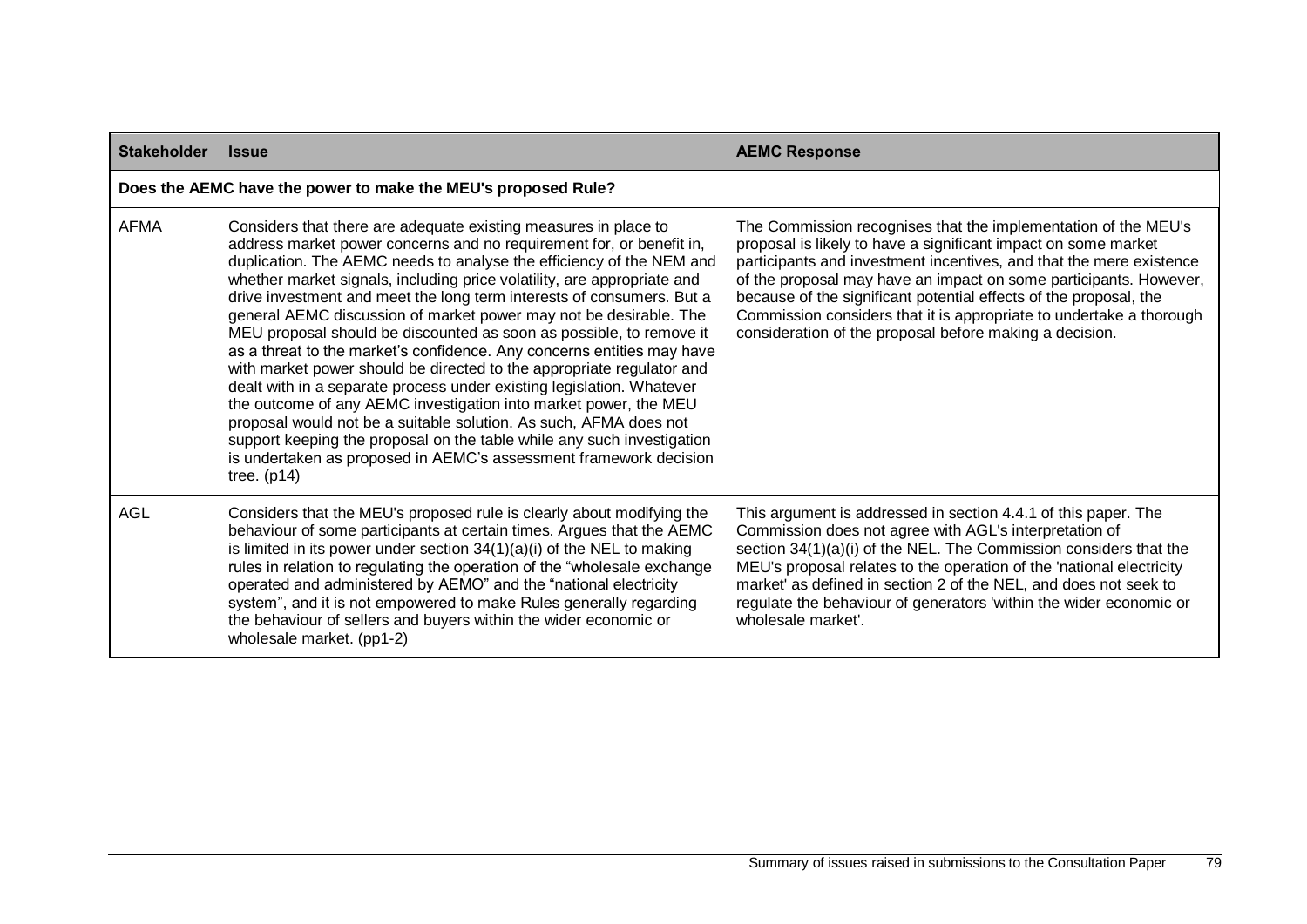| <b>Stakeholder</b>     | <b>Issue</b>                                                                                                                                                                                                                                                                                                                                                                                                                                                                                                                                                                                                                                                                                                        | <b>AEMC Response</b>                                                                                                                                                                                                                                                                                                                                                                                                                                                                                                                                                                                                                                                                                                                                                                                                                             |
|------------------------|---------------------------------------------------------------------------------------------------------------------------------------------------------------------------------------------------------------------------------------------------------------------------------------------------------------------------------------------------------------------------------------------------------------------------------------------------------------------------------------------------------------------------------------------------------------------------------------------------------------------------------------------------------------------------------------------------------------------|--------------------------------------------------------------------------------------------------------------------------------------------------------------------------------------------------------------------------------------------------------------------------------------------------------------------------------------------------------------------------------------------------------------------------------------------------------------------------------------------------------------------------------------------------------------------------------------------------------------------------------------------------------------------------------------------------------------------------------------------------------------------------------------------------------------------------------------------------|
| <b>ESAA</b>            | Considers that the issues raised by the MEU's proposal come within<br>the CCA framework and there is no case for the AEMC to be<br>examining issues of anti-competitive use of market power. (p2)                                                                                                                                                                                                                                                                                                                                                                                                                                                                                                                   | The MEU's proposal does not relate to the anti-competitive use of<br>market power, and the Commission will not be assessing whether<br>any generators have engaged in anti-competitive conduct. Instead,<br>the Commission will assess whether the MEU's proposed Rule, or a<br>more preferable Rule to prevent or constrain the exercise of<br>substantial market power by generators, will promote the<br>achievement of the NEO. The Commission considers that the<br>exercise of substantial market power may potentially be detrimental<br>to the achievement of the NEO in circumstances where the relevant<br>conduct does not breach the CCA.                                                                                                                                                                                            |
| International<br>Power | Argues that the monetary constraint on dispatch offers imposed by the<br>MEU's proposal may be seen as a penalty, in substance if not form,<br>and is therefore contrary to section 36(b) of the NEL (AEMC must not<br>make Rules that provide for criminal or civil penalties for breaches of<br>the Rules), and would not fall within item 7 of schedule 1 to the NEL<br>(setting of prices for electricity purchased through the wholesale<br>market, including maximum prices) or section 34(3)(d) (Rules may<br>confer rights or impose obligations on a person or class of person).<br>(p13)                                                                                                                  | This argument is addressed in section 4.4.2 of this paper. The<br>Commission does not agree with International Power's interpretation<br>of section 36(b) of the NEL. The MEU's proposed Rule does not (in<br>substance or in form) provide for a criminal or civil penalty for a<br>breach of the Rules. It proposes that a price cap (the existing<br>Administered Price Cap) would apply to dispatch offers in certain<br>circumstances. The imposition of such a price cap falls within items 7<br>and/or 8 of Schedule 1 to the NEL.                                                                                                                                                                                                                                                                                                        |
| International<br>Power | Argues that the stated purpose of the MEU's proposal contravenes<br>clause 3.1.4(b) of the Rules. Considers that if the AEMC proceeds with<br>a decision to perform or confer powers on AER to perform functions in<br>relation to anti-competitive market behaviour by participants, then it is<br>going beyond section 91B(1) because such a Rule is not necessary or<br>consequential to the MEU's requested Rule. Considers that if the<br>AEMC wishes to make a Rule that confers on itself, the AER, AEMO or<br>a jurisdictional regulator, powers in relation to competition issues, the<br>AEMC is first required to conduct a review under section 45 of the NEL<br>and provide a report to the MCE. (p14) | This argument is addressed in section 4.4.2 of this paper. The<br>Commission does not agree with International Power's interpretation<br>of sections 45 or 91B(1) of the NEL. The Commission notes that the<br>MEU's proposal attaches a draft Rule that includes an amendment to<br>clause 3.1.4(b) of the Rules. Accordingly, the Commission considers<br>that section 91B(1) of the NEL is not relevant and an amendment to<br>clause 3.1.4(b) of the Rules is not a consequential amendment<br>under section 91B(1). The Commission also considers that<br>section 45 of the NEL is not relevant, particularly given that the MEU<br>has expressly proposed an amendment to clause 3.1.4(b) of the<br>Rules. Division 3 of Part 7 of the NEL clearly authorises the AEMC to<br>make a Rule change that is proposed in a Rule change request. |